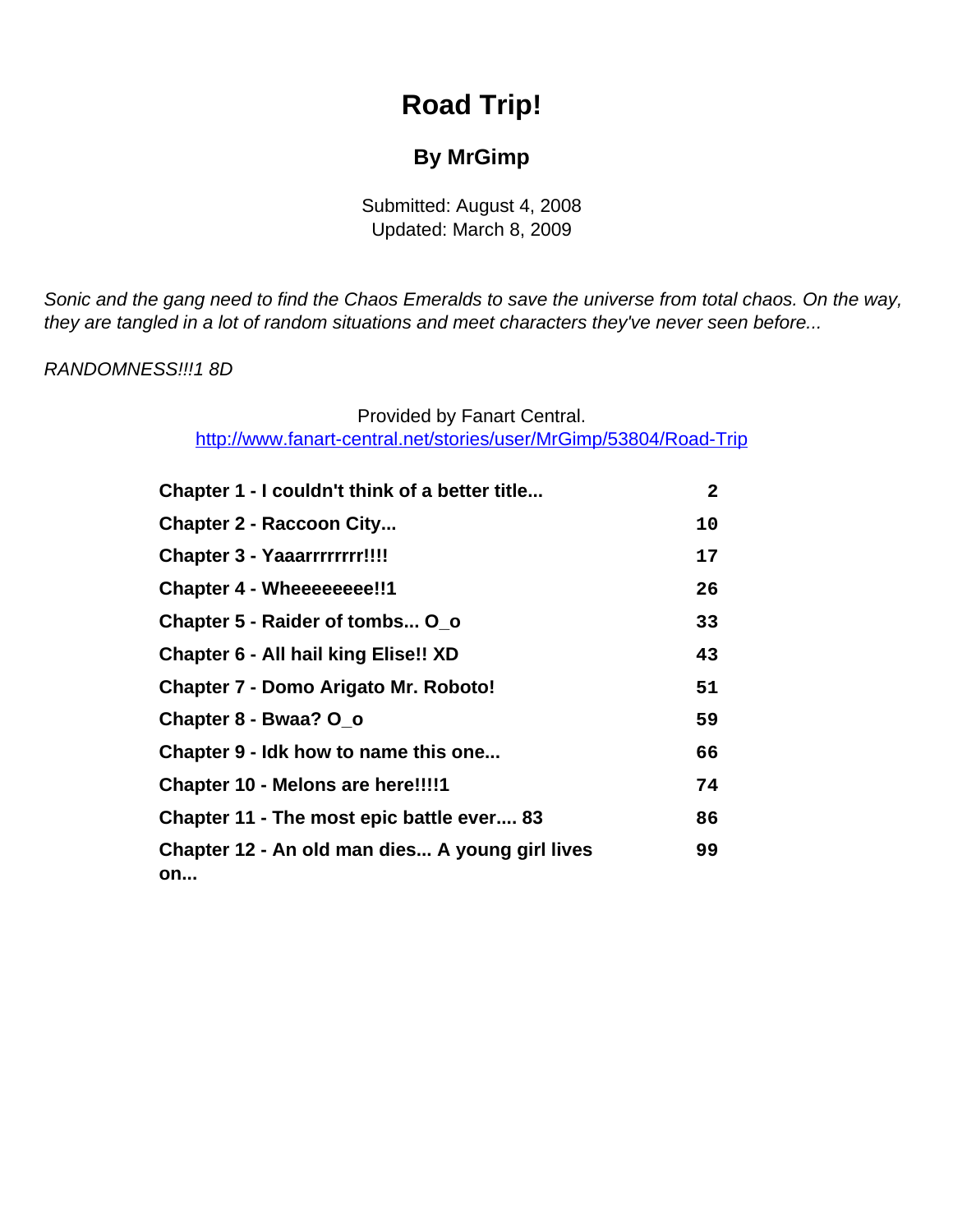## **1 - I couldn't think of a better title...**

<span id="page-1-0"></span>**Once upon a time… There lived 4 hedgehogs, a bat, 2 wolfs, a kangaroo and an echidna in a nice, cozy house… They knew each other all too well, and one day-**

Feral: Whoa, whoa, whoa!! Time out!!! All: O\_o

## **What?**

Feral: It's not like a fairy tale or something… Come on!!!

#### **But-**

Feral: NO!!! >\_< All: O\_o Sonic: Not that whole randomness again… Feral: YES!!!11 >\_< Sonic: But that's madness!!!1 Feral: Madness you say…? All: Uh-oh… Feral: THIS!!! IS!!! RANDOMNESS!!!!!! >\_< Sonic: Don't you mean Sparta? Feral: … \*slaps Sonic\* MrGimp: BOOYA!!1 All: O\_o MrGimp: …

**Then there was a long silence as to question what these two idiots were doing here…** 

Feral: ADVENTURE TIME!!! ^w^ Tala: Oh bloody hell... Not again... Blain: Why…? MrGimp: Because… Eeh… Feral: You lost all the emeralds!!! Sonic: No we didn't… MrGimp: \*throws emeralds away\* You did now, scrotumsack!! Shadow: …frack… MrGimp: So, be a good little hedgehog and fetch them! Sonic: … No… Feral: But it'll be awesome! You get to go camping! And driving! And going on adventures and quests and-

Peaches: YAAAAAAY!! CAMPING!!!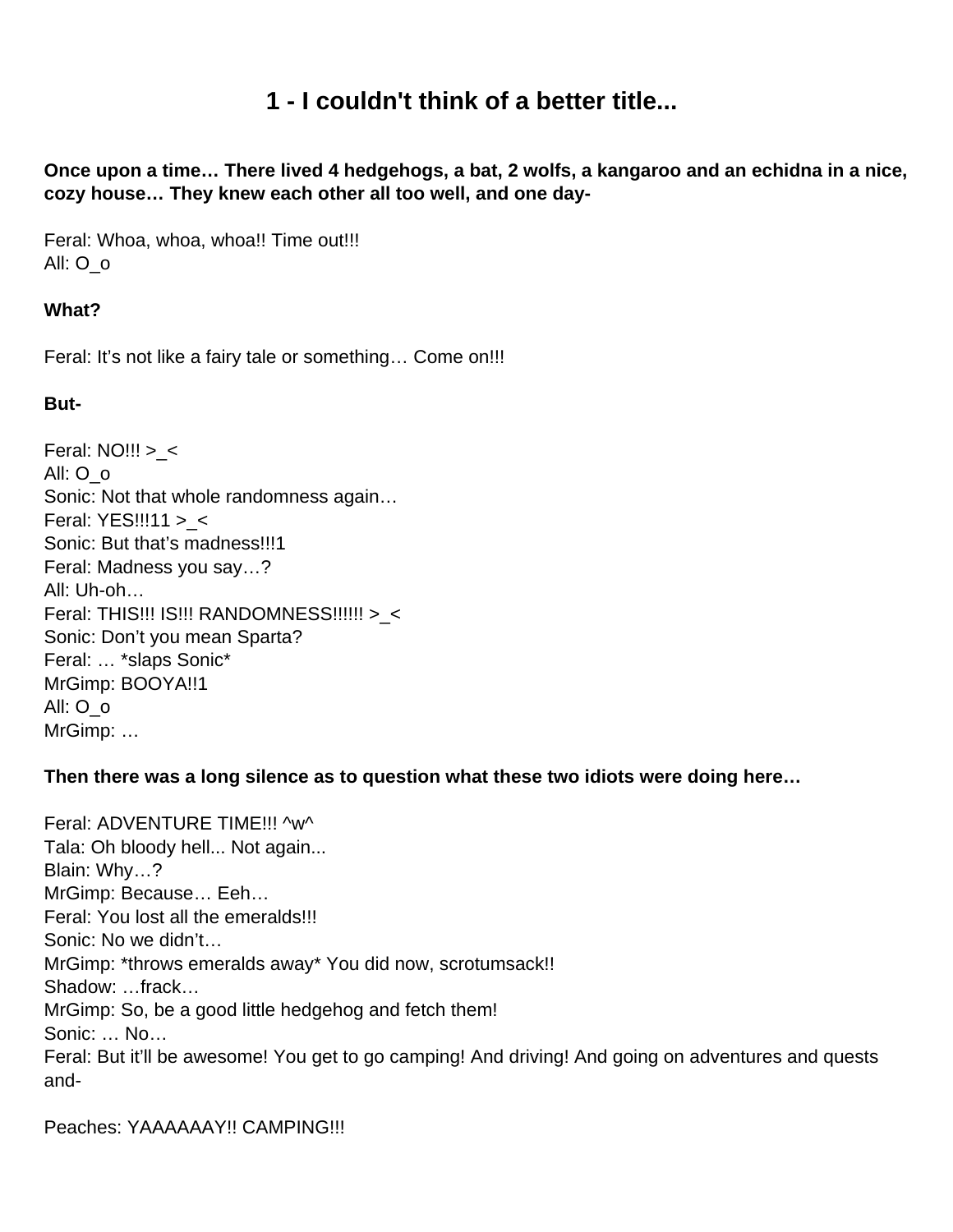Tala: Nuh uh, Peaches. We don't have to go. The Chaos Emeralds aren't our problem... Feral: \*Uses her powers of awesomeness to make the Luna Emeralds vanish\* Bwahahahahahahaha!!!

Tala: \*Pause\* Bugger...

Sonic: I guess we don't have a choice then… Blain: Well I do, I'm not going anywhere. MrGimp: … You get to drive a car! Blain: … MrGimp: Unless you want to baby-sit Tails and Cream… Blain: … I'm in. All:  $\ldots$ 

Feral: Oh and eh, did we mentioned some evil dude is also looking for the Chaos Emeralds now and that the world that we know is forever gone if he gets hold of them all?

MrGimp: So you gotta saaaaaaaaaaaaaaaaaaaave teh world! ^w^

Peaches: YAAAAAAAAY!! TIME TO SAVE THE WOOOOORLD!! Everyone else: Woo hoo... -\_-'

MrGimp: Now go my fellow friends of justice!! And- \*gets slapped\* Feral: Now that's settled, lets go!!1 MrGimp: And away we go!!! WOOOOOOOOOOOOOSH- \*explodes\*

#### **Then there was this big awful silence…**

All: …… Peaches: LET'S GO!!! Sonic: Where do we need to go?! We don't know where they are!!! Tails: I got a… Chaos Emerald radar…

#### **Then everyone jumps on Tails and slaps him out of the way and stare at the radar…**

All: Oer… Shiney…

#### **Then all of a sudden, a big @\$\$ SUV falls down from the sky… And it's broken…**

Shadow: What the hell is that…? Blain: Izza car… Shadow: And it's broken… Blain: And it has a note… "This may help you on your way. Love, Feral and MrGimp"

Rouge: I'm not a mechanic or something, but, shouldn't the wheels be under the car instead of being scattered in our front yard…?

All: …………… \*stares at Tails\*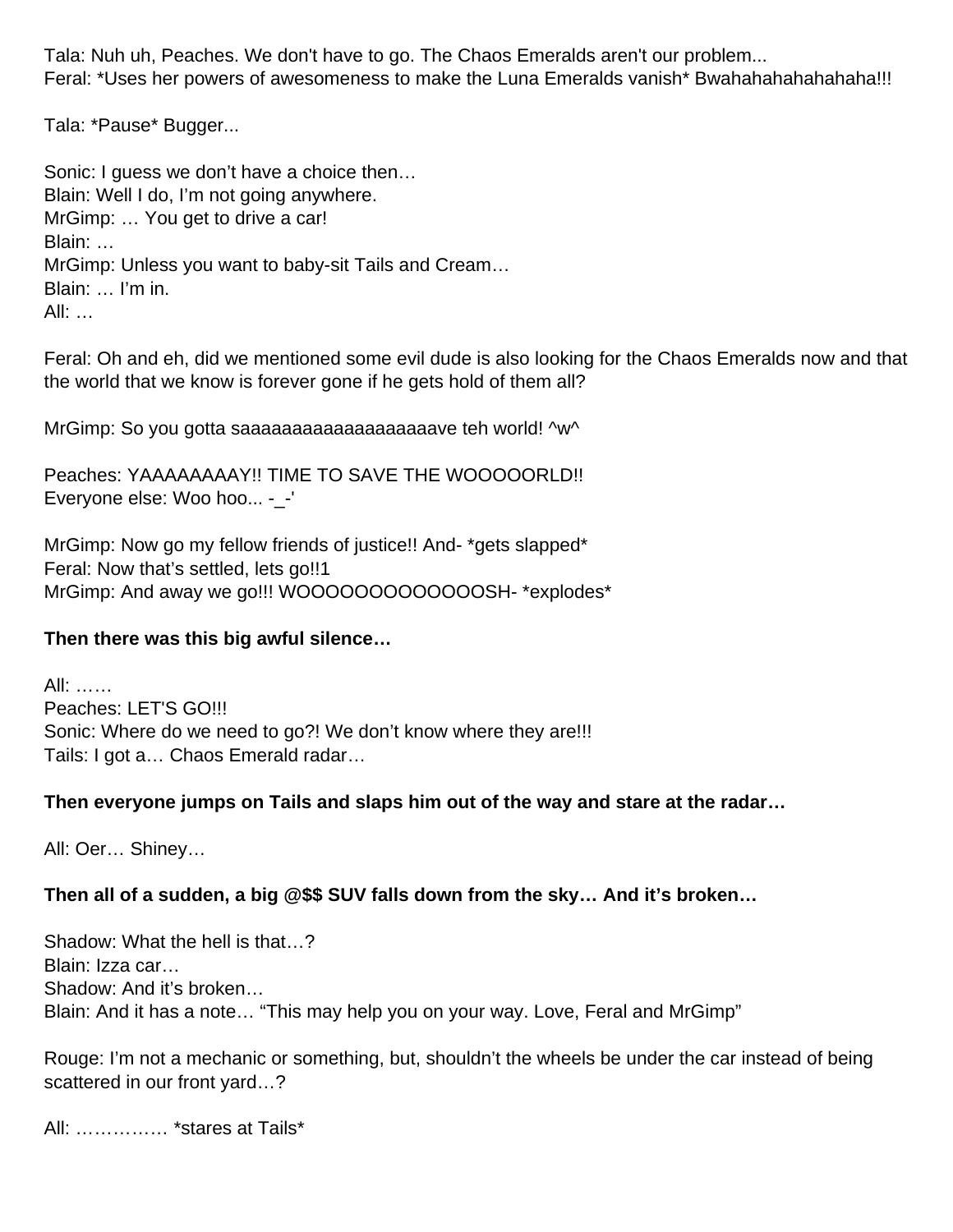Tails: What!! Sonic: You're the nerd here! It's your job to fix these things! Tails: But-Sonic: Well you fix it! Tails: Yeah but-Shadow: YOU'RE A frackING NERD!!!1 YOU FIX IT!!!1 Tails: O\_o

#### **After Tails got out his tools… He tried to fix the wheels… Few moments later…**

Tails: Ok, eehm… I think I got the wheels fixed… All: YAAY!!

Then the car just fell into pieces…

Tails: Heh... - -' Shadow: Oh damn it… Tails: Atleast the wheels are still attached... ^-^

#### **Wheels fall off…**

Tails: Heh... Guess we're going on foot then! ^-^

Blain: … \*throws wheel at Tails\*

#### **After Tails regained conscious and fixed the whole car…**

Tails: Almost done!! Car: \*giggles\* All: O\_o Nicole: Did the car just giggled...? O o All: … Sonic: Are you done yet?! Tails: Yup! Sonic: Bye Tails! Take care of Cream!! Tails: But-All: LATER!!!11

Blain: Shove over, I'm gonna drive!!1 Knuckles: I CALL SHOTGUN!!!!1 Blain: I got a shotgun for you if you don't shut the hell up.

So… With eight people… It gets kinda cramped… So…

Knuckles: Wheeeeeeeeeeeeee!!!1 \*pushes all sorts of buttons\* Blain: …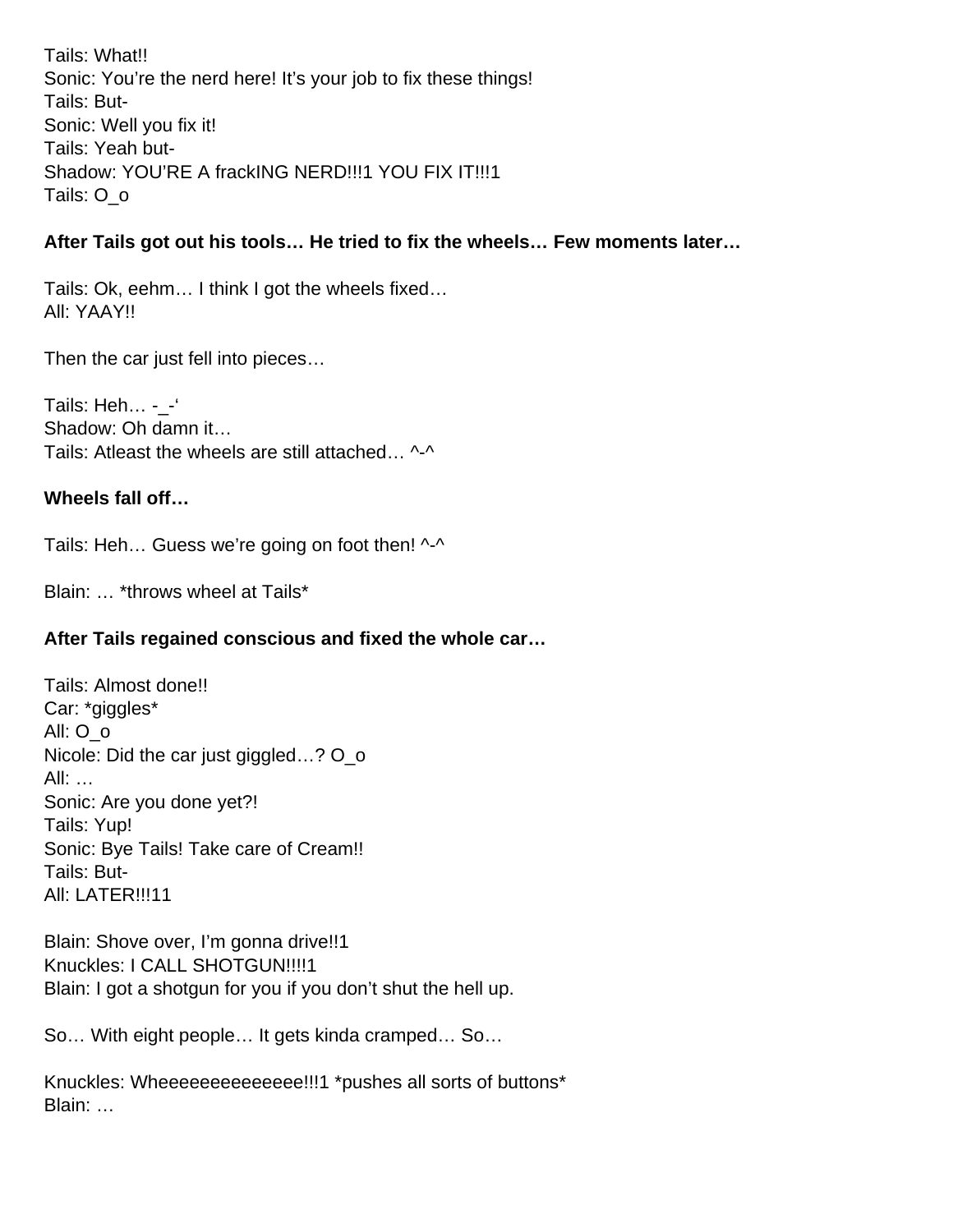## **So Knuckles got thrown in the trunk. Sonic got strapped on the roof…**

Blain: Everyone ready? All: YAAAAAAAAAAAAAAAY!!!!!!!!!11 Shadow: You know how to drive? Blain: … Maybe…

## **Then Blain goes flat out… In reverse…**

Cream: AAAAAAH!!!1 –splat-Rouge: Did you hear something? Blain: No… Rouge: It sounded… Meaty and crunchy… Blain: I didn't hear anything…

#### **Then Cream crawls to the front to get away…**

Shadow: Put it in drive.

#### **Then Blain goes flat out again… Then Cream splattered all over the windshield…**

Shadow: Hey look! Road kill! Sonic: It's Cream!!! O\_o Blain: \*turns on windshield wipers\* There.

#### **After driving for half an hour… Everyone got bored… It all went silent…**

Peaches: Who's up for a game?!! Nicole: What game? Peaches: It's called "In my pants"!! Nicole: Well Blain would certainly love that game… Blain: Shut up. Peaches: No silly! It goes like this! You name a book, movie, game, anything, and you end it with, in my pants! For example, "Titanic in my pants!!"

Nicole: Blain has one in his pants… Blain: …

#### **Then Knuckles popped his head up from the trunk…**

Knuckles: OK, me first!!! "Girls just wanna have fun" in my pants! All: You wish!!! \*lmfao\*

Shadow: "Maria Maria" in my pants. ^w^ Blain: "Lord of War" in my pants. Nicole: "Grease Lighting" in my pants!!! Rouge: "Nice Guys Finish Last" in my pants…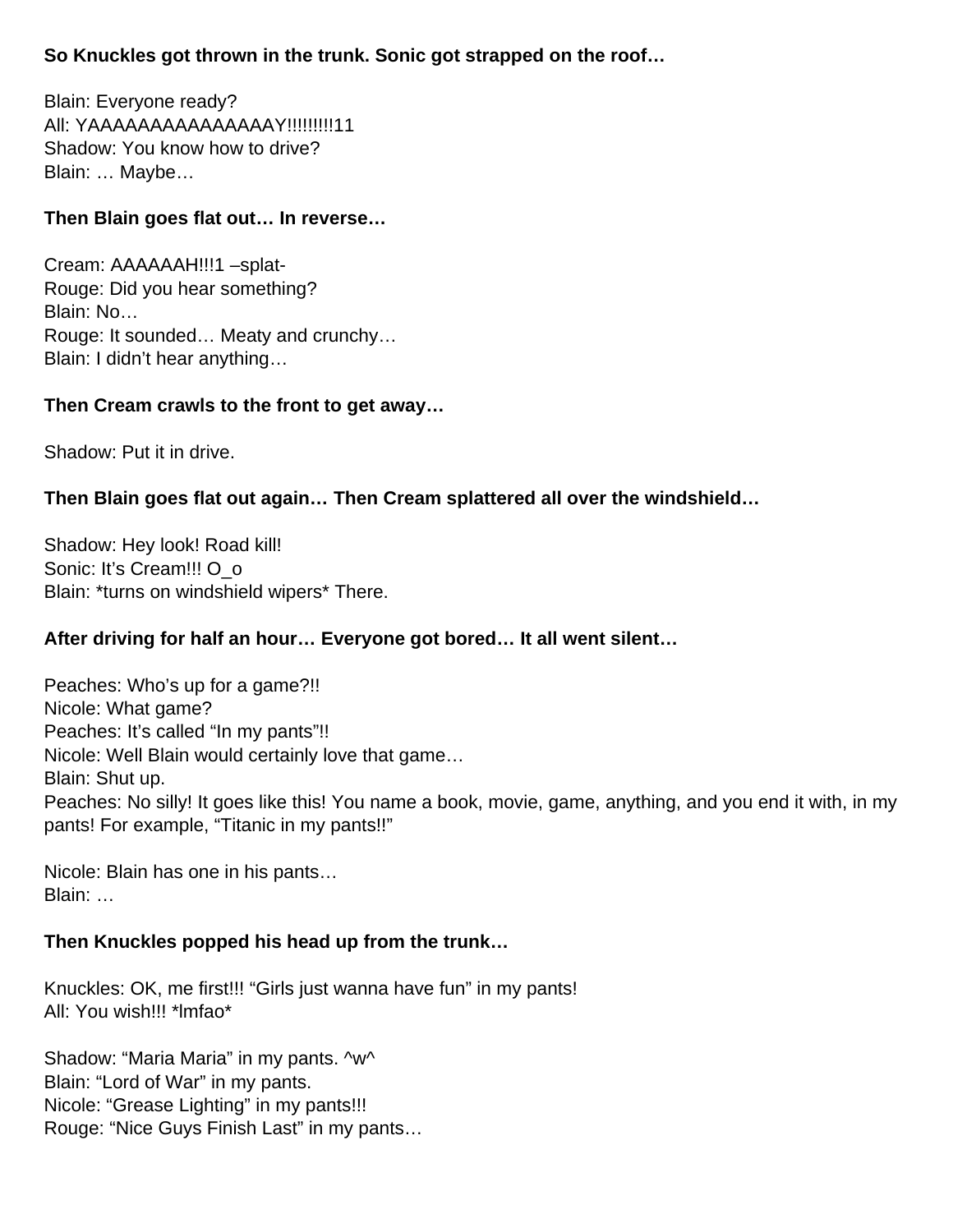All: O\_o Knuckles: "I am legend" in my pants!!!1 Blain: "Saving Private Ryan" in my pants…

Shadow: "Crawling" in my pants… Sonic: "We Are" in my pants… Knuckles: "Teenagers" in my pants!!!11 Blain: "Smells Like Teen Spirit" in my pants!!!1

Peaches: "ANGRY BEAVERS" IN MY PANTS!!!!1 All: O\_o \*lmfao\* Peaches: Yaaaaaaaaaay!!! I got an angry beaver in my pants!! Tala: Too much information... O o

#### **After driving for a loooooooooooong time…**

Navigation thing: "At the next intersect, turn right." Blain: … We can't go right… There isn't any intersect… Navigation thing: "Turn right". Blain: … Navigation thing: "In 300 meters, turn left, and then left again". Blain: There's only a straight road here! Navigation: "You have reached your destination."

#### **Then they all realized there in the middle of a desert…**

Blain: Oh dog tits… Rouge: I TOLD YOU GUYS TO ASK FOR DIRECTIONS WHEN WE SAW THE SIGN 'Thank you for visiting Civilisation. Come back again'!!

Blain: So now what? Car: \*giggles\* All: O\_o Peaches: Let's have a picnic!!!! All: YAAAAAAAAAY!!!1 Tala: ... - - '

#### **Then everyone went to unpack some food and sat outside near the car…**

Sonic: Eeh… Guys? Can someone untie me? It's kinda hot up here…

#### **No one paid attention to Sonic as they all stuffed their faces…**

Car: THERE THEY ARE!!!!1 All: O\_o Blain: What the hell is wrong with that navigation system…? Nicole: I think that was the car itself…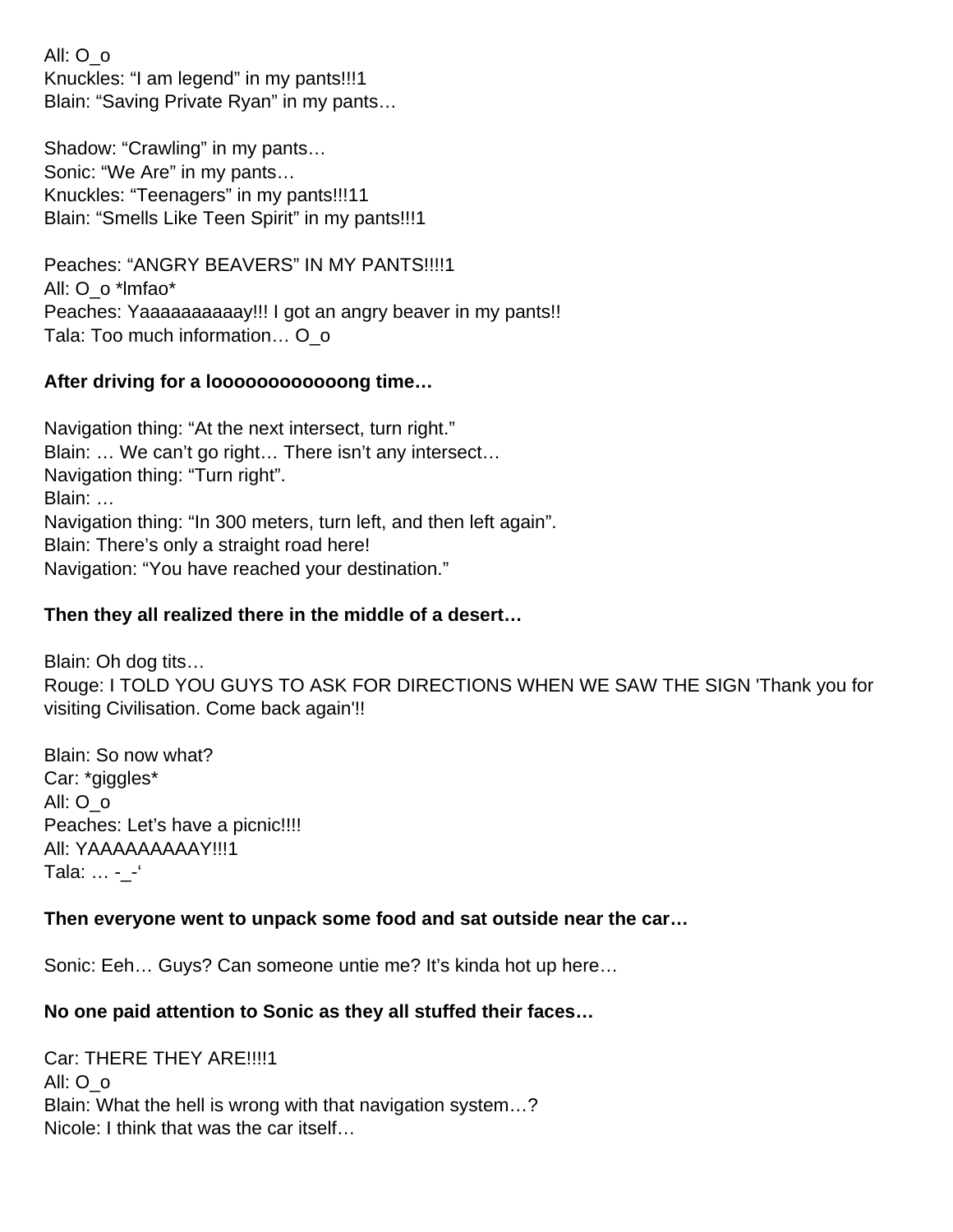**At that point, everyone looked up and saw 4 massive fireballs coming down from the heavens… Then the car transforms in a big @\$\$ robot… Sonic was still strapped on the roof…** 

All: ……. \*jaw drops\* Car: Oh, hello! Tala: … Just… What the hell are you…? Car: I'm a roooooooobot! ^w^ All: … Car: An Autobot to be more precise. Sonic: Guys!!! Get me off!!! Blain: So… That navigation system led us here… Car: Yup… Blain: And you drove all along… Car: Yup… Peaches: What's your name?!!! Car: … Sparklypoo… Peaches: OH TALA!!!1 CAN I KEEP HIM?!! HUH?!! CAN I?!!1 Tala: No. Car: It's not fair! All the other Autobots get cool names, like, Barricade… Jazz… Optimus Prime… And… All I got is Sparklypoo… I feel so violated…

#### **Then Optimus and all the others arrived…**

All: O\_o Blain: So... Why are you here? Optimus: We are here looking for the Allspark... Blain: Sparkplug? Optimus: No... Allspark... Blain: Wtf is an Allspark? Optimus: Our world, was once a proud race until it was consumed with death-Blain: BOOOOOOOOOORING!!! Optimus: O\_o Blain: Dude, listen to me. Optimus: 'K... Blain: Your a car right? Optimus: Yes... Blain: Cars have engines right? Optimus: Yes... Blain: Engines need sparkplugs to work right? Optimus: ... Yes... Blain: Then you're not looking for an Allspark, your looking for a sparkplug!! Optimus: T\_T\_

Sonic: … Smart @\$\$…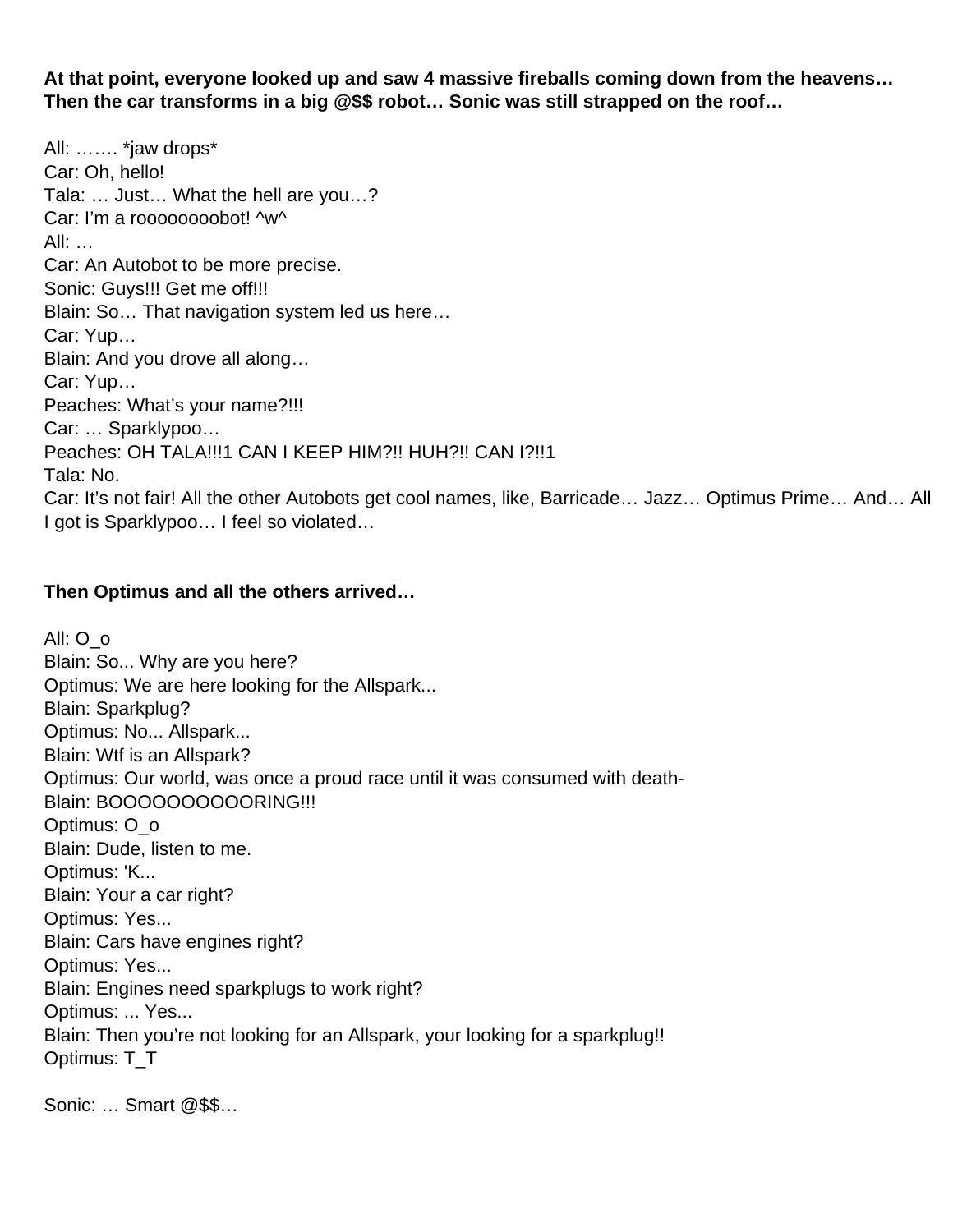Optimus: SPARKLYPOO!!! GET YO' SPARKLY @\$\$ MOVING!!!! Sparklypoo: Oh, I gotta go guys! Nice meeting ya!!

Sonic: Guys!!!! Help me!!!

## **Then the Autobot fracks off with the other transformers…**

All: … Peaches: Oh… Sparklypoo will be missed… everyone: o.O Rouge: Well... That was unexpected…

Shadow: What about Sonic…? All: … Blain: A moment of silence for Sonic… All: … Shadow: Let's go!!11 Tala: What the frack are we meant to do?

Suddenly, Sonic fell from the sky!!

Sonic: HOLY FUUUUUUUUUUUUUUU-!!! -splat-

All: … Nicole: Where the hell did you came from? Sonic: Sparklypoo flew off with the others… He was kind enough to drop me…

Then some other stuff fell along on Sonic.

Sonic: Ow… Tala: There's a tent! Knuckles: … Echidna honeys volume 6…? Nicole: We don't have a dvd player… Knuckles: CUUUUUUUURSES!!! FOILED AGAIN!!!!11

Shadow: …… We're in the middle of the desert. With… No transportation… Peaches: We have lots of food! Rouge: And a tent! Knuckles: We can't stay here forever!!!1 >\_<

Peaches: Correction... We HAD lots of food \*Points to Sonic\* Sonic: \*Chocolate and crumbs all around his mouth\*... ^-^ All: Son of a dog!!11 \*punches him\*

**Feral: Will they get out the desert alive?!!! MrGimp: Will they ever find all of the Chaos Emeralds?!!1 Feral: Will Sonic admit to Shadow that he's a sexy hunk a hedgehog?!!**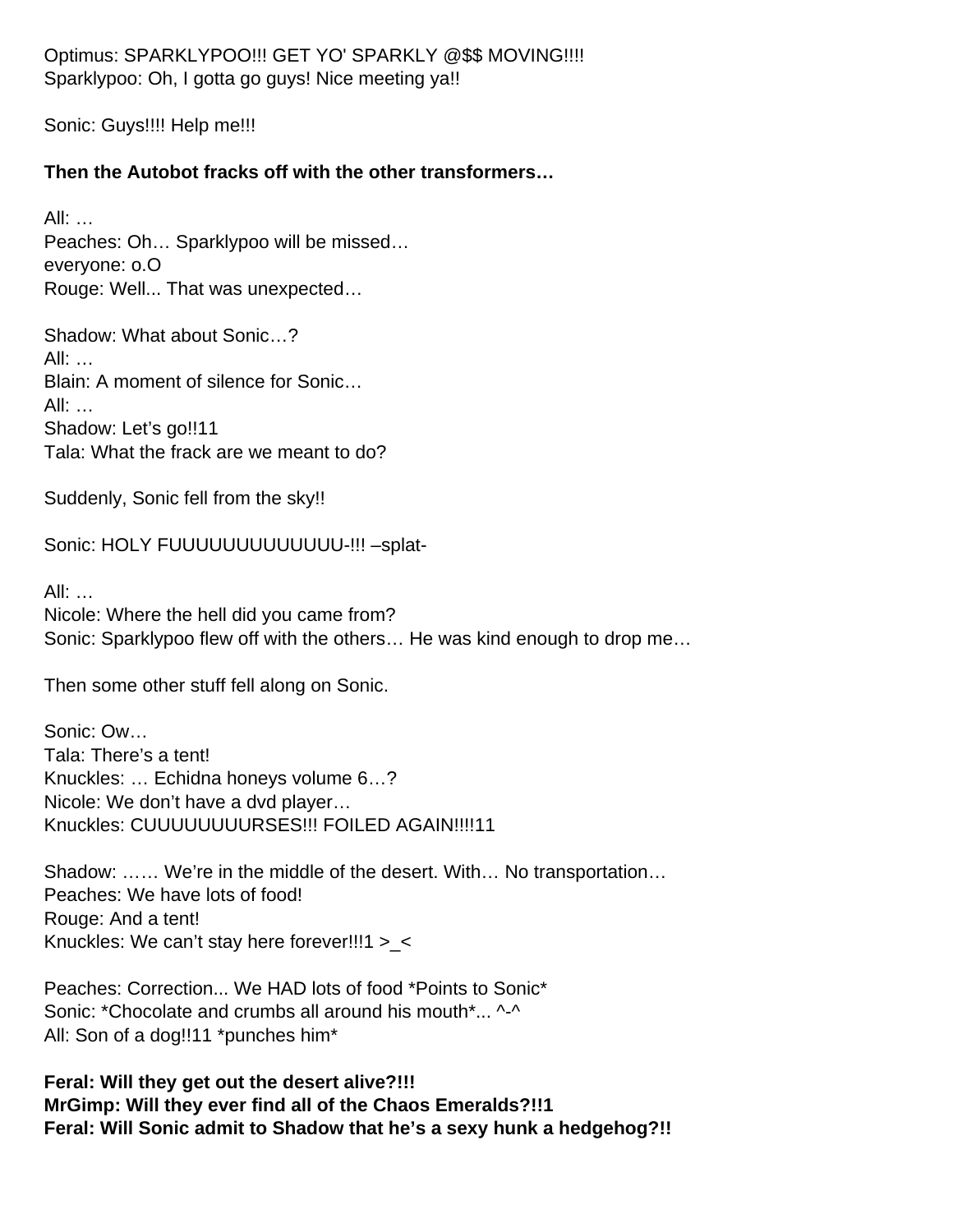**MrGimp: And why the hell did we ever choose to collaborate?!!1 Feral: TO BE CONTINUED!!!!11**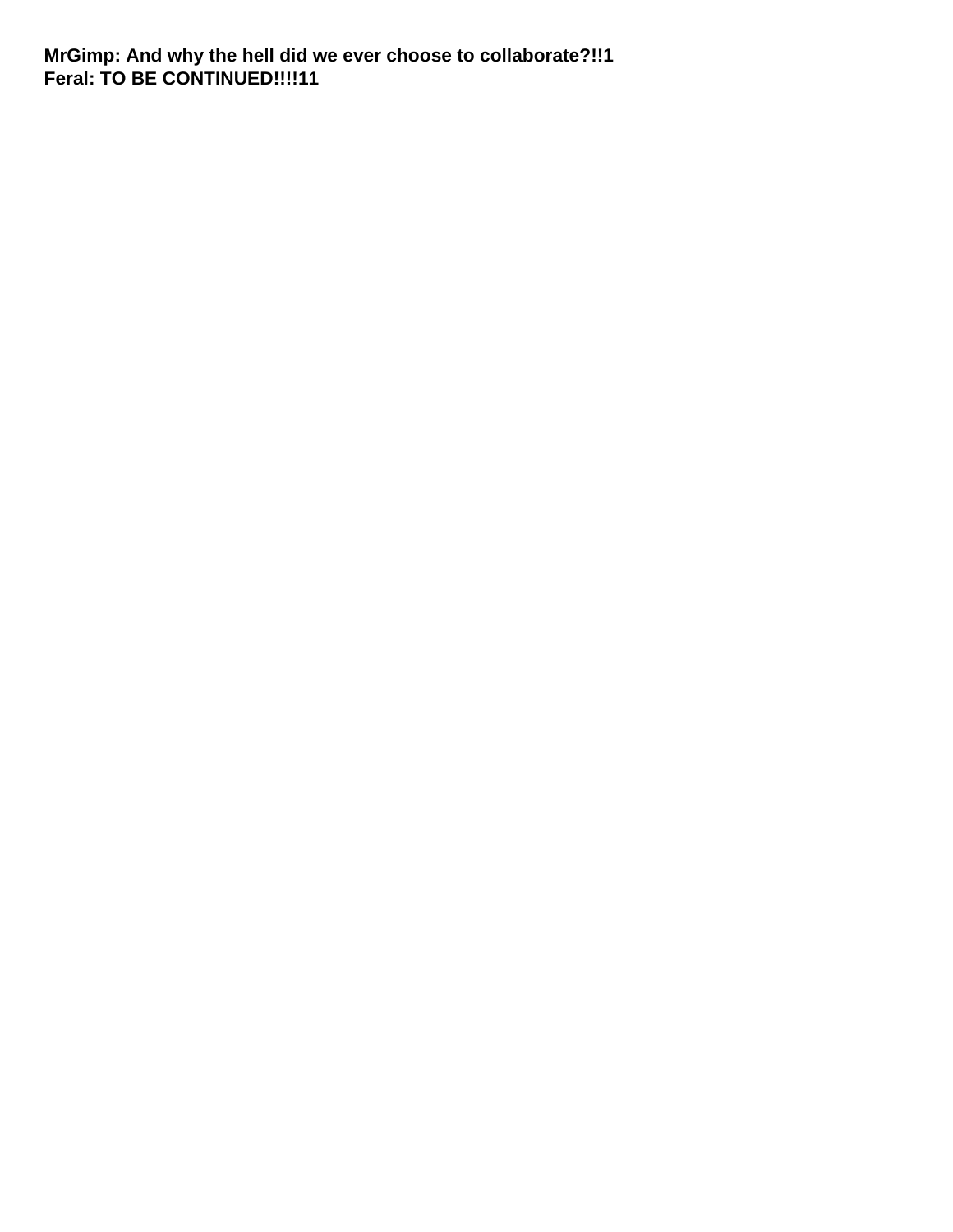## **2 - Raccoon City...**

#### <span id="page-9-0"></span>**LAST TIME!!!!!**

**\*Garbeled rubbish\***

**THIS TIME!!!!**

**Even more garbeled rubbish!!!1**

**.......**

**Hooray!!!!1**

All: ..... Knuckles: I sense something. All: O\_o Knuckles: And it's to my right!!!1 \*smacks into sign\* All: … Sonic: "Raccoon City, 20 miles." All: … Sonic: "Beaver City, 30 miles". All: … Sonic: "Capybara City, 40 miles".

#### **Then they all discover a McDonalds was next to them the whole time.**

Shadow: O\_o  $All:$ Shadow: ... I WANT A HAPPY MEAL!!!! Blain: Oh fracknuts, he lost it again… Shadow: WHERE'S MY MARIA?!!!11 MARIA PROMISED ME TO TAKE ME TO MCDONALDS FOR A HAPPY MEAL!!!! 1 BUT I DON'T HAVE A HAPPY MEAL!!!! 1 YAAAAAAAAAAAAAAAAAAAAAAAAAAAAAAAARGH!!!!!!!!!!!!!!!!!!!!11

**So they all entered the McDonalds thing to satisfy Shadow's primal needs… And because it was the only way to shut him up… But, as they entered the McDonalds, it was dark and desolated… They approached the counter and there was a guy standing there, not moving an inch… He had bite marks all over him and blood and stuff…** 

Guy: Blargh!!1 Shadow: One happy meal please! ^w^ Guy: Blargh?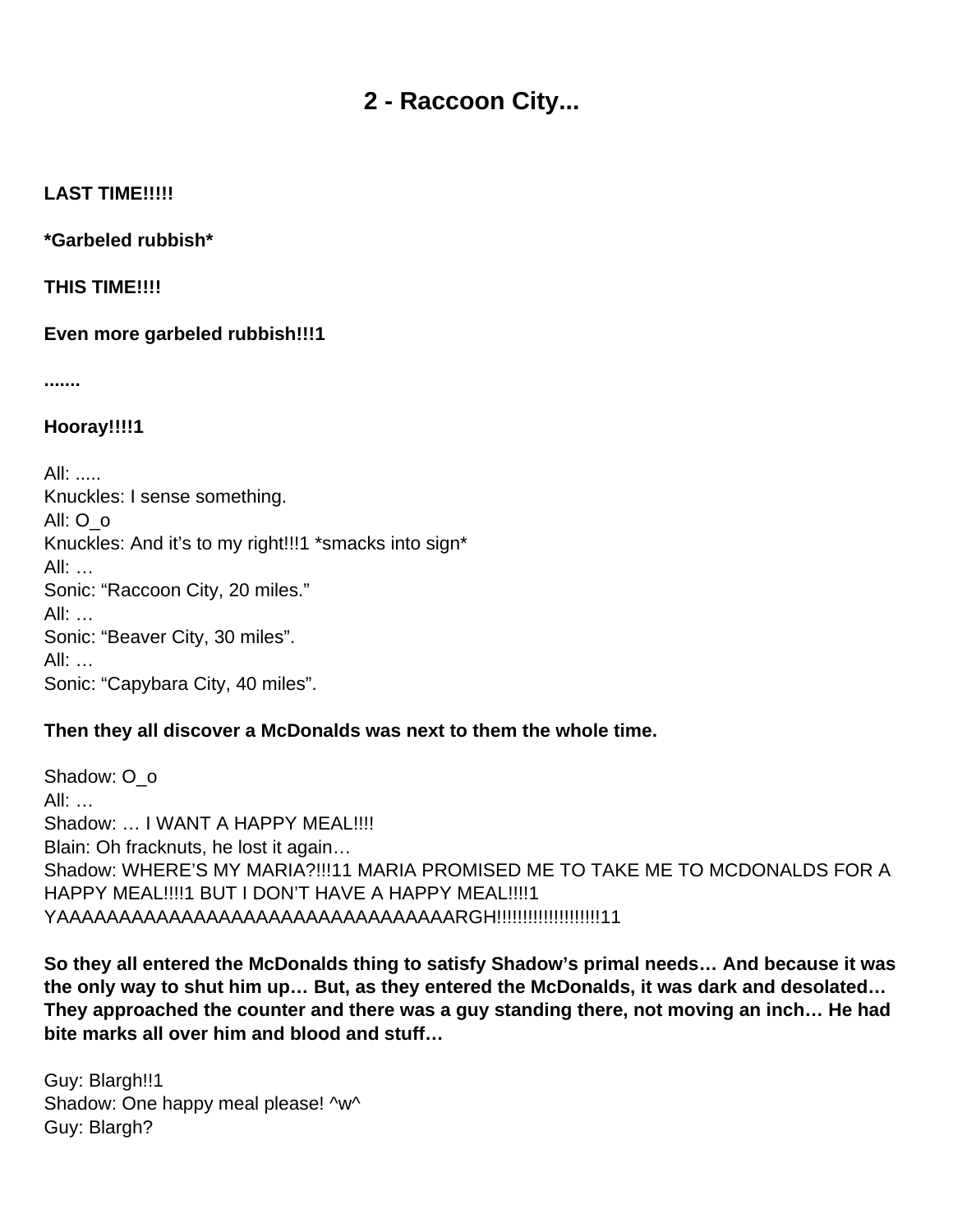Shadow: A coke. Guy: Blerghblablablerghbluuuuuuurgh… Shadow: …… Anyone got some money…?

#### **And they all said no as the guy behind the counter freaked them out…**

Guy: Blerghblablablurhgmeep! Shadow: Whaddaya mean I cant have it?!! O o Guy: BLEEEEEEEEEEEEERGH!!!11 Shadow: I WANT MY HAPPY MEAL!!!11 Guy: Blargh… Shadow: YAAAAAAAAAAAAAAAAAAAAAAAAAAAAAAAAAAAARGH!!!!1

## **Then Shadow jumped over the counter and bashed the guy senseless… And stole a happy meal toy. As the others looked at the dead guy…**

Tala: I think it's a zombie. Sonic: What makes you think that? Tala: Well the fact that his jaw is missing and maggots coming out of his eyes gave me a hunch.

Shadow: \*chews on happy meal toy\*  $=3$ 

Rouge: What's that? \*Points to something in the far corner of the resteraunt. They all look closer\* Peaches: Awww.... It's a bunny!  $\wedge \wedge^*$ Makes strange clicky noises to attract it\* Rabbid: Bwa? \*Comes closer\* Knux: Guys... I think it's another zombie... \*Pause\* Rabbid: DAAAAAAAAAAAAAAAAAH!!!! \*Pulls plunger out of nowhere and chases them\* Rouge: Jinkies!

All including rabbid:  $O$  o \*stopped dead in there tracks and stared at Rouge\* Rouge: What…? O\_o Shadow: Jinkies...? O o Rouge: Yeah! Shadow: … Dyke… Rouge: I'm not a dyke! Shadow: … Rouge: ... Shadow: … Dyke… >w<

#### **Then the rabbid kept looking hungry at the crew…**

Rabbid: Bwaaaaaaaaaaaaaaa... Tala: Run, he's gonna eat ya. All: …

**Then all of a sudden, it jumped on Blain, sucking a plunger in his face and made those nibble**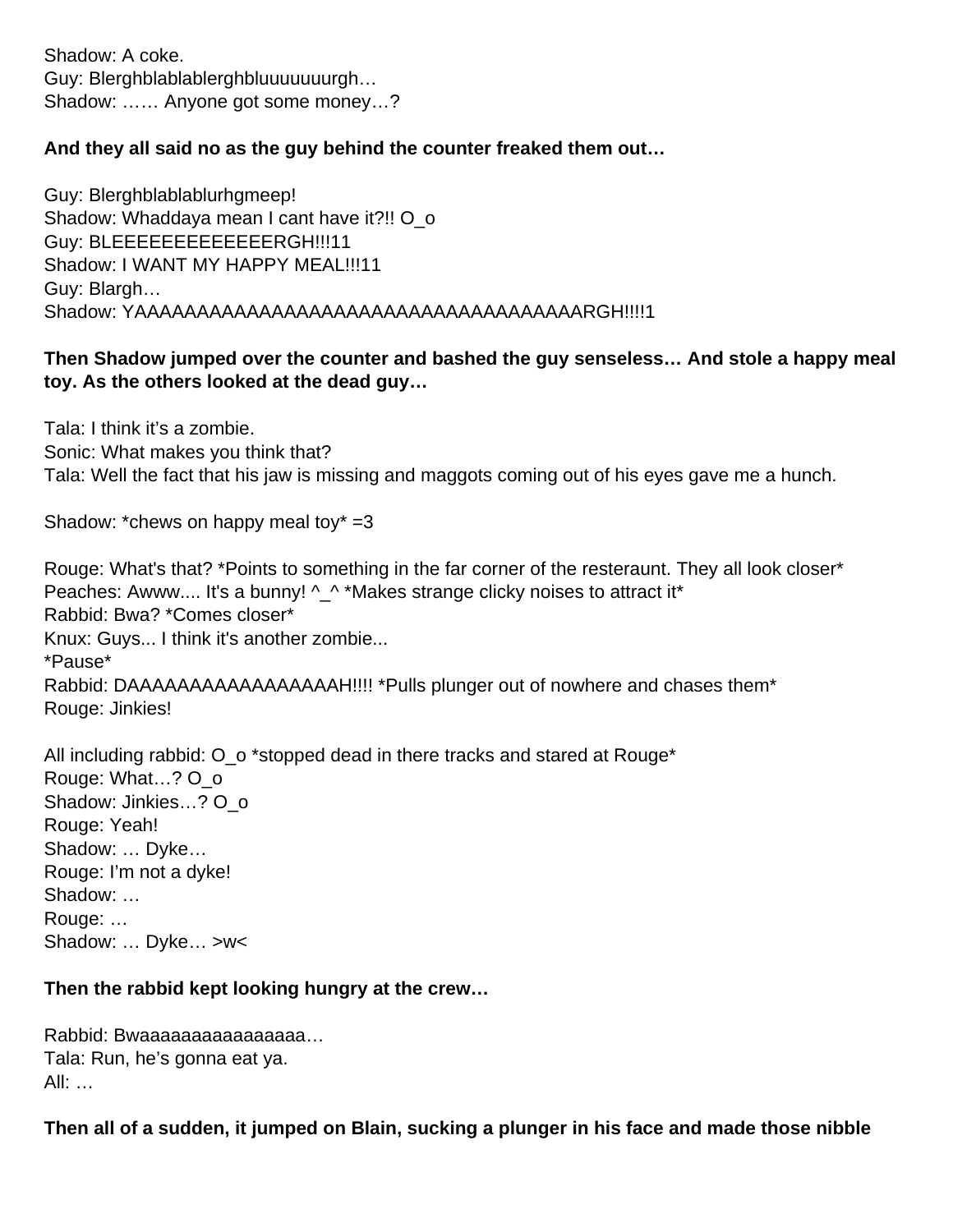#### **sounds…**

## Blain: AAAAAAAAAAAAAAH!!!! SON OF A dog!!! HE GOT ME!!!! GET HIM OFF ME!!!! OH frack!!!1 HE'S BITING ME!!!! HE'S BITING MY LEG!@!!!11 IT BUUUUUUUUUUUURNS!!!!1 FUUUUUUUUUUUUUUUUUUCK!!!!1

All: ………… Shadow: Five bucks on the bunny. Sonic: I'm in. Nicole: Shouldn't we help him?

#### **They all watched as Blain struggled with the bunny…**

Shadow: Naah, look, Blain's winning! Knuckles: No, I'm pretty sure that's blood coming out of his ear… Shadow: SHUDDAP!!!!1 BLAIN'S WINNING!!!1 \*slaps Knuckles\*

## **As Blain finally managed to throw the bunny of him, he grabs the rabbid's head and stuck it in a frying pan. The rabbid gurgles in the boiling oil… Then Blain stumbles back to the crew…**

Sonic: You owe me five bucks Shadow… Shadow: \*Punches Sonic\* Blain: Thanks for the help… All: No problem! ^w^ Blain: ... - -' Tala: Well Blain, nice knowing ya, but you gotta die. Blain: O\_o Tala: Yeah! You got bitten, so you'll become one of them. So basically, you'll die. Blain: … Again? Oh dog tits…

Peaches: It's getting dark outside... Sonic: We should focus on finding somewhere to stay the night. Nicole: Yeah. We can kill Blain in the morning. Blain: Oh goody.... -\_-'

**So they all fracked off to Raccoon City. Once they got there, they noticed the city was deserted and all of a sudden, an eerie silence surrounded them with nothing else but hearing the wind wave through the deserted streets…** 

Shadow: Wooooooooooooooooooooo... Sonic: \*slaps Shadow\* Peaches: How you holding up Blain?

**Then they all looked at Blain who started to mutate… Peaches poked his bunny ears that began to grow on his head…** 

Blain: Peachy... fracking... Creamy... -\_-'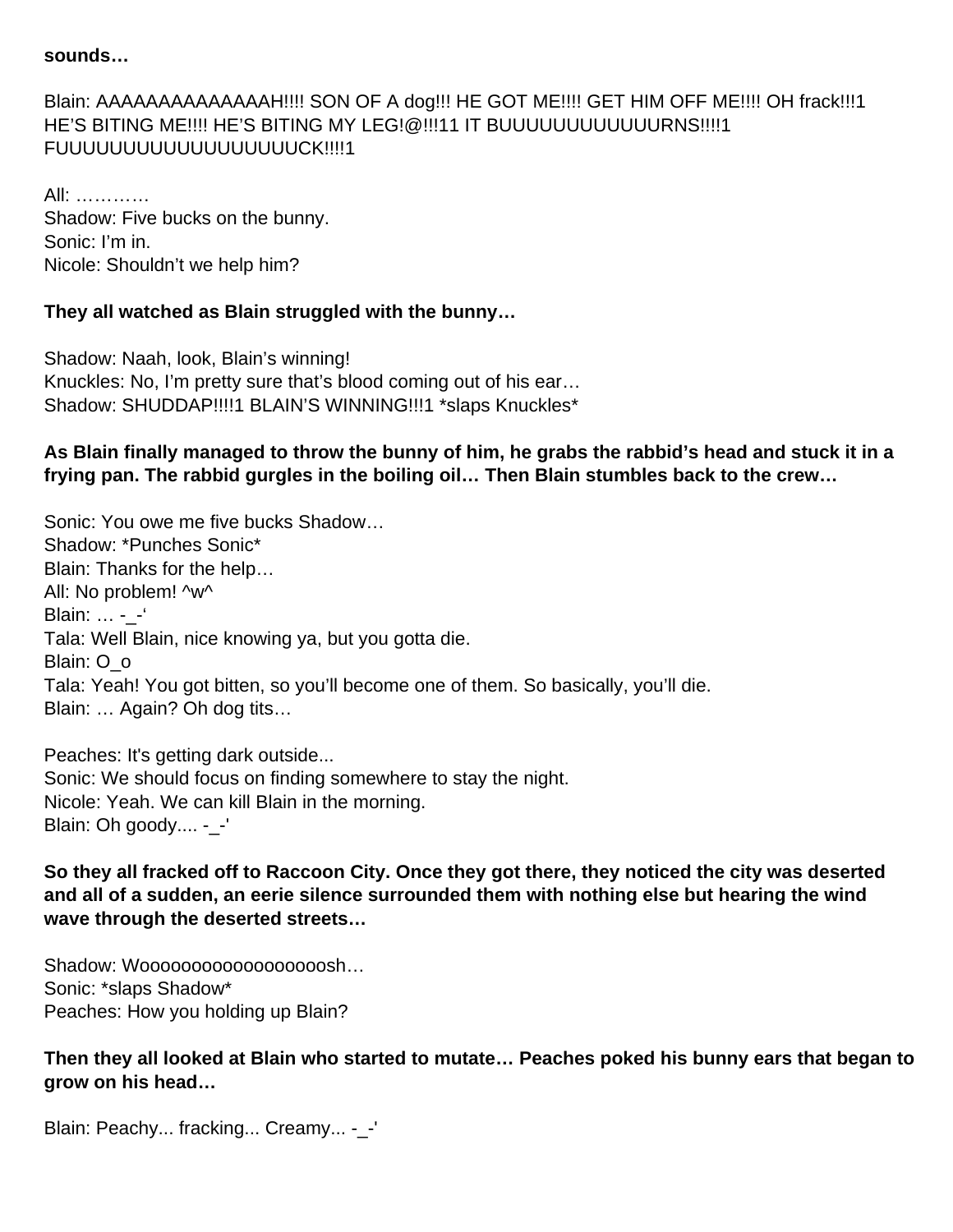Peaches: Goood! ^w^ Blain: All of a sudden, I feel like I'm craving for carrots… Tala: Here, this should help.

## **Then Tala pulled out a scarf out of nowhere and strapped it around Blain's leg just above the biting wound.**

Tala: It should slow down the infection. Blain: Whoopdidoo… Shadow: SILEEEEEEEEEEEEEEEEEEEEEENCE!!!!111 All: O\_o Shadow: I hear something…

## **Then they see a crapload of those zombie rabbids feasting on a body… And as they turned around…**

Shadow: … We're surrounded. Sonic: We gotta get past them somehow… Blain: It's easy… Just send Nicole there, they will attack her while we can sneak around and get away…

Nicole: What?!!!1

## **Then all the rabbids found out they had visitors… And fresh meat… O\_o So they started to close in on them…**

Blain: Whoopdidoo Nicole, way to go… -\_-' Sonic: Ok, on three, we all run like hell and scream like doges. All: … Sonic: THREE!!!11 All: AAAAAAAAAAAAAAAAAAAAAAAAAAAAAAAAAAAH!!!!1 \*run like hell\*

## **As they ran past the zombie rabbids, they noticed a church…**

Tala: But, there's a nice 5-star hotel with food and weapons over there!

#### **Ahem, I said, they noticed a church.**

Tala: Damn you…

#### **So they all ran towards the church, barged in the door and locked it…**

Knuckles: \*does a monk's chant\* Shadow: SHUT THE HELL UP!!!1 Blain: Ssh… I hear something…

**Carefully… They walked down the dark corridor… With every footstep they made, the sounds gets louder… Then all of a sudden, it stops again… As they turned a corner… Blain noticed something…**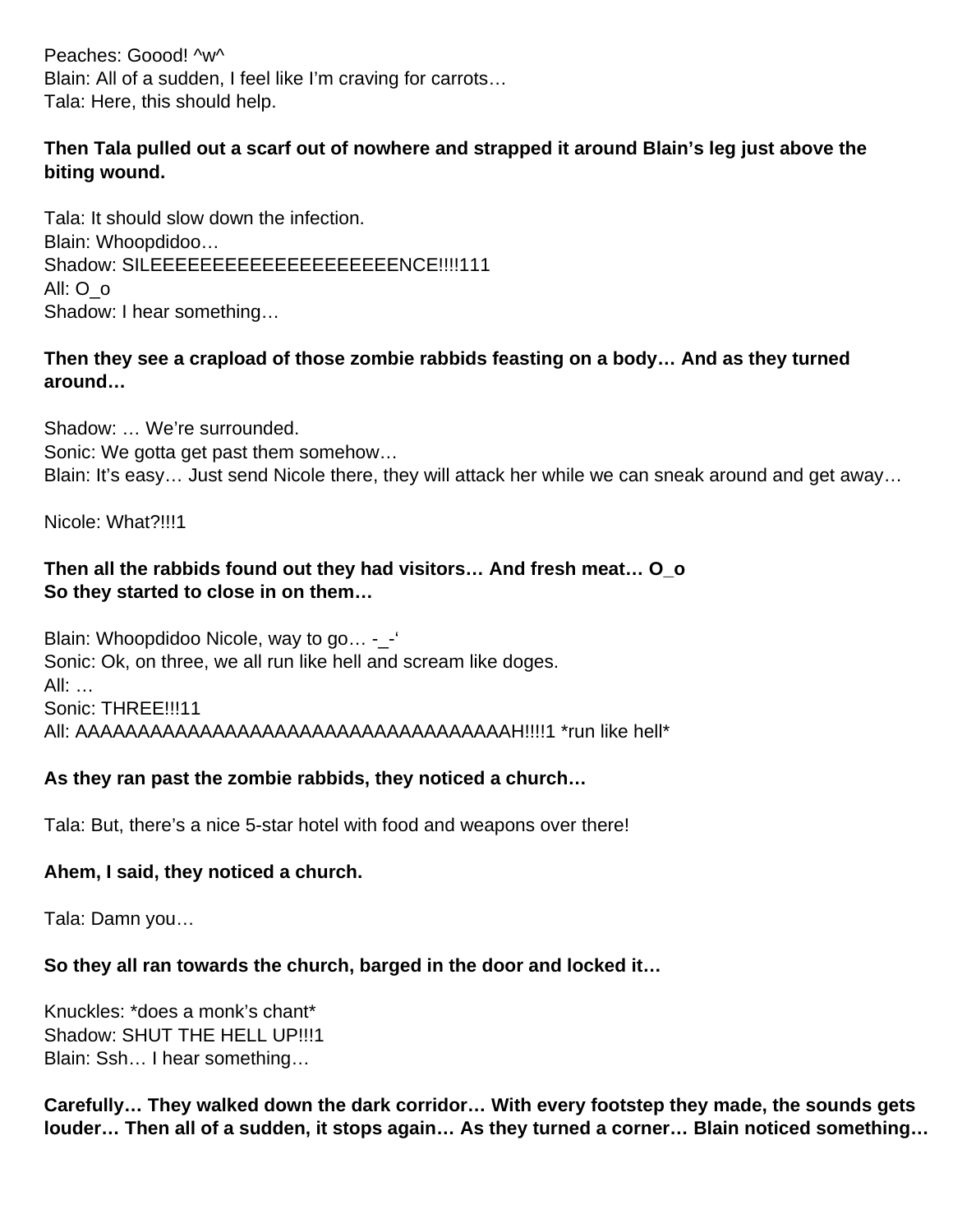**He gestured the others to follow him as he carefully opened a door… Then all of a sudden, a shot was heard, and Blain stumbled back as he yelled in pain…** 

Guy: STAY BACK!!!! YOU'RE NOT TURNING ME INTO ONE OF THEM!!!1 THIS IS MY HIDING PLACE!!!1 GET OUT!!11

All: … Ok…

## **So they all turned around and locked the door…**

Guy: Guys! Come back! I only wanted someone to talk to! I'm sorry for shooting you! Don't leave me! Come baaaaaaaaaaaaaaaack!!!1 \*cries\*

## **Then sounds of a person being mauled rang through out the church. Blain crawled towards the others seeing as he was shot in his leg…**

Blain: Ow, ow, ow… Peaches: \*pokes rabbit ears\* Heehee! ^w^ Blain: … Tala, can I punch her? Tala: Naah, just a slap will do. Blain: … Shadow: You ok Blain? Blain: I'm turning into one of them am I…? Sonic: Well… This isn't easy for me to say but… Yes… You are… Blain: I don't wanna die man… Nicole: Why not? All: …… Nicole: Shutting up now… ^w^

#### **Then Blain collapsed… He had just enough strength to pull Sonic over…**

Sonic: Whoa!!! \*bumps head into wall and passes out\* Blain: ………… \*pulls Shadow over\* Shadow: O\_o Blain: Shadow… L-listen to me… If… If I turn into one of them… Sl-Slap Peaches for me when… When she's poking my ears…

Shadow: I will Blain… Blain: … Aw man this sucks……

#### **Then there was this big awful silence…**

Knuckles: Did you know echidnas are the only mammals that lay eggs? ^w^

**Suddenly, there is a loud thud at the door. Tala and Rouge run to check out what's going on only to realise that the rabbids are trying to bust the door down.**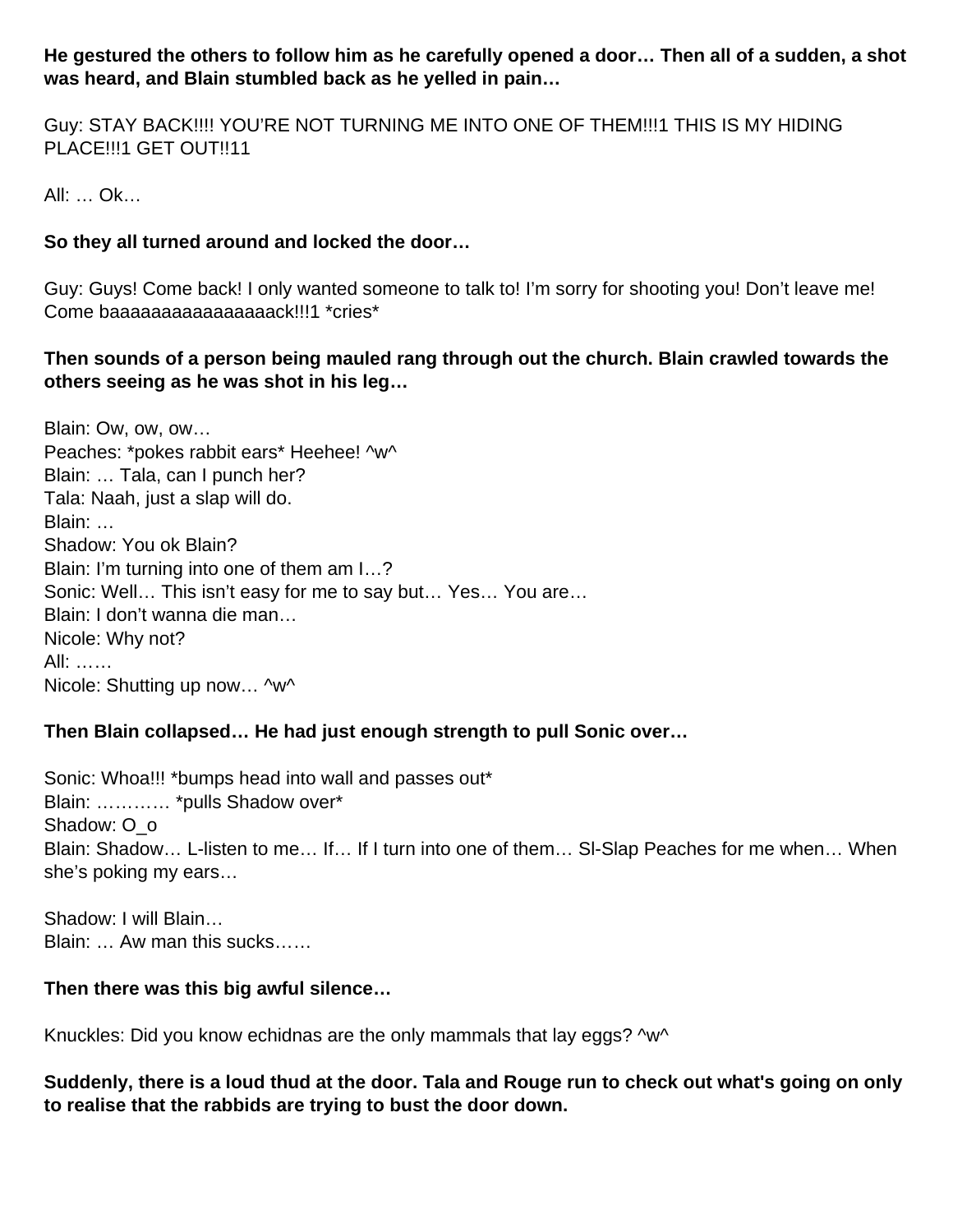Rouge: But! That's evil!

### **\*Sigh\* Fine… The rabbids get bored so they go and have some coffee to give the others enough time to think of a plan. There.**

Rabbid: Bwa daaah bwa daa!! Bwa daaah ba bwaa da ba daah bwa…\*

\*translation: Oh for fracks sake!! Let's go guys, we got some donuts left…

Rabbids: DAAAAAAAAAAAAAAAAAAAAAAAAAAH!!!!!1\*\*

\*\*translation: YAAAAAAAAAAAAAAAAAAAAAAAAAAY!!!!!1

Rouge: Thank you… ^w^

#### **I don't know what to say right now.**

Sonic: So now what? Shadow: Whadda ya mean? Sonic: We're in a church, surrounded by zombie rabbid things, with no hope of escaping alive. Sergeant major Blockhead is dead and-

Blain: I'm not dead!!

Sonic: … I… Shadow: What…? Sonic: I miss him already… I can still hear him call us names… Blain: You fracking asswipe!! I'm not dead yet!!! Rouge: You mean we're all gonna die here…? Sonic: Yes Rouge… Gentlemen… It was an honour working with you… All: … Sonic: What? Shadow: I hope your dick falls off. Sonic: O\_o

Tala: As much as I hate to break your dog-fight up, those fracked up zombie things are getting closer...

Knuckles: SWEET GHANDI!!!!1 THEIR COMING IN!!!!!

#### **Then suddenly, Ghandi appeared dressed up as Naruto.**

Ghandi: KAGE BUNSHIN NO JETSU!!!!

#### **Then all the bunnies got blown away…**

\*Awkward silence\*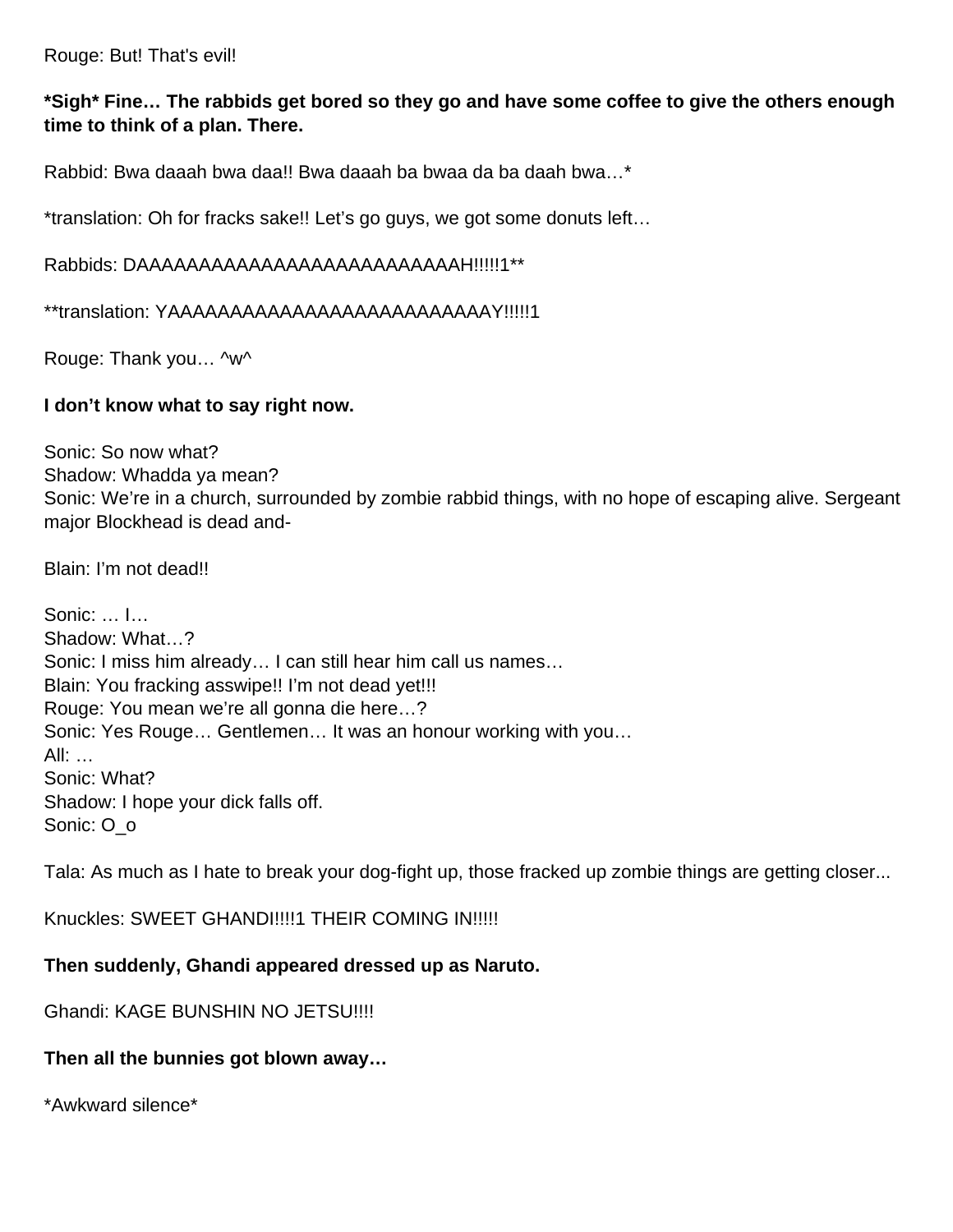Ghandi: … O\_o Sonic: Yeah thanks, we're good now. Ghandi: Aight. \*disappears in a flash\* All: … Rouge: Scary.

**Feral: Where will their adventure take them next?! MrGimp: Will Sonic stop screaming like a dog?! Feral: Will Knux EVER stop wearing Rouge's thongs when no one is around?!**

**Rouge: Wait what?! Knuckles: What, it's comfortable!**

**MrGimp/Feral: O\_o \*jaw drop\***

**We're experiencing technical difficulties. Please stand by.**

**MrGimp: … Well, that was breaking news. Feral: I was right…? O\_o MrGimp: To be continued!! Feral: I was right!! Whoohoo!!**

**MrGimp: To be continued!!!1 >\_**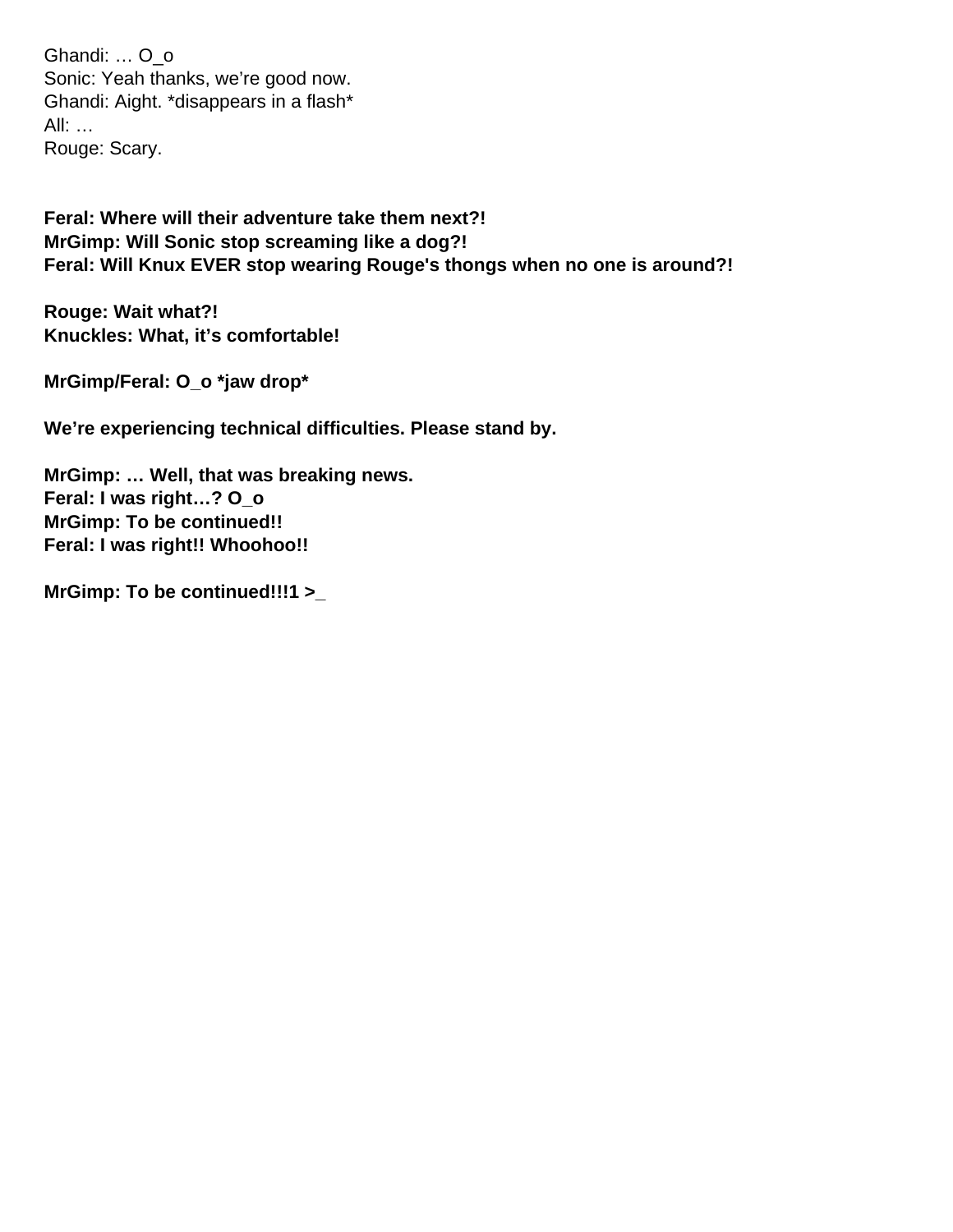## **3 - Yaaarrrrrrrr!!!!**

## <span id="page-16-0"></span>**After everyone got out of the church and noticed those dead rabbid things…**

Sonic: Where to now? Shadow: This way.

## **Then all of a sudden they got slapped by a giant hand.**

Hand: DO NOT FOLLOW THAT WAY!!! All: … Eh?

## **And the giant hand slapped them again.**

Hand: It is destiny!!! You must follow this road!!

## **Angelic choruses are heard as a road is being lit up by a light from the heavens.**

Hand: …… All: … Nicole: Is it me or is this getting weirder by the minute…? Sonic: … Super Smash Brothers Melee…? Hand: GO FORTH YOUNG HEROES!!! DEFEAT THAT WHAT HAS COME UPON YOU!!!!

Sonic: Let's just-

## **Then the giant hand slapped Sonic…**

Sonic: OW!!! What the hell!! Hand: ... ^w^ All: … Hand: There will be a ship near the docks!! Board it!! And you shall find what you are looking for!!

Shadow: You mean the Chaos Emeralds will be there? Hand: ... No! ^w^ All: … Hand: Bye!

#### **Then the hand just magically disappeared.**

Sonic: … All: …

**Meanwhile… At the docks…**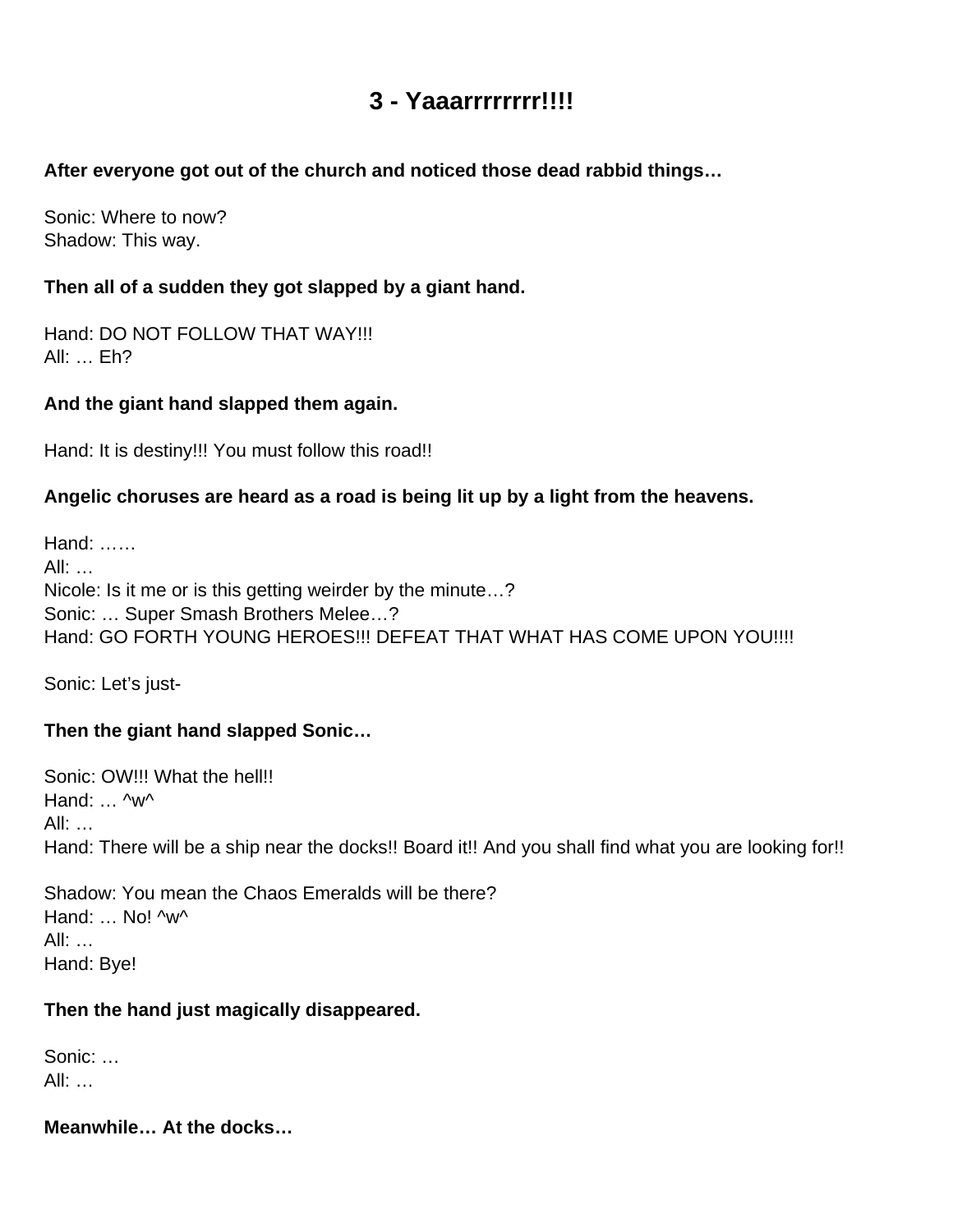Sparrow: I owe Davy Jones 100 souls… Gibbs: Yup… Sparrow: Where to get 100 souls…

All: HEY GUYS!!! Sparrow: You're hired!! All of you!! All: O\_o

Rouge: Hired for what? Sparrow: To join my crew! Sonic: … We gotta think about that.

**So they all stand in a circle… Since they got no clue where to go, they decided to join. Also, because the Hand said it. Kinda strange, considering a hand doesn't have a mouth…** 

Sonic: … We're in! Gibbs: Aye! Sparrow: Lemme see you're tough pirate faces!

#### **Then everyone pulls a weird face like they gotta shoot needles.**

Sparrow: Close enough. Peaches: Awesome!! Sparrow: My name be Capt'n Jack Sparrow… Gibbs: And I'm Master Gibbs…

All: Hello.

Sparrow: ... Hoist the flags!!!! Raise that big thingy!!!! Gibbs: Welcome to the Black Pearl lads…

#### **So after they got on board and the ship set off to open water…**

Sonic: So where are we going? Blain: I don't know, I'm still confused. Sonic: About what? Blain: Well we boarded a ship, while there were like, hundreds of more ships back at the docks…

Sonic: So? Blain: So… The Hand didn't say which ship… Sonic: And you're point being…? Blain: Why the hell did we had to choose a ship with singing pirates?!!!

Sparrow: \*singing\* I GOT A JAR OF DIRHIIIRT!!! I GOT A JAR OF DIRHIIIRT!!!

Shadow: The captain isn't the only one singing…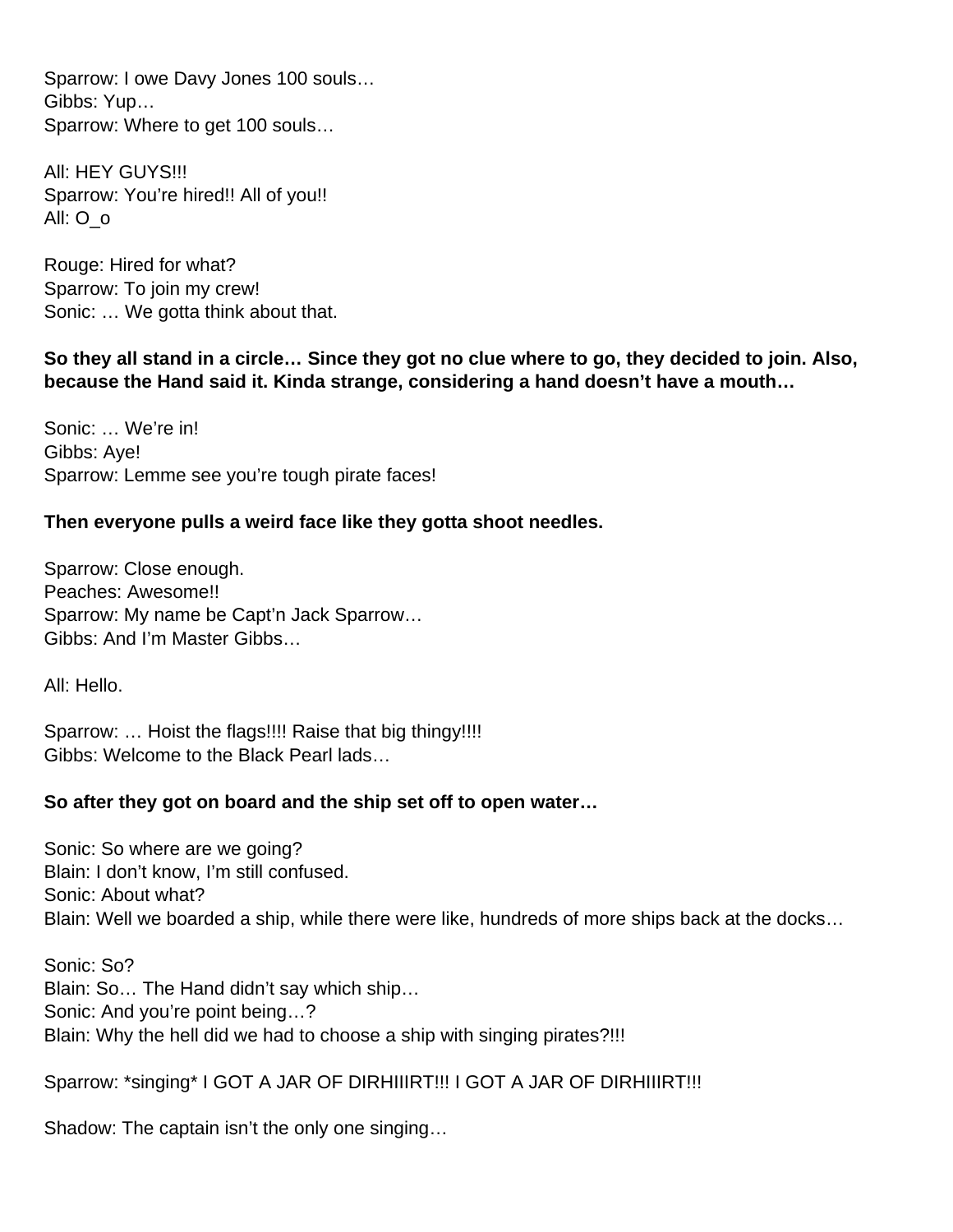Peaches: \*sings\* IF YOU'RE HAPPY AND YOU KNOW IT, CLAP YOUR HANDS!!!!

Pirates: \*Clap clap\* ^w^

Blain: This is bullshoot, I'm gonna talk to the captain. Sonic: Good luck…

## **So after Blain got up and went to Sparrow on deck…**

Blain: Captain Sparrow sir?! Sparrow: Yeeeeeeees? Blain: Where are we heading? Sparrow: Cuba my little spiky friend… Cuba… Blain: Doing what?

#### **Then they feel a huge bump… Everyone almost fell forward…**

Tala: What the hell was that?! Pirate: WE MUST HAVE HITTENED A REEF!!! Gibbs: That's no reef… Pirate: IT'S THE FLYING DUTCHMAN!!! Sparrow: … Bugger…

#### **Sounds of wood creaking are heard…**

Sonic: Was that you…? Shadow: Eh?

#### **Wood creaking gets louder…**

Shadow: What are you talking about…? Sonic: Holy shoot, what's that smell??!! Did you just fart?! Shadow: NO I DIDN'T!!!

#### **Again, wood creaking noises…**

Sonic: SHADOW!! I SWEAR TO GOD, IF YOU CRACK ANOTHER ONE, PLEASE WARN BEFORE-!!!!

## **Then Shadow looked scared shootless. Which was funny as hell to see. What he saw was…**

Gibbs: IT'S THE KRAKEN!!!!!! O\_o \*rolls around on deck\* Will: SWEET GHANDI ON A POGOSTICK!!!!

Then Ghandi hops passed them on deck with a pogostick.

Ghandi: 'Sup?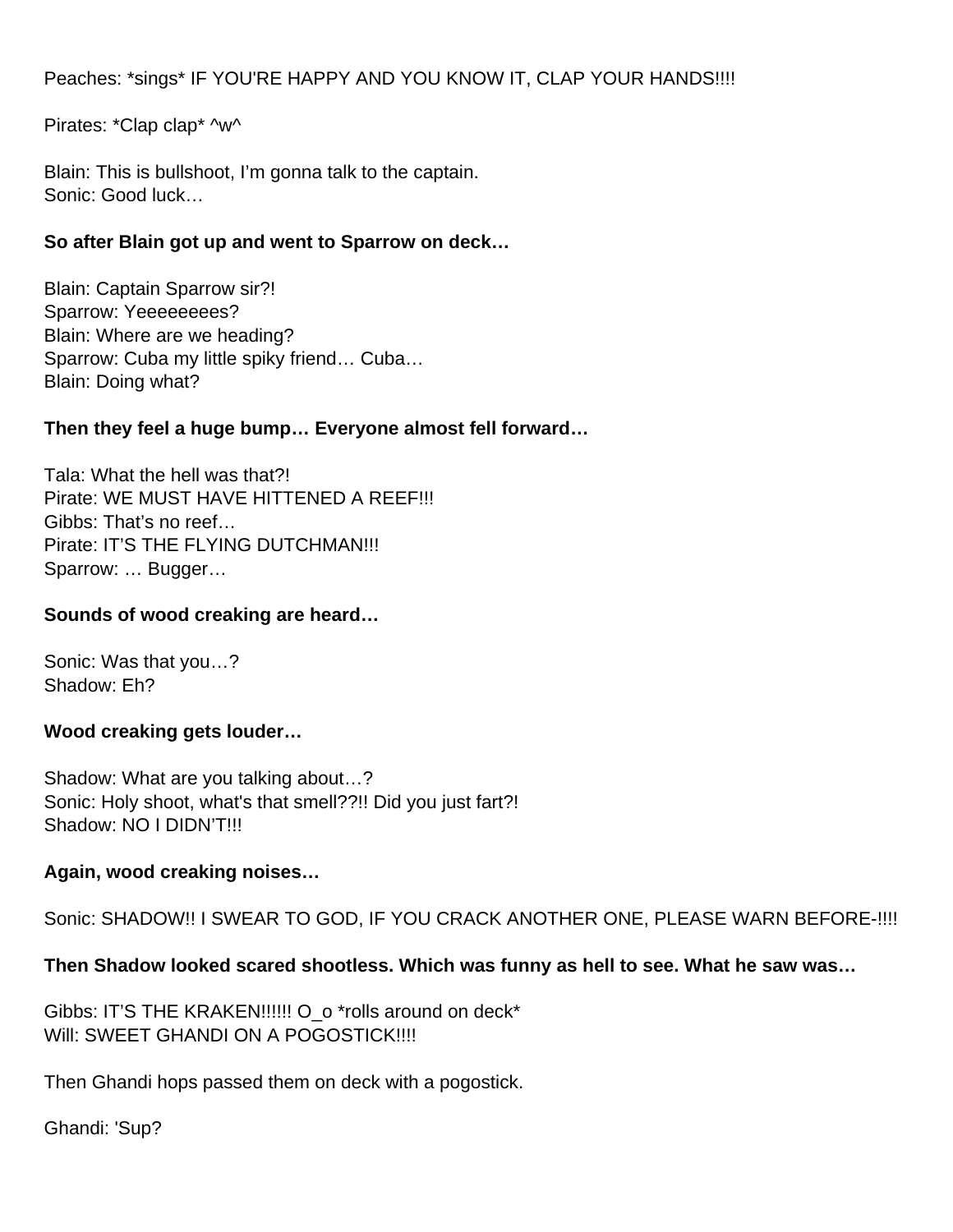All: … Awkward… Sonic: Where the hell did he came from…?

**And as the Flying Dutchman closes in, weapons are being handed out… Blain got a musket pushed in his hands as the crew of the Flying Dutchman board the Black Pearl… And the inevitable fight was starting…** 

Sparrow: YOU THERE!!! POSSUM AND… GUINEA PIG!!!!1 Tala/Nicole: Eh?! Sparrow: GUARD THE RUM!!! Tala/Nicole: O\_o Sparrow: NOW!!! I DON'T WANNA LOSE IT AGAIN LIKE LAST TIME!!!1

#### **Then Tala and Nicole put up their mean pirate faces.**

Tala/Nicole: ARGGG!!!! Sparrow: …

**And as Tala and Nicole ran below deck to "guard" the rum, everyone else was fighting on board. Blain just stood there with a musket hesitating on what to do.** 

Gibbs: WHAT THE HELL ARE YOU DOING?!!! Blain: At the RRTS, I always got ordered on what to do. **Gibbs: YOU GOT A MUSKET!!!** Blain: So? Gibbs: FIRE IT!!! FIRE AT WILL!!! Blain: Why didn't you say so… Will: AIM PORTSIDE CANNONS!!!! Blain: \*aims at Will\* Will: FIIIIIIIIIIIIIIRE!!!!!! Blain: \*Shoots Will\* Will: GAAAGHK!!! Elizabeth: NOO!!!! Blain: Well he said fire himself!! And you said fire at Will!! Gibbs: NOT THAT WILL!!! THE OTHER WILL!!! Blain: There is no other Will! Pirate: Well actually, my name is William and- \*gets shot\* Blain: ^w^ Pirate: He said his name was William-!!! \*gets shot\* Gibbs: STOP IT!!!!! >\_<

Blain: Aw…

**Everyone on board of the Black Pearl fought bravely, but they were outnumbered by the crew of Davy Jones… At some point, everyone on deck got captured… And Davy Jones entered the Black Pearl…**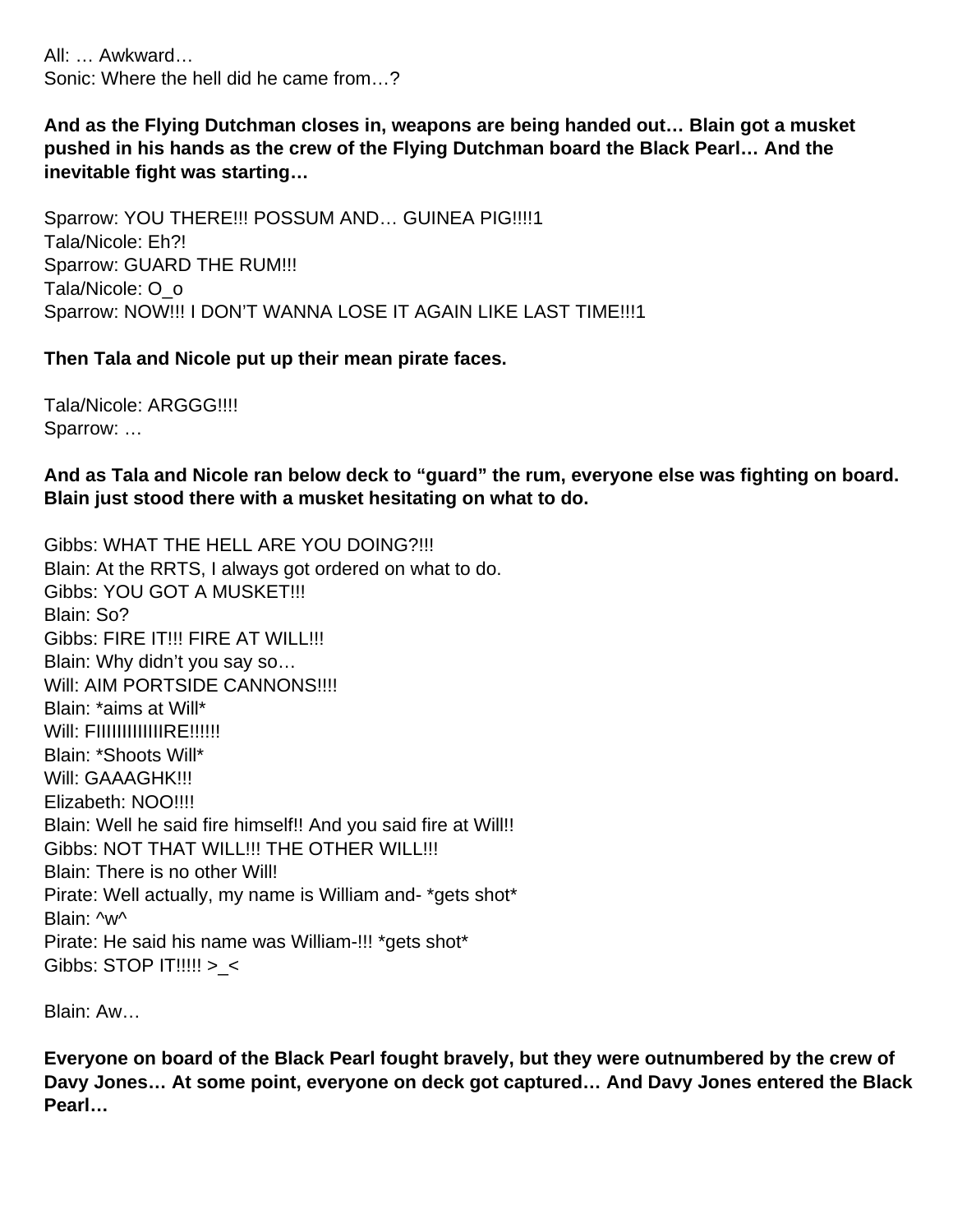Fish Pirate: \*make beatbox sounds\*

Davy Jones: \*raps\* Because u could keep any dog I got my rich tea dog tea I tell ya I'm a junkie a flunky cruzin ma @\$\$ with a Oreo don't need a hoe, got ma garibaldi not Barlow, he's gone now. I need a Kit-Kat when the rhymes phat , with the beat I cant cheat, can a biscuit cheat like a mother? Hell no!!

Fish Pirate: \*raps\* But Jones, don't ya know, oh, oh. Don't be fooled when ya dip them in your tea, there not, there not gonna make you happy and… \*looks around\*

Davy Jones: … Fish Pirate: Sorry… ^w^ Davy Jones: WILL YOU SHUT UP?!! \*slaps beatbox pirate\* All: O\_o Davy Jones: You've ruined my entry!!

#### **Davy Jones looked pissed at Shadow and slowly walked up to Sparrow.**

Davy Jones: Sparrow… Sparrow: Yuuuuuuuuuuuuuuush…………? Davy Jones: I thought we had a deal here… Sparrow: Did we now old chumbucket? Davy Jones: One hundred souls… Time's up… Sparrow: Actually, I still have a minute to go. Davy Jones: Poppycock… Peaches: \*gasp!!\* You made a swear!! O\_o Davy Jones: Well, well, well, what have we here…? Peaches: Oops…

Sparrow: Yes, right I'm still busy as you can see. Davy Jones: No Sparrow… Sparrow: Yes Sparrow… Here, pick one of my crewmates to work for you. I'll get you the other 99 as soon as possible. …Savvy?

Davy Jones: … Sparrow: Come ooooooooooooooon… Peaches: OH!!! OH!!! PICK ME!! PICK ME!!! PLEASE OH PLEASE!!! PICK ME!!!! Davy Jones: Very well then… Sparrow…

#### **Jones snatches Peaches by her neckscruff as she poked his tentacles.**

Peaches; Eeeeeeew! You're gooey!! Davy Jones: … Peaches: ... Did I mentioned I absolutely looooooooooooove calamari? Tastes great with wasabi! ^w^

Davy Jones: Silence!! >\_< Peaches: … Well someone is moody… Davy Jones: This will do Sparrow… For now…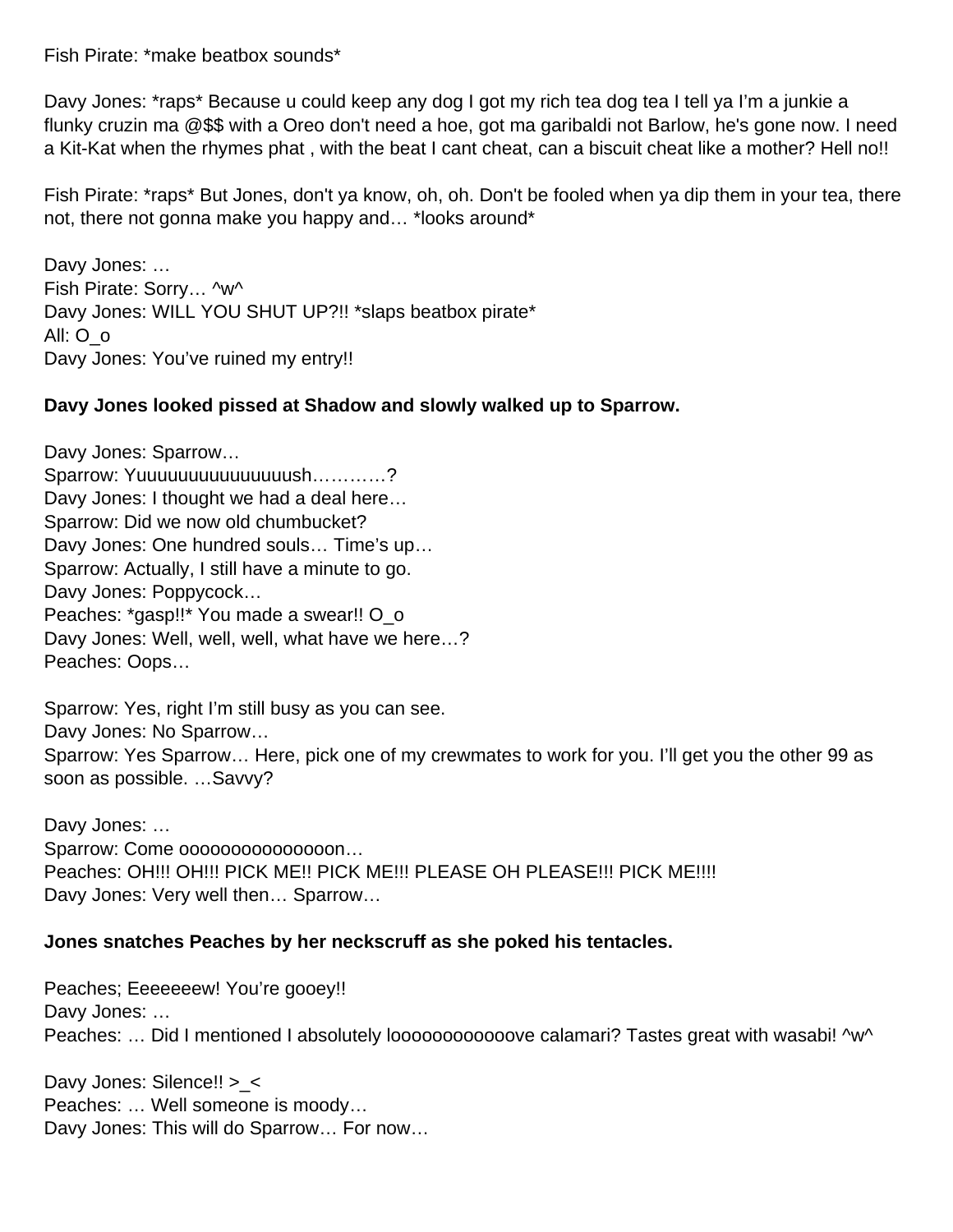Sparrow: Great!

## **As the fishpirates leave and Jones buggers off, Sparrow turns to the rest of the crew and grins…**

Sparrow: Well. That was a huge success! Knux: What just happened? Sparrow: Tala's little sister just bought us some time. \*Emotionally\* Her memory shall live on in our hearts. \*Pause\* Alright, everyone. To Tortuga!

Blain: I thought you said Cuba! O\_o Sparrow: I did? Blain: Yeah! Sparrow: No I didn't. Blain: - -'

Shadow: I don't know if you guys noticed, but that giant squid thing is still attacking us.

Sparrow: Ok, on three, we all scream our lungs out and roll around on deck. Blain: Don't you think we should-Sparrow: CAPTAIN'S ORDERS!!!! > < All: O\_o Sparrow: Ready?! All: Ready! Sparrow: THREE!!!! All: AAAAAAAAAAAAAAAAAAAAAAAAAAAAAAAAAAH!!!!!! \*rolls around on deck\*

Shadow: I don't see how this serves any practical use at all, Jack... Sparrow: \*Smacks Shadow\* That's CAPTAIN Jack!

Ghandi: AH LIKE BUTTERNUT SCOTCH!!! All: … Sonic: Where the hell did he come from?

Tia Dalma: Ya gots to feed teh Kraken! Sonic: Now where the hell did she come from?!! Tia Dalma: Voodoo mahgic mohn!

Knuckles: … That has got to be the ugliest fish I've ever seen.

#### **Then she picked up Ghandi and threw it at the Kraken. Then the Kraken explodes.**

Sonic: Oh cool! Now guess the number in my head! Tia Dalma: You'z tinking of teh number 4! Sonic: … She really is amazing… O\_o Knuckles: Now turn me into a fish!!

All: …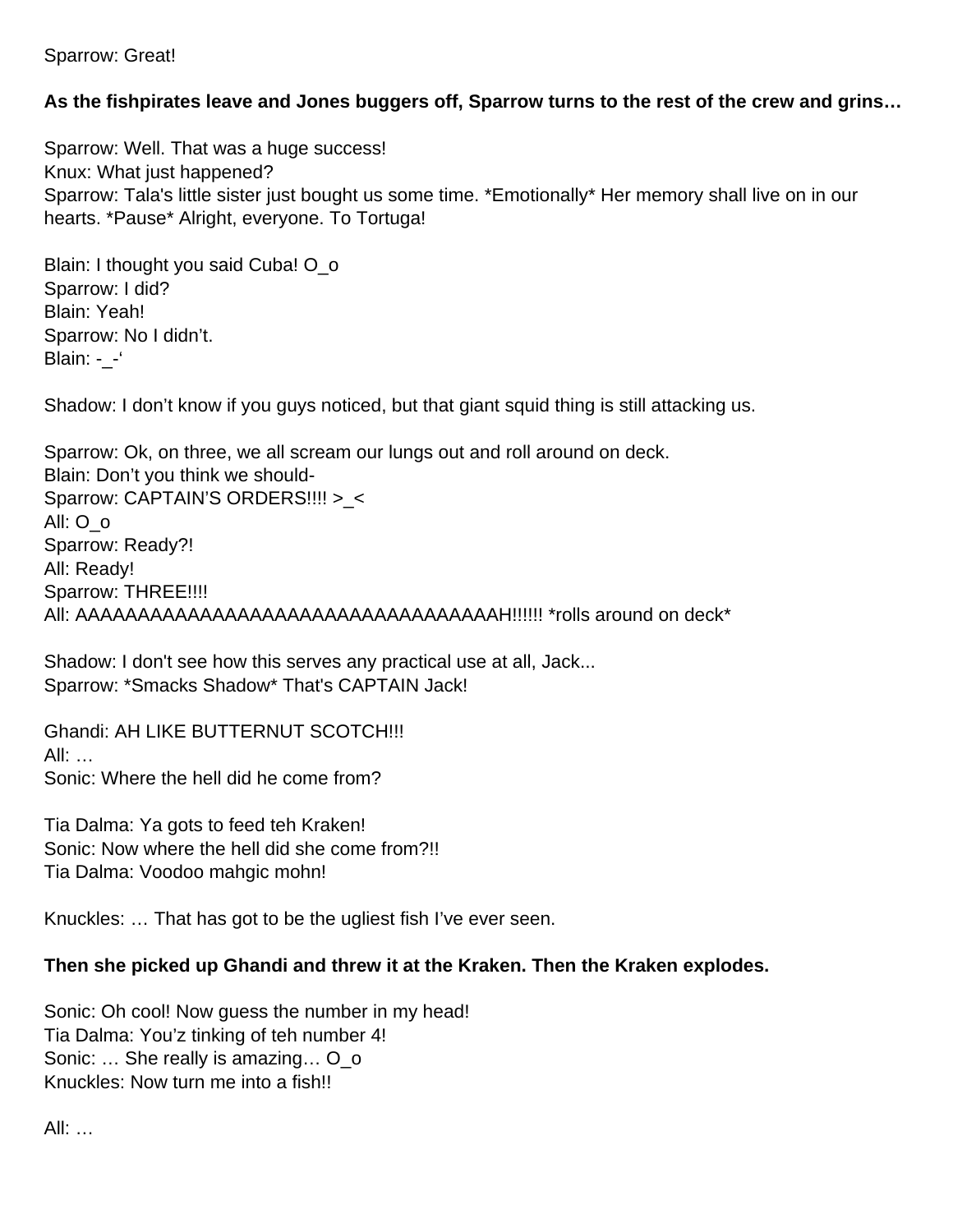Sonic: So you're some mystical voodoo lady that knows all huh? Tia Dalma: Yuuuuuush… What ees it that choo wont…? Sonic: Well actually, we're looking for the Chaos Emeralds. Rouge: Except we got no clue where to find them… Tia Dalma: Aaah… I tink I knows… Sonic: You do?! O\_o Tia Dalma: Yeeeeeeeeeeees… Sonic: You can see into my mind?! Tia Dalma: Yes… You is tinking of the black hedgehog with the red stripes in a thong…

Sonic: Hot damn!! \*gets punched\* Shadow: Crazy @\$\$ son of a dog…

Rouge: Anyway, you know where they are? Tia Dalma: Yes… But I want someting in return… Rouge: … Anything…

Tia Dalma: I want… Him… All: Who?!

#### **Then they all looked at a wounded Will…**

\*long silence\*

Will: What? Rouge: … Deal. Tia Dalma: PUCKER UP YOU SEXY HUNK A PIRATE!!!!

Will: \*dies\* Tia Dalma: \*resurrects Will\* Will: \*dies\* Tia Dalma: \*resurrects Will\* Will: \*dies\* Tia Dalma: \*resurrects Will\* Will: ... \*dies\* Tia Dalma: …………… \*resurrects Will\* Will: …………………………………………… \*dies\* Tia Dalma: \*resurrects Will\* I can keep this up all day ya know… Will: … frack…

Rouge: -ahem-Tia Dalma: What?! Rouge: The Chaos Emerald? Tia Dalma: Right… You can find the Chaos Emerald in Cuba…

Blain: That's where we're heading right?! Sparrow: Not anymore…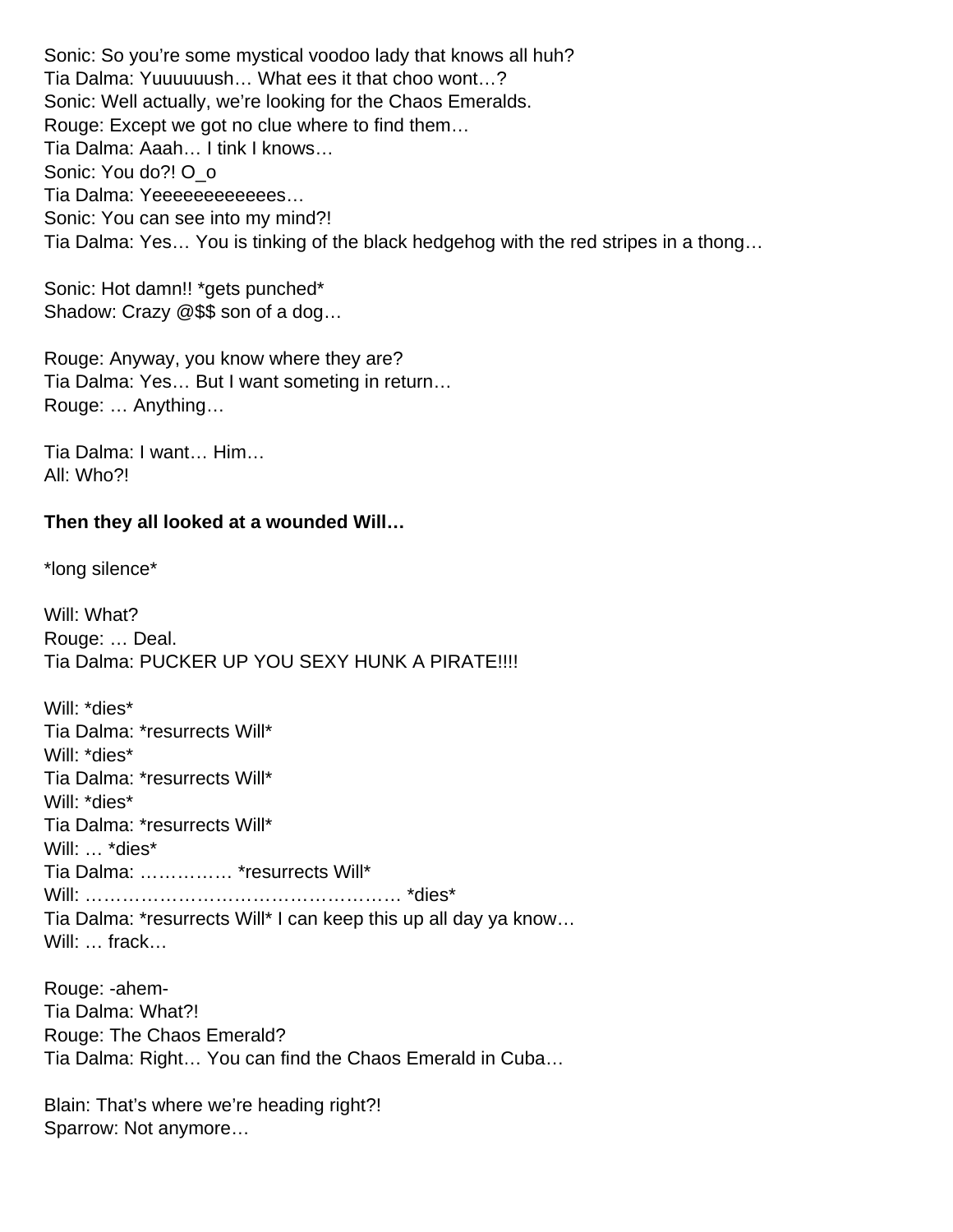#### All: What?!!

Sparrow: As some of you may know, I still owe a debt to Davy Jones… Help me to defeat him, and I'll drop you off in Cuba…

All: …

Sparrow: Deal…? Rouge: I guess we don't have a choice… Deal…

Tia Dalma: I tink this is gonna be a dangerous quest… Sonic: … Yeah. Tia Dalma: Come on Will. Let's get familiar with each other… Will: Noooo!!!!!!!! \* gets dragged below deck\*

Elizabeth: Will!! Pintel/Ragetti: Hello puppet… Elizabeth: I'M NOT A PUPPET!!! I'M A REAL BOY!!!! >\_< All: O\_o Sonic: Ok, is it me or did see just freak the frack out of me? Shadow: Says the hedgehog that's got pricky thoughts.

Sparrow: Well at least the Flying Dutchman is off of our tail... Pirate: IT'S THE FLYING FRENCHMAN!!!! Sparrow: Bugger…

Frenchman: WHEEEEEEEEEEEE!!!! JE SUIS L'HOMME DE FRANCAIS!!!! \*gets shot\*

Sparrow: Right… Let's set sail… TO TORTUGA!!!!1

#### **Meanwhile… On the Flying Dutchman… A certain young female wolf is struggling to survive on a ship filled with pirates who are condemned to set sail for eternity…**

Bootstrap: You know how this game works…? Peaches: Yes I do-hoo!

Pirate 1: I'll bet… Four sixes… Pirate 2: Six fives… Pirate 3: Three two's…

Peaches: \*sits down and pulls a confident face\* I challenge Davy Jones… Jones: O\_o

#### **So they both sit down and have a game duel…**

Jones: The stakes…? Peaches: Hundred years on board of the Dutchman…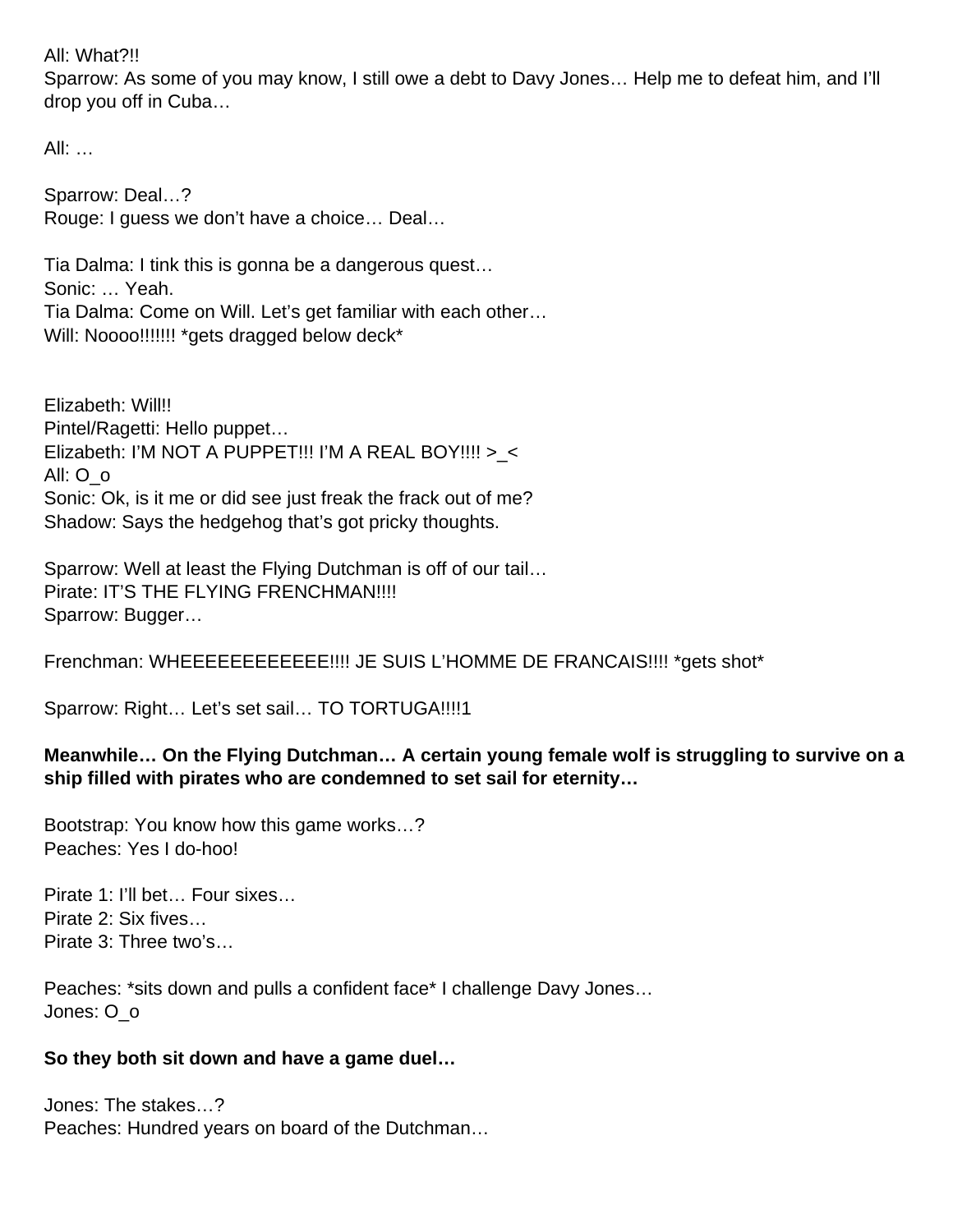Jones: Against…? Peaches: … A pony… Jones: … Peaches: … And a lollipop… Jones: … Done…

#### **They roll the dices…**

Jones: I roll a 10... Can I attack? Peaches: No, no. You need to roll over 14 to do any damage to a troll... Jones: Ah fudgenuts... Peaches: Dungeons and Dragons isn't easy, Jones! Jones: I know! Peaches: Don't worry, it's your turn again. Jones: AHA!!! I rolled a 16! I make my paladin raise undead minions! Peaches: \*Sighs\* Paladins can't raise the undead. Only necromancers can do that, silly… Jones: WHY DIDN'T YOU TELL ME THIS BEFORE?! Peaches: IT'S IN THE RULE BOOK!!! Jones: \*eats rule book\* NOT ANYMORE!!!1 >\_< Peaches: … This is why we can't have nice things!!

**Feral: Will Peaches ever get back to the others?! MrGimp: Will Jones ever roll over 14 to do any damage to a troll?!!1 Feral: And what has become of Will?! MrGimp: Will Elizabeth stop screaming like a dog?! Feral: And will the Flying Frenchman be alright?!! MrGimp: No. Feral: Eh? MrGimp: No, he's not alright. Feral: TO BE CONTINUED!!!!! >\_<**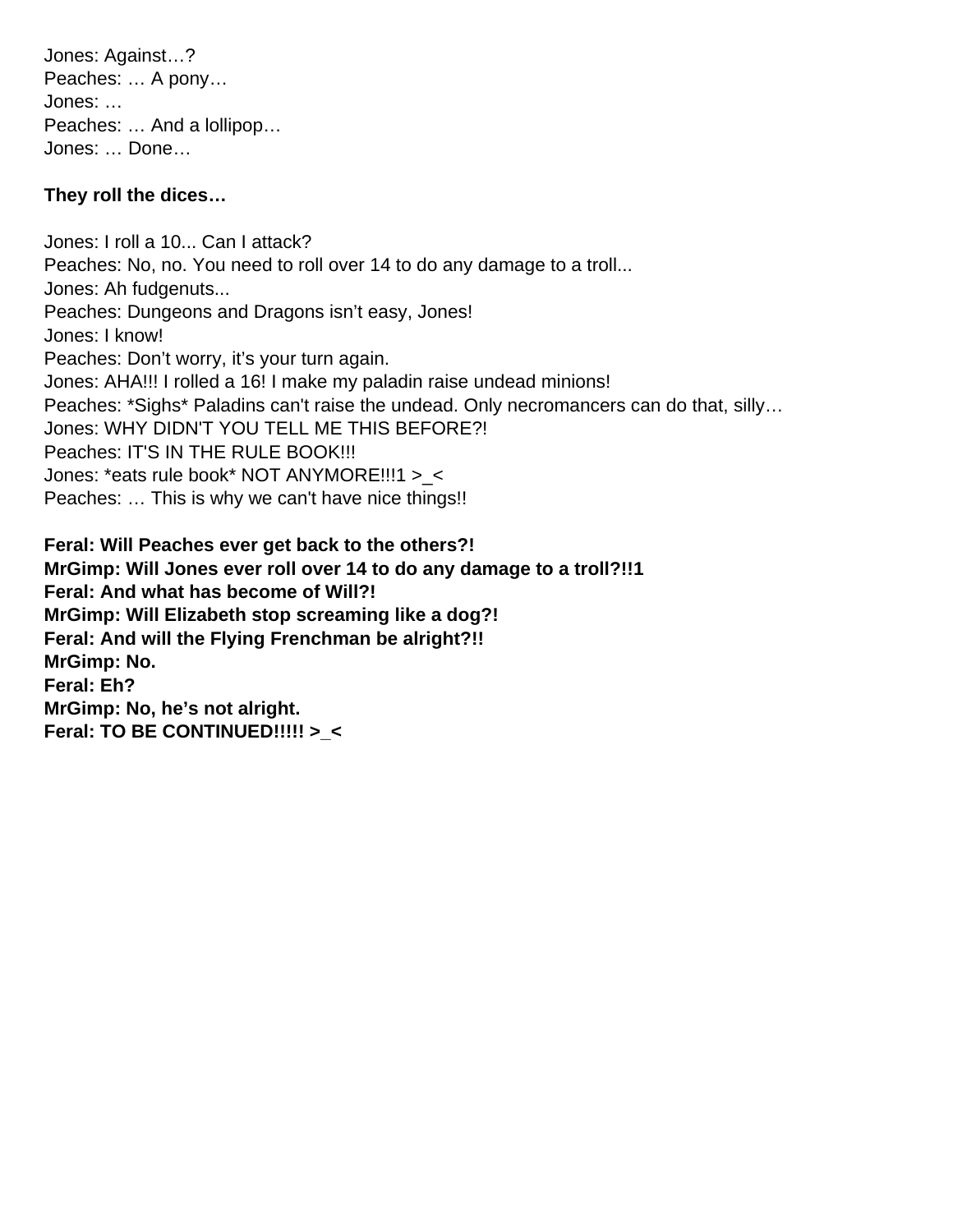## **4 - Wheeeeeeee!!1**

#### <span id="page-25-0"></span>**And as they all set sail to… Whatever it is their heading, problems are rising up…**

Shadow: We've been sailing for days now…

Sonic: Yup…

Shadow: We've been on this harsh ocean for so long.... How long have we been tossed about on these cruel, cruel waves? We're running out of supplies… With no hope of getting off this ship alive… All the water is gone... No more food... I... \* gets out razorblade \*

Sonic: No Shadow… Don't. Shadow: … I… I was just about to shave myself actually…

#### **At that point, the ship's cat walked on deck.**

Sonic: We'll have to start eating the cat then… Shadow: … I'll go get the taco crisps and dip sauce.

#### **Then all of a sudden, Shadow felt he got poked by something. He turned around and Nicole stared at Shadow with a pair of binoculars in his eyes.**

#### Nicole: LAAAAAAAAAAAAAAAAND HOOOOOOO!!!!

#### **And as they looked up, they noticed Tala standing near Sparrow…**

Tala: FIRE TORPEDO ONE!!!! Sparrow: What's a torpedo?! Gibbs: We don't have torpedo's!! Tala: FIRE TORPEDO TWO!!!! Gibbs: Cut it out!!! Tala: YARR!!! THIS BE MUTINY I TELL YEE!!! \*slaps Sparrow\*

**But what they didn't know is that some evil pirate is boarding the Black Pearl in hope to catch some information about treasures… In fact… They all didn't see the big pink pirate ship right next to them with the pink Jolly Roger flag…** 

Sparrow: … \*slaps Tala\* Tala: \*punches Sparrow\* Sparrow: Will you stop it!! Tala: \*annoying voice\* WILL YOU STOP IT?!!1 Sparrow: I MEAN IT!!!! Tala: \*annoying voice\* I MEAN IT!!!! \*slaps Sparrow again\*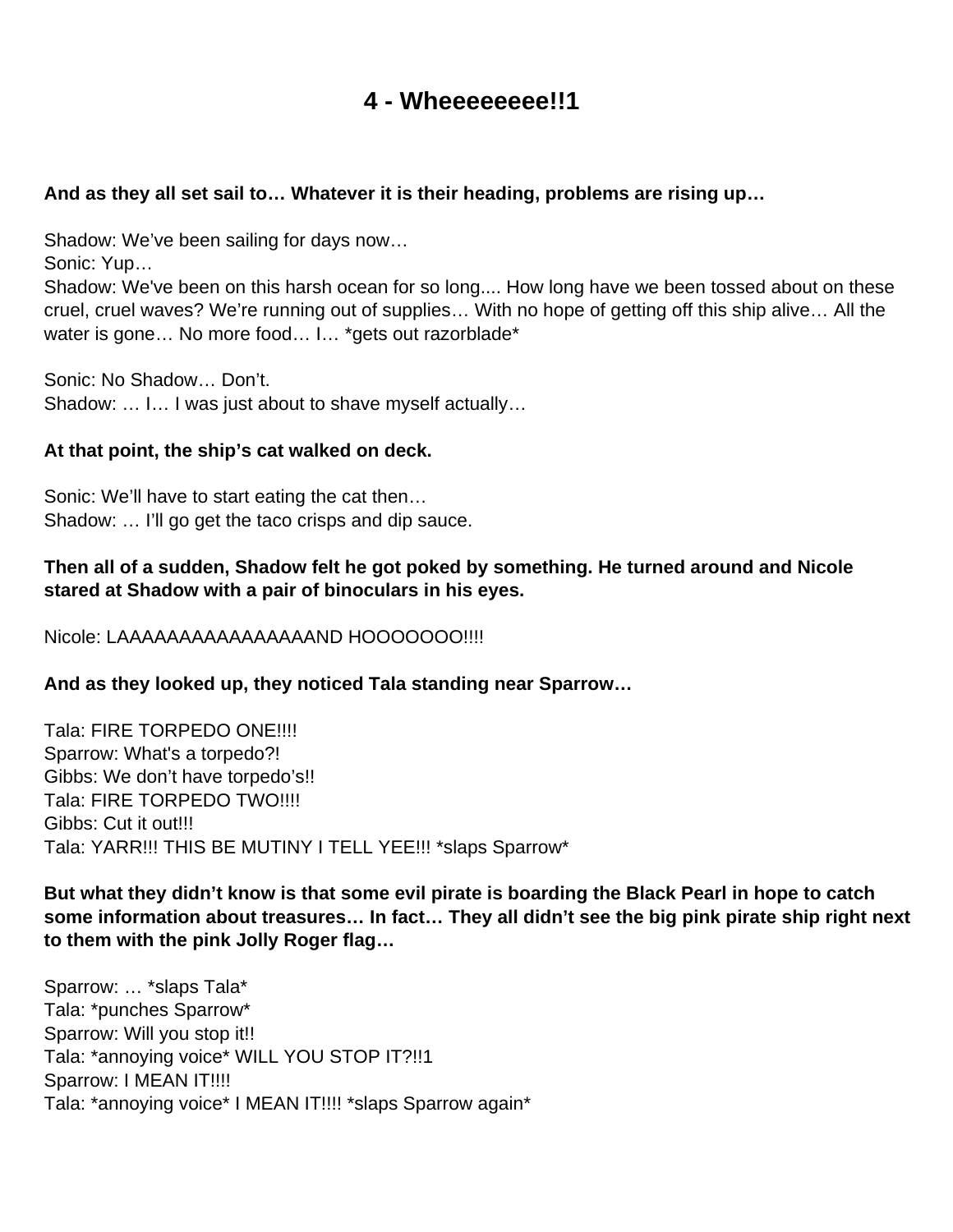**The evil pirate couldn't stand it anymore as he watched the fight between Sparrow and Tala taking more of a violent form… He came out from his hiding place and decided to end it…** 

Chris Crocker: LEAVE SPARROW ALOOOOOOOOONE!!! ALL YOU WANT FROM HIM IS MORE, MORE, MORE, MORE, MORE!!!!1 \*cries\*

Rouge: \*kicks him over board\* Sparrow: That was... Scary... Tala: \*Annoying voice\* That was-Blain: Shut the hell up already!!! \*Slaps Tala\*

Tala: DID THAT MAKE YOU FEEL TOUGH?!!! HITTING A GIRL?!!! Blain: You didn't say that to Sparrow.

\*Pause\*

Tala: She's a guy? Gibbs: … \*sighs\* I need a drink…

#### **Gibbs walked down the stairs below deck, but not long after that, he ran up again…**

Gibbs: Why's the rum gone?!!!! O\_o Nicole: Yo ho ho and a bottle of coke!! O o Tala: … \*hic\* Gibbs: WHY IS THE RUM GONE?!!! \*shakes Tala\* Tala: … \*hic\* ^w^ Gibbs: … Tala: \*giggles\* Yjou told us to guard it!!1 Nicole: And wuts a better place to keep it sjafe then our bellies!!1 \*hic\* Tala; I… I have to take a weewee… \*hic\* Nicole: Oooh!!1 Me too!! Tala: Let's go together!! Nicole: Hooray!! All: … Nicole/Tala: \*skips off and falls down the stairs\* All: … Nicole: I'm alright lads!! Sonic: … I thought Nicole had an Aussie accent…

Knuckles: Hey! There's a guy overboard! Rouge: I know! I just kicked him overboard!! Chris Crocker: \*cries\*

#### **After they brought Crocker onboard, the pirates on the pink ship noticed their captain was captured…**

Pirate: OH NOES!!!!1 THEY'VE CAPTURED OUR PROUD LEADER!!!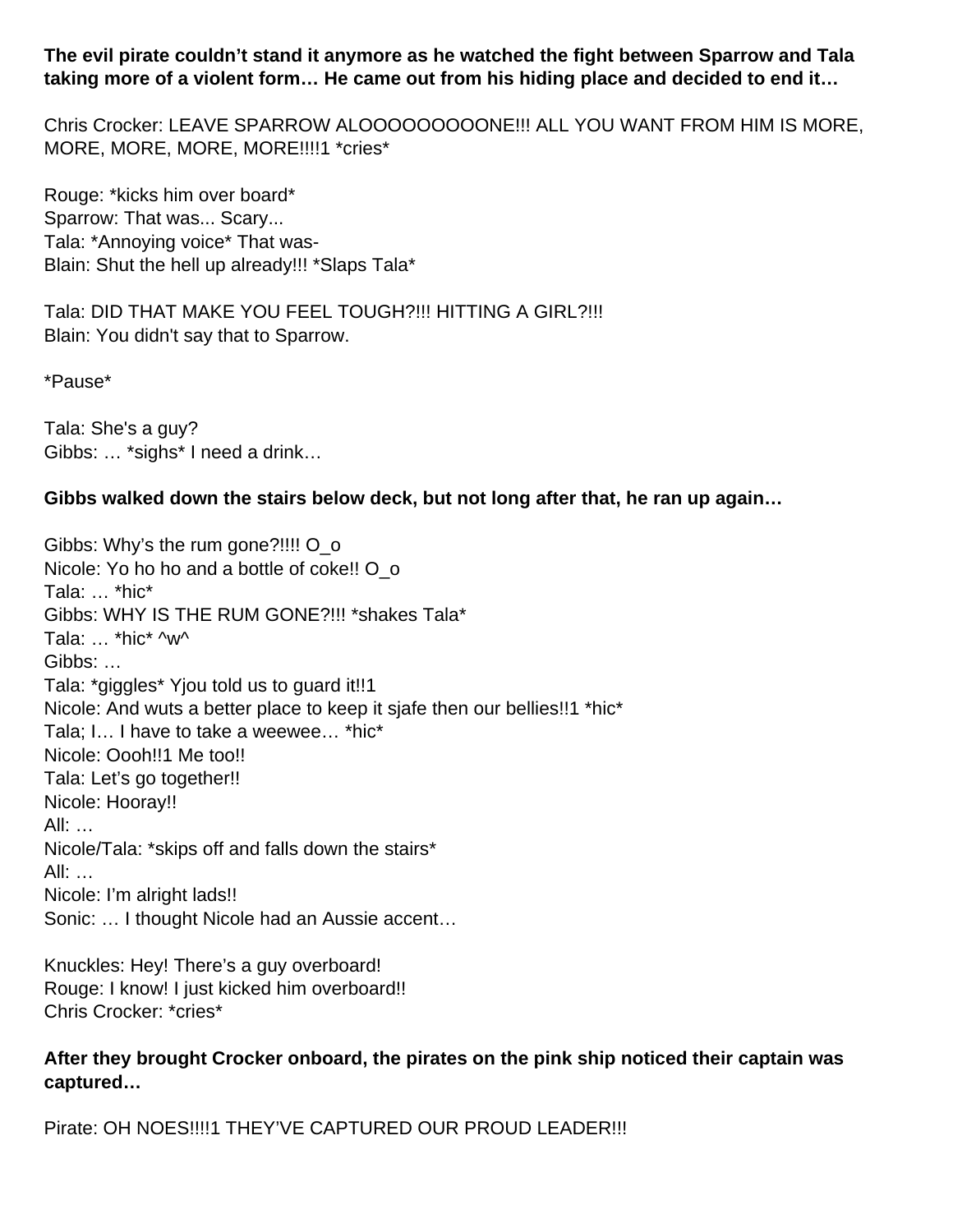Knuckles: Dude!! You ok?! Crocker: YOU SCALLYWAG!!!! >\_< Knuckles: That was a nasty fall you made! Crocker: YOU DID NOT JUST TOUCH THE GREAT CHRIS CROCKER!!! >\_< Knuckles: … Crocker: Do you even know who I am?!! All: … Chris Crocker…? Crocker: Aah!! I see my reputation exceeds me!! Rouge: … You just said you're name… Shadow: Wait wait, the whiney dog from Youtube?! O\_o Crocker: I've seen you on Myspace… Shadow: … Crocker: I am the great captain Crocker and when my crew finds out I'm captured, they will cut you to ribbons!! >\_<

Sonic: Dude, you're not captured, we just saved your @\$\$!

Crocker: EN GARDE!!!! >\_< \*draws sword\* Sparrow: … Crocker: \*cuts Sparrows pants off\* Sparrow: O\_o Crocker: Getting undressed so soon?! \*winks\* All: O\_o Crocker: \*floors Shadow\* Looks like I just swept you off your feet! \*winks\* Blain: \*Punches Crocker in the face\* Crocker: Owll All: … \*stares at Crocker whining on the floor\*

#### **Meanwhile… At the pink ship…**

Mahabi: … \*hums\* Gay pirate: DON'T CHOO BE MOVING SWEETIE!!!! Lattei/Mahabi: … Mahabi: ... \*pushes pirate overboard\* Lattei: Well breaking free was easy... \*flicks gay pirate overboard\*

Mahabi: Yeah. Pink fluffy cuffs aren't really that hard to break lose from. \*pushes another one in the water\*

Lattei: Isn't that the Black Pearl? \*dog slaps gay pirate\* Mahabi: Is it...? \*smacks gay pirate overboard with newspaper\* Lattei: Doesn't it belong to Sparrow...? \*trips gay pirate overboard\* Mahabi: Yup. \*hits gay pirate with pistol butt\* Gay pirate: Ooooooooow!! Why'd ch00 do that?! TT\_TT

#### **Lattei and Mahabi got surrounded by a lot of pirates… Escaping seems impossible…**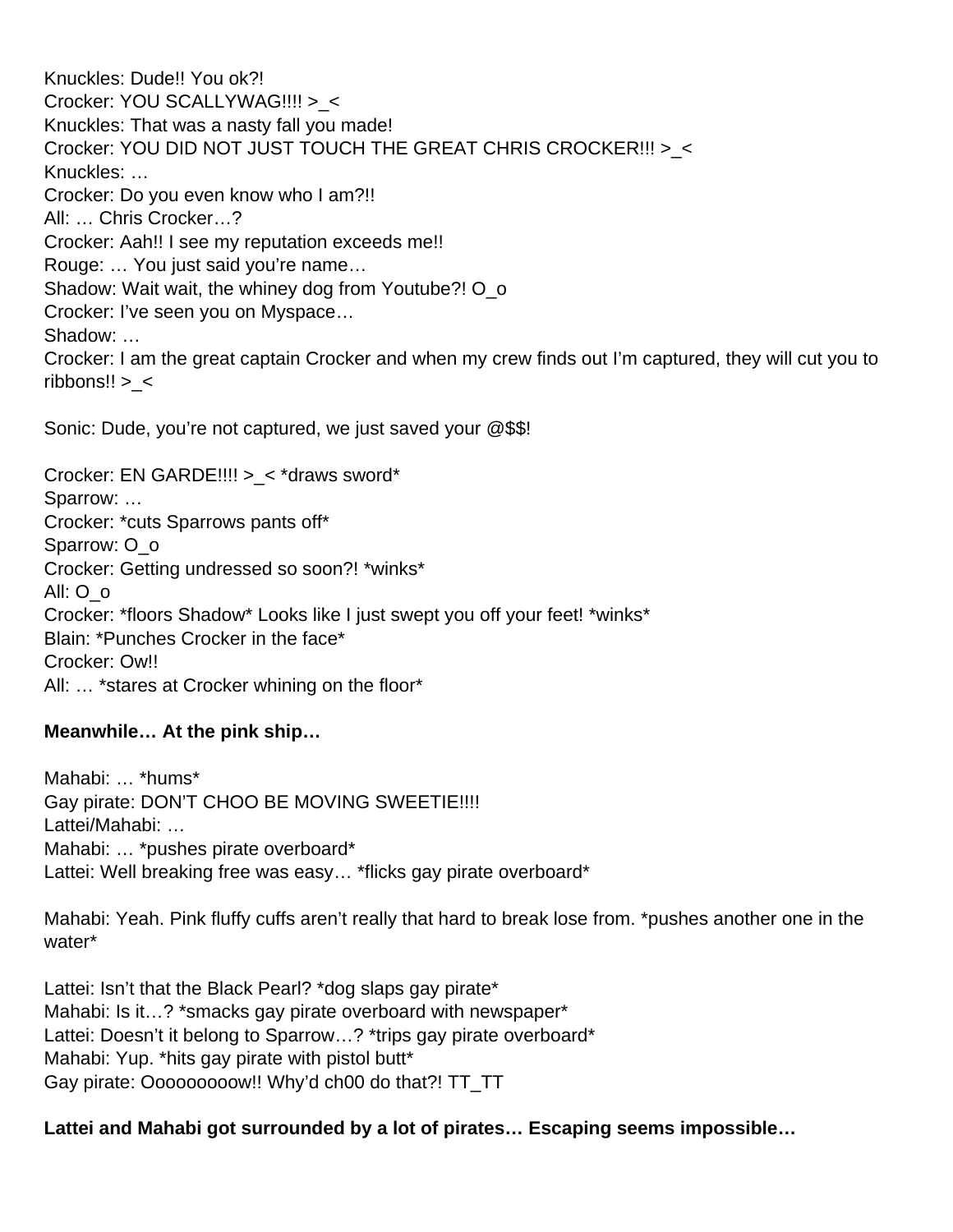Lattei: … Mahabi: Hey look!! David Hasselhoff naked!!! Gay pirates: \*gasp!\* 8D Lattei/Mahabi: \*jumps overboard\*

#### **Mahabi and Lattei swim towards the Black Pearl…**

Lattei: Who's David Hasselhoff…? Mahabi: No idea.

#### **Meanwhile…**

Knuckles: Hey look! Someone's swimming over there! Crocker: Ha!! That would be my crew, sneakishly swimming and they will catch you by surprise!

Knuckles: ... Your crew consists out of hedgehogs with cat... like... Tails...? O o

Crocker: … Drat… ¬\_¬

Mahabi: DON'T YOU BE MESSING WITH OUR ASSES YO!!!!

Crocker: Well their fine honey!

Mahabi: Thank yo- Wait, what?!!

All: …

Crocker: … Well, sometimes on special occasions, my crew wears fluffy bunny ears and fluffy tails. Usually in the weekends.

All: …

Crocker: I mean, we're all guys, but we have feelings too! I got a girlfriend you know! During the midweeks, my first mate is the guy and during the weekends, he's the girlfriend! Bless the little darling! ^w^

All: … Blain: Sink his ship. Crocker: No!!! \*cries\* Sparrow: I'm supposed to give the orders around!! >\_< Blain: … Ok… Sparrow: … Sink his ship. Blain: AIM PORTSIDE CANNONS!!!! Gibbs: I'm supposed to give those orders!! Blain: … Gibbs: AIM PORTSIDE CANNONS!!!! Blain: Son of a dog… Should have read the fine print before going on this ship…

Sparrow: FIRE!!! Gibbs: FIIIIIRE!!!z Blain: FIIIIIIIIIIIIIIIIIIIIIIIIIIIIIIIEE!!!! Nicole/Tala: \*still rat-arsed on the bottom of the stairs\* Fjiiiiiiijire...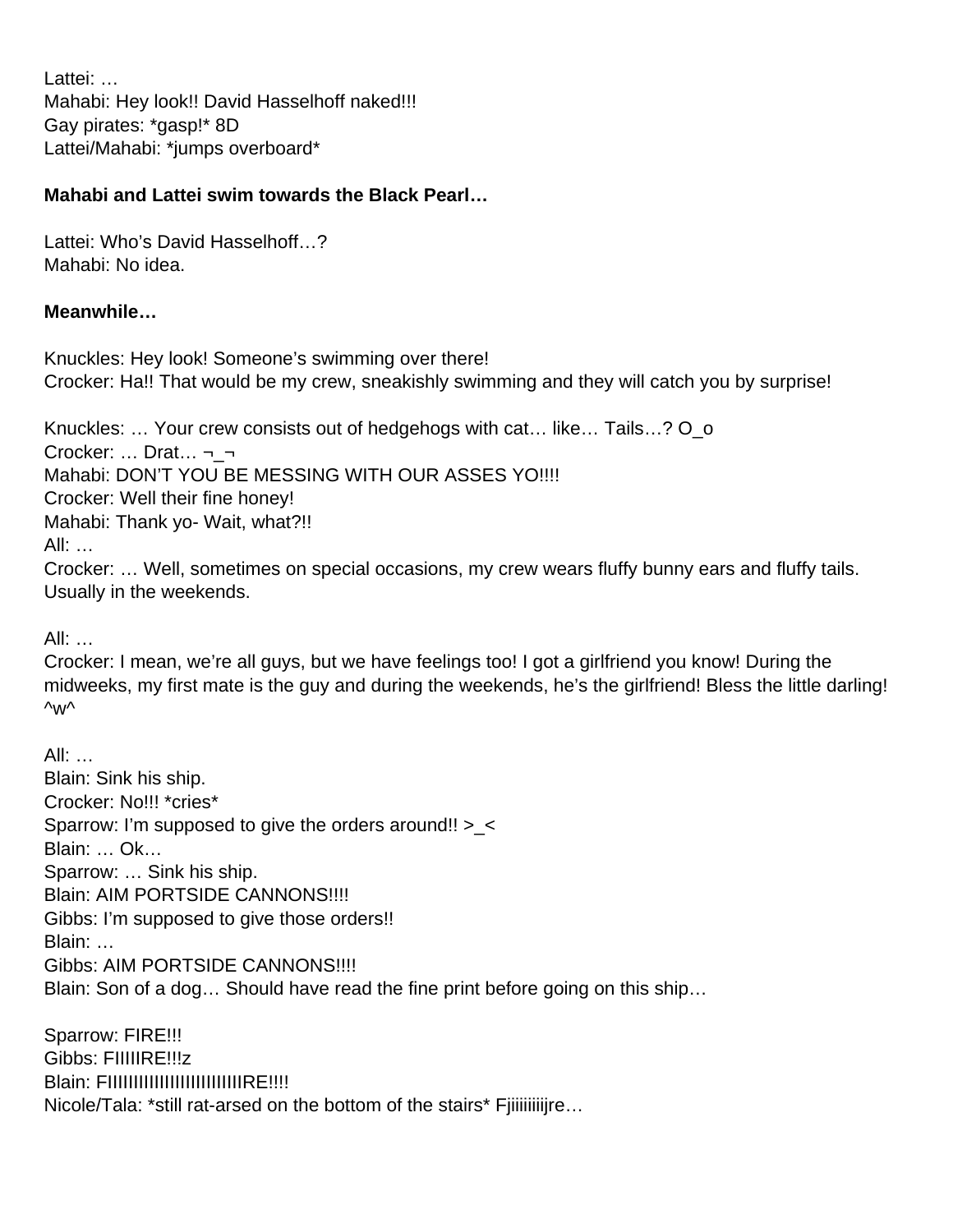#### **Then the main cannons fired, and made the SS prickry sink… In the mean time, Mahabi and Lattei got on board and shook themselves dry.**

Crocker: NOOO!!1 MY FAVORITE LEAPORD SKIN THONGS WERE ON THAT SHIP!!!1 AND MY EYELINER!!!1 \*cries\*

All: … Mahabi: \*gets out eyeliner\* You mean this one? Crocker: Yes!! You saved it!! Thank you!! Mahabi: \*throws it in the ocean\* Crocker: O\_o Mahabi: Oops. Must have slipped out of my hand. \*giggles\*

Lattei: Enough!! >\_< All: O\_o Lattei: I wanna know why you captured us!! Crocker: … I… I just… \*sniffles\* Sparrow: Oh God, not again… Crocker: … I… I… I- I- I- I-… I- \*cries\* All: … Crocker: I just… I just… I just wanted someone to talk to you know! The first mate isn't always available! He's cheating on me!! He doesn't want to talk to me for some reason!!

Sparrow: Aww… You're just a misunderstood gay pirate… Crocker: Exactly… \*sniffles\* Sparrow: … It's the Boostrap Cannon for you!!! >83 Crocker: O\_o

Blain: Alright, alright, make way. Explosives specialist coming through. All: … Blain: Hm. \*stuffs cannon with C4\*

#### **Then Crocker's leg got pushed down the barrel of the cannon.**

Sparrow: Last word? Blain: How about "Pakoom!!!" All: … Blain: Or "Paklowawow!!!" All: … Crocker: Well, I just wanted to say-Blain: That's more than one word. \*detonates remote C4 explosives\* Crocker: WAAAAAAAAAAAAAAAaaaaaaaaaaaaaaaaaaaaaaaaaaaaaaa…….!!!

#### **Then Crocker got blown out of the cannon. I mean, who saw that coming?! Ha!!**

**Oh yeah, and Tia Dalma and Will got on deck again.**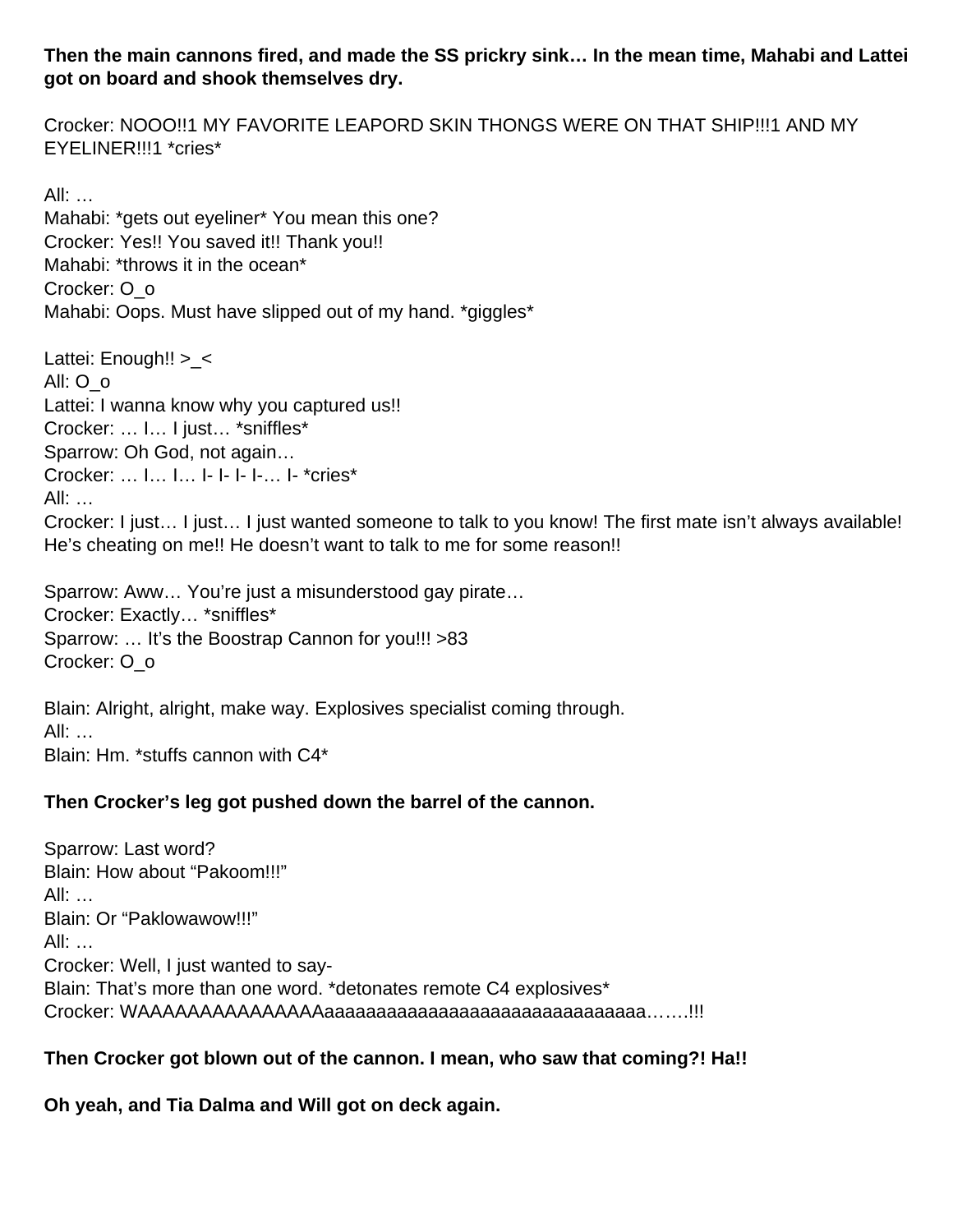Tia Dalma: Tat wasn't so hard waz eet…? Will: \*spastic headmovements\*

Elizabeth: Will!! Will: DON'T TOUCH ME!!!!! Elizabeth: O\_o WIII: YOU FEMALES ARE ALL THE SAME!!!! WITH YOUR BOOBS!!!

Gibbs: Miss Swann, I think Will needs a good rest… Elizabeth:  $\ldots$  I don't want too!! > < Gibbs: Miss Duck, please… Elizabeth: … NO!!! Gibbs: Miss Goose… He really needs it… \*gets punched\*

#### **It's time for me to say something again. You ready? Ok, here it goes…**

**\*drum roll\***

#### **MEANWHILE!!!!!!!1**

Cream: That fracking… BASTARD!!1 He just ran over me!! Amy: I didn't even make a cameo appearance! O\_o Cream: You didn't?! Amy: No!! This is my first appearance!!! Tails: And I didn't even get to tag along with everyone else!! I frackING HATE THEM!!!! ALL OF THEM!!!

Big: And I just… Uh… \*drools\*

All: …

Big: …

All: ……

Big: Really… Really like potatoes…

Vanilla: Do not worry, children… For the hour of redemption is near… The waiting is finally over… Justice will be served for the not so popular characters...

Tails: But I'm a popular character! Amy: So am I! Cream: Me too! Big: SO AM I!!! Amy: No, you're just a big fat retarded country matters. Big: … \*drools\* Cream: I'm sick and tired of being the cutest!! frack YOU!!! frack YOU ALL!!! Vanilla: … Calm down, my precious… \*grins\* Cream: Man, that felt great to say that… Vanilla: I know child…

Tails: I'm so fracking sick and tired that I'm being neglected by Sonic all the time!!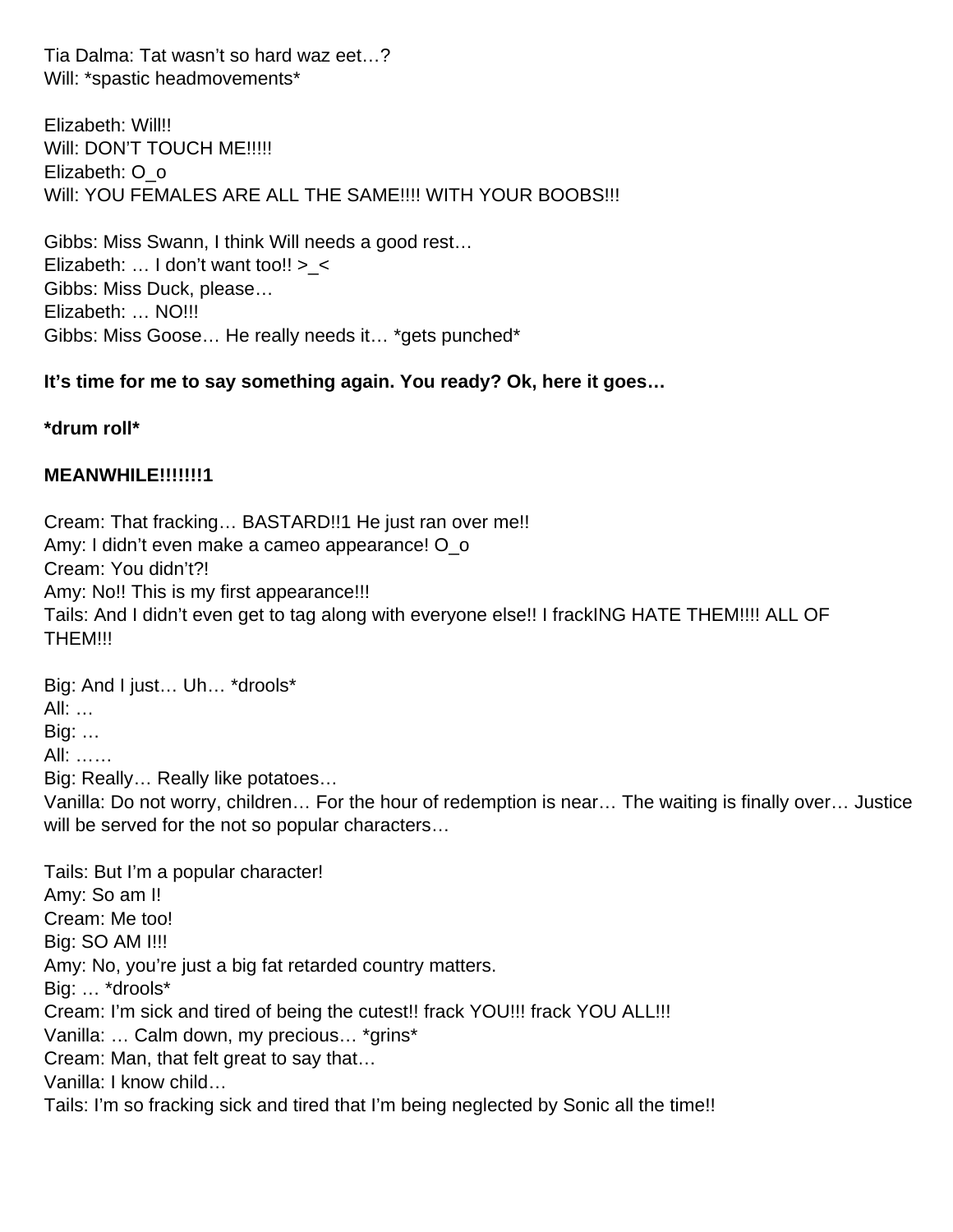Vanilla: Yes… Yes…! Let you're anger rage inside of you! Amy: HE DOESN'T EVEN LOVE ME!!!! Vanilla: He will… We will get what we want… All: … How? Vanilla: If they don't want us with the good guys… We'll take on the role of villains…

All: … Vanilla: … All: M'kay. Vanilla: Mwhahahahahaha!! The time is near!! The hour of redemption has drawn upon us!!

All:  $\ldots$ Tails: Mwuahahahahahahahaha!! All: … Cream: Bwahahahahahahaha!! All: … Amy: Aaaaaaaaaaaaahahahahahahaha!!! All: … Big: Teehee! ^w^ All: … Vanilla: Needs work. Big: Duuuuuh… Vanilla: … Now get you're asses out of the house so we can chase them down. All: Wheee!!

**Feral: Oh noes… Who saw this coming?! Who could have foreseen this sudden turn of events!!**

**MrGimp: Well I sure didn't! O\_o Feral: Yeah!! I bet even Ghandi didn't see that coming! Ghandi: Shock and awe! O\_o Feral: I know!! O\_o MrGimp: … Where the hell did he come from?! Feral: What fiendishly fiendish plot could our newly acquired villains be plotting?!! O\_o**

**MrGimp: … No idea, we're making this story up as we go along… Feral: … Good point… MrGimp: TO BE CONTINUED!!1 o\_O**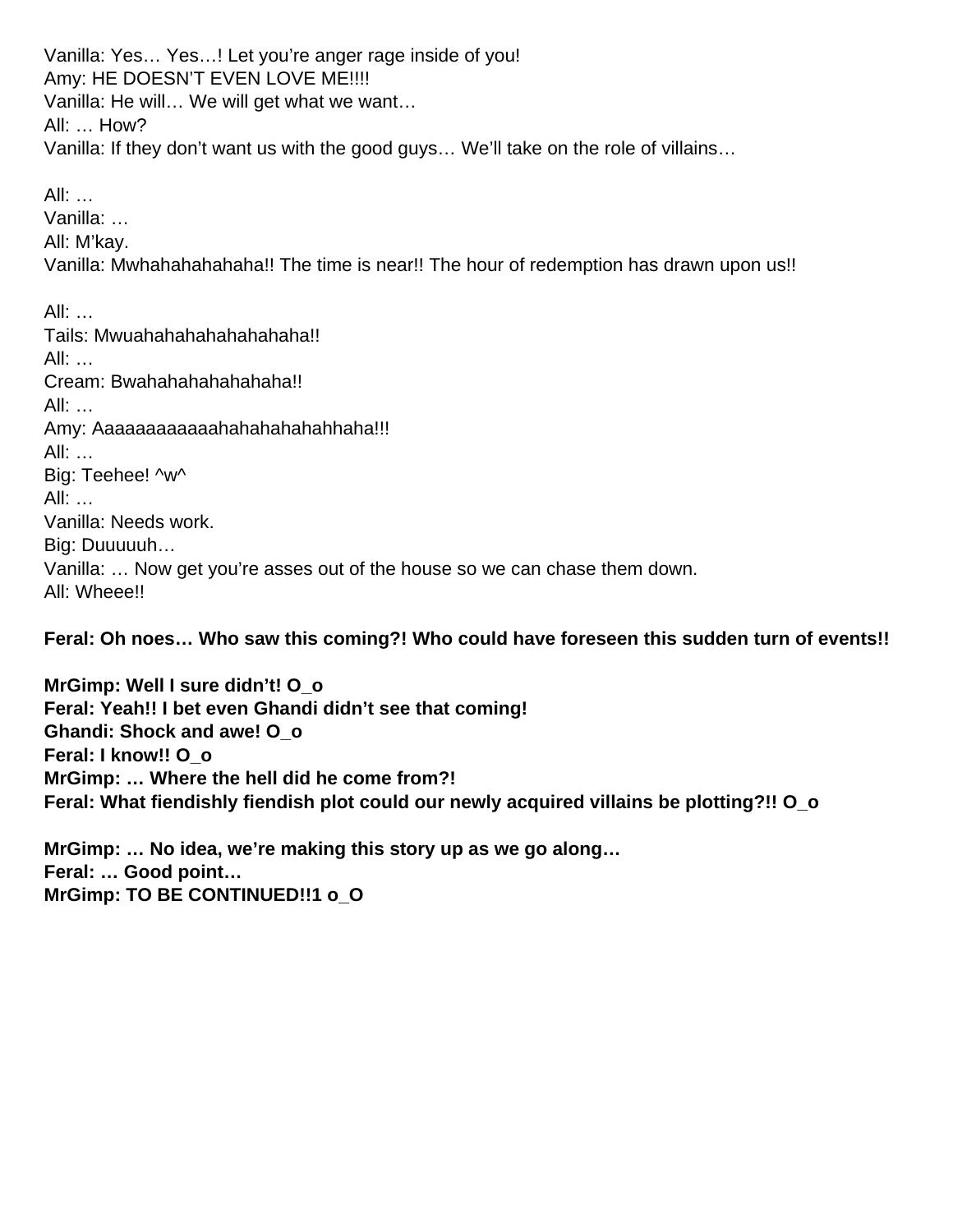## **5 - Raider of tombs... O\_o**

## <span id="page-32-0"></span>**Meanwhile... On board of the Flying Dutchman... A certain young female wolf is still struggling to survive between the damned pirates…**

Jones: \*Playing a very melancholy song on the organ\* Peaches: Can't you play anything else?! This song really depresses me... Jones: Oh, like you can do any better! Peaches: Well I do!! Just watch me! Jones: … Peaches: Ahem. \*Plays Barbie Girl by Aqua on the organ\* Jones: … Peaches: Come on! Sing with me! Jones: … Peaches: \*sings\* I'm a Barbie girl!! In a Barbie world!! I'm from plastic!! It's fantastic!! You can brush my hair!! Undress me everywhere!! Imagination!! Life is you're creation!! Jones: \*sings\* Come on Barbie, let's go party! Peaches: \*sings\* Ah, ah, ah yeah! Jones: \*sings\* Come on Barbie, let's go party! Peaches: \*sings\* Ah, ah, ah yeah! Jones: \*sings\* Come on Barbie, let's go party! Peaches: \*sings\* Ah, ah, ah yeah! Jones: I LOVE THAT SONG!! ^w^ Peaches: O o Jones: … What…? Peaches: I don't… In fact, I hate it… Jones: \*sighs\* Fine… Peaches: How about if I- Wait… What's this…? \*picks up box\* Jones: No, no, no!! Put it down!! Peaches: \*opens box\* Jones: \*sighs\* Peaches: It makes a wonderful melody… Where'd you get that…? Jones: … E-Bay… Peaches: … Jones: I eh… The woman I loved gave that to me… Peaches: Oh!! A romantic story! I love stories!! Tell me!! Jones: … Peaches: Pleeeeeeeeeeease?! Jones: She didn't love me… While I gave her my heart… Peaches: Well… Maybe you should be more open to her… Jones: No… I gave her my heart… \*Sobs\* Peaches: I'm sure that it has been really hard for you but I'm sure tha-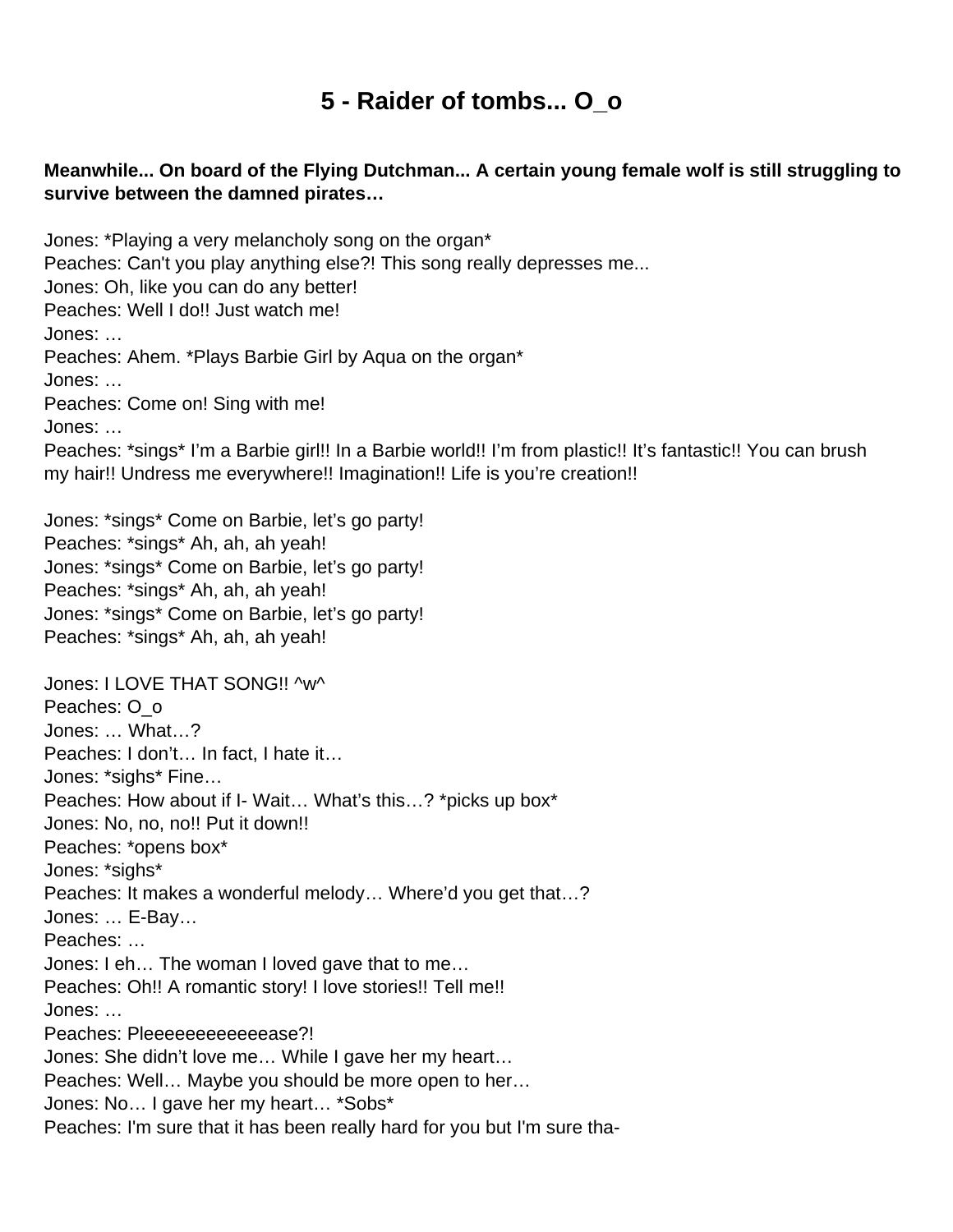Jones: No, I literally gave her my heart!!  $>$  < Peaches: … Right… So then what happened? Jones: \*Sniffs\* The gift came with a note that said "Already got one..." Peaches: She had someone else…? Jones: No, she already had a heart that circulated her bloodstream… Peaches: … Oh. Jones: I just… I… \*cries\* Peaches: There, there, it's ok… Here, have a lollipop… Jones: … \*takes lollipop\* Peaches: It's against the cold… And sorrow… Jones: … Thank you… Peaches: You're not so bad for a undead evil pirate that roams the 7 seas and pillage and kill everyone you see… You're just misunderstood… That's all…

Jones: \*sniffs\* Peaches: I think someone needs a hug... Jones: I do…

#### **Meanwhile… Back at the Black Pearl…**

Sparrow: Here we are! Cuba!! All: … Sparrow: What? Blain: I thought you said Tortuga!! Sparrow: No, I didn't. Blain: … Rouge: It doesn't matter, we're in Cuba where the first Chaos Emerald is. All: … Yeah, but where?

#### **So they got off the ship to find out something while Sparrow and the other wittle pirates stayed on the ship. I don't know why though. Hell, I'm the narrator, not the scenario writer. Then they see someone running who's being chased by armed mercenaries.**

Guy: AAAAAAAAAAAAAAAAaaaaaaaaaaaaaaaaaah!!! Mercenaries: GIMME!!! GIMME!!! GIMME!!! GIMME!!! GIMME!!! Blain: … Who the hell is that? Sonic: Shouldn't we help him…? All: … Why? Sonic: Because eh… Not helping him is a… A bad thing to do… All: … Sonic: Maybe eh… He can provide us with information…? All: … Sonic: Also because… Because you get to eh… Kill some bad guys…? Blain: I'm in. All: … 'Kay…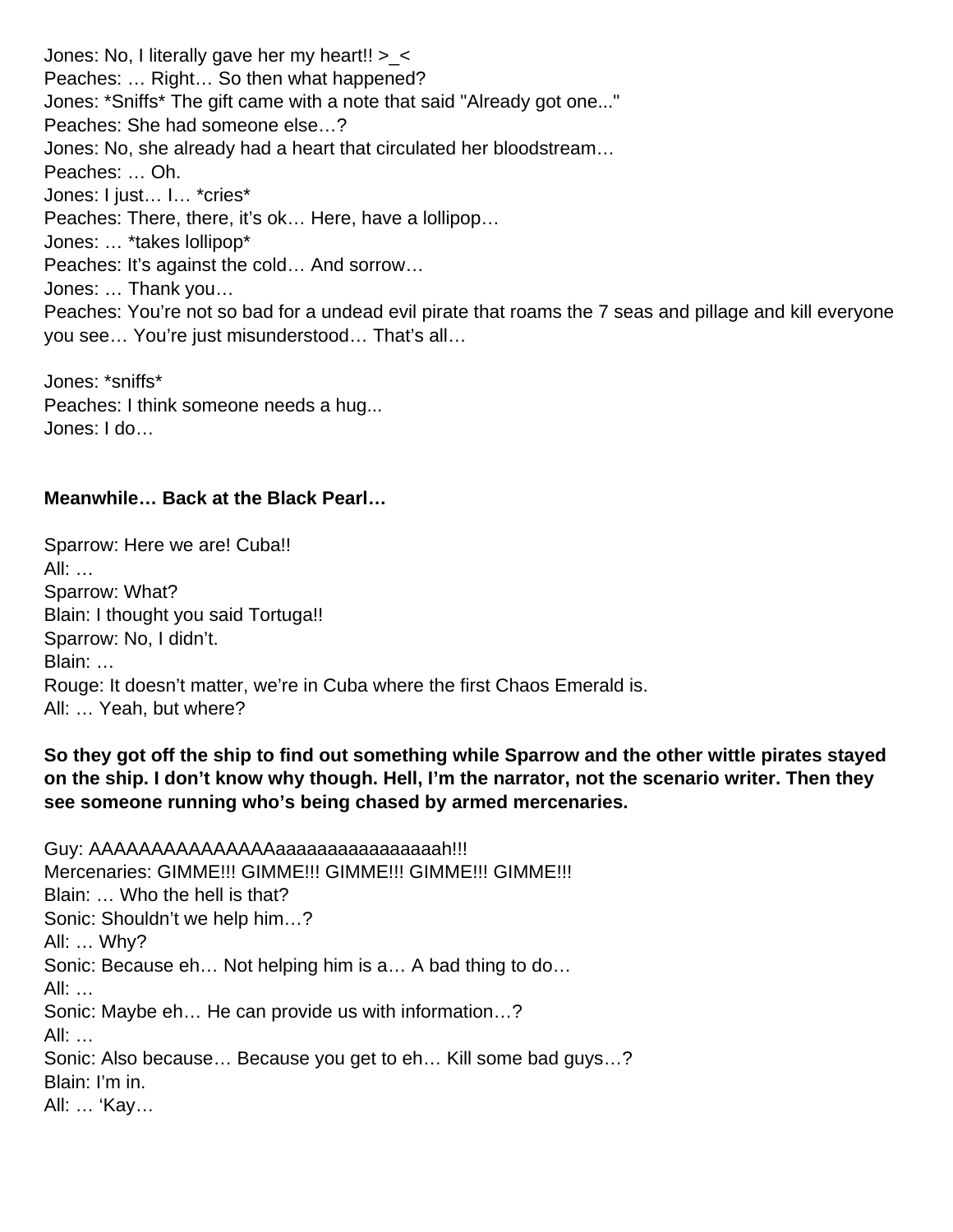**So they ran into a cave where they last saw the guy running into… But as they got further into the cave, it gets darker…** 

Tala: I can't see shoot!! Nicole: It's too dark!! Shadow: Rouge! Use you're sonar! Rouge: … What? Shadow: You're a bat! You can use sonar! Rouge: Oh yeah! All: … Rouge: \*makes sonar sounds\* All: … Shadow: You sure you know where we're going…? Rouge: Positiv-WHAAAAAAAAAAAAAAAA!!!!! All: … Shadow: Rouge…? All: ……… Shadow: Rouge?!1 Knuckles: ROUGE!! GET YOU'RE FURRY @\$\$ BACK HERE!!! All: … Knuckles: Could have sworn it would work…

## **Then Blain got out a small flashlight from out of his pockets to look for Rouge.**

All: … Blain: What? Nicole: You could have used that sooner you know… Rouge: I'm down here!! All: Where?!!

**Then they looked down and noticed Rouge fell through a opening in the ground. So they all jumped down. And they noticed all those mercenaries' dead… As they continued to walk around, they noticed a lot of ancient stuff. Like… Masks and tomb thingies and shoot. Then a woman with big @\$\$ boobs walks out of corridor towards the guy who got chased not too long ago…** 

Lara: Alistair, I just got a call from Anaya… She said that there was a- O\_o All: … Lara: ... Who the hell are you...? Did Rutland send you...? \*aims pistols at the crew\* All: … Noooooooo… Lara: … Stay at you're distance…

#### **Then suddenly, Blain picks up a mask and puts it on…**

Blain: Behold!! All: O\_o Blain: I am the ancient God of dogSMACKING!! All: O\_o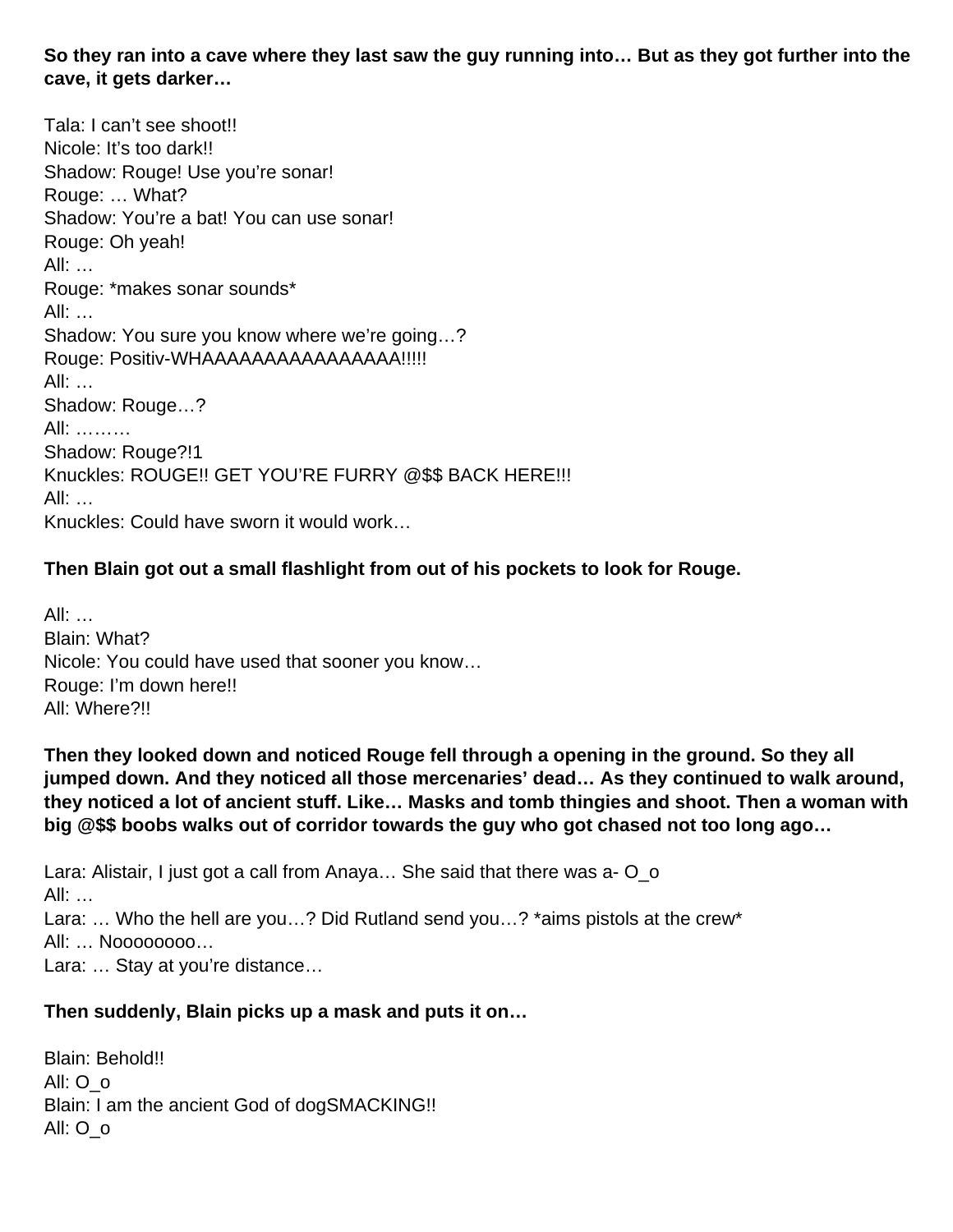Blain: ^-^ Knuckles: Why don't you call the God of awesome titties?! \*lmfao\* Rouge: T\_T \*dogslaps Knuckles\*

Lara: … You're not Rutland's men, it's obvious now… All: Nooooo… Lara: Then why are you here…? Rouge: … Eh… We were hoping to find a mystical gem. Lara: … A gem huh…? Rouge: Yeah. Lara: You mean this one…? \*shows Chaos Emerald\* Rouge: Yeah!! That's the one!! Can we have it?!! Lara: … In exchange for… What…?

## **After thinking for a very long time, Rouge picked up Knuckles and offered him to Lara…**

Lara: What the hell am I gonna do with him?! Rouge: … He makes an excellent companion. Lara: … Knuckles: ^w^ Rouge: Ok, how about the blue one over there?! Sonic: Who, me? Rouge: You don't need a can opener anymore! Lara: … I'll pass… It's not what I want nor need… Rouge: THEN WHAT THE HELL DO YOU WANT?!!! >\_<

#### **Then there was this big awful silence as they all stared at Rouge…**

Rouge: What?!!!  $>$  < Shadow: Blain!! Will you leave those ancient priceless statues alone?!! Lara: … What I'm looking for… Is a sword fragment… Blain: Yeah but-

#### **At that point, the statue tips over and breaks into thousands of pieces… Then Blain picks up a sword fragment…**

Blain: … Ooh… You mean this sword fragment…? Lara: … Yes… Alistair: \*sighs\* … Years of research… Gone!!! \*throws book away\* Lara: … Blain: Trade ya? Lara: … Sure…

#### **So they traded… A happy music started playing…**

Voice over: You've obtained the first Chaos Emerald!!! \*dramatic reverb\* All: O\_o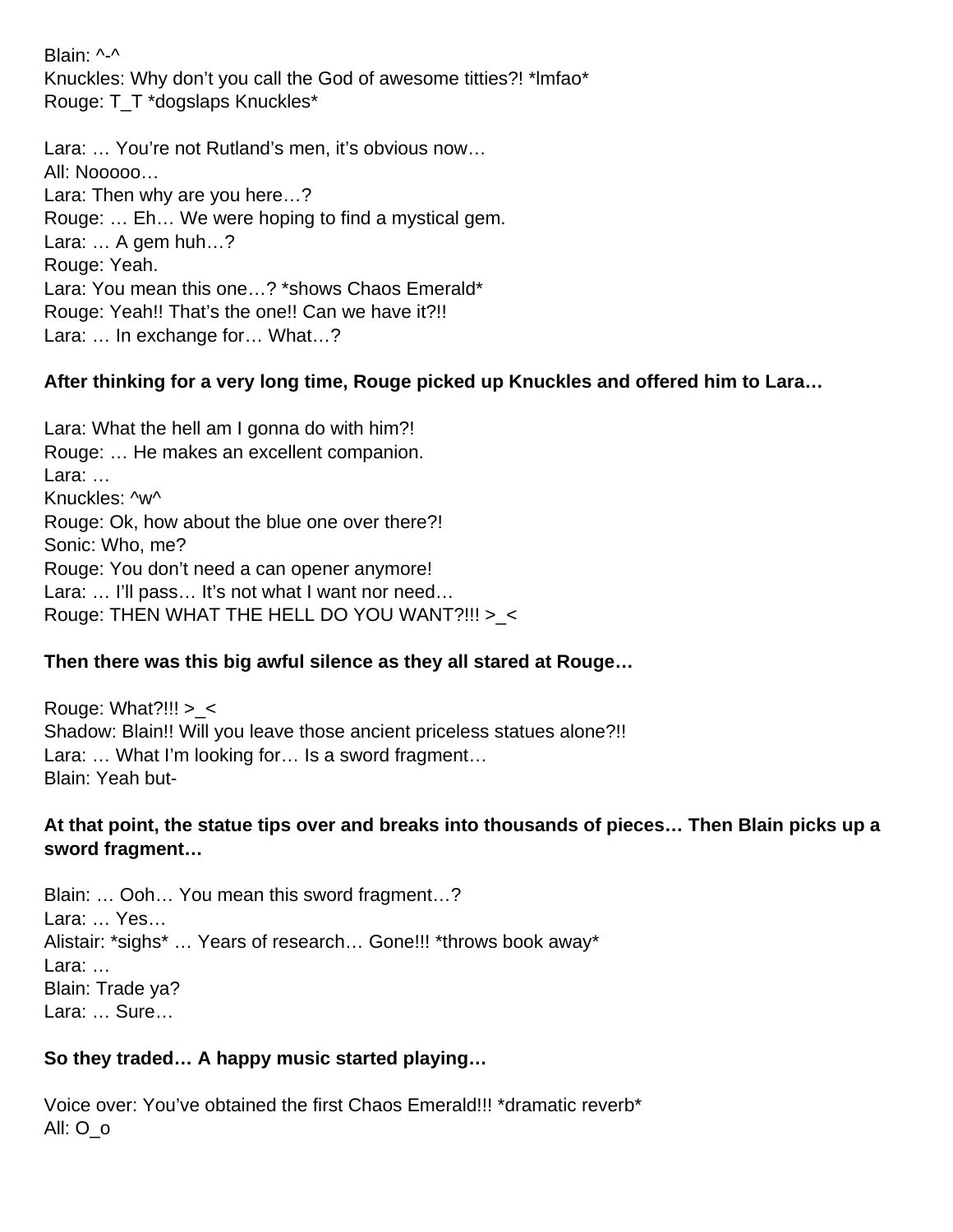Lara: … Tala: So what is this place anyway? Lara: It's the tomb of Wookalookapoopachoopa Phil. All: … Who?

Rutland: Lady Croft! I was hoping I get to meet you!

# **They looked around and noticed a lot of mercenaries surrounding them on higher cliffs…**

Lara: … Rutland… Rutland: I was hoping I get to talk to you… Lara: Fancy dropping down for a chat, then? Rutland: Only if you can shoot this far… Lara: You know long-distance relationships inevitably come to an end… Rutland: I was hoping you found a piece of this... Do you know what's it for...? \*shows sword fragment\*

Lara: Where'd you get that?! Rutland: … I guess you don't… And that means you don't have a piece… We're done talking…

## **Then the guy walks away as the mercenaries opened fire on the crew. Shadow used the Chaos Emerald to get rid of them… He used Chaos Control to teleport them somewhere else…**

#### **Meanwhile…**

Peaches: Go on… Jones: And that's when-

#### **A bright light flashed in front of them and the soldiers appeared on deck of the Flying Dutchman… They got captured by Jones' crew…**

Jones: Peaches…? Peaches: Aye capt'n!! Jones: … You're second in command on this ship from now on… Do whatever you like with our newly acquired souls…

Peaches: Aye capt'n!!

#### **As Jones walked away, Peaches puts up a menacing look and stared at every mercenary…**

Peaches: ... Free icecream... For everyone!! ^w^ All: Yaay!!

#### **Meanwhile, back at the others…**

Sonic: Ok, what the hell was that all about…? Lara: My business is no concern to you… You got what you wanted. Sonic: Yeah but… There are still six more to find… And we don't know where to start…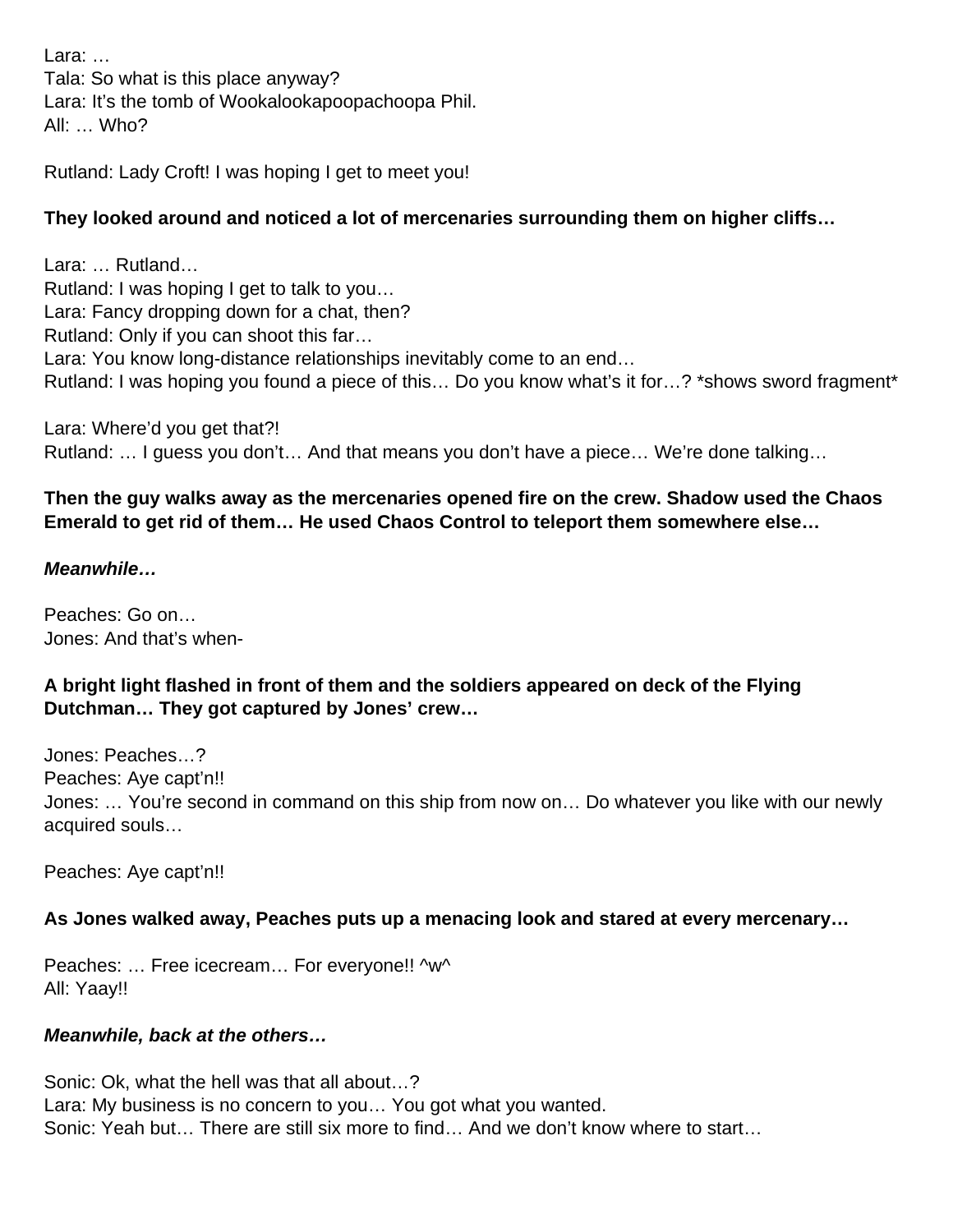Lara: Six more of those emeralds…? Sonic: … Yeah. Lara: \*nods\* Shadow: … Soooooo… Lara: There is one guy who might have one... He is also the one who stole the fourth sword fragment I need…

Nicole: What about that other guy…? Lara: … I'll get it… Don't worry about that… Let's go…

Blain: So eh… Who are you…?

#### **And they all introduced themselves… Bwaaaaa…**

Lara: Takamoto stole the fragment… Alistair: Takamoto…? Haven't you met him before…? Lara: Yes, I've met him before… Radio: Hell no Lara, Yakuza aint something to mess with! Shadow: Yakuza…? As in.. the Japanese mob Yakuza…? Radio: Yeah. Shadow: You think it's a bright idea to do that…? Lara: I don't care Shadow… I want that piece. Arrange a meeting Zip… Radio: You know that you should stop by Nishimura and arrange it through there… Lara: I know, arrange a meeting with him… Radio: Yeah… Will do.

Knuckles: So who's this Nishimura guy…?

Rouge: A good guy…?

Lara: Yeah, he is. He helped me before and rules most of the underground activities. He doesn't mess with Yakuza. Neither you should mess with him…

Alistair: We'll see about that later. First thing for now is to contact him and arrange a meeting.

## **So after they got outside again, they went over to the Black Pearl… And find Sparrow, Gibbs, Mahabi and Lattei rat-arsed rolling around on deck…**

All: …

Zip: Just got a call from Nishimura. He's having a party tomorrow night in his penthouse. You're on the guest list. The only problem is that only one more can join you. You can't take everyone at once. It's causing them to suspect something.

Lara: We need to do this quietly… Shadow: I see… Blain: I'll go with you… Tala: Then what are we supposed to do?!! Blain: I don't know!! How about getting rat-arsed again?!! Nicole/Tala: … M'kay. \*runs below deck\*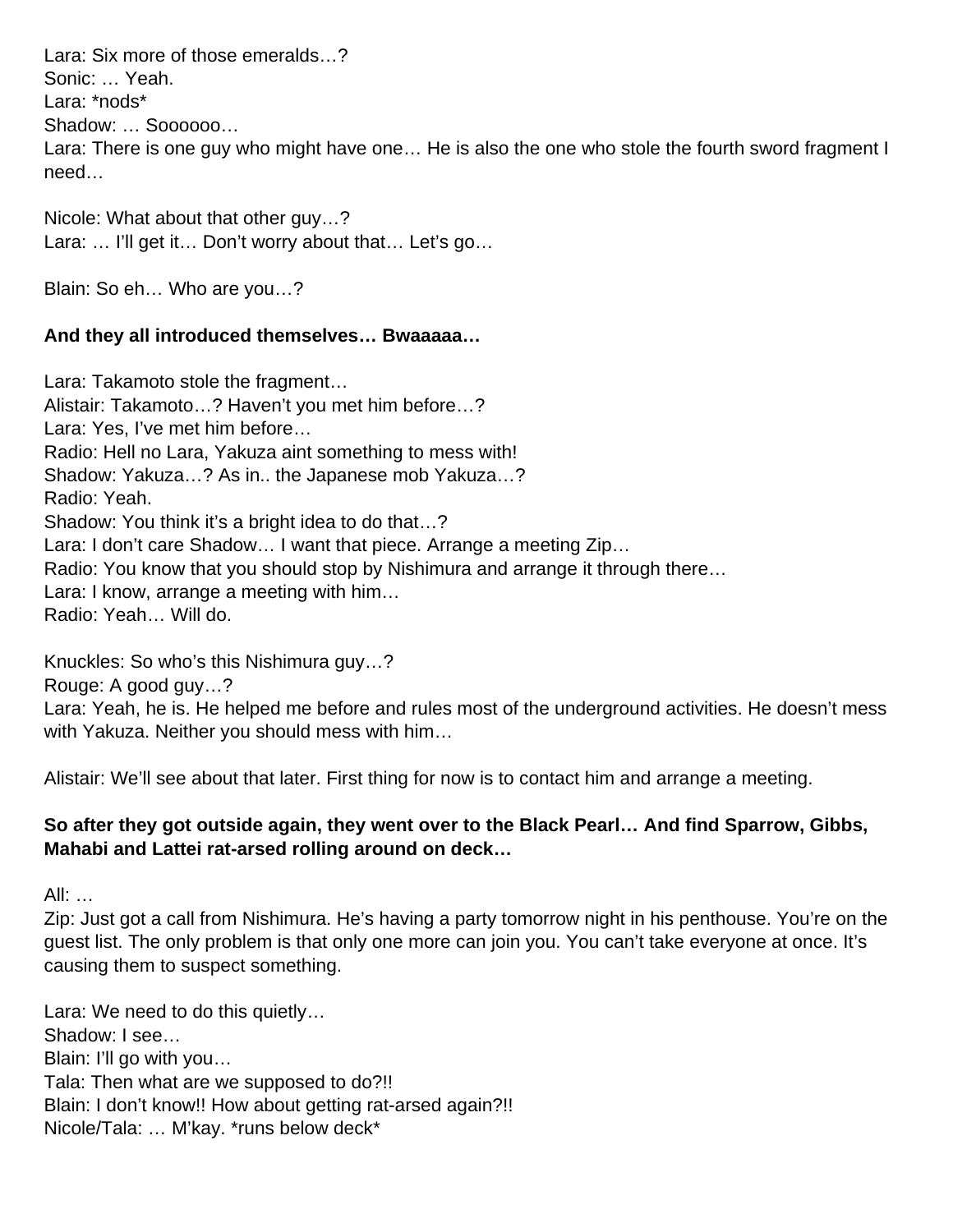Shadow: … We'll wait for you're return. Sonic: Be careful.

**That night, Lara and Blain took off while the rest were getting wasted on the rum as the ship is still in the harbour…**

**Once Blain and Lara arrived the next day in Tokyo, they went to the penthouse… They got in the elevator…** 

Blain: You said you've met him before haven't you…? Lara: Yes, I did… Blain: What exactly happened the last time you saw him…? Lara: He was trying to pass of forged relics of the Asuka period… Priceless artefacts. If he'd sold that, it would get into the wrong hands… Conventional reasoning's doesn't work with Yakuza… So I "pursued" him to give the artefacts to me…

Blain: But you let him live…? Lara: Yes… And now we're gonna have a useful conversation.

## **They got out of the elevator and a bunch of people are dancing… The party seems boring though…**

Blain: When you said party… I wasn't expecting it to be this boring… T\_T Lara: We're not here for the party Blain…

Radio: Yo Lara, Nishimura is expecting you. Contact the bartender to let him know you're there.

Lara: Thank you Zip.

#### **Lara walks over to the bartender…**

Lara; Good evening. I believe Nishimura-san is expecting me. Bartender: Aah, Lady Croft. He is in his office down the hall. I will let him know you're coming.

Lara: Thank you. Blain: Let's go.

## **They walked to the backrooms to enter a corridor. They walked ahead until they reached a door. Lara knocks on it. They heard that they could enter, which they did…**

Nishimura: Welcome Lara! Lara: Goodevening Nishimura-san. Nishimura: And who is this little fellow…? Lara: This is Blain. He will assist me with the negotiations. Blain: 'Sup?!

#### **Lara pokes Blain with her elbow…**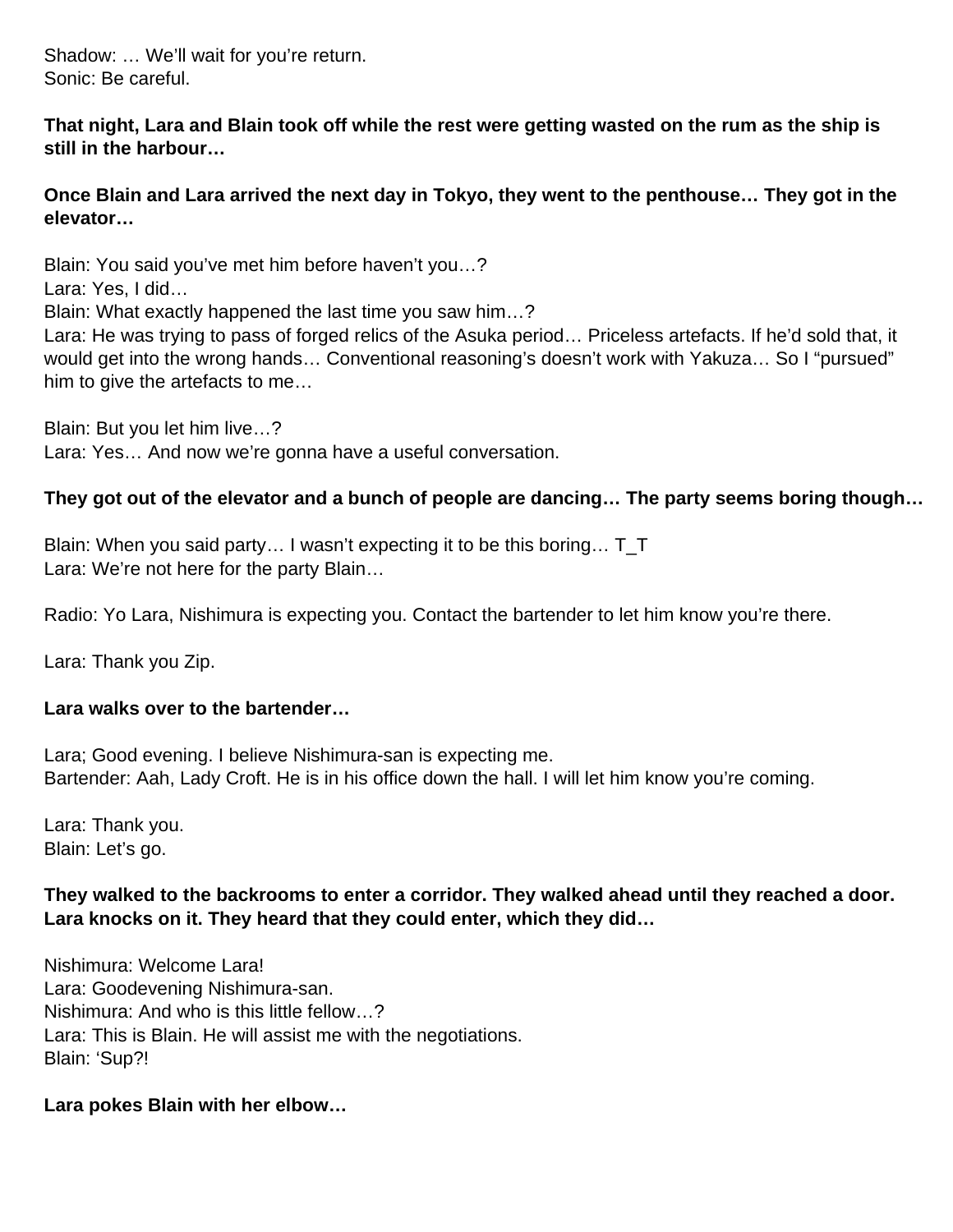Nishimura: Have you been enjoying my party? Lara: I've been enjoying it very much, however… When Takamoto arrives… It could get ugly…

Nishimura: Be careful Lara… He's a dangerous man when his interests differ from yours…

Lara: I can be persuasive… Even with dangerous man… Blain: \*nosebleed\* Nishimura: I'm dangerous too you remember… But please, stay, and enjoy the party…

## **Lara bows to Nishimura and they both walked out of his office.**

Blain: Nice guy, I like Nishimura. Lara: You'd better keep friends with him... Things could get nasty if you mess up with him...

Blain: Yeah…

## **They started to walk back to the party, until suddenly the music stops. Blain and Lara peeked around the corner and saw that the guests were running away quickly. A few armed men are standing there with an old guy in the middle…**

Takamoto: Be quick about it miss Croft… I've got a lot of things to do… Lara: Of course Takamoto-san. I'm looking for a piece. A sword fragment that was in the care of the Wasede University. Or it was until you stole it…

Takamoto: \*laughs\* I am not a thief. And you would be wise, to avoid such accusations! Lara: Then I suggest to skip to the negotiations then… Takamoto: I don't have any idea what you're talking about! Lara: Of course you do… Just name a price…

Blain: Eehm… Lara… Now it's a good time to shut up… I can see a vain in his head… O\_o

Takamoto: Miss Croft! Are you deaf?! Lara: … Try begging for your life like the last time we met…

#### **Takamoto got angrier by the second… Blain poked Lara a few times to shut her up, but somehow it didn't worked...**

Takamoto: KILL HER!! KILL HER NOW!! Blain: OH shoot!!

# **The guys started shooting at them. Lara jumped behind the bar, pulling Blain along. A guy walks up to the bar. Lara pulls out her pumps and reveals a gun from under her dress.**

Blain: What the frack are you doing?!! Are you insane?!! Lara: Stay here.

# **The guy peeked around the bar. He got shot and Lara jumped sideways. Takamoto walked out of**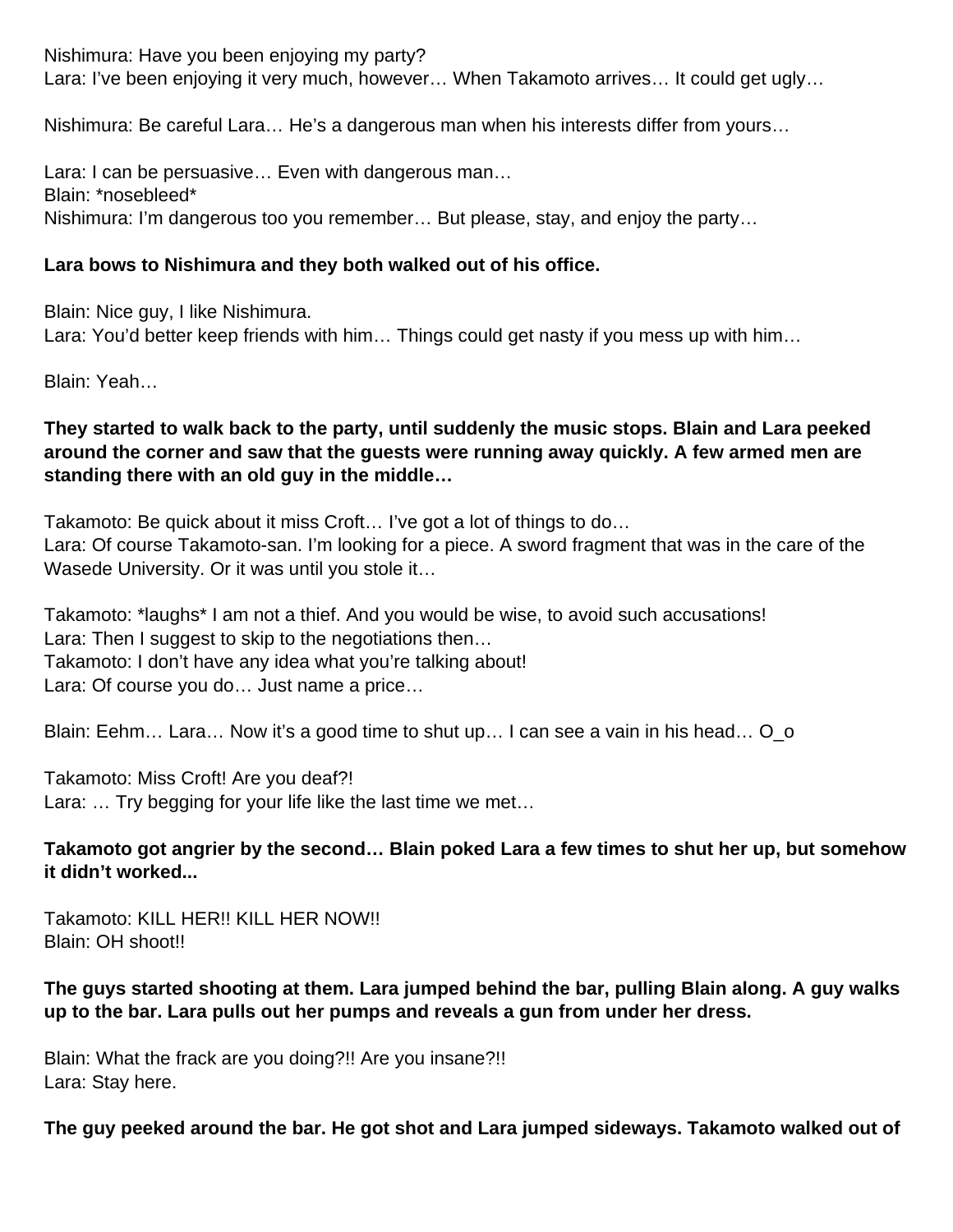**the penthouse to his own house. Blain looked around the bar, sitting on the ground, to see what was going on. He rolled to the dead guy to get his weapon while Lara shoots the other guys. After the fire fight dies down, Nishimura peeked around the wall to see what's going on…** 

Nishimura: O\_o Blain: Takamoto ran off. Nishimura: Probably to his own house. Lara: … Where is that? Nishimura: … Right next door. He's my neighbour. Lara: … Oh.

Blain: Where did you get those?! \*looks at her guns\* Lara: Basic etiquette… Don't arrive at a party empty handed… Blain: O\_o Lara: We better get going. Nishimura: Be careful Lara. Lara: We will. Thanks.

#### **So they got out of the penthouse and went next door… And ringed the doorbell…**

Lara: … Blain: … Wasabi delivery!!

#### **Door opens up… Lara immediately shot the guy…**

Lara: Good thinking… Blain: ^w^

century. What I think- \*gets shot\*

**After Blain and Lara got inside the building, they see a lot of priceless artefacts… Then suddenly, they heard an evil laugh… They both see Takamoto with a swordfragment on a boa and a Chaos Emerald at the end of it…**

Takamoto: Mwuahahahaha… Blain: Why do villains always laugh so much…? Lara: Shut up… We have to get it from him… Takamoto: You dishonoured my home… You killed my men…

Blain: Eeh, no we didn't… We just cut your payment checks… Lara: Yeah, you should be thanking us… Takamoto: Ha… troublesome fools… Blain: How about that sword fragment now…? Takamoto: No… Blain: Oh, well we tried, let's go home. Lara: Shut up… Takamoto: I'm fond of recovering priceless artefacts from dead Englishmen… The fool told me it's from the eleventh century… I do not know how the fool came by it, as it's obviously far older then the eleventh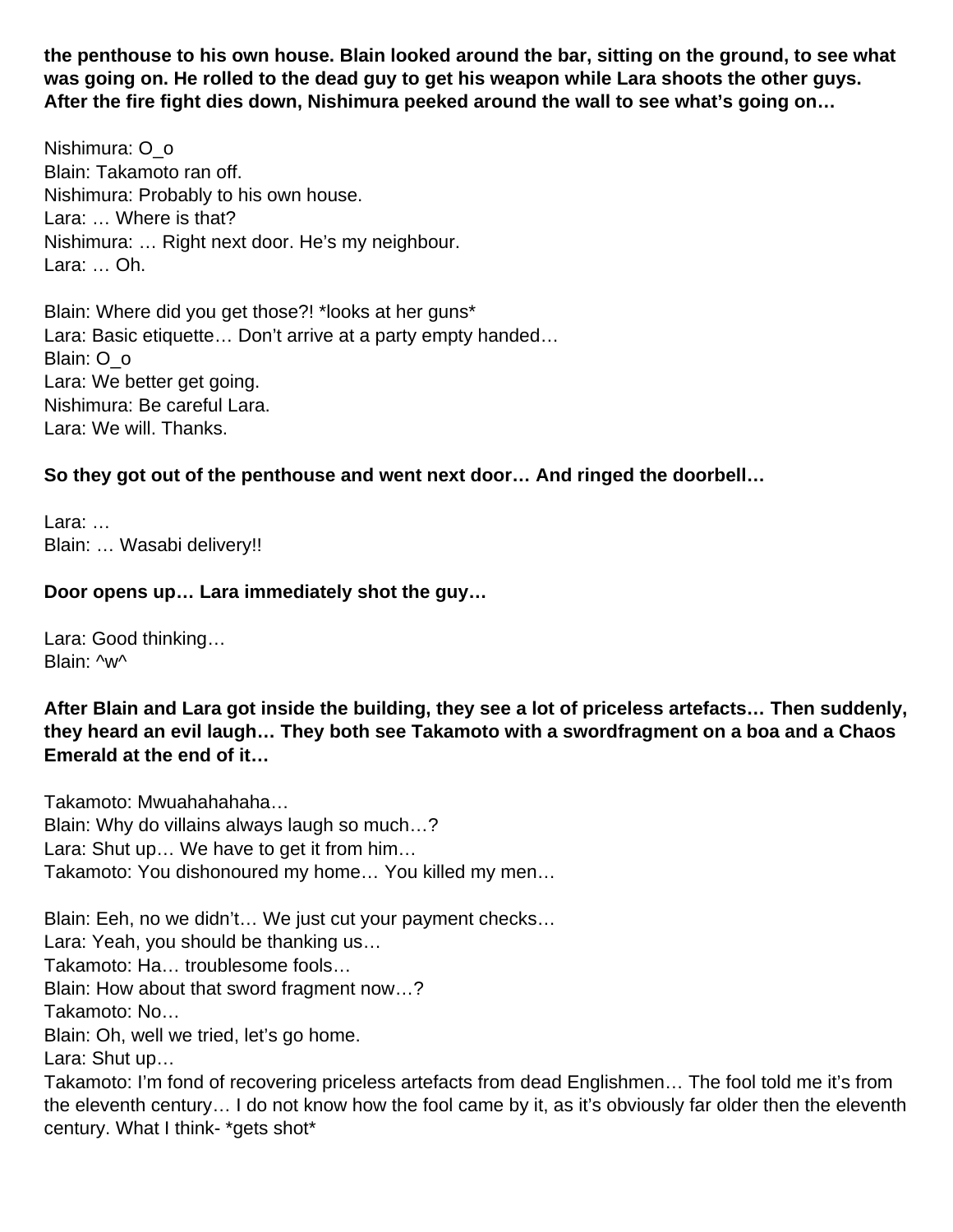Lara: … Blain: \*places pistol back in Lara's holster\* Lara: … Blain: He just didn't shut up… Lara: … Let's just take the stuff…

**Feral: Will Blain ever stop being trigger-happy?!! MrGimp: Will Takamoto ever hand over the sword fragment to Lara?!! Feral: I can't think of anything more to say!! The suspension is killing meeeeee!!! O\_o MrGimp: … Uh… Will the new villains ever get hold of the Chaos Emerald?!! Feral: Gee! I hope not! O\_o MrGimp: To be continued!!!!1**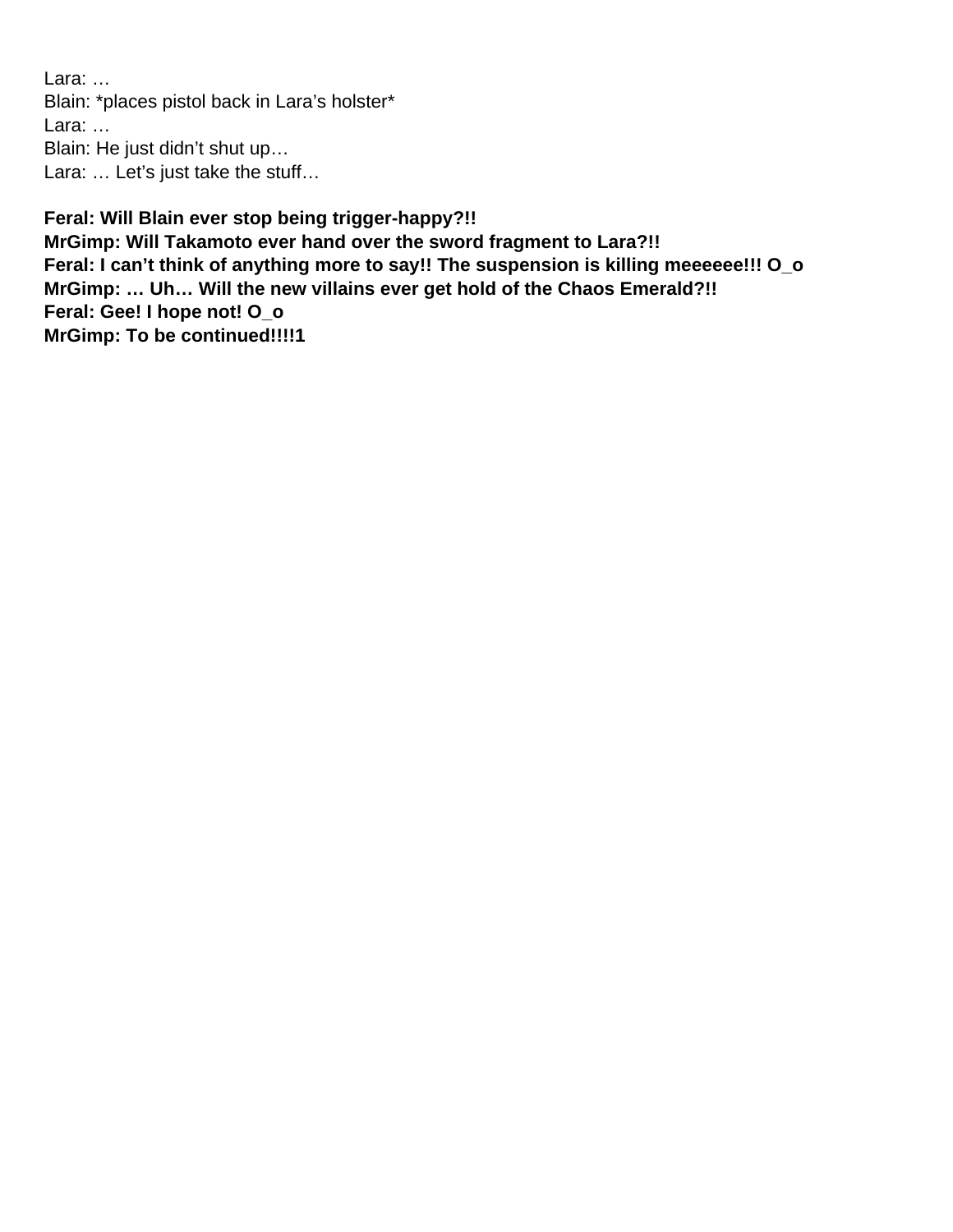# **6 - All hail king Elise!! XD**

## **ONCE UPON A frackING TIME....!!!! Everyone not on the road trip is still at home... Like the losers they are…**

Cream: I am not a loser... Tails: Yeah, what she said… Amy: We're getting closer to our goal… I can feel it… Vanilla: … We didn't even get out of the garden yet!! All: … Oh.

#### **Meanwhile… Back at the Black Pearl… Knuckles is on the phone… Don't ask how they got a phone though…**

Shadow: Who's Knuckles talking to…?

Sonic: The doctor. He kept on complaining his belly hurts and stuff.

Knuckles: My belly hurts! …… Stomach ache?! …… Is it deadly…? ……… Aah, I see, so it isn't an evil space alien that crawled inside my head and is hatching in my belly so that one day, he can take over the planet…? …… Ooooh… I see… Thanks doc…

Rouge: When you're as lonely as Knuckles, you're getting paranoid. Sonic: … Yeah.

Shadow: How are the others doing…? Tala and Nicole still rat-arsed? Nicole: STAY THE frack AWAY FROM ME!!!! >\_< Shadow: … O\_o \*backs away slowly\* Sonic: ... And still drunk... O o

Blain: Look out below!!!!

#### **And as they all looked up, they noticed Blain and Lara descending by a parachute and they make a perfect landing on deck of the Black Pearl…**

Sparrow: Welcome back… Blain: Aye capt'n. Look what I got! \*gets out Chaos Emerald\* All: … Two chaos emeralds!! Blain: It's actually a strange thing, because the voice over thingy didn't mention we acquired two of the seven Chaos Emeralds…

Voice over: You've acquired a Chaos Emerald!! Blain: ... It's a little too late to say that now, huh? Voice over: … No, because it's still in you're possession. Gimme a break here, guys… Blain: … M'kay… Lara: Why is that black hedgehog all alone, by himself…?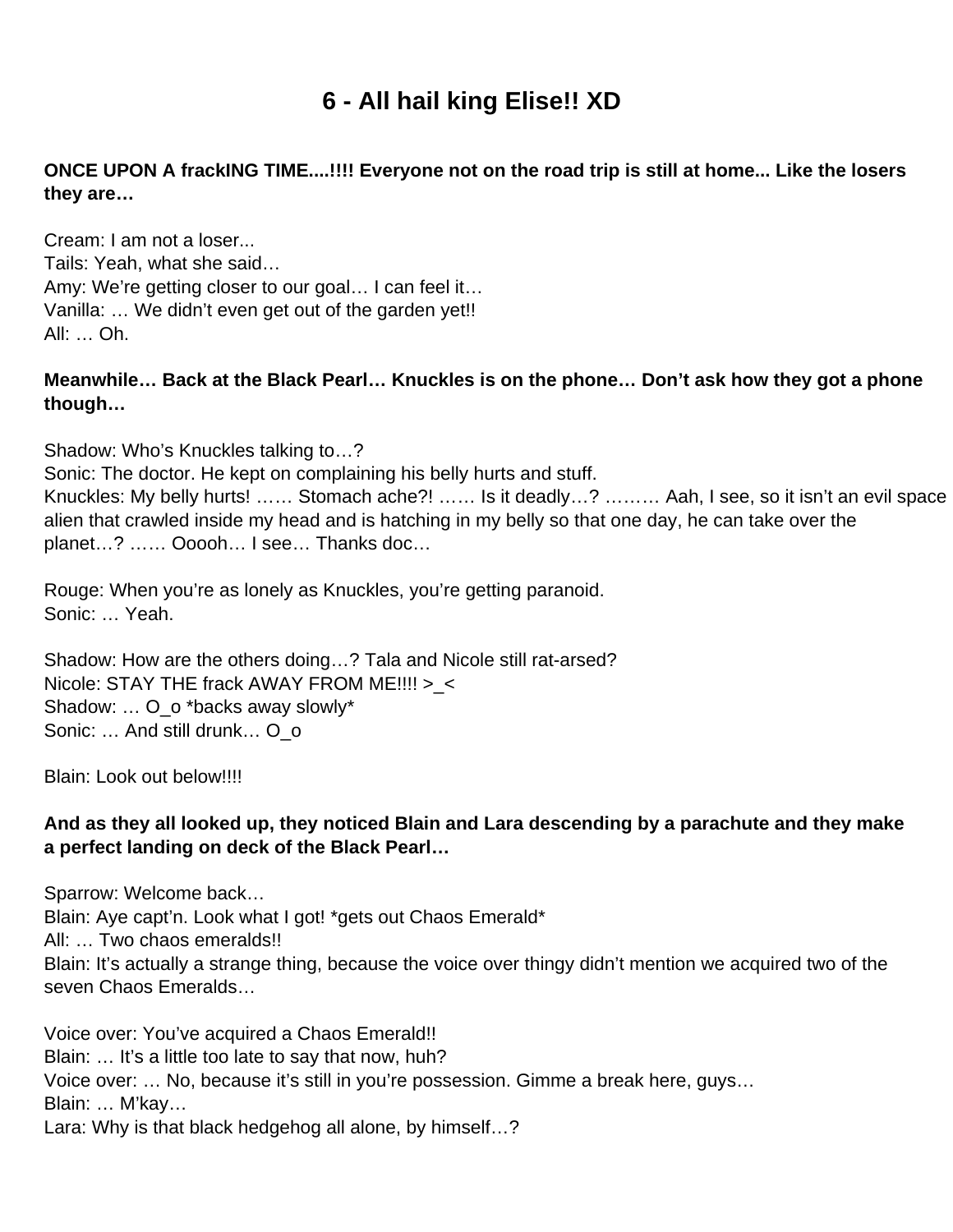Sonic: Because eh… He's all angsty and emo and shoot… Lara: … I'm gonna talk to him. Sonic: Don't… Don't… Don't… Don- Oh dear God, she's talking to him…

Lara: What's wrong? Shadow: Leave me alone… Lara: … Shadow: You're so persistent. Ok, I'll tell you… Lara: … Shadow: … I had a… A… A really harsh youth… Lara: You did huh…? Shadow: \*sighs\* Yeah… My… My best friend Maria… I saw how she died… I… I witnessed how they brutally killed her… It still pains me… It's haunting me… Lara: Yeah… I know what you mean… A friend of mine and my parents died too… You wanna talk about it…? Shadow: My creator… He was… He was cruel… Lara: … Go on… Shadow: … He used to dress me up in a banana suit and made me suck corncobs out of his asshole… I… Oh God… The horror… All: O\_o Sonic: … shoot… No wonder he's all emo and angsty… Lara: … \*backs away slowly\* Tia Dalma: \*poof\* All: O\_o Tia Dalma: Oh Wiiiiiiiiil!!! Will: Oh dear God!!! \*hides\* Rouge: Oh, there's that mystical voodoo lady again. Tia Dalma: We be jammin' mohn! What ees eet tat choo wont…? Rouge: Next Chaos Emerald…? Tia Dalma: Lemme tink… All: … Tia Dalma: Legend sayz tat the king of Soleana has one in his possession… Sonic: Great! Let's go! Tia Dalma: But eet eez a place where you can not go… All: … Shadow: What the hell are you talking about…? Tia Dalma: … I sense the gems you are looking for are scattered throughout time and dimension… Sonic: Wh-wh-What?!!! O\_o Tia Dalma: \*nods\* Sonic: But!! What about these two?!!

Tia Dalma: … The Chaos Emerald you recovered from Japan is a fake…

Shadow: It is…?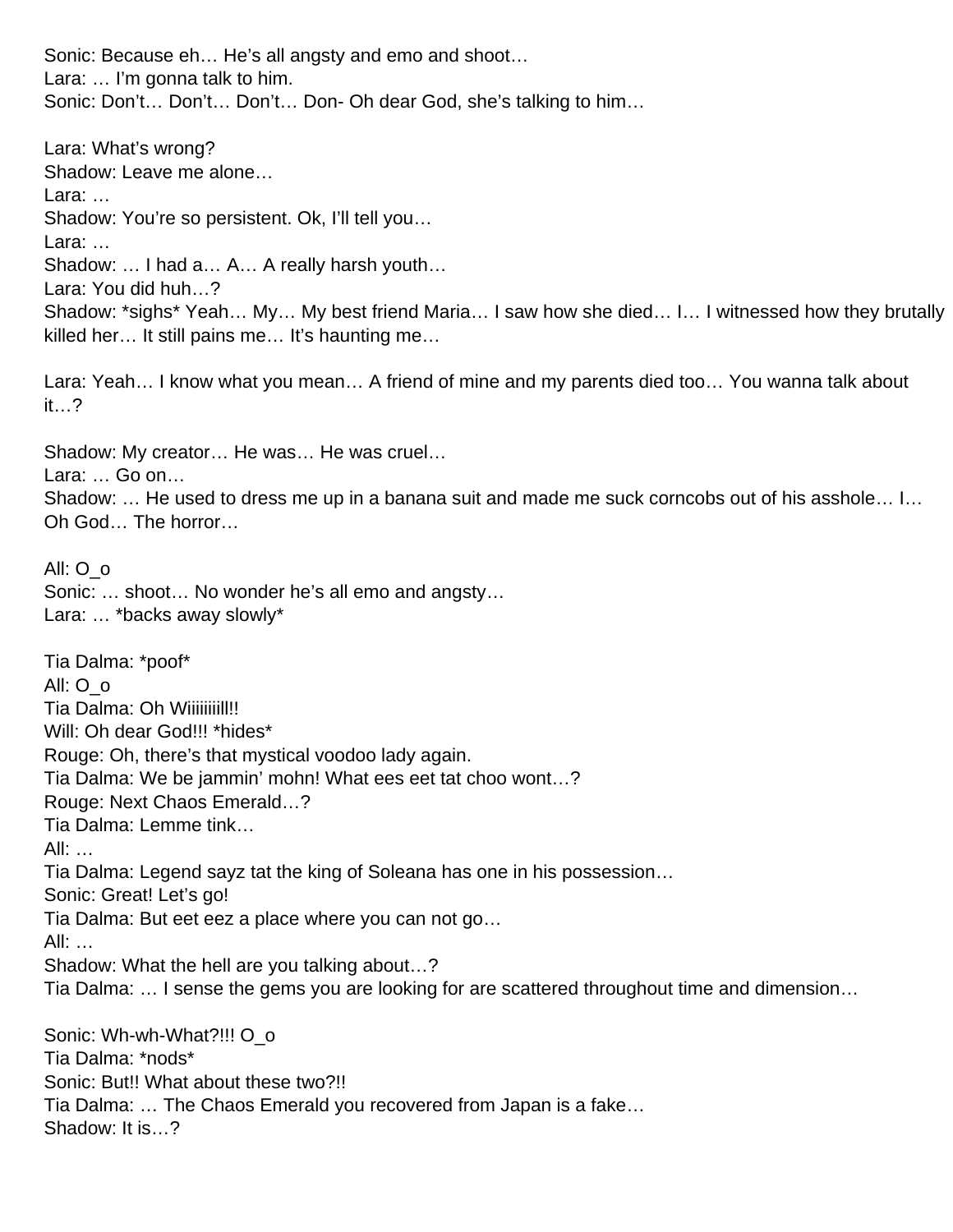Tia Dalma: Yeeesh… Shadow: I don't believe it. Gimme. Blain: \*tosses Emerald to Shadow\* Shadow: … CHAOS!!!! CONTRO- \*explodes\* All: … Shadow: ... Itj... Itj ish a fjake... O o Tia Dalma: Told ya… Rouge: So now what…? Tia Dalma: Take the authentic Chaos Emerald… And Chaos Control yaselfs to Soleana… From there on, you'll be on your own…

Rouge: Alright… Tia Dalma: That'll be 5000 dollars please… All: … Sonic: Put it on my account… Tia Dalma: … Alright… Rouge: Soleana huh…? Tia Dalma: \*nods\* Rouge: Shadow…? Shadow: … \*sighs\* Chaos Control… -\_-'

**It's time for me to say something again. Ok, so, Shadow caused Chaos Control so that the entire ship and everyone on it got transported to a different dimension… Then all of sudden, the group, and their ship, were transported through a warp tunnel, that resembled a really weird drug-induced hallucination...Soon, they were surrounded in darkness...**

**Meanwhile… In Soleana… The Water Festival was up and running… Thousands of people watched how Princess Elise was being a slut on a boat as like more boats were following her…** 

Elise: Sun of Soleanna, guide and watch over us with your eternal light! May you're light shine forever-

**Then all of a sudden, the Black Pearl appeared behind Elise's boat… AND THEY WERE FALLING!!!1**

**Guess what happened? Well, the other tiny @\$\$ boats broke like toothpicks by the weight of the Pearl… Lot'sa, lot'sa people died!! And there was chaos and confusion as everything ran away in panic!! Unfortunately, Elise was still ok, except she was soaked. Elise actually plays a major roll in this story. Don't tell anyone I said it though. ^w^**

Co-ordinator: NO!!! NOOOO!!!! NOOOOOOOOOOO!!!! WHO THE HELL ORDERED A PIRATE SHIP?!!! I SURE DIDN'T!!! GAAAAAH!!! IT'S ALL RUINED NOW!!! GET ME A frackING DOUBLE ESPRESSO, ON THE DOUBLE!!!!!!

Sonic: … Whoa… Déjà-Vu… O\_o Shadow: Here we are, Soleana... - -'

**But...Sonic should not remember (but who cares XD) Because supposedly, STH '06 'never**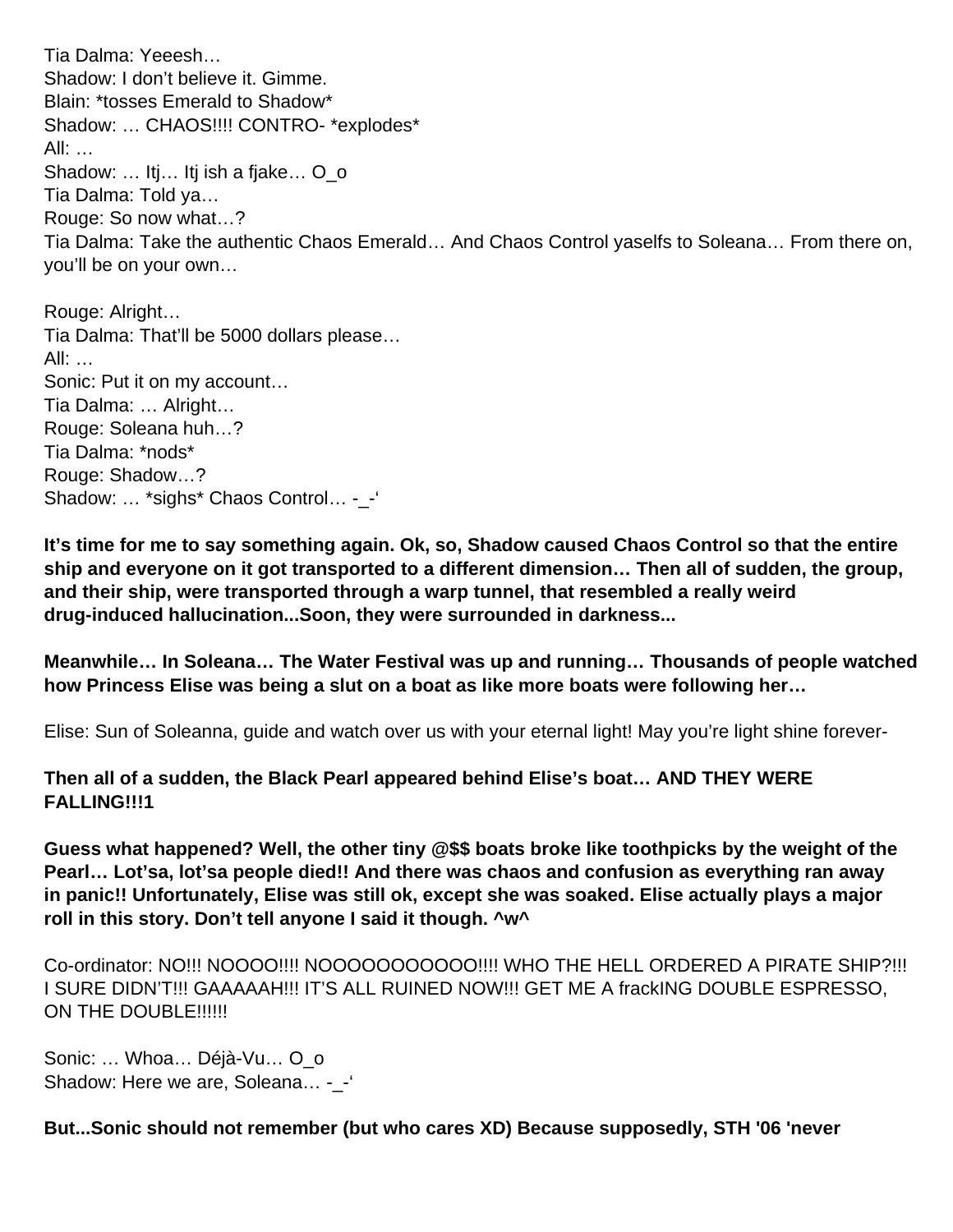**happened' >.>....Because they reversed time that cancelled out all the events of the game, so you basically never played, and the game itself never existed… =3**

#### **\*ahem\* Back to the story… X3**

Sonic: That's princess Elise! O o All: … What? Sonic: … She's being evacuated to safety!! Eggman: Damn!! I'm too late!! Sonic: EEEEEEEEEEEEEEEEEEEK!!!!!!!111 O\_o All: … Eggman: Yeah, it's me, Sonic, I had a liposuction… All: \*Gasp!!\* EGGMAN!!! Sparrow: Eggman…? Gibbs/Lara: … Just play along… -\_-' Sparrow: … Gibbs/Lara/Sparrow: \*Gasp!!\* EGGMAN!!! Eggman: …

All: …

Eggman: Aaaanyway… You can't stop me now, Sonic!! I have my master scheme up and running and there's nothing you can do to stop me!!!

Lara: He's a bad guy? Sonic: … Yeah. Eggman: I will conquer all of Soleana after I captured the princess!! My droid army is on high alert and will invade the kingdom once I press this button- \*gets shot\*

All: … Lara: \*places pistol back in holster\* All: … Lara: What, he just didn't shut up… Blain: … Lara…? Lara: Hm...? Blain: I love you… Lara: … Nicole: HEY!!!! > < Blain: What?!! You fracking hate me!!1

#### **\*Ahem\* MEANWHILE!!!!!**

Cream: Where the frack do we start looking for them?!!! I can't wait to kick some  $@$$!!' > <$ 

Vanilla: Patience my dear…

Tails: I was smart enough to install a tracker ID in Sonic's shoes… Originally, it was intended to find them encase they got lost BUT…!!! \*puts up menacing face\*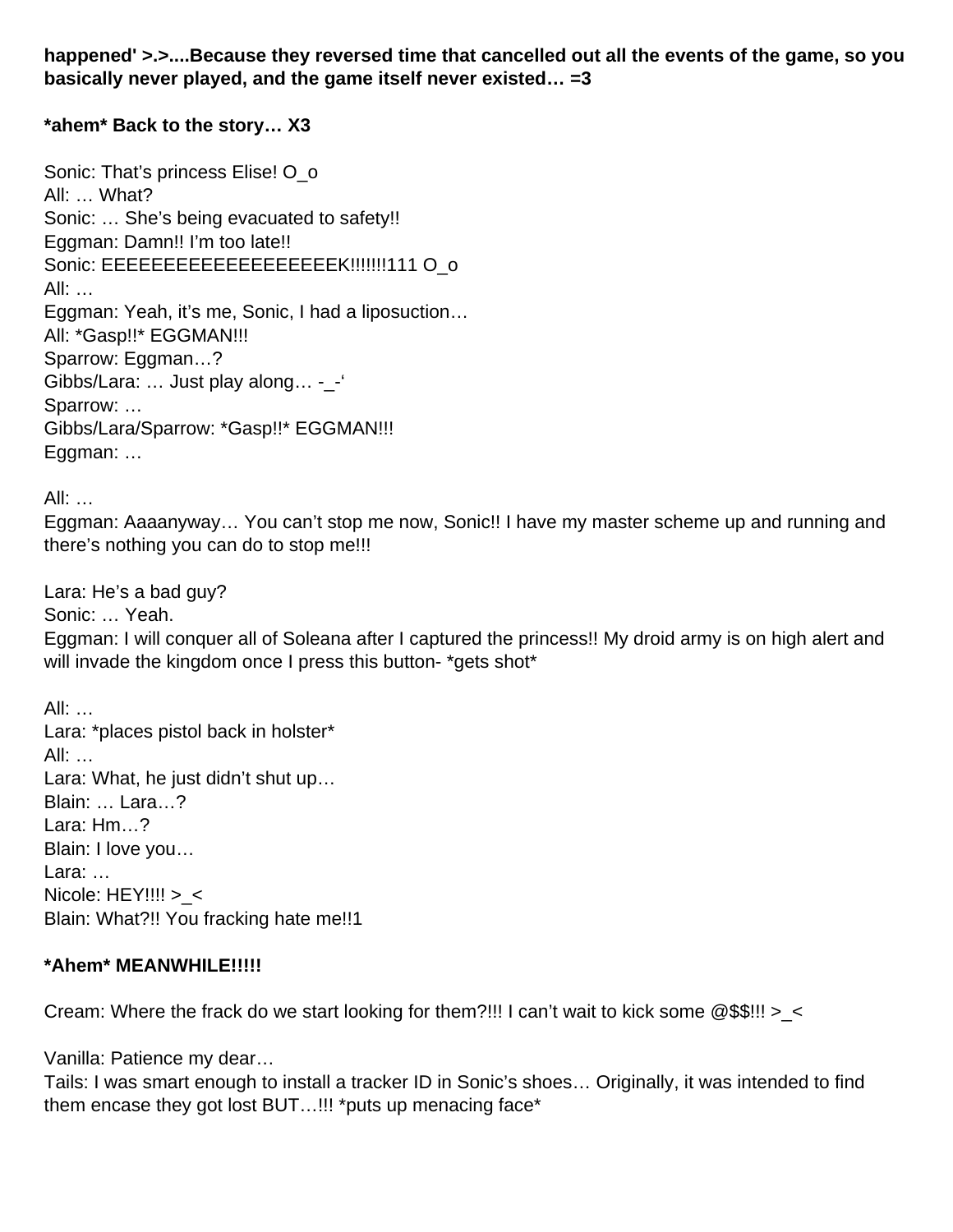All: … Tails: We can use it to track them down… Vanilla: Good work, my apprentice… \*pats Tails on the head\* Tails: \*gets all emotionally\* Vanilla: What's wrong dear…? Tails: S-Sonic never showed that much affection towards me… \*sniffs\* Vanilla: It's alright, dear… We will hunt them down so that you can have you're revenge… Tails: \*evil laugh\* Vanilla: \*snaps fingers\* Tails: \*evil laugh\* Vanilla: \*snaps fingers\* Tails: \*evil laugh\* Vanilla: \*snaps fingers\* Tails: \*evil laugh\* Vanilla: HEY!!!! > < Tails: Oh, sorry. Vanilla: Where are they, my apprentice…? Tails: Soleana… Vanilla: Soleana it is then… All: … Vanilla: You can put up you're evil laugh now… All: \*evil laugh\* Vanilla: ENOUGH!!! All: … O\_o Vanilla: Onwards!!! >=(

**So the n00b villains went "onward". They travelled, and travelled, stopped for snacks, and travelled some more! The reached a beach with sandy shores when...**

Big: I see clouds. Tails: Clouds are everywhere, dumbass... Big: NO. SCARY CLOUDS!!!! \*drools\* All: …

#### **The obnoxiously large cat was right! A storm was headed towards the beach!**

Amy: WHAT DO WE DO!? Vanilla: .... We endure... Amy: WHAT!!!? WE'LL DI—!!!! Vanilla: I SAID ENDURE, dog!!!! \*slaps Amy\* Amy: \*sobs\*

**Then all of a sudden, a big @\$\$ hurricane formed and everyone got airborne, even Big. I mean, he's so fracking fat and weighs like, 5 ton, but he gets airborne none the less. I mean, how's that possible? It's like defying the laws of gravity… Anyway, it's a story, and everything is possible in a story. I guess. I'm just the narrator you know, I don't make these things up!! Stop**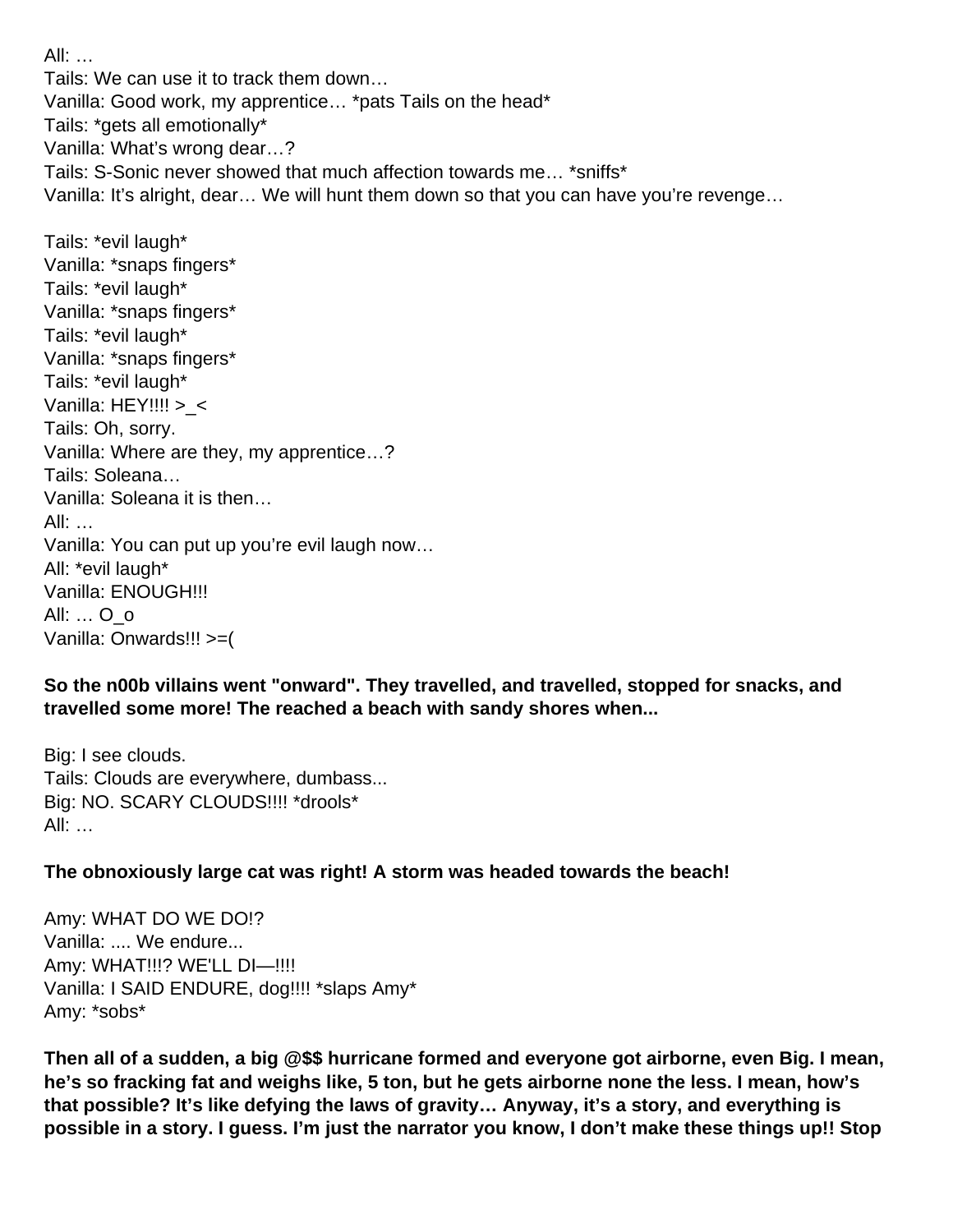**…**

**Anyway, they got dumped in Soleana by the big @\$\$ hurricane… Whadda ya mean a cheap rip-off from the Wizard of Oz…? I smell a lawsuit here…** 

Cream: I see someone running there… Vanilla: Who…? Amy: Tails, gimme you're binoculars. Tails: \*gives binoculars to Amy\* Amy: … Wait a second… It's the princess of Soleana… Vanilla: \*evil smirk\* All: … Vanilla: Let's overthrow the kingdom… All: How? Vanilla: Let me take care of that…

## **So they followed the royal hineyness to the castle, but they got held back by guards…**

Guard: What is your business here?!! Vanilla: We're here to eh…  $All:$ Tails: Fix the indoor plumbing!! Vanilla: Yeah that's it!! Guards: … All: … Guard: Ok, you may step inside. Be sure to unclog the toilette on the fifth floor though. All: Ok!!

## **And so they stepped inside… After looking for half an hour, they find Princess Elise picking her nose on her thrown…**

Vanilla: Princess… Elise: Who are you?! Tails: The indoor plumbers!! Vanilla: … Tails: … ^w^ Vanilla: \*slaps Tails\* Tails: Ow!! Vanilla: We're here to take over the kingdom, Princess… Elise: LIEK OMG NO YOU AIN'T!!!! O\_o Vanilla: \*slaps Elise\* Elise: OW!!1 Vanilla: I'm only gonna say it once… Hand over the kingdom, the deed to your castle and at least two of you're nephews!!! >\_<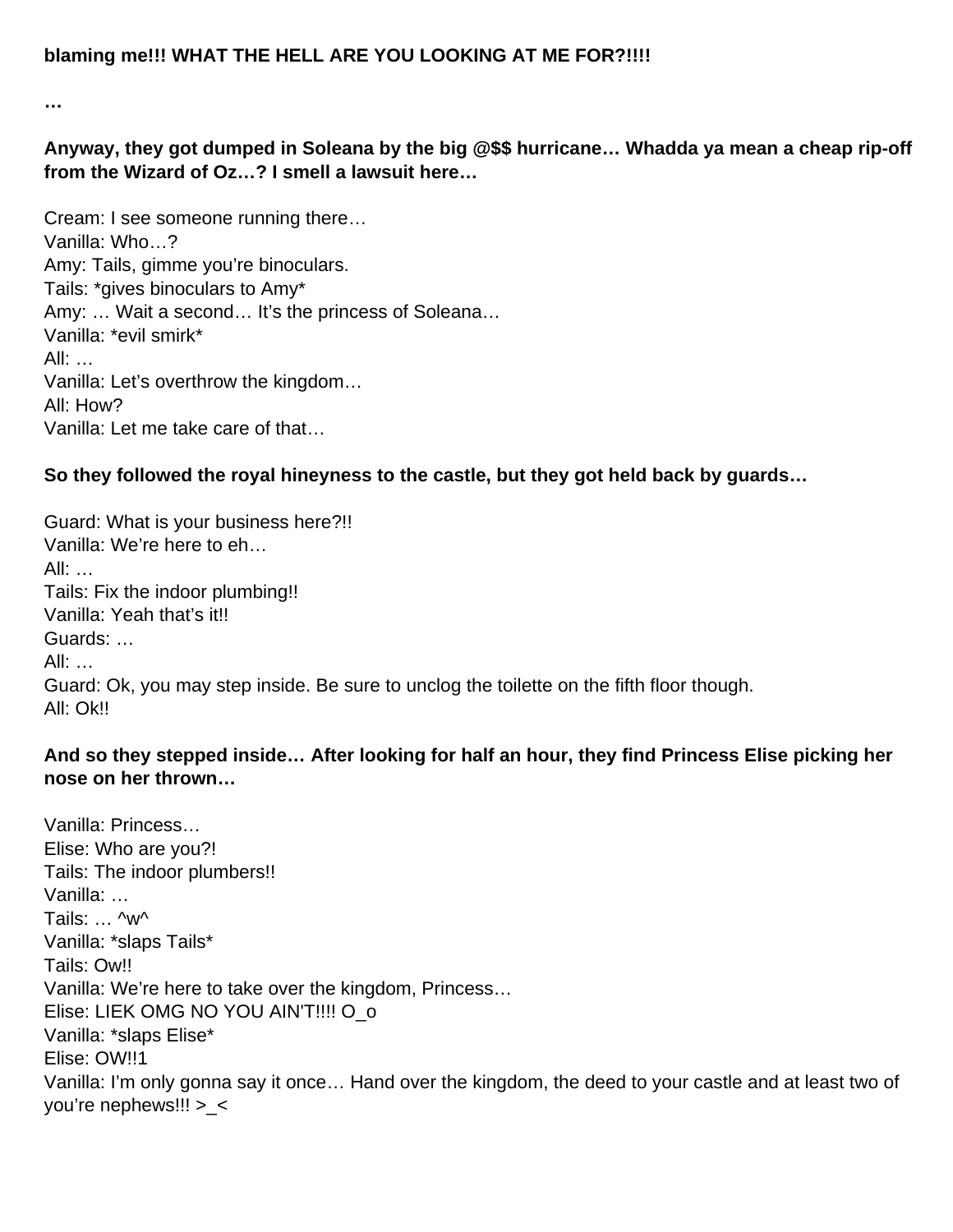Elise: But I don't have any nephews-Vanilla: \*slaps Elise\* Elise: OW!!!! Vanilla: Hand it over!! Elise: Never!!! Vanilla: … If we cant get it with violence… We'll use excessive violence…

## **At that point, Sonic and everyone else smashed through the window one by one…**

Elise: \*gasp!!\* Sparrow: I told you that giant slingshot would serve practical use, Gibbs! Gibbs: Yeah, yeah… Elise: Sonic!! Sonic: Who are you again…? Elise: … You don't remember…? Sonic: … No… Tala: You just said you remembered her!! Sonic: \*whispers\* Will you shut the hell up…….? \*smiles nervously\* Elise: Sonic!! Sonic: … \*sighs\* Hi, Elise… -\_-' Elise: Did you come to save me from these horrible individuals?! Sonic: Well actually no, we need a place to stay for the night. Elise: Then why'd you come through the windows…? Sonic: Because eh… It wasn't my idea. Sparrow: \*giggles\* Elise: You can sleep in my bed tonight if you get rid of these pesky intruders… Sonic: What pesky intruders…? All: …

# **Then there was this big awful silence…**

Vanilla: Psst, we're supposed to say something now! Tails: Oh yeah, right! Vanilla: Sorry, we still need to get used to this evil villain stuff. All: … Vanilla: ENOUGH!!!! > < Cream/Vanilla/Amy/Big/Tails: \*evil laugh\* All: … Sonic: Where the hell did you guys come from? Cream: None of you're fracking business, Sonic!!! Tails: Yeah!! Back off before we all beat you're sorry asses!! Sonic: Whoa, what's with the sudden dog attack? O o Vanilla: YOU KNOW WHAT'S WRONG!!! All: What?!! Vanilla: Justice will be served for the not so popular characters!! All: … Vanilla: SO WE WILL TAKE OVER THE KINGDOM BY FORCE!!!!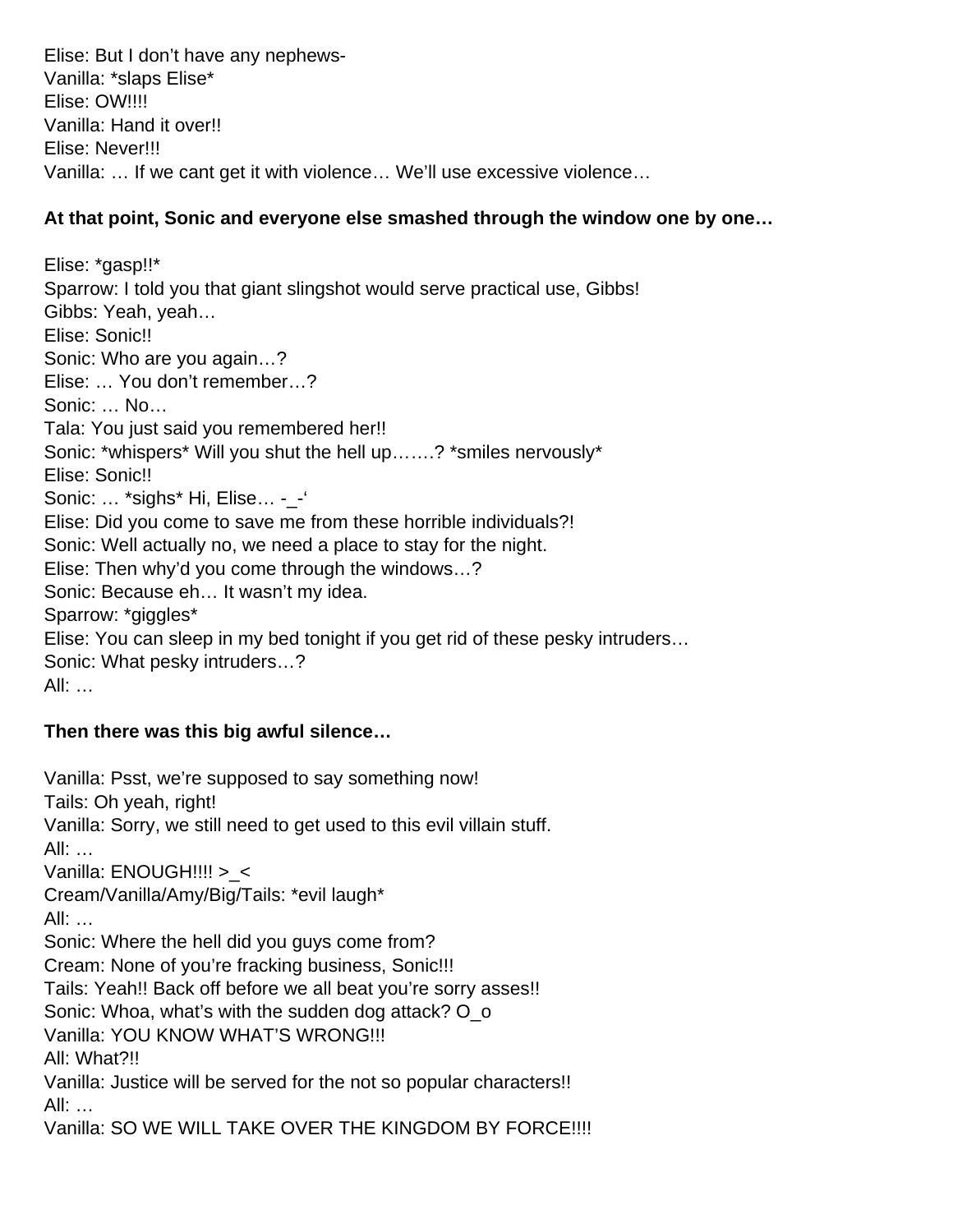Sonic: Not if I have anything to say about it!! Lara: \*ahem\* Sonic: … Lara: … Sonic: Not if WE have anything to say about it!!! Vanilla: TRY AND STOP US!!! NOW HAND OVER THE KINGDOM, PRINCESS!!! \*slaps Elise\*

Elise: NO!!! Shadow: Don't cry Elise!! We're here to protect you!! Elise: THEN PROTECT ME, YOU @\$\$!!! \*gets slapped\* Sonic: … This is getting fun… Vanilla: Oh yeah?!! Well!! Elise smells like cabbage!!! Elise: … \*whimpers\* Shadow: Oh no, no, no, no, no!!! Don't cry!! We'll do anything for you!! Sonic: Like sucking corncobs out of her asshole…? \*giggles\* Elise: Whaaaaaaaaaaaaaaaaaa!!!! \*cries\* Sonic: Uh-oh… Voice over: TIME PARADOX!!!!!1

All: NOOOOOOOOOOOOOOOOOOOO!!!!!

**Then everything exploded in a bright light…**

**SG1\_0: HOLY HAMBURGERS!! THEY ALL DIED....!!! I think... MrGimp: … Who are you? SG1\_0: I'm eh… replacing Feral for today. She's not here right now. MrGimp: Aaaah… \*ahem\* Anyway, this could get ugly… What do you think…? SG1\_0: HI!! I WILL BE YOUR FLIGHT ATTENDANT TODAY!!!1 X3 MrGimp: Yeah, what she said… SG1\_0: WHAT WILL HAPPEN NEXT, MRGIMP!?!? MrGimp: I have no idea, we're making this story up as we go along!! >\_< SG1\_0: Ooookay....frack, THE FLY CAME BACK!! \*chases fly\* MrGimp: … \*ahem\* To be continued, folks… ¬\_¬**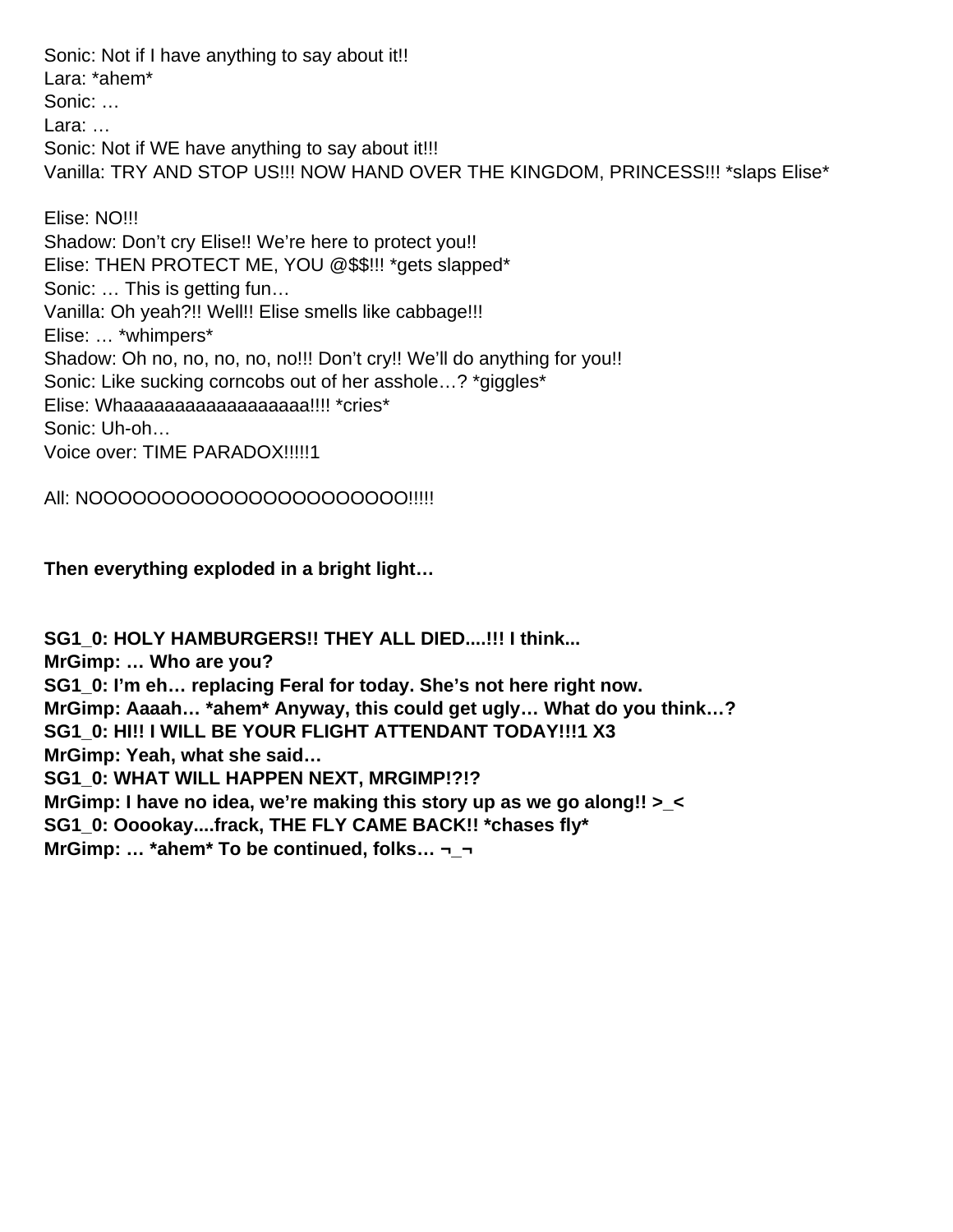# **7 - Domo Arigato Mr. Roboto!**

#### **Meanwhile…**

Cortana: Chief?!! Chief?!!! Are you alright?! Master Chief: … What happened, Cortana..? Cortana: We crash-landed on the sacred Halo ring… Master Chief: … Whuzzat…? Cortana: … Did you forget what happened…? Master Chief: … Cortana: … Let's run through everything AGAIN, here… -\_-' Master Chief: ... The big @\$\$ spaceship the Pillar of Autumn was under attack by the Covenant...

Cortana: Hmm-mm… Master Chief: I took everyone out… Cortana: … You killed a few Covenants, yeah… Master Chief: … Assuming I only killed a few Covenant aliens, we had to abandon the ship in escape pods…

Cortana: … Aaaaaaaaaaand…? Master Chief: ... Aaaaaaaaaaaaaaaaand... We all ate pie and lived happily ever after... Cortana: … Nooooo… Master Chief: Whut…? Cortana: \*sighs\*

#### **Flashback…**

Master Chief: Come on, Phil!! You can make it to the escape pod!! Come on!! Phil: I'm almost there!! Master Chief: You can do it!! Phil: I can do it!! Master Chief: Hurry up!! Phil: \*pants\* I'm gonna make it!! Master Chief: \*closes door of escape pod\* Phil: \*smacks into door\* Master Chief: Bwhahahahahahaha! Oh God, I love doing that! Phil: \*gets mauled Covenant Elite\*

#### **Flashback ends…**

Cortana: We had no choice but to crash land on the sacred Covenant Halo ring… Master Chief: \*looks at crashed space ship and dead bodies\* Cortana: … Master Chief: And I am the only survivor! I mean, who saw that coming?!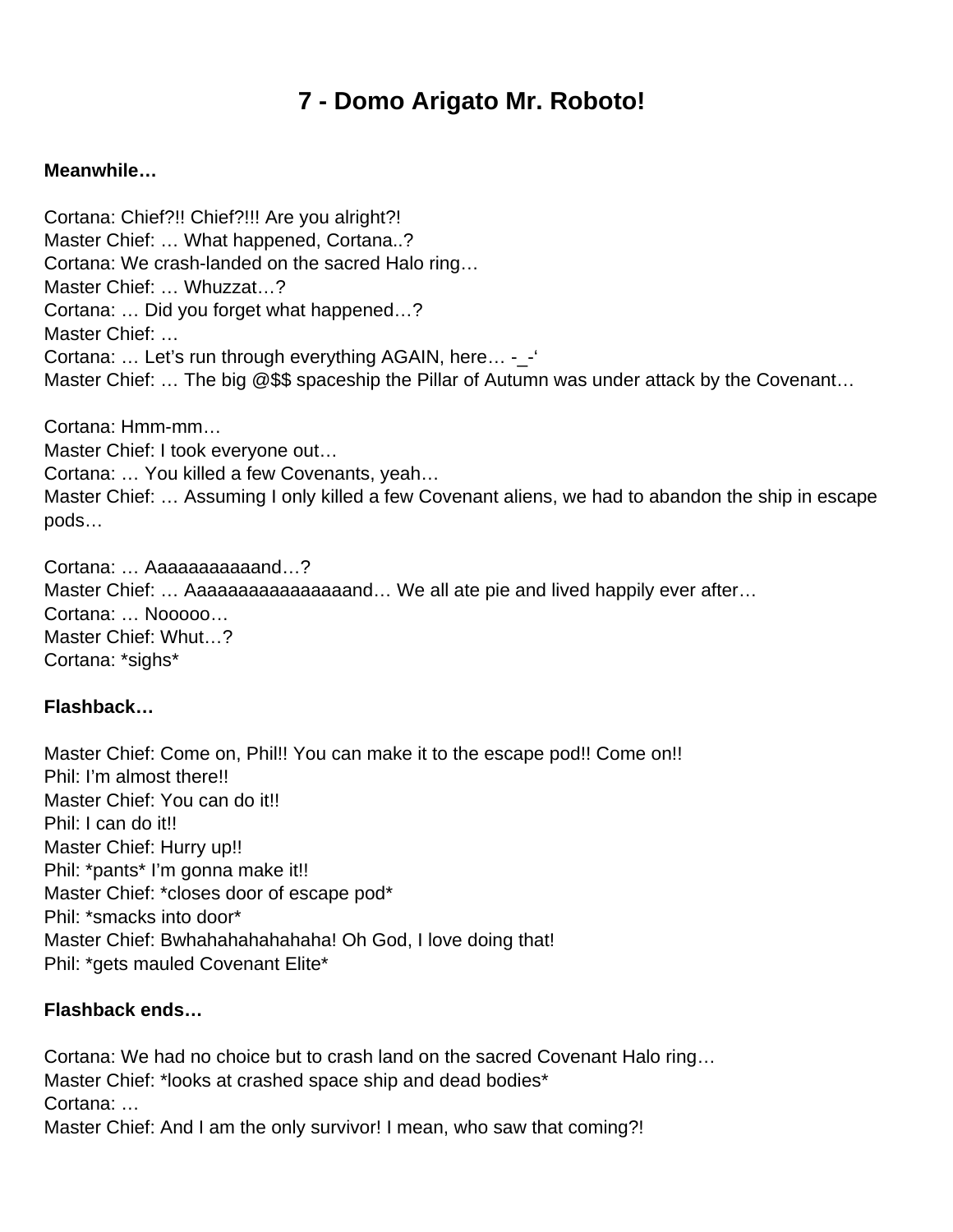Cortana: … Master Chief: \*ahem\* What's next, Cortana…? Cortana: More people have made it… We need to find them and ask for extraction… Master Chief: Who are they gonna send, the Pillar of Summer…? \*chuckles\* Cortana: No… The Pillar of SHUTYOU'REfrackINGMOUTHALREADY!!! Master Chief: … Cortana: … Let's just go…

#### **So! Master Chief and Cortana were frolicking through the grass plains! That was, until…**

Cortana: Incoming Covenant dropship! Hide!! Master Chief: No… Cortana: It will see you!! Master Chief: … Not if I'm sneaking around… \*sneaks around\*

#### **Then the dropship flew by…**

Cortana: They saw you!! Master Chief: No they didn't! I was sneaking! Cortana: … Master Chief: … What's next? Cortana: … The Covenant dropship is also looking for people who survived the crash landings… Covenant is not taking any prisoners… We need to be quick…

Master Chief: Alright… Cortana: Look…

**As Master Chief looks up, the dropship of the Covenant was right above them… And noticed a few Covenant Elite standing in the doors…** 

Covenant elite: Wort wort… Wort… Wort… Covenant elite: Wort wort wort wort!!

#### **Then all of a sudden, the ship made a sudden turn and the Elites fall down…**

Covenant elites: WOOOOOOOOOOOOOOOOOOOOORT!!!!- \*splat\*

Cortana: … Let's just pretend we didn't see that. Master Chief: … Ok…

#### **So… Their walking again… And walking… And they, stopped, cause Master Chief found a lollipop.**

Master Chief: Ngjaaaaaaaaaaahaaaa… Cortana: What's wrong? Master Chief: The lollipop sticks to my visor…!! Cortana: See, that's why I always tell you not to eat stuff from the ground… But you don't listen…

#### **Then they continued walking… Until…**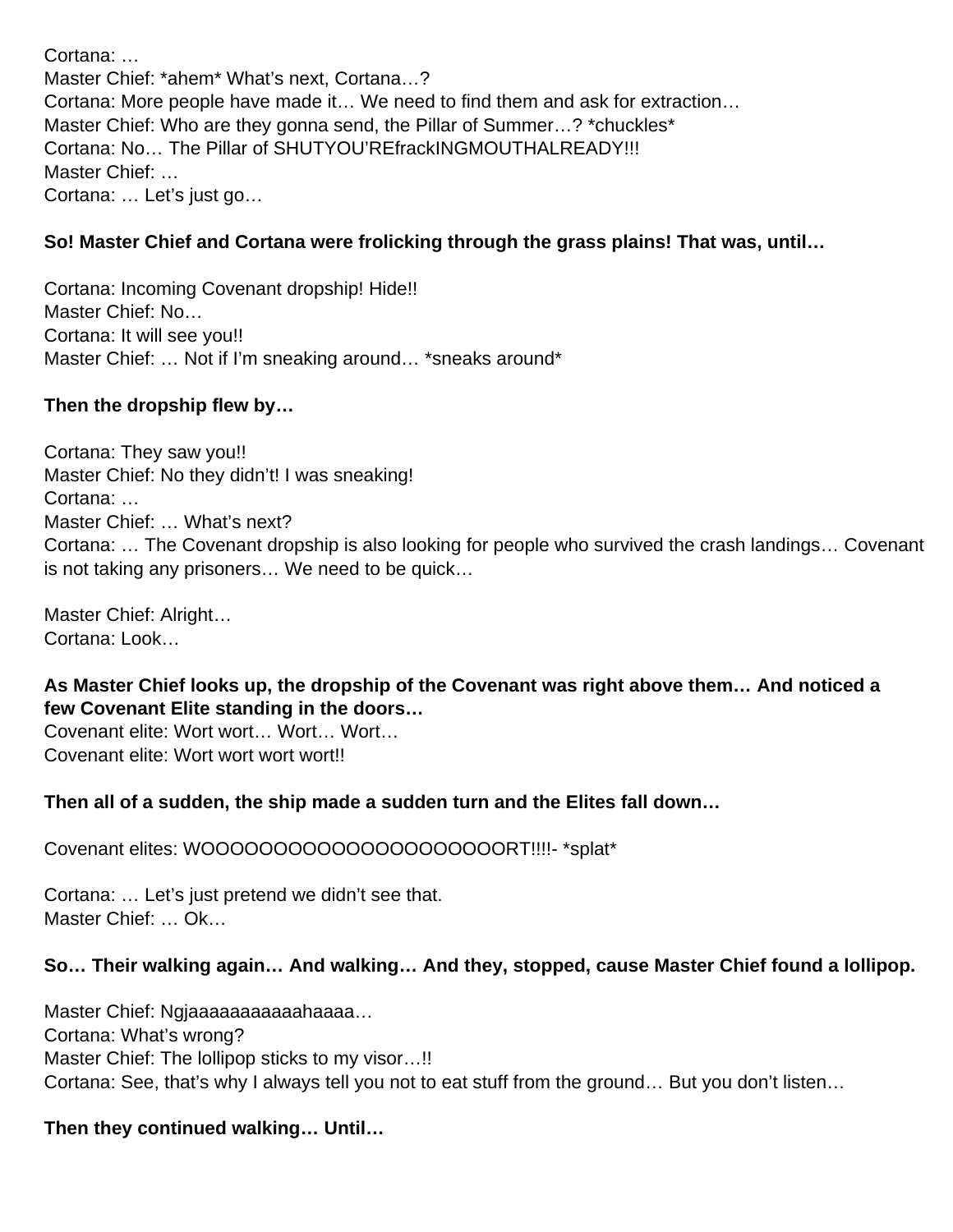Sonic: Gaah… My head… Shadow: Is everyone alright…? Nicole/Tala: Yuuuuuuuuuuush… Blain: I'm still mutating into a zombie rabbid and even got the fluffy bunny ears, but besides that, I'm fine.

Rouge: … Bwa? Knuckles: \*sneezes\*

#### **Master Chief looked around and saw a bunch of, eh… Mutant animals, a princess… Pirates... And a big breasted woman carrying guns behind bushes… This sounds like a really freaky orgy… O\_o**

Lara: My butt hurts… Gibbs: What the hell have we been doing…? Blain: My jaw hurts like hell…

Master Chief: \*scratches helmet\* Cortana: We are not here to judge their actions. They are free to do so… Let's move on… Master Chief: … Are they… Natives… Of the Halo ring? Cortana: Most likely… Master Chief: But that doesn't explain those humans… Cortana: … I said let's move on.

#### **Meanwhile, on the other side of the bush…**

Shadow: You just had to make her cry, didn't you?!! Sonic: ... Uh. veah! ^w^ Shadow: … Asshole. Elise: That's alright! Because I'm all happy again and it's because I'm with Sonic! \*hugs Sonic\*

Sonic: ... - -' Shadow: … Where the hell are we anyways? Rouge: I see a few planets. Blain: Yeah, and I can see ground above us. Nicole: … It's forming a ring… Lara: ... I know what it is. Nicole: You do? Lara: Yes… All: … Lara: This is the mystical Avalon… All: … Lara: … All: \*LMFAO!!!!\* Shadow: \*lmao\* AVALON?!! OH GEEZ, I THOUGHT WE ENDED UP IN ATLANTIS!!!1 \*lolz\*

Lara: ... - -'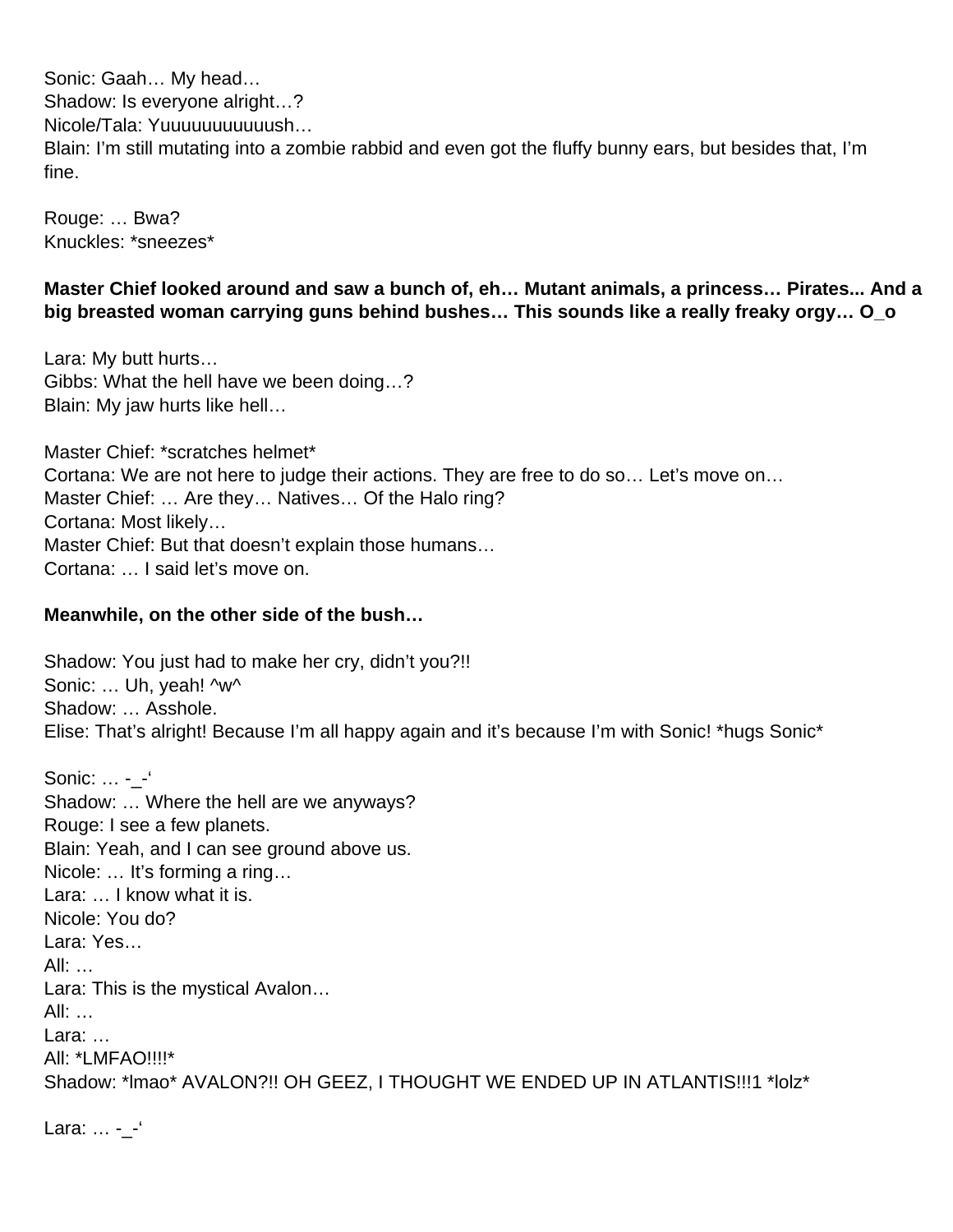#### **On the other side of the bush again…**

Cortana: I really think we should help them. Master Chief: But you just said-Cortana: Never mind what I said, the Covenant is closing in on them!! Master Chief: … \*sighs\*

## **On the other side of the bush… Damn it, I'm getting tired of saying that… Give me something new to say!! >\_<**

Covenant: Wort! Wort wort wort wurt wort! Lara: Uh-huh… Covenant: Wort wort wort! Wort wort wort wort wort wort! Lara: I see…

# **Then all of a sudden, Master Chief jumped up from the bushes…**

Master Chief: U HORRIBLE COVENANT PURSIN U MUST DAI !!!! >=(

Covenant: EEP!!! O\_o \*gets shot\*

 $All:$ Master Chief: … Cortana: He just saved you guys… Sonic: … A male robot with a female voice…? Master Chief: No, that's Cortana… Sonic: … A male robot with a split personality…? Cortana: No… This is Master Chief… All:  $\mathcal{L}$   $\mathcal{L}$ Sonic: A robot who's a Master Chef…? Cortana: He's not a robot… Sonic: But he's a chef? Cortana: No but-Sonic: Great! Can I have a chilli-dog…? Cortana: … Sonic: Pleeeeeeeeeeeease……?! =3 Shadow: Whoa, whoa, whoa!! What the hell is going on here?!! Where the hell are we?!! Cortana: You've crash-landed on Halo. Shadow: No!!! We were in Soleana first!! Then this big flash happened and this dog here!! \*points at Elise\*

 $E$ lise:  $=3$ 

Shadow: Made us end up in wherever the hell we are!! I want answers!! >\_< Master Chief: Why don't you ask Cortana? She's knows everything!

# **Then Master Chief unplugs his flashcard of 2 gigabyte and placed it on the ground… And this A.I.**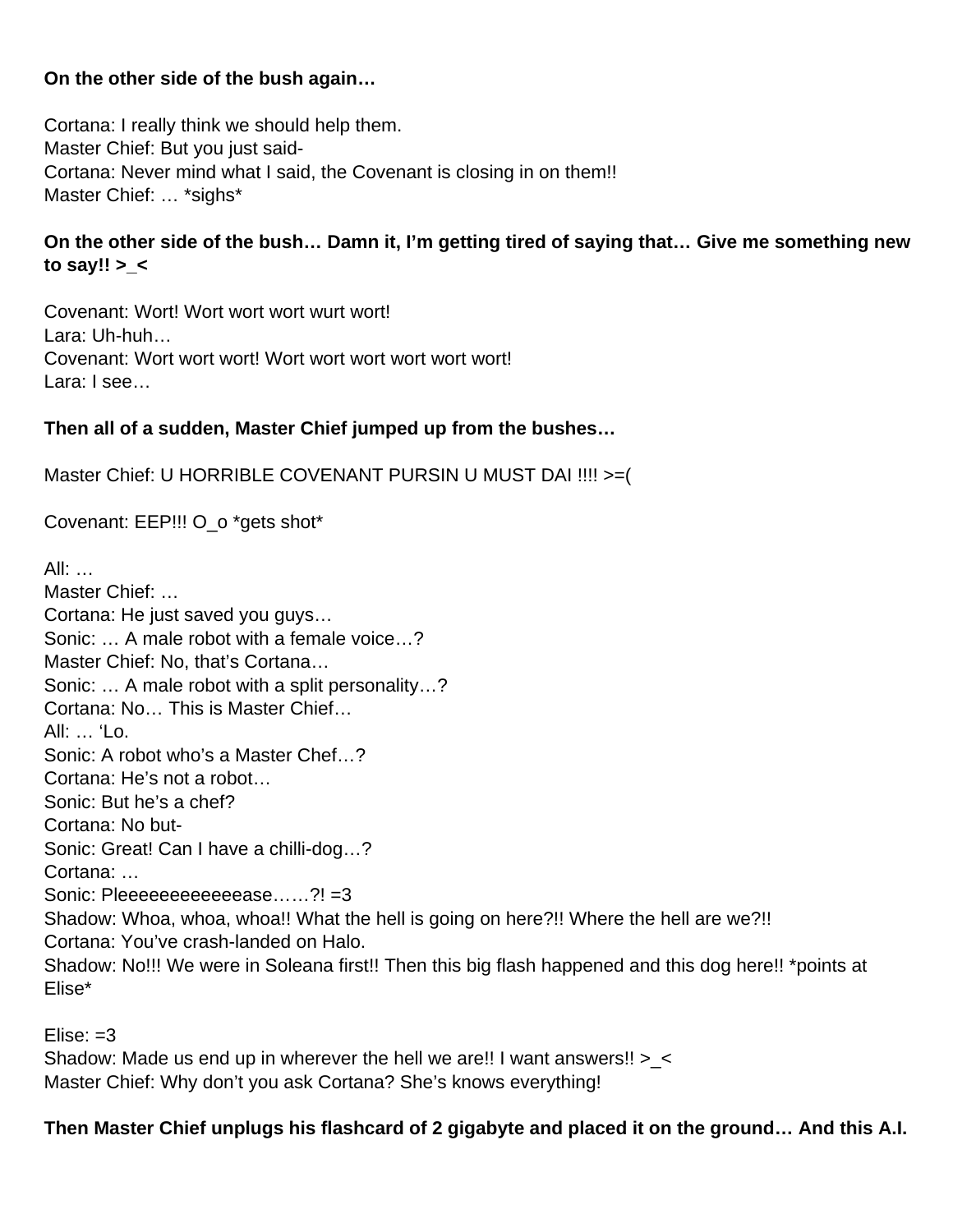#### **chick called Cortana shows up…**

All: Whoa… Amazing… Blain: Pssh… I've seen that before…

## **Then Cortana started juggling.**

Cortana: Bet you haven't seen this before huh?! Blain: … Amazing… \*gawps\* Master Chief: … Ask. Shadow: … Cortana…? Cortana: Yes Shadow…? Shadow: \*gasp!\* She knows my name! She knows my name!! O o Master Chief: I told you! She knows everything! O\_o Cortana: … Shadow: What happened…? Cortana: … You travelled through time and space. And now you're here. Shadow: … Oh. Cortana: Chief, I suggest we move, right now. I sense Covenant reinforcements. Master Chief: … Alright Cortana…

#### **Master Chief picked up the 2 gigabyte flashcard and placed it back in his helmet. Then this Windows sound was heard that a new device was detected.**

Cortana: We need to go right now!! Covenant are closing in fast with a crap load of soldiers!!!

Master Chief: Just shut up a minute and let me think!!!  $>$  < All: … Master Chief: … I've got it… All: … Master Chief: … Now all we need… Is a puppy… Cortana: We don't have a puppy!! Master Chief: … Then I'll have to say, with my expert knowledge, I've come to the conclusion that we are eh… Screwed… Yeah… Totally…

Cortana: But the Covenant has taken over all of Halo!! Master Chief: All of the Halovers?!! Cortana: They've taken all over all of the Halovers!!! … Halo's!!! Master Chief: … Cortana: Get moving!!! Go to the crash-site and get everyone safe!!! Get going!! Master Chief: 'kay.

#### **So Master Chief ran away…**

Nicole: … Shouldn't we be following them…? Sonic: Should we, I mean... It's dangerous to be on your own here... Blain: Yeah, and it's because she juggled…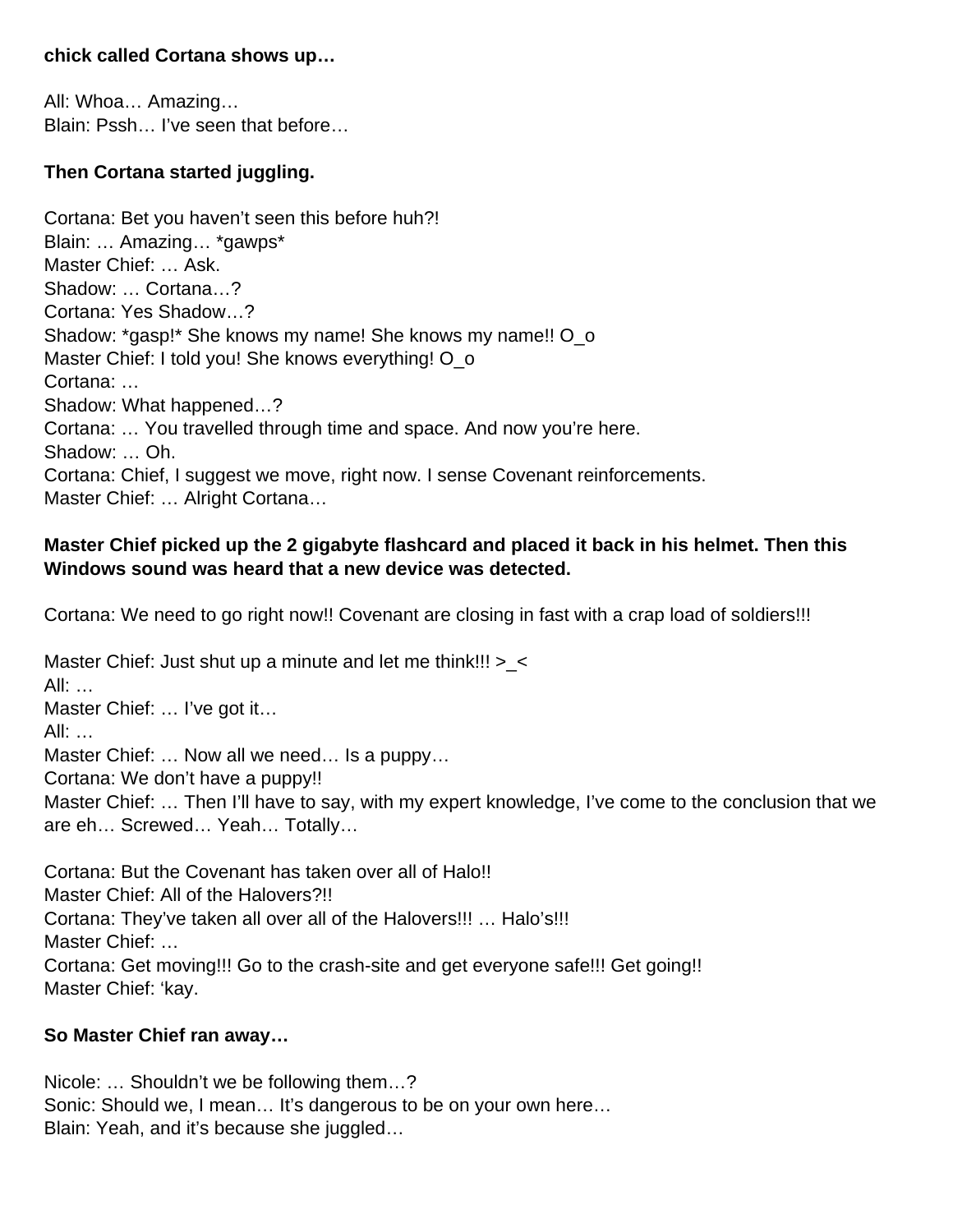Sonic: There IS a war going on here, you know! Blain: Never mind that!! Did you see how she juggled?!! O o All: …

## **So they ran after Master Chief and Cortana… At some point, they reached a big @\$\$ building… It's all dark…**

Cortana: Be careful Chief… Covenant are everywhere… Sonic: Eh… You sure this is safe…? Master Chief: Most likely… Tala: That's not a good thing, is it? Master Chief: No… Cortana: Chief, you aware that the lollipop is still sticking to you're visor…? Master Chief: Yes, I am… I'm saving it for later… Cortana: That lollipop belonged to that UNSC sergeant! Master Chief: I told you before, Cortana, he was dead when I got there! Cortana: That's because you SHOT him and stole it from him!! Master Chief: Hey, I don't pay you to criticize MY Chiefy ways here, alright?! Cortana: I'm not getting paid at all!! Master Chief: My point exactly, so shut up already!! All: … \*sighs\*

## **Then some flying… Round… Annoying blue-ish droid thing flies to them…**

Monitor: Greetings, my name is 343 Guilty Spark. I am the Monitor of Installation 05! All: … Monitor: We must reclaim the Index. Cortana: Don't do this Chief… Master Chief: It's al right, he's a friend…

All: …

Monitor: Come along. \*hums\*

#### **Then they walked over to a big console computer thingy room… Master Chief gets his 2 gigabyte flashcard out of his helmet and placed it in the computer. Then this Windows sound was heard that a device was disconnected. Cortana shows up in the console…**

Cortana: Chief!! Don't!! You have no idea what you're doing, are you?!! Master Chief: … Activating Halo's defence systems… Cortana: NO!! HALO IS A WEAPON OF MASS DESTRUCTION!!! IT CAN WIPE OUT ALL SENTIENT LIFE WITHIN 25.000 LIGHTYEARS!!!! > <

Master Chief: ... Ooooooooooooooooooooooh...... Does that mean the kitten's will die too...? Monitor: This is absolutely unacceptable! Protocol requires the Reclaimer must activate Halo's defence systems in order to contain The Flood!

Master Chief: Yes, but what about the kittens…? Cortana: I'm tracking Covenant movement, we have to go!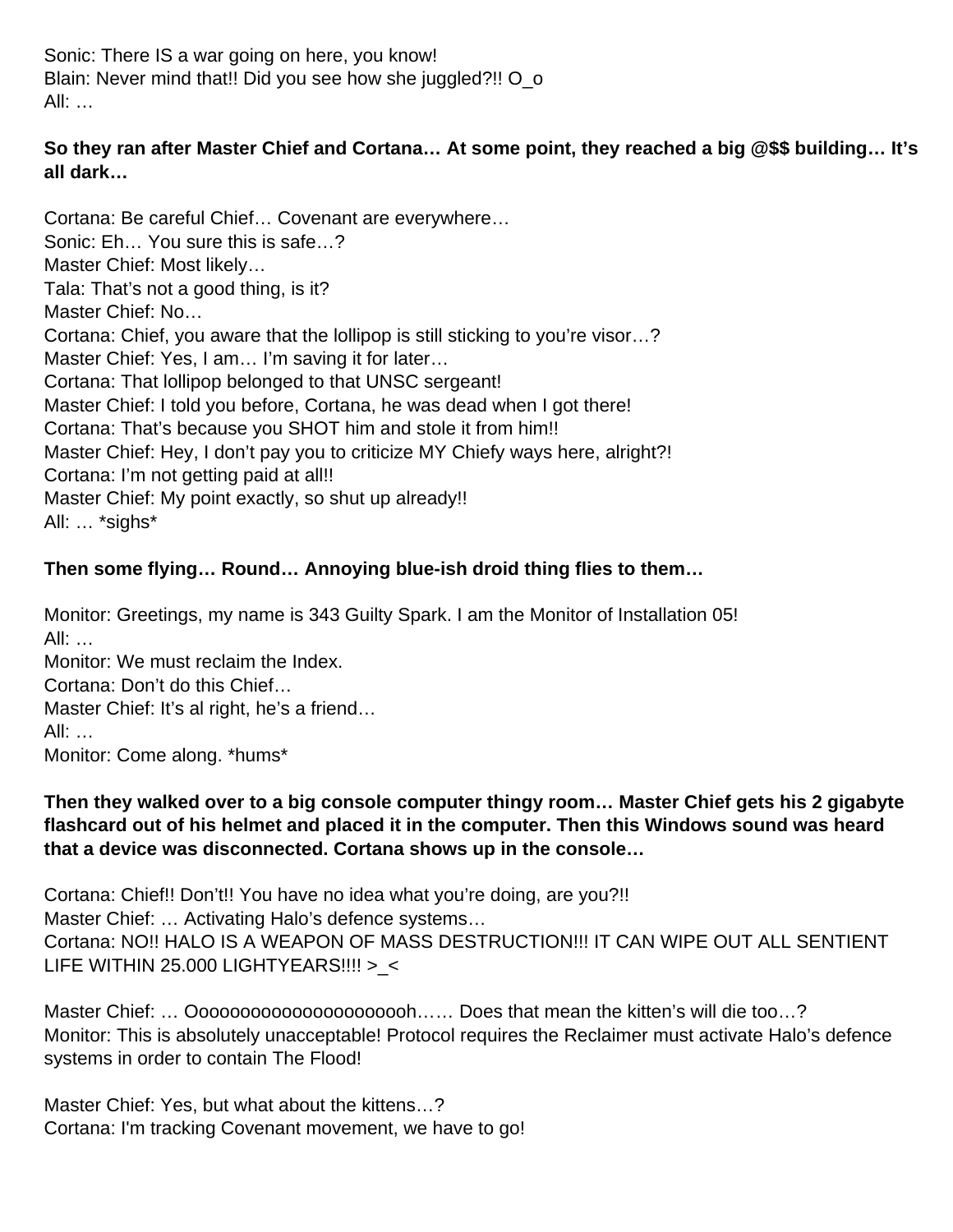Master Chief: Yes, but I'm the Reclaimer! I can't let these poor kittens die!! Cortona: Then we have to move now…

Monitor: Why would you hesitate to do what you've already done, Reclaimer…? Cortana: We have to go! We have to move now! Monitor: Last time you asked me, if it were my choice, would I do it? Having had considerable time to ponder your quire, my answer has not changed.

#### **Then four heavily armed droids floats down to back up the Monitor…**

Monitor: If you are unwilling to help, I will simply find another. But still, I must have the Index.

## **Master Chief yanks Cortana out of the console and placed her in his helmet again… Again that Windows sound…**

Blain: This is not going to end well, is it…? Tala: Nnnnnnnnnnnnope… Cortana: Get... us... out of here!! Monitor: Surrender your construct, or I will be forced to take it from you. Master Chief: That's not going to happen… Monitor: So be it.

## **Then the droids got in formation in front of everyone as the Monitor fracks off…**

Sonic: Psst… Chief guy!? Master Chief: Yeah?! Sonic: There's no way we can beat these droids!! Master Chief: Oh yes we can… \*arm gets shot off\* All: … Master Chief: … Urgh… Could you help me reach my arm, please? All: … Sonic: \*slaps Master Chief with his own arm\* All: …

#### **Then the droids started firing as everyone desperately sought cover…**

Cortana: You gotta do something, Chief, or we'll all die here!! Master Chief: Like what?!! Cortana: Use you're weapon!! Master Chief: Good thinking!! \*throws weapon\*

#### **Then the weapon hit one of the droids… It stopped firing for a second then continued on like nothing ever happened…**

Cortana: … Master Chief: \*throws ammo clip\* Ha!! How'd you like that?!! Cortana: … We're gonna die here… ¬\_¬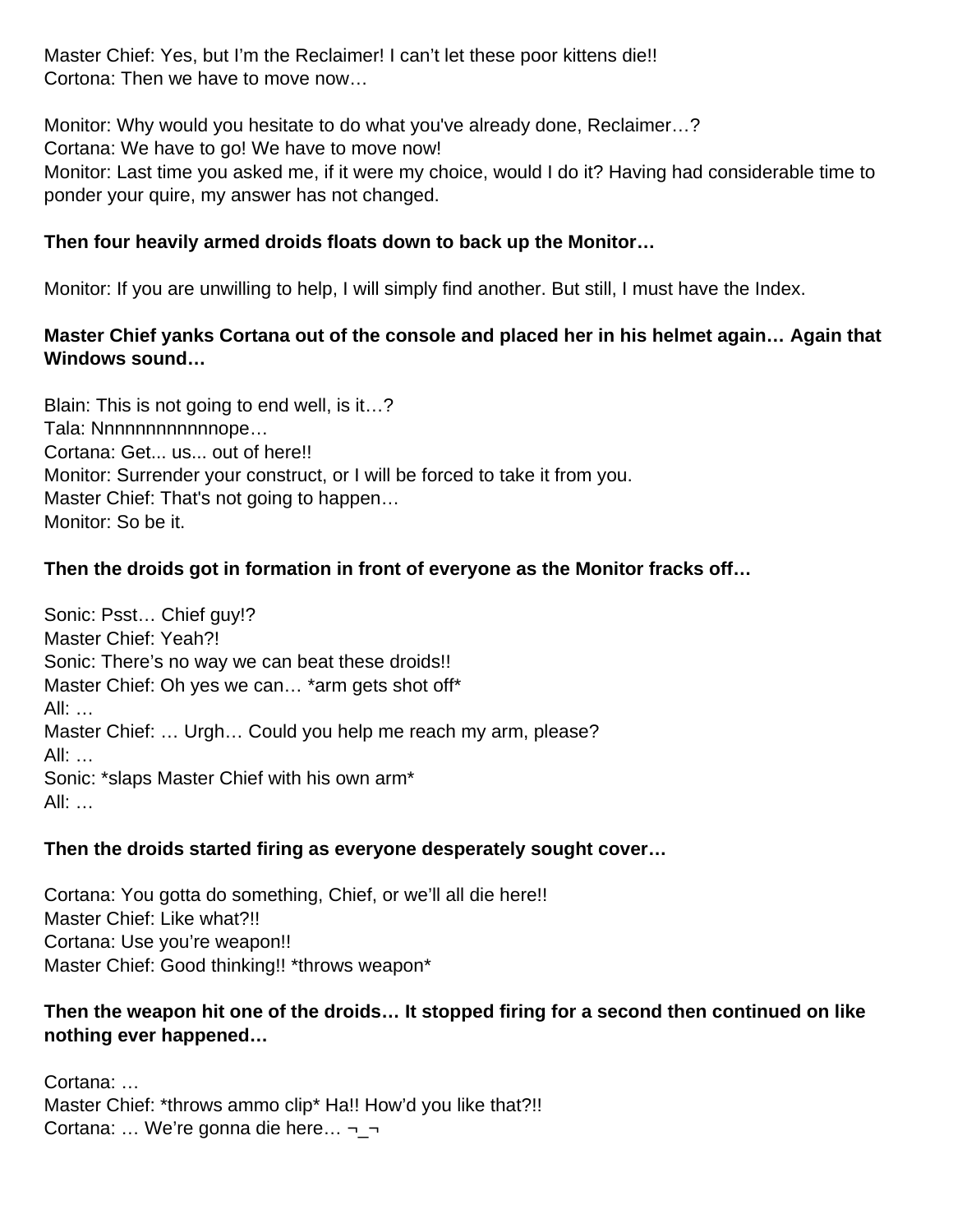Sonic: Not yet!! I have an idea!! All: Oh dear Lord...

**Sonic was still holding on to Master Chief's arm… So he slapped Elise with Master Chief's arm…** 

Elise: … \*shaky lips\*

**Then Sonic made the fingers of Master Chief's arm raise the index finger and he poked Elise a few times. He even poked her nose a lot.** 

Elise: … WAAAAAAAAAA!!!1 \*cries\* Voice Over: TIME PARADOX!!!! Shadow: Whoa! Elise is actually useful!! O o Nicole: IT actually works! O\_o

**Then everything exploded yet again in another bright flash…**

**Feral: \*chews on Happy Meal toy\* X3 MrGimp: AHEM!!! Feral: Oh!! Hiya! MrGimp: … Where'd ch00 go last time? Feral: … McDonalds… X3 \*chews on Happy Meal toy\* MrGimp: ... Feral: ^w^ MrGimp: Anyway… Where will Elise take them next…? Will they ever get hold of all the emeralds…?**

**Feral: Not if Elise keeps on crying like a whiney dog… MrGimp: Yeah but they already have one... Feral: That's not enough!!! >\_< MrGimp: … \*steals Happy Meal toy\* Feral: \*gasps\* MrGimp: To be continued… Feral: Give that back!! MrGimp: … No… ^w^ \*gets stabbed\***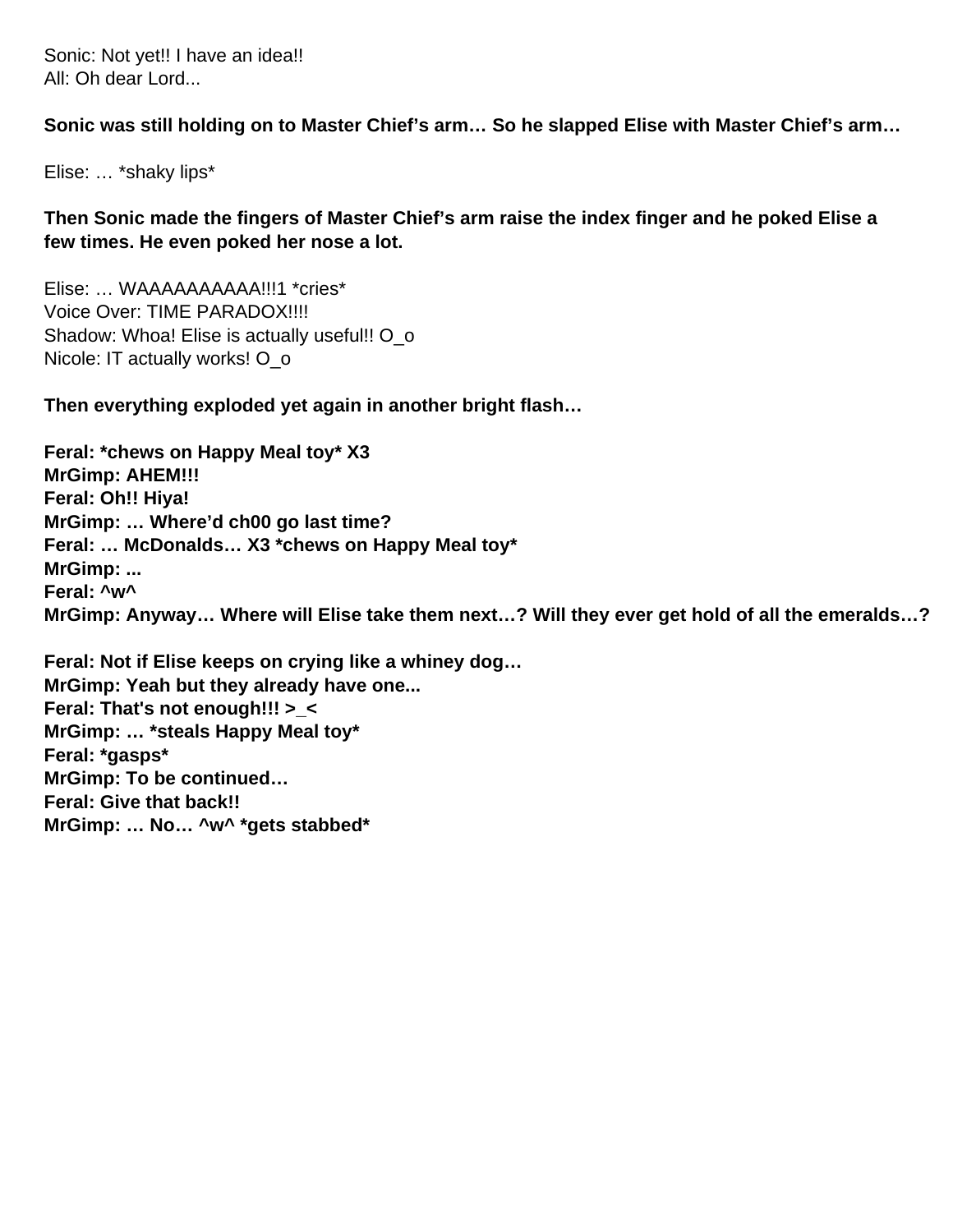# **8 - Bwaa? O\_o**

#### **Meanwhile… In another dimension, a certain young female wolf is still struggling to survive on the Dutchman…**

Fish Pirate 1: \*Mopping deck\* [To other Fish Pirate] You know that pink wench that we brought aboard a few days ago…?

Fish Pirate 2: Aye…? Fish Pirate 1: I think she's a bit crazy in the head… Fish Pirate 2: What makes you say that…? Peaches: \*Slides past on wet deck\* TEN O'CLOCK AND TWO O'CLOCK!!!! X3

#### **Long silence…**

Fish Pirate 2: Ah… Peaches: You missed a spot! Fish Pirate 1: … You stupid-Peaches: Ah, ah, ah! \*waves finger in front of pirate\* X3 Fish Pirate 1: … \*sighs\* Peaches: Come on! Keep on mopping!! How am I supposed to slide across the deck if it isn't wet?! Chop-chop!

Fish Pirate 1: I can't take it anymore!! I suggest we throw her overboard!

Jones: Does there seem to be a problem, master Peaches?!! Peaches: No captain… =3 Jones: How about you…? Do you have a problem with master Peaches…? Fish Pirate 1: No captain… Jones: \*nods\* I thought so… Peaches: But there was this one little thing that-Jones: I trust to you to take disciplinary actions to the crew, master Peaches… See to it that he learns to obey commands…

Fish Pirate 1: \*gasps\*

Peaches: Aye captain! =3

#### **Then Jones walked away…**

Peaches:  $=3$ Fish Pirate: … Oh no… Please… Don't… Peaches: It's the "Make-me-beautiful Manicure" for you!! Fish Pirate: I learned my lesson!! I swear!! Please don't!!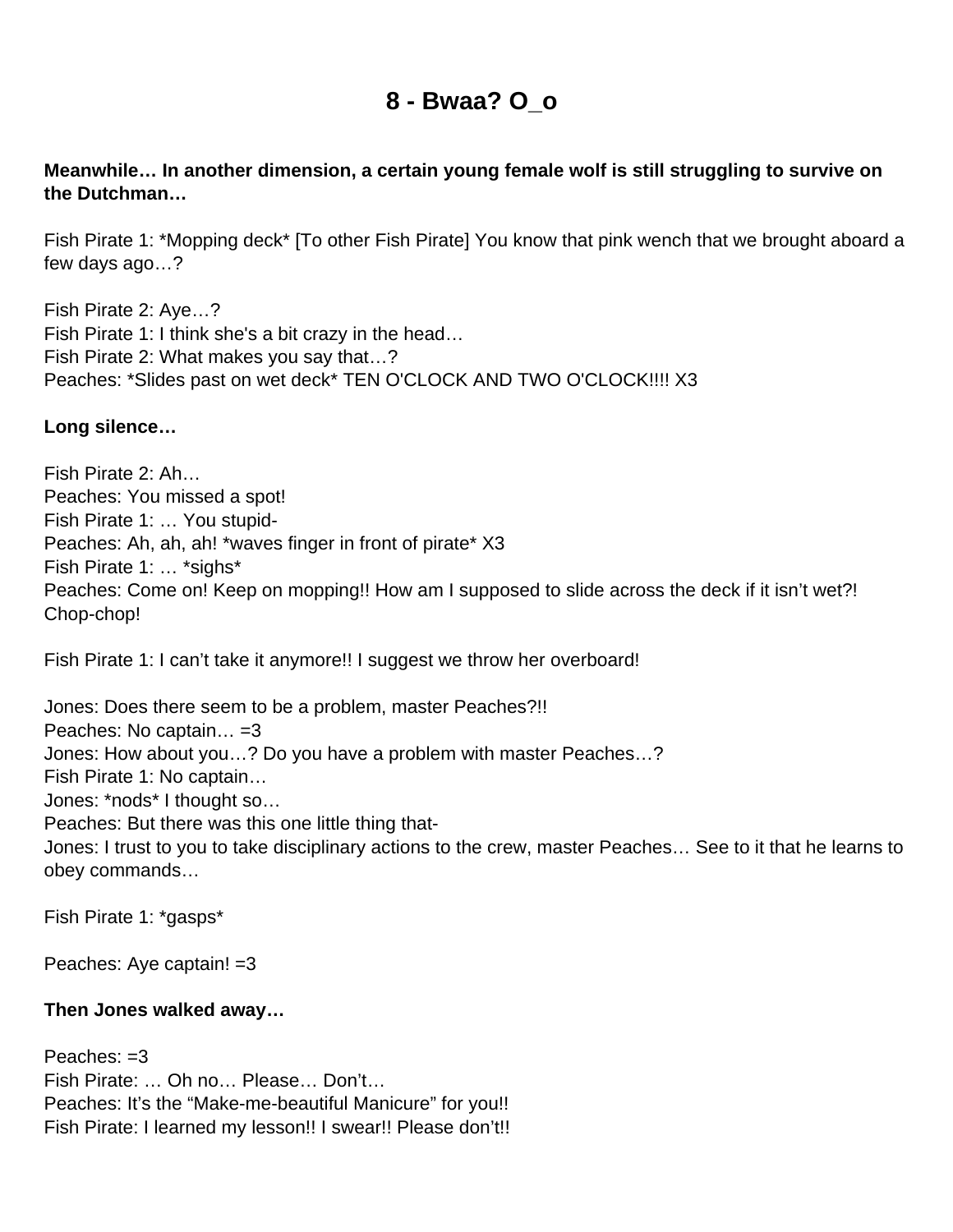Peaches: Come on! It'll be fun! Its girl's night tonight! We can gossip, and do each other's hair and-

Fish Pirate 1: But I'm a guy! O\_o Peaches: … Fish Pirate 1: … Peaches: Unless you want Captain Jones to take the disciplinary actions in his own hands… Or tentacles and claws… You decide…

Fish Pirate 1: … I hate my life…

#### **Meanwhile… At other end of the planet in the same dimension…**

Vanilla: Sooooon… All those who oppose us shall perish in the flames… All: … Vanilla: For I have decided… To become a Necromancer!!! \*evil laugh\* All: \*evil laugh\* Vanilla: ENOUGH!!!! >=( Tails: Vanilla! I made a machine that should-Vanilla: WHAT…!! Did you just call me…? Tails: Uh… Vanilla…? Vanilla: It's not… From now on…You may all refer to me as… Baron Doom von Evil!!!1 \*dramatic reverb\*

All: …

Vanilla: Come… I've arranged our EVIL accommodations in which we can scheme without being disturbed…

#### **Then they got into the janitor's closet that had a sign that said: "Evil Scheme lair of Doom. No ponies allowed".**

#### **Meanwhile… Somewhere… Unknown…**

All: WAAAAAAAAA!!! –splat-Sonic: Urgh… Tala: … \*cracks neck\* Knuckles: Oh man… Where the hell did we end up now…? Elise: … \*whimpers\* Shadow: \*sighs\* Now what?!! Elise: I… I broke a naaaaaaaaaaail!!! Waaaaaaaaaaa!! \*cries\* Voice over: TIME PARADOX!!!! Sonic: Oh dear God, not again…

# **So the crew exploded again in a bright light… \*sighs\***

# **And they end up somewhere else again… -\_-'**

Sonic: I… I don't… I don't feel so good… Tala: And I thought getting rat-arsed was baaaaad… Gimme a sec…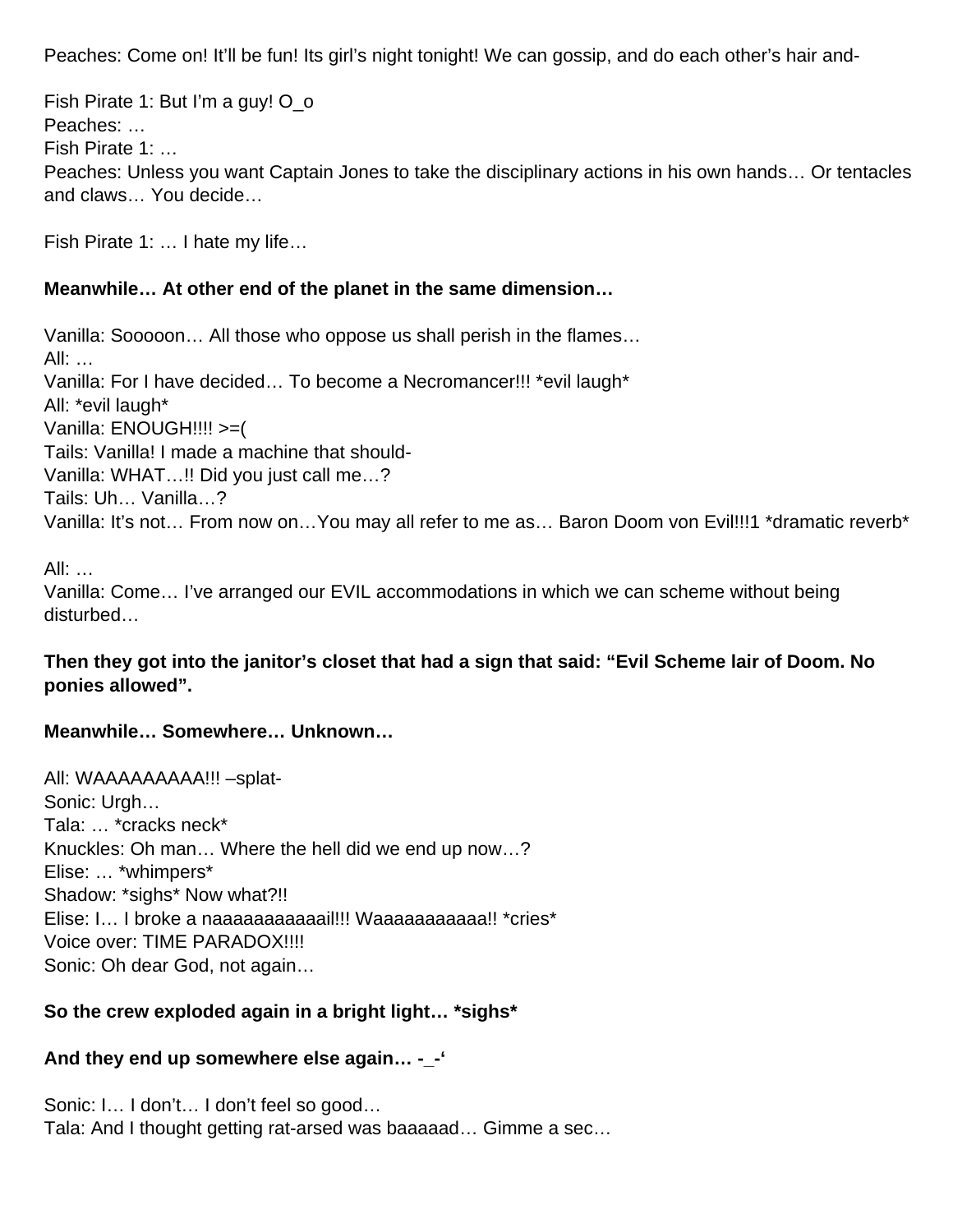$E$ lise:  $=3$ Shadow: … Elise…? Elise: Yuuuuuuuuuuuush?! X3 Shadow: Are you happy now?!! Elise: \*nods franatically\* X3 Shadow: NO!! I MEAN ARE YOU HAPPY NOW?!!! LOOK WHAT YOU DID!!1 Master Chief: … Whut? She did this? Cortana: Give Elise a break here, guys, she just saved everyone… Master Chief: She did? How? Cortana: She's not supposed to cry otherwise she will cause a time paradox. Master Chief: ... Riiiiiiiiiiiiight... Cortana: Hey, I didn't come up with that stupid story. Blame Sega. All: … Shadow: Still, if she keeps on crying, she will cause a time paradox every time she can't hold her water! All: … Shadow: Ok, bad example…

Elise: I'm sorry guys… I… I just… I just wanna do something good… \*whimpers\* All: \*sighs\*

Elise: Why isn't anyone appreciating me?!! Waaaaaaaaaaaaaaaaaa!!! \*cries\*

Voice over: Time paradox!!

Shadow: Oh for fu-

# **… I'm getting so sick of this story, so I'm just gonna say it.**

#### **\*ahem\***

# **The end!!1**

# **No, I'm just kidding. Anyway, they landed somewhere else. AGAIN!!! >\_\_<**

Tala: … I wish I had something to drink… Nicole: … I second that… \*faints\* Gibbs: … \*hides rum bottle\*  $E$ lise:  $=3$ Shadow: [whispers to Sonic] I swear, we really need to get rid of her before she fracks everything else up too…

Sonic: [Whispers to Shadow] I know… Elise: Sonic…? Sonic: What? Elise: … I… I love you… Sonic: ... - -' Elise: Kiss me!! \*snogs Sonic\* Sonic: O\_o Elise: That was great! X3 All: …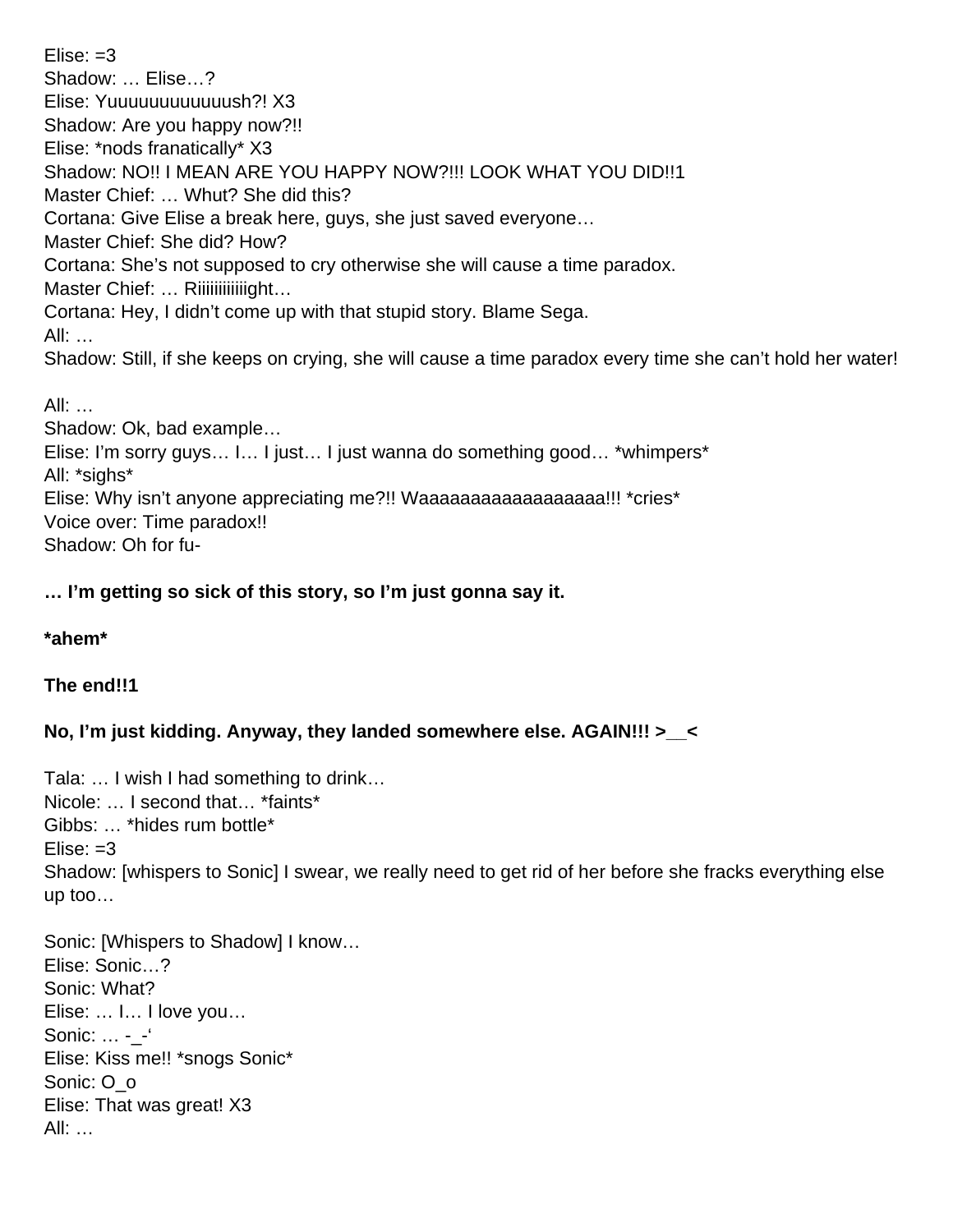Elise: \*foam mouth\* All: ... Elise: GAAAH!!! RABIES!!!! O\_o \*dies\* All: … Sonic: ... My breath wasn't that bad, was it...? - -All: … \*stares at a dead Elise\* Shadow: … Whoa, looks like that problem just solved itself… Blain: Yeah, talk about a Deus Ex Machina… Tia Dalma: … Rouge: … Now what the hell could you possibly want?! Tia Dalma: Caution… Don't forget that it was with MY powers you all returned to the land of the living…

Rouge: You did that…? Tia Dalma: Yes… I couldn't stand seeing everyone messing up… Master Chief: Wait, so we're not on Halo anymore…? Tia Dalma: \*sighs\* No… Master Chief: … Aw cabbage patch kids… Cortana: … Master Chief: =3 Tia Dalma: I have grave news for ya… All: … Tia Dalma: … All: Well then, say it!! Tia Dalma: … Actually, I have good and bad news… Sonic: The good news? Tia Dalma: The good news is that yoo haf returned to your own dimension… Sonic: … Cool! Cortana: … But that's bad news for us, right? Tia Dalma: Yis… Cortana: Then why is it considered to be good news? Rouge: … Bad news…? Tia Dalma: The bad news is… The time paradoxes Elise caused… All: … Sonic: Yeeeeeeeeeeeees......? Tia Dalma: … Caused every villain you've encountered to end up in this dimension… All: … Everyone…? Tia Dalma: … Everyone… Master Chief: … Covenant…? 343 Guilty Spark…? Lara: … Rutland…? \*shudders\* Tia Dalma: \*nods\* Sparrow: … Don't forget Jones… All: … Sparrow: … And Crocker… Sonic: … Well that just sucks… Tia Dalma: Listen… It gets worse…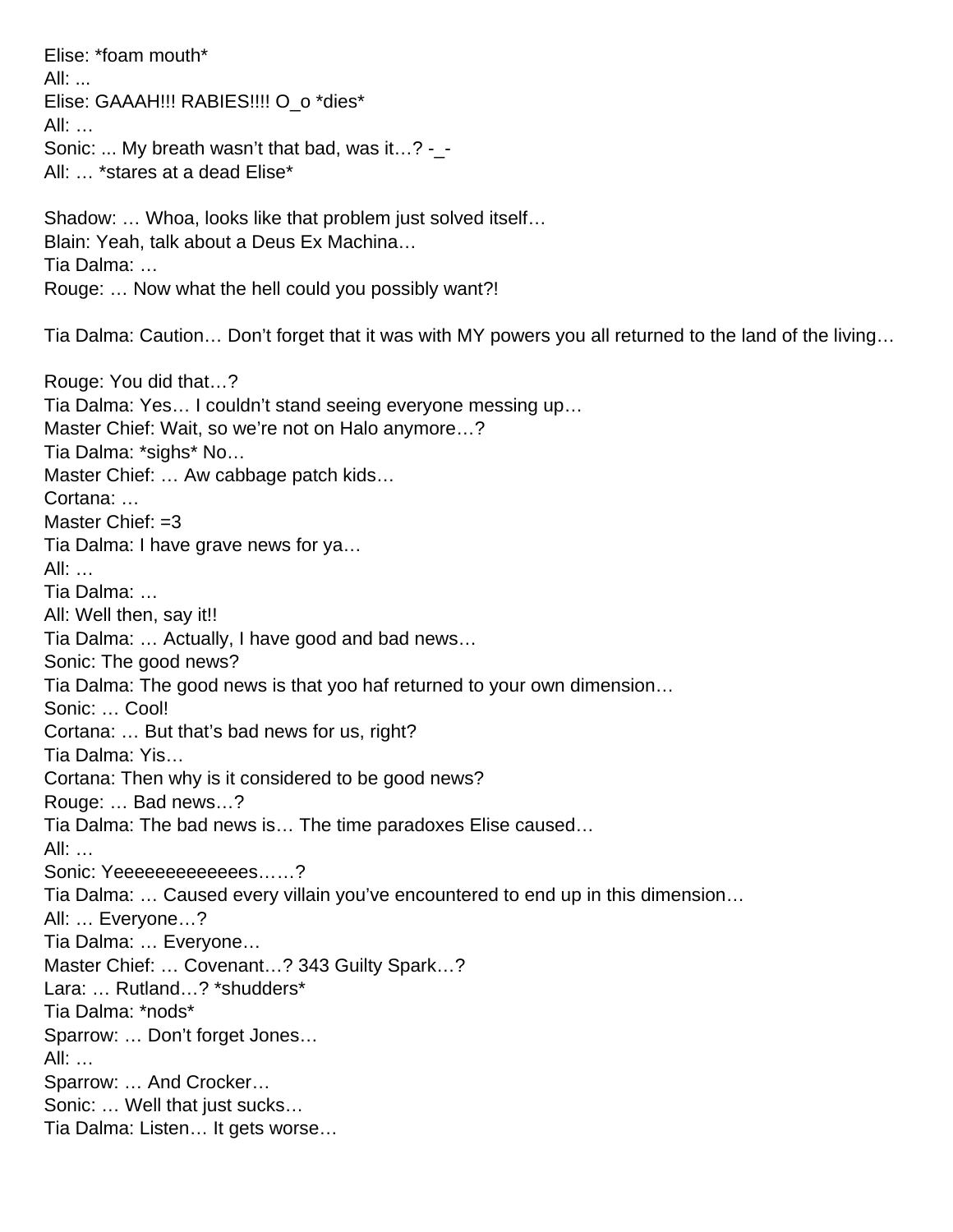All: Whut? Tia Dalma: They are also looking for the Chaos Emeralds… They knoooooow about eet… Blain: Why the hell would they need the Chaos Emeralds for?! Tia Dalma: … Some want it for money… Lara: Rutland… Tia Dalma: Some want it for power… Master Chief: The Covenant… Sonic: … Yeah but what about Crocker?! Tia Dalma: … Too much free time… All: … Ah. Tia Dalma: Time is of the essence… You must hurry… I sense a great evil approaching… All: … Shadow: Alright everybody!! Let's all thank Elise for bringing this shoot upon us! All: Thank you Elise!!! >\_<

Elise: \*still dead\*

# **Long silence…**

Tala: … Where's Peaches…? Sonic: You just found out she's missing!?! All: O\_o Tala: Where is she?!! \*shakes Sparrow\* Sparrow: She's with Davy Jones!! O o Tala: What?!!! Sparrow: I thought you knew!!! \*gets punched\* Tala: Do you have any idea what would happen to little girls that are at the mercy of some tentacle guy?!! O\_o

Knuckles: Just like my favorite Japanese anime! =3 Tala: … \*punches Knuckles\*

# **Meanwhile…**

Vanilla: Gortozet 'm eus, gortozet pell E skeud teñval tourioù gell… Rise…! Rise…!! All: \*gasps!\* Tails: It's working!! The fly you've swatted is getting back to life!! O\_o Vanilla: Success!! I'm an evil Necromancer now!! \*evil laugh\* Fly: O\_o \*explodes\* Vanilla: … Hmm… Amy: Maybe you're pronouncing it wrong… Vanilla: No, no, no, the book says it right here… In chapter 2, it handles the basics of-

# **Then a janitor walks in…**

Janitor: … Sawwy, Ah needed this mawp… Vanilla: Go awhea- I mean, ahead.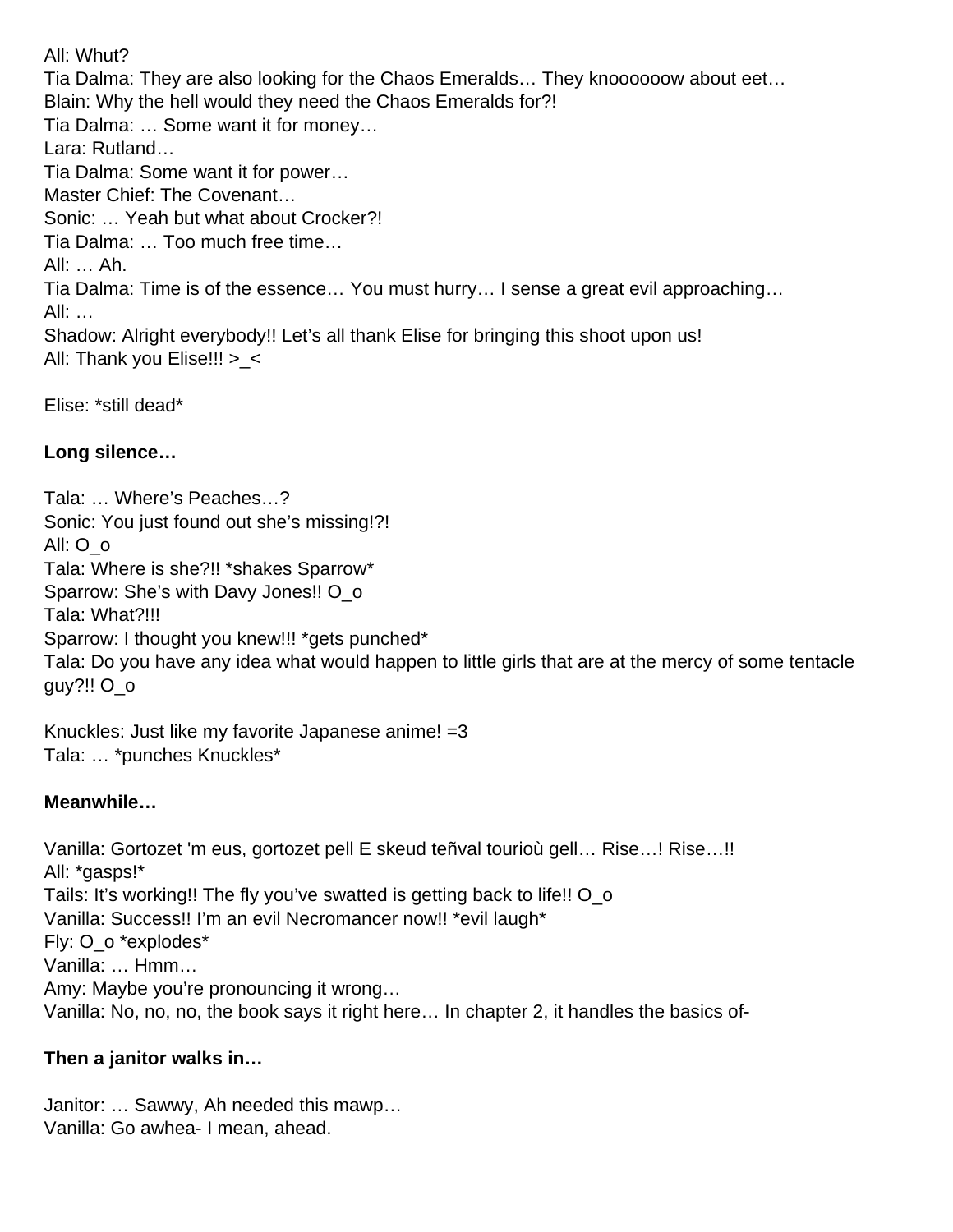Janitor: Thaink yoo. Vanilla: … You sound familiar… Do I know you from somewhere…? Janitor: \*sings\* Chawklit raaaaaaaaaaaaaain! Vanilla: Alright, that's enough, thank you. Janitor: Or should I say... Chaaaaaaaawklit mawp! All: … Janitor: =3 \*gets shot\* All: … Cream: \*hides shotgun\* Vanilla: Good work my apprentice… All: … Amy: Try it out on him… Vanilla: Hmmm… Gortozet 'm eus, gortozet pell E skeud teñval tourioù gell… Rise…! Rise…!! Janitor: Oh whoa… Ah must have spaced out… Vanilla: Success!! It works!! \*evil laugh\* Janitor: Hey, yoo looking fiiiiiiiine, sexeh... Does my... Deep sexeh voice impresses yoo...? All: … Janitor: Can I call you… Huhwite Chawklit…? \*winks\* Vanilla: …

**Ok, back at the crew… Nicole gets bored so she started eating Mentos mints until!!! …**

## **She got a dastardly plan in her mind……**

Nicole: Psst… Hey… \*pokes Tala\* Tala: Huh? Nicole: Watch this… Hey eh, Master Chief?! Master Chief: Yes?! Nicole: Do you want a… \*chuckles\* A Mentos?! Master Chief: … Sure! Nicole: \*chuckles\*

**So Nicole gave a roll of Mentos to Master Chief. He lifts up the package and shakes it until a Mentos falls out. But it bounced right off his visor…**

All: \*lmfao\* Master Chief: ... - -Tia Dalma: Weren't you supposed to be doing something? All: Oh yeah, right. Tia Dalma: \*sighs\* ¬\_¬

**MrGimp: ON THE NEXT CHAPTER OF "ROAD TRIP!!!1" Feral: ALL THE BAD GUYS GET THEIR HANDS ON THE CHAOS EMERALDS!!!! MrGimp: … They do… ? Feral: NO!!1 I'M JUST KIDDING!!!! BUT IF YOU SAY THAT MORE PEOPLE WILL READ!!!**

**MrGimp: …**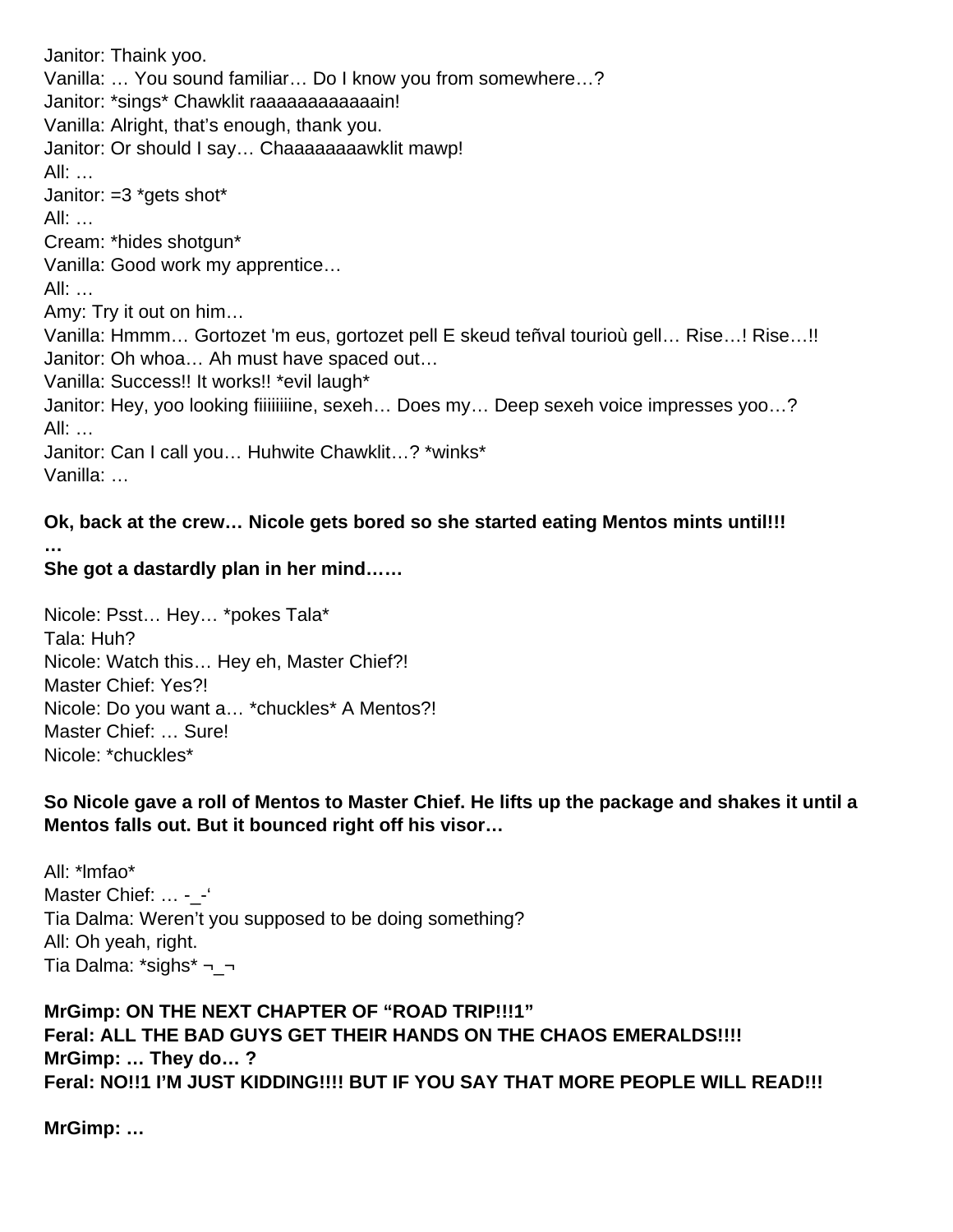**Feral: AND COMMENT THE STORY FFS!!!!1 IT WOULDN'T HURT!!!!!1 >\_< MrGimp: … Have a Mars bar… Feral: Oh goody! X3 MrGimp: …**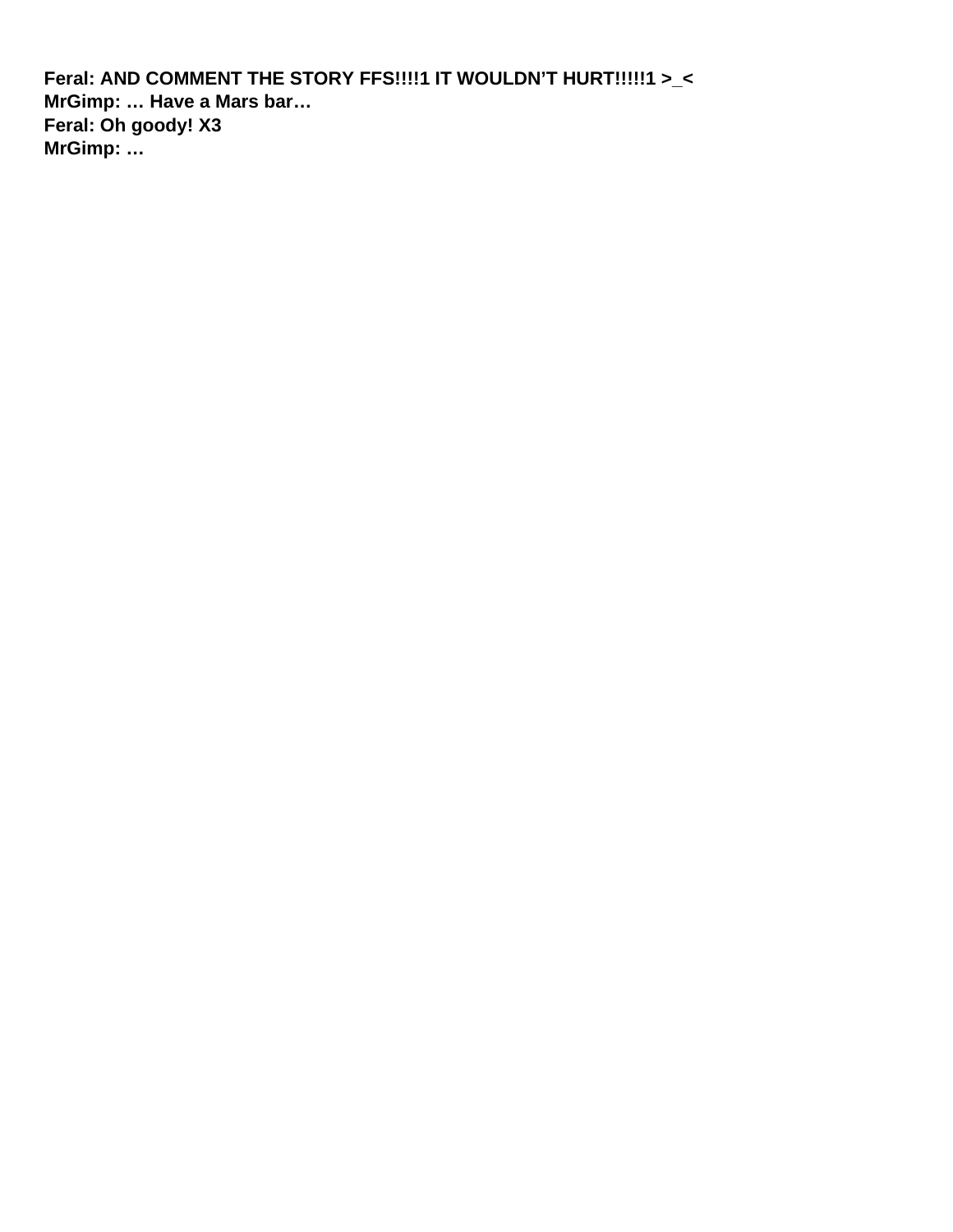# **9 - Idk how to name this one...**

Jeremy Clarkson: You're probably wondering why WE are standing at a beach… With the 200 mph legend McLaren F1… Good question, because we don't know either… Does it really matter?! No! Because no matter where you are, when the door opens up, it just makes you forget where you are and it just… Begs you to come in and invites you to push the start button… The whole car just… Radiates raw power… I mean, look at the door hinges! Just one massive piece of aluminium… And if you open the hood… A massive 6.1 L V12 engine from BMW, with a staggering 657 break horse power, just taunts you to fire it up… I mean, it's got 24 karat gold in the engine bay to reflect the intense heat, for God's sake! Otherwise the car would just melt! And once you get in the McLaren… You'll notice how clever Gordon Murray was when he designed it… Sitting in the middle of a car, with room for 2 more passengers! It gives an excellent view on the road, and while driving, it's like you're playing a video game on a wide screen tv! It reminds us of what exotic super cars should all be about! Even headsets to communicate with your passengers! The loud noise of the car makes it impossible to hear you're passengers speak! But you don't care! Because you see buttons like… "Master Switch"! and "Fuel pumps"! This car is more fun than seeing the entire French Air Force crashing into a fireworks factory!

#### **Then all of a sudden, the Black Pearl got beached and crushed the 1.5 million dollar vehicle…**

Jeremy Clarkson: '\_' All: LAND!!!!1 \*kisses sand\* Jeremy Clarkson: O\_o All: \*spits out sand\* Blargh!! >\_< Jeremy Clarkson: B-Buh… O\_o Director: … \*throws away script and kills himself\* All: … Sorry… Jeremy Clarkson: \*sighs\* Well anyway, The Stig is about to drive the new Aston Martin DBS… Let's see how that goes… X3

The Stig: … Nicole: … That's just a stick in a race outfit-Jeremy Clarkson: SSSSSSSSSSSH!!!!1 >\_< All: O\_o Jeremy Clarkson: NO ONE!!! Knows the identity of… The Stig… And it should stay that way… Richard Hammond: \*Flies past in rocket car\* IT'S TRUUUUUUUUUUUE!!!!

All: O\_o Jeremy Clarkson: \*giggles\*

# **The Stig got placed on the driver's seat in the Aston Martin but nothing happens…**

Sonic: Right… Eh… We're just… Going… South… Yeah…

#### **Then the Stig got thrown out as Jeremy takes place behind the wheel…**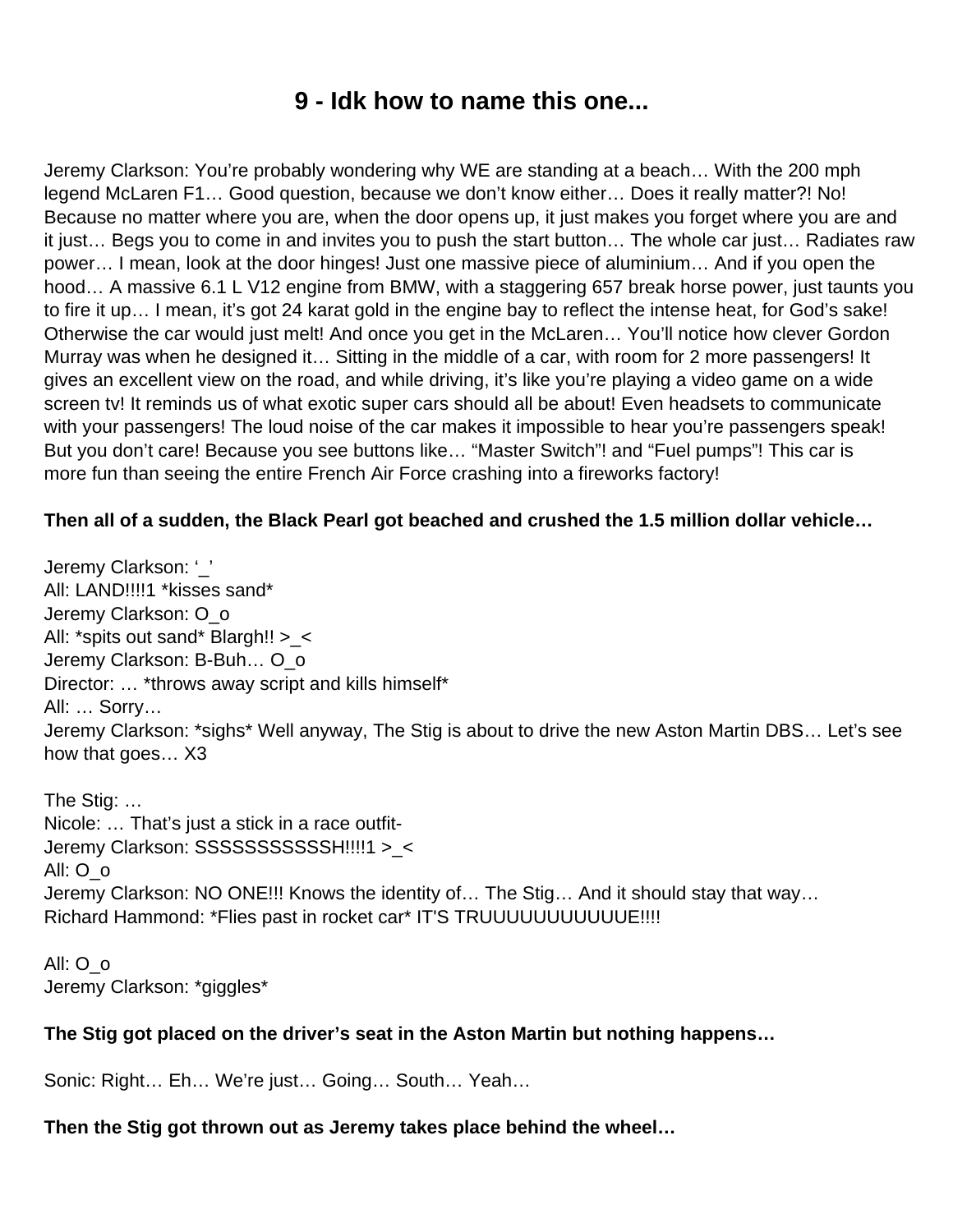Jeremy: Let's fire it up, shall we…? All: …

Jeremy: Kssssssssssht, VroOOOOOOOM!!!.... Bop bop bop bop bop, BwaaaaaaaaAAAAAAAAAM!!!! Vroaaaaaaaaaaaaaaaaaar!! Click clack!! Vroaaaaaaaaaaaaaaaaaaaaaaaaaaaaaaaaaaaaaaaaaaaaaaaaaaaaaaaar!!! Click clack, vroaaaaaaaaaaaaaaaaaaaaaar!!!! EEEEEEEEEEEEEEEEEEEEEEEEEEEEEEEEEEEE!!!!

Richard: … What's that click clack thing for? Jeremy: The sequential gearbox… Richard: … Oooooooh… Good imitation… Jeremy: Vrooooooooaaaaaaaaaaaaaaaaaaaaaaaaaaaarrr!!!!

Richard Hammond: Just listen to that V12 engine roaring!! Jeremy: VroaaaaaaaaaaaaaaaaaaaaaaaaaAAAAAAAAAAAAAAAAR!!!! All: … Richard/Jeremy: … All: O\_o Jeremy: What?!! I lost the bloody key of the Aston Martin here, alright!!! >\_< Sonic: … Yeah whatever, buddy…

#### **After walking for like… Five minutes… They reached the outskirts of a city…**

Sonic: Oh! A sign! All: … Sonic: "Welcome to… Rockport City"…

#### **Then all of a sudden, out of nowhere, a Chevrolet Corvette C6 police car made some impressive doughnuts, leaving skidmarks and all that on the pavement… It pulls up near the guys and a big police guy gets out…**

???: My, my, my… New people in town huh? All: \*nods fanatically\* X3 ???: Hmm-mm… Let me get this straight… My name is sergeant Cross of the RPPD… And my job is to-

Tala: \*giggles\* He said pee pee… X3 Cross: LISTN TO ME!!!! All: O\_o Cross: WE GOT A LOT OF STREET RACERS IN THIS frackING CITY HERE, ALRIGHT?!!!1 AND IT'S MY JOB TO ARREST THOSE SONS A dogES!!! SO DON'T frackING PUSH ME!!!! >\_<

All: o\_O Cross: … You guys wouldn't happen to be… Street racers… Are you…?

All: …… Nooooooooooooo… Cross: I see… Carry on then…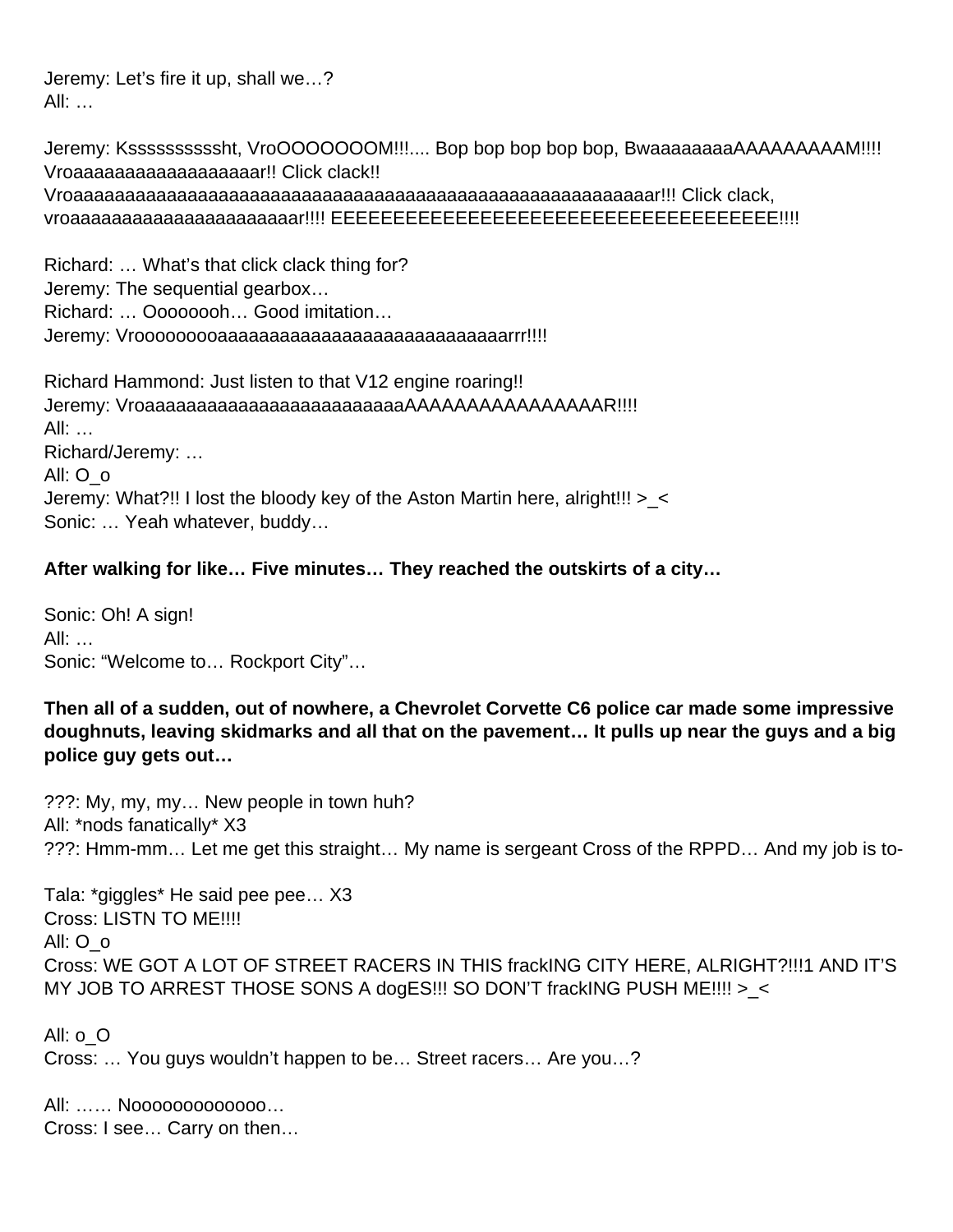All:  $=3$ Cross: But I'll be watching you……… All: o\_O Cross: Bizham…

#### **And so, the cop got back in his Corvette, and drove off…**

Blain: … The hell was that all about? Girl: Hello. All: EEP!!! Girl: My name is Rachel. I'm a hot sexy Latin girl, and even though I'm not the main character in Need For Speed Most Wanted, I get all the attention. That guy over there is my brother Fernando, the hot sexy Latin pool boy.

Fernando: Hola! 8D \*gets run over by a BMW M3 GTR\* Rachel: Noooooooo. Fernando.

Sonic: Uh, ok… Rachel: … You must now avenge my brother's death. All: No. Rachel: … You need to defeat Razor and become the most wanted. All: We said no. Rachel: You get to borrow my Nissan 350Z. All:  $No!! > <$ Rachel: Anyway, the guy who ran him over with that BMW is Razor. He needs to be defeated.

Shadow: \*gasp\* Razor?! 8D Sonic: What the hell is a BMW?

Blain: … You want us to kill him? Rachel: No, you need to defeat him in a race. All: … Sonic: … That doesn't make any sense… Master Chief: Lolwhut? Sonic: Do we have a choice? All: Yes. Rachel: No. All: Told ya.

Sonic: … So… What is you're purpose again…? Rachel: I'm here to provide you with information by sending useless text messages, even though I'm standing right next to you.

All: … Mobile: \*moaning girl ringtone\* Nicole: Oh, that's mine. All: … O\_o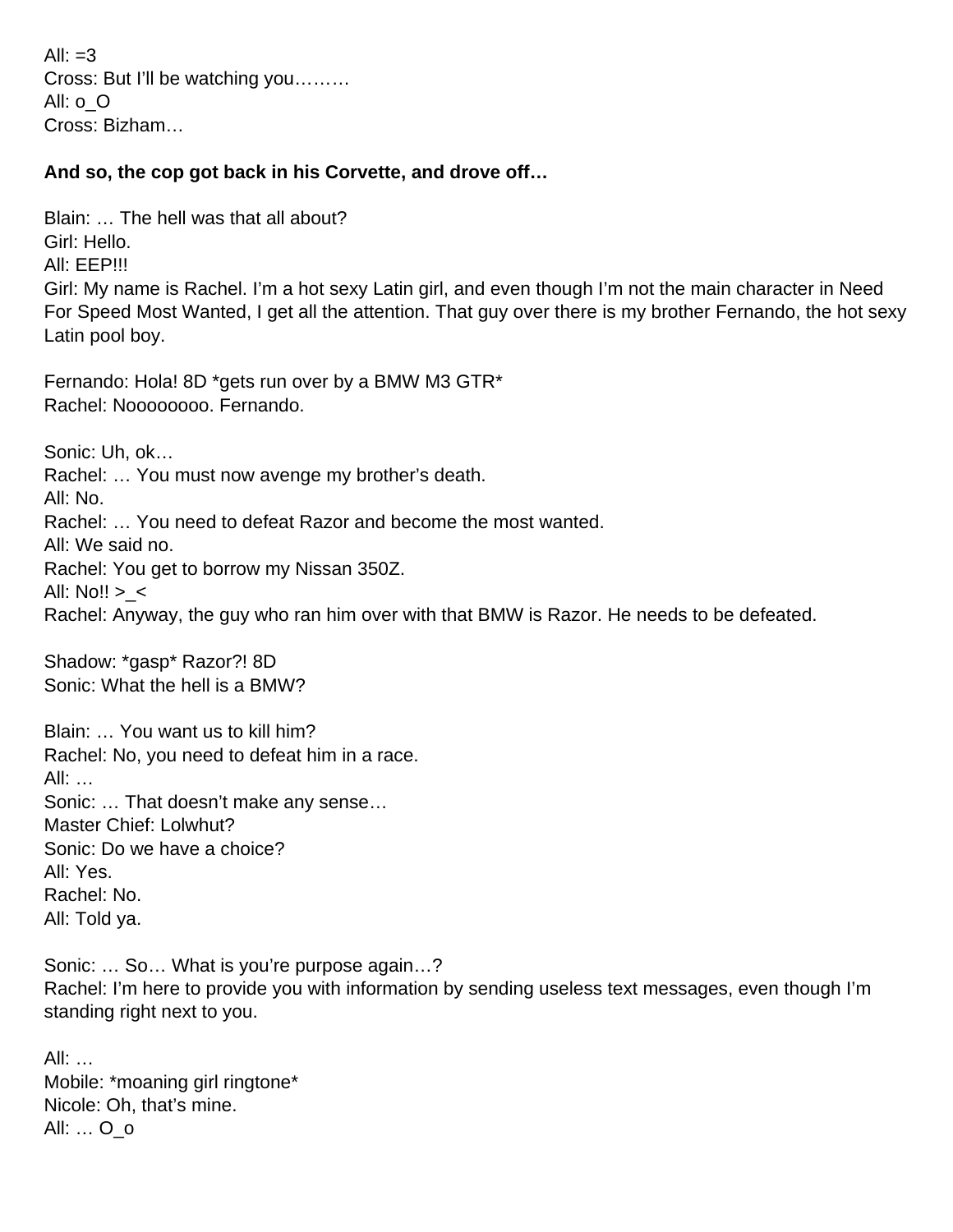Nicole: … Text message… Rachel: \*hides mobile phone\*  $Nicole: ... \rightarrow -$ Blain: Well read it! Sonic: What does it say!? Nicole: "To accelerate, press the acceleration button."  $\neg$ 

All: … Rachel: … All: Bye.

**And so, they ran away very quickly from Rachel, because she looked scary.**

**After walking for a… Very, very long time… They came across a spooky forest… And there was a wizard guy walking around in circles… As they passed by…** 

Wizard: DO NOT CROSS THE FORESTS YOUNG ONES!!!!!! o\_O All: … Why not? Wizard: Because there be werewolf's lurking in the shadows! O\_o Knuckles: Werewolves?! Wizard: Werewolves!! Sonic: … Where? Wizard: WEREWOLVESSSSSSSSSSSSSSSH.........!!! Tala: I know, but where are they? Wizard: THEY'LL BE THE WERIEST WEREWOLVES YOU WILL EVER ENCOUNTER!!! >\_< Tala: Yes, but WHERE $...$ ?!!! > < Wizard: Werewolves!!! AII: WE KNOW THAT BUT WHEEEEEEERE ARE THEY?!!! Wizard: Werewolves!! The ones that bite ya!! O o Tala: … frack this, let's go on…

#### **And so, the ignored the old wizard dude and went in the forest anyway…**

Wizard: YOU SHALL NOT RETURN!!!! Tala: Shuddup. \*throws shoe at wizard\*

# **The fact that Tala threw a shoe is amazing, because she's wearing boots and not shoes.**

Blain: Gimme my fracking shoe back!!! > <

… Ah.

**After Blain recovered his shoe from the wizard and beat the wizard up for touching Blain in funny places, they continued to walk…** 

Tala: Oh no... Nicole: What?!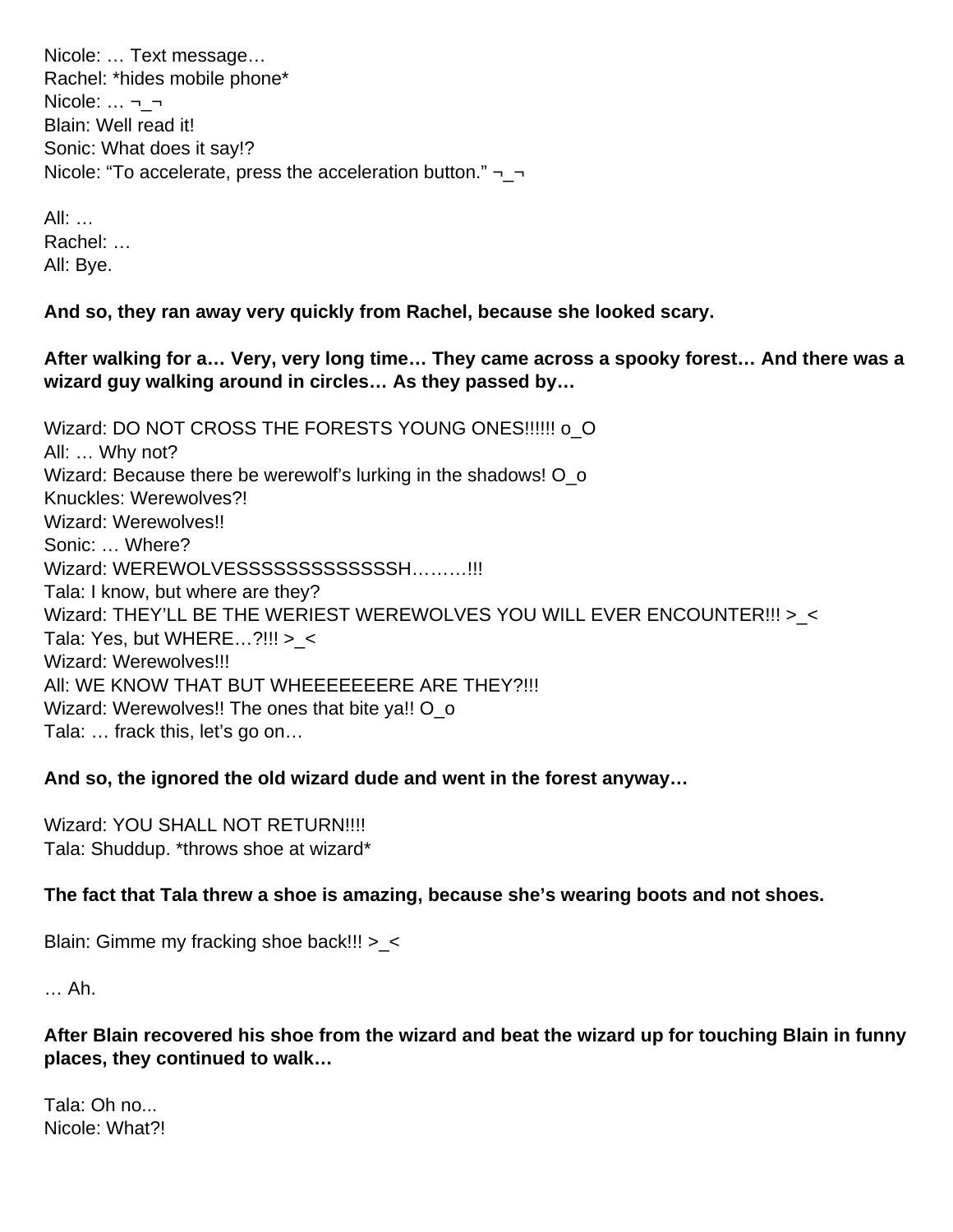Tala: It's a full moon... That means- Urk! Argh! No! Argh!! \*Falls to the ground then goes still\*

Nicole: OH MY GOD!!! NOOOOOOOOOOOOOOOOOO!!!! \*screams\* Tala: .............................. Gotcha… \*grins\* Nicole: Oh Tala, I thought I lost you!! \* pounces Tala\* Tala: Get offa me!!!

#### **Meanwhile… On board of the Dutchman…**

Peaches: Come on Captain… You can do this… Jones: … You really think so…? Peaches: Of course silly! It's something you've always wanted to do, right?! Jones: Yeah, I guess… Peaches: Go for it, captain! You can do it! I'm sure you can! Jones: Yes I can!! Peaches: YOU can DO it!! Jones: YES I CAN!!! Peaches: Great!! Go for it!!

## **Then Peaches and Jones walked up on deck where there's a small kitchen build, and a camera crew.**

Jones: Welcome to the pilot episode of The Frying Dutchman! Today we're going to make... Stuffed mackerel!! X3

All: Yay! Peaches: Oer, I love fish dishes! Jones: I thought you would...  $=3$ Peaches: So what do you need for this delish dish?! X3

Jones: Two portions of cleaned mackerels! Salt and pepper! Peaches: Three mushrooms! Three spring unions! One celery stick! Jones: Half a red pepper! Two tablespoons of breadcrumbs! Peaches: And a tablespoon of olive oil! All: … Jones: … That's it right…? Peaches: Yeah, I guess… But… I don't see the mackerels… Where are they anyway…? Jones: … Peaches: … Jones: … Don't worry, I got this one… Peaches: … Jones: You, and you, could you come here for a second? Fish pirates: … Us, captain? Jones: Yes!

#### **So the fish pirates join Davy Jones and Peaches…**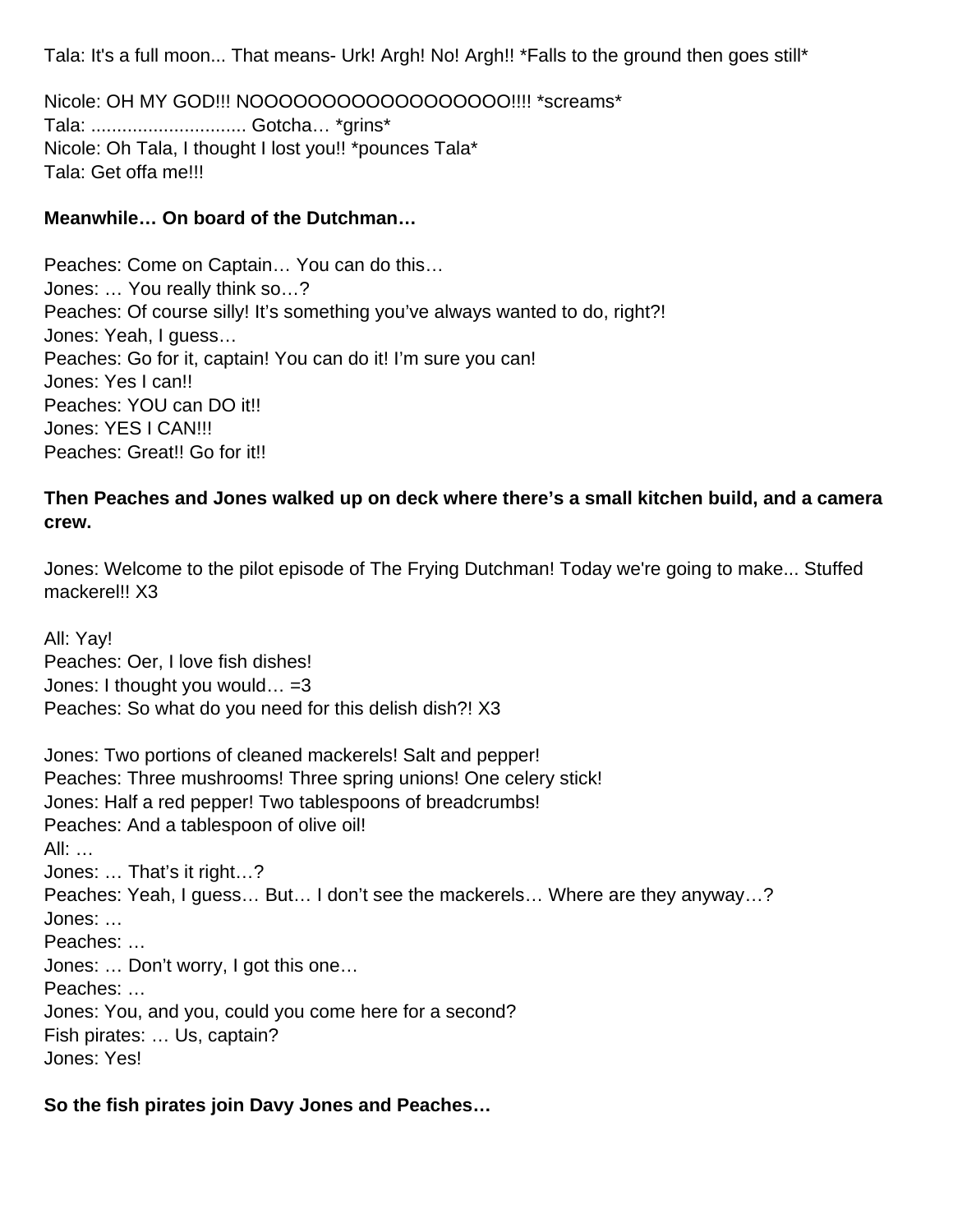Fish pirate: Hey! I'm on TV!! Hi mom!! 8D

#### **Then all of a sudden, Jones cut the fish pirates to ribbons with his cutlass sword…**

Jones: There, mackerels! 8D Fish pirate: Ooooooooooooooooooooooow……! This… Really… really…! Huuuuuuuuuuuurts………! Jones: Shuddap, mackerel dishes aren't supposed to talk! \*slaps fish pirate's head\* Fish pirate: \*sighs\* Okaaaaaaaaaaaaaaaaaay......... Ow...............

Peaches: What next, captain?! X3 Jones: Heat the oil in a frying pan! And then chop the unions!

**Jones tries to get hold of a knife but his tentacles and claws aren't really allowing him to get hold of a small knife… He drops it a lot and bumps into the kitchen counter, making everything fall over… At some point, he bumps into the stove, spilling all the hot oil on him… The people who were watching him, started to laugh louder and louder…**

Jones: OOW!!! All: \*dies laughing\* Jones: Silence!! This is not funny!! > < All: \*keeps on laughing\* Jones: I said SILENCE!!!! All: \*keeps on laughing\* Jones: Silence!!! I'll kill you!!! All: \*keeps on laughing\* Jones: \*whimpers\* Silence…!! Peaches: Aw… Chopped fish pirate: Bwhahahahaha!! You faaaaaaaaaail at cooking!!! Bwahahhahahahaha!!! All: \*laughs even louder\*

Jones: \*whimpers\* Peaches: Everyone!!! Shut up!!! All: … O\_o Peaches: Can't you see the captain is truly heart broken…? All he ever wanted was to present his own cooking show… You guys are mean!!!

Jones: \*sniffles\* Peaches: I should cut you to the captain's sword like the dogs you are!! Jones: … Thank you Peaches… Peaches: No problem, captain… Let's get out of here… All: … O\_o Peaches: What are you waiting for, you stupid deck apes?!! Clean it up!!

#### **Meanwhile… Back in the scary forest…**

Lara: ... It's getting pretty late, guys... Cortana: Yes, we must find shelter…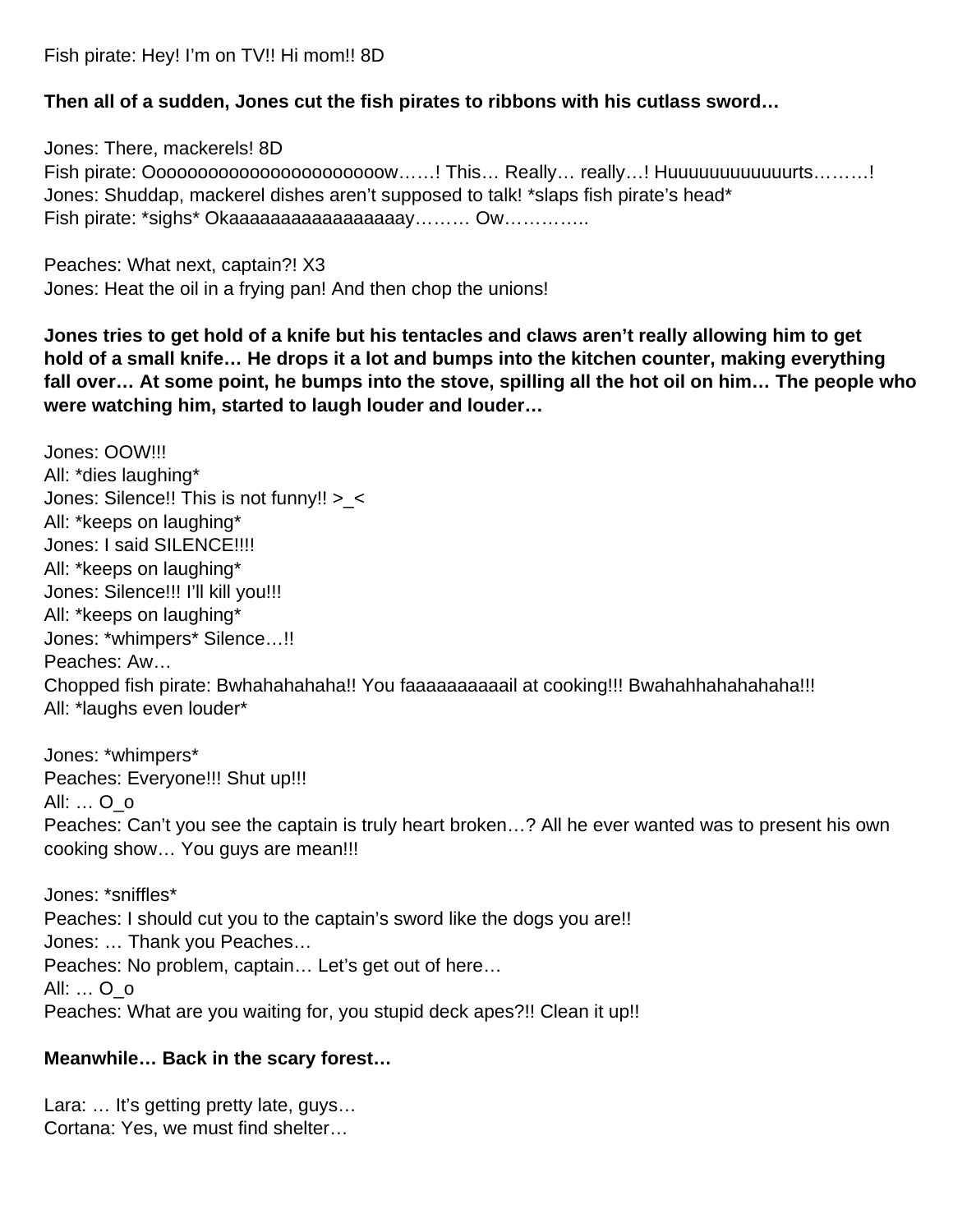Sonic: … Any idea where that might be? Cortana: I sense a motel 2 meters to our left.

**So when they turned left, they bumped their noses against the wall of a building… Which happened to be a motel… Imagine, a motel in the middle of fracking nowhere in a creepy forest… Sounds like a cheap slasher horror movie scenario if you asked me…**

**Anyway, they get inside the motel and this scary strange looking lady who smells funny and had a really weird accent started talking to them…**

Lady: … \*looks at Nicole\* Nicole: … Lady: Tart. Nicole: … LOLWhut?!! >\_< Lady: ... Four letter word for a pastry dish... Tart... Yes! \*writes down crossword puzzle\* All: …

Lady: Oh!! Customers!! All: … Hi. Lady: Ghello… Goodevening… Sonic: We would like a room, please… Lady: I onlyeh have twoooo rrrrooms left… All: … Sonic: \*sighs\* We'll take it… How much? Lady: ... Oh ho ho ho... Noooo... Ish free for you people... \*smirks\* Sonic: Uh, okay, thanks…

#### **The woman gives the keys to the rooms to the crew, and they all walked towards their own room…**

Lady: Not so vfast… All: … Whut? Lady: No girl mixed with boy in rrrrroom! All: … Blain: Why not!?! Lady: You might do… Cootchie cootchie together, yis? All: … Blain: Believe me, I don't wanna do cootchie cootchie with Tala or Nicole… Tala/Nicole: ... Like you stand a chance...  $\neg$ Lady: Those are the rrules!! All: \*sighs\* Fine…

**So all the girls went to one room and all the guys went to one room. Except Cortana, because she's stuck in Master Chief's head, the poor thing…**

**But what the crew didn't know was that they were being watched by sinister werewolves creatures…**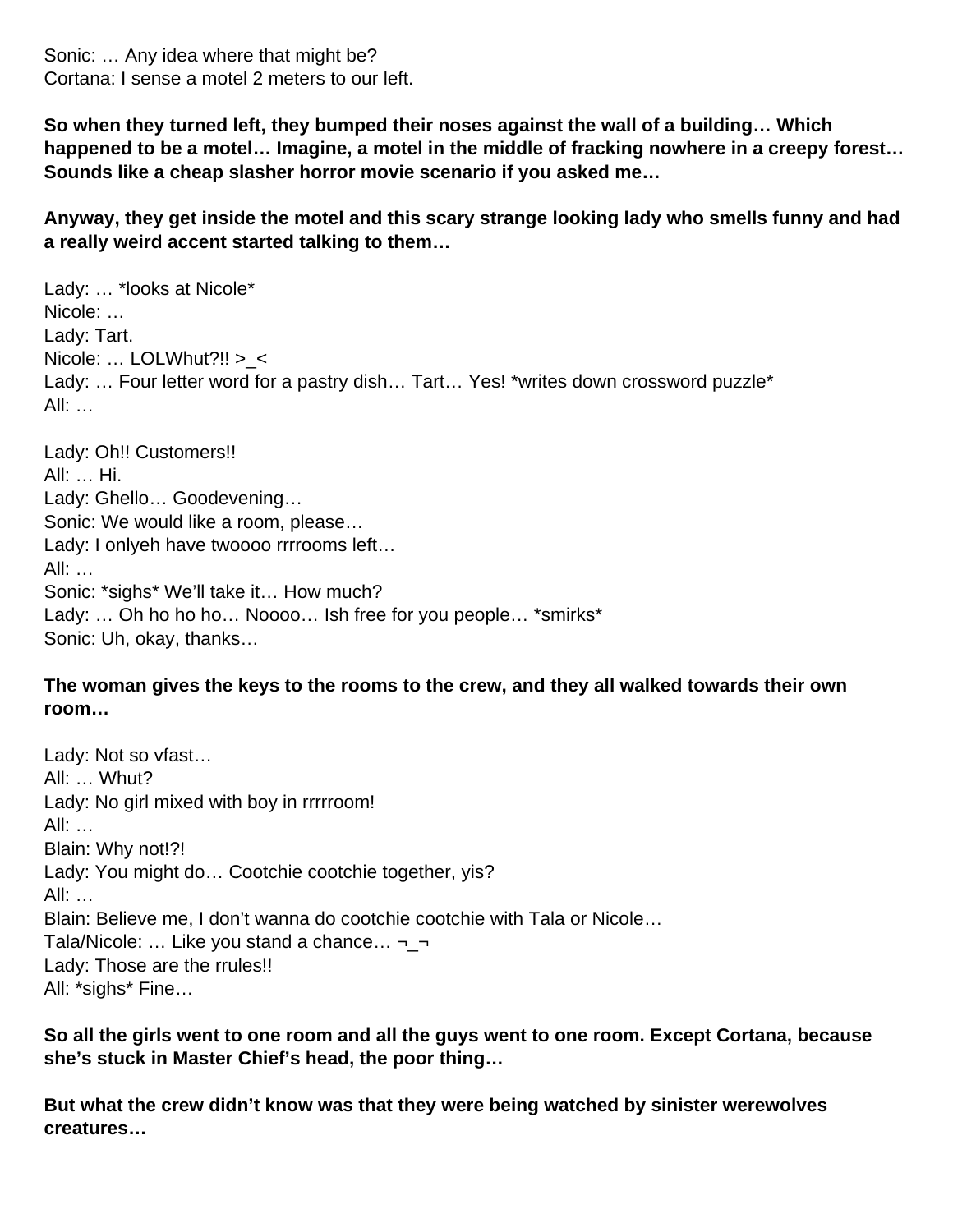Werewolves: \*growls\* Werewolf 2: ... We'll strike at night... Werewolves: AROOOOOOOOOOOOOOOOOOO!!!! 8D Werewolf 3: Sven had his nipple pierced!! 8D Werewolves: …

**MrGimp: \*sighs\* Feral: … Whut? MrGimp: … This story is getting nowhere… No wonder people don't comment… -\_-' Feral: Buh-buh… It's random! 8D MrGimp: Yes but… Where's the action?! Where's the romance?! There is no plot whatsoever!!**

**Feral: … They need to look for the Chaos Emeralds… MrGimp: Yeah but that sounds like… Like a new Sonic game or something!!! >\_< Feral: Calm down, don't get you're panties all in a bunch. MrGimp: … Feral: To be continued… \*dramatic reverb\* MrGimp: For your information, their quite comfortable…… Feral: … O\_o**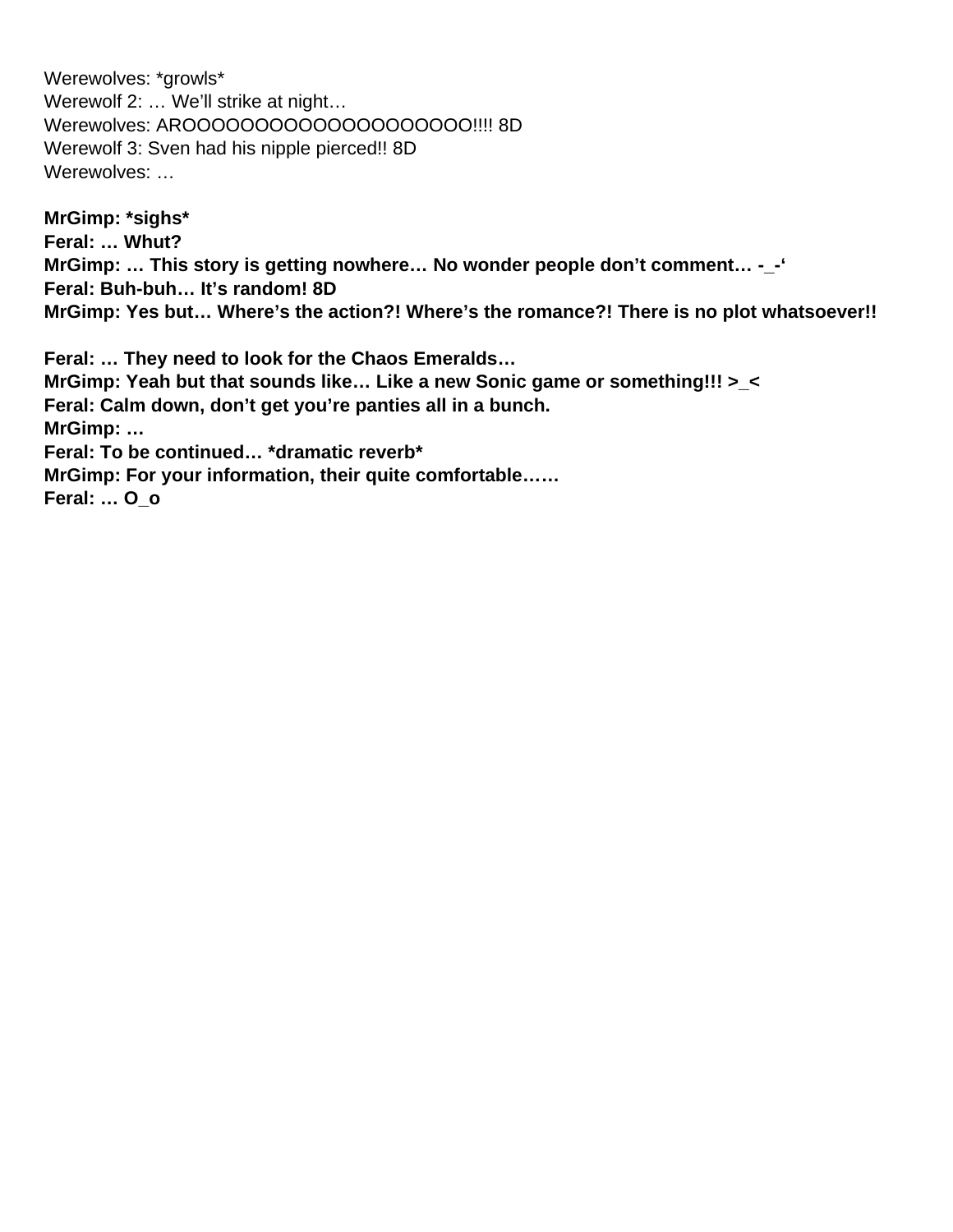# **10 - Melons are here!!!!1**

Commander: Lord Vader…? T-The Rebels have taken over Tatooine, m-my lord… The remaining forces are falling back… The planet is lost… Only the Death Star is capable of-

Darth Vader: … I find you're lack of faith disturbing, commander…

**Then Darth Vader did this awesome trick with his hands where he chokes the dude remotely. I mean, how cool is that?! I bet even Uri Geller or even Chuck Norris isn't capable of doing that! That's why Darth Vader is the shiznit, yo!** 

**…**

#### **\*ahem\* Anyway, Darth Vader uses the Force on the dude's @\$\$…**

Darth Vader: Don't be too proud of this technological terror we've constructed... The ability to destroy a planet is insignificant next to the power of the Force…

Commander: ABLAGAAHDRABLAARGHBLAARGH!!11 \*dies\* Darth Vader: ... Storm Trooper: My lord, you're guests have arrived. Darth Vader: Excellent… Let them in… Storm Trooper: Yes my lord. Darth Vader: ... Storm Trooper: … Darth Vader: ... Storm Trooper: … This might be a bad time, but… Can I have a raise? Darth Vader: … No. Storm Trooper: Okay…… \*closes door\* Darth Vader: \*sighs\* Storm Trooper: \*opens door\* … How about just a small one? Darth Vader: ... No...! Storm Trooper: … Okay…… \*pouts and closes door\* Darth Vader: … Damn clones…

Storm Trooper: \*opens door\* ST-17509 gets fifteen dollars more then I do while we both patrol the stairs… My family is sick, and dieing and I'm so hungry…. I really need the money and-

Darth Vader: \*sighs\* FINE!!!! Just go to the HR department and they'll handle it from there...

Storm Troopers: Thank you! Oh and you're guests are here. I'll send them through. Darth Vader: … \*sighs\*

#### **So after the door closes and opened up again… Vanilla, Cream, Amy, Tails and Tay Zonday**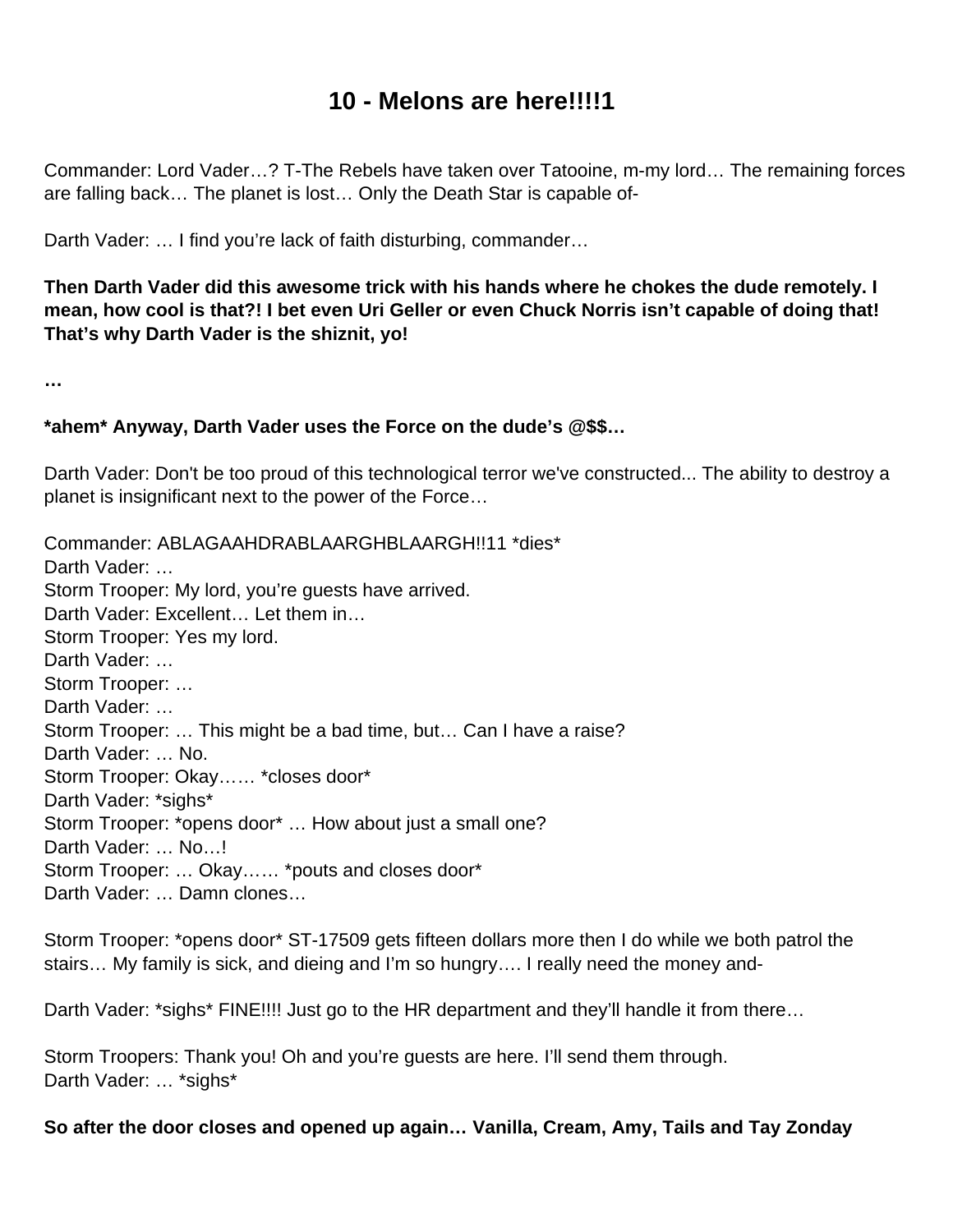#### **walked through the doors… Tay Zonday was the janitor in chappie 8, by the way.**

Darth Vader: You have information of the rebels, I believe… Tails: Not only that… We know what you're after… Darth Vader: And what is it that I'm after…? Tails: The Chaos Emeralds to power the Death Star…

Darth Vader: … Damn, you're good. Tails: Chyah. Darth Vader: ... I sense something. A presence I've not felt since... All: … Huh? Darth Vader: You, step forward… Tay: Who, me? Darth Vader: \*nods\*

#### **Then Tay steps forward and Darth Vader places a hand on his shoulder…**

Darth Vader: I sense the force is strong with this one… Tay: Uhuh…

#### **Darth Vader nodded over to a Storm Trooper, who immediately shot at Tay with some laser gun… Tay however, dodged the laser…**

Tay: Ah moved away from the microphone to dawdge the oncoming laser.

Darth Vader: fracking hell..- I mean… Hmmm… TK-12475, what does the scouter say about his Midi-chlorian levels…?

Storm Trooper: ... It's over nine thousaaaaaaaaaaaaaaaaaaaaad!!! O\_o Darth Vader: What?!! Nine thousand?!! That's…!! Impossosible!!! Tay: Giggity, giggity, giggity!

Darth Vader: But it's true… His power is beyond believe… But I can not help but to wonder… Why is it that you brought him here…?

Vanilla: There are three things we want… Darth Vader: ... Name them...

Amy: We know you are currently at war with the Covenant, looking for the same… We need to end the war and focus on the real threat here…

Darth Vader: And what is this… Threat…?

Vanilla: Sonic and his friends, who tries to save the universe… We only want our revenge… The Chaos Emeralds mean nothing to us… Once we defeated Sonic and his friends, the Chaos Emeralds are yours for the taking… But you'll have to fight the Covenant for them…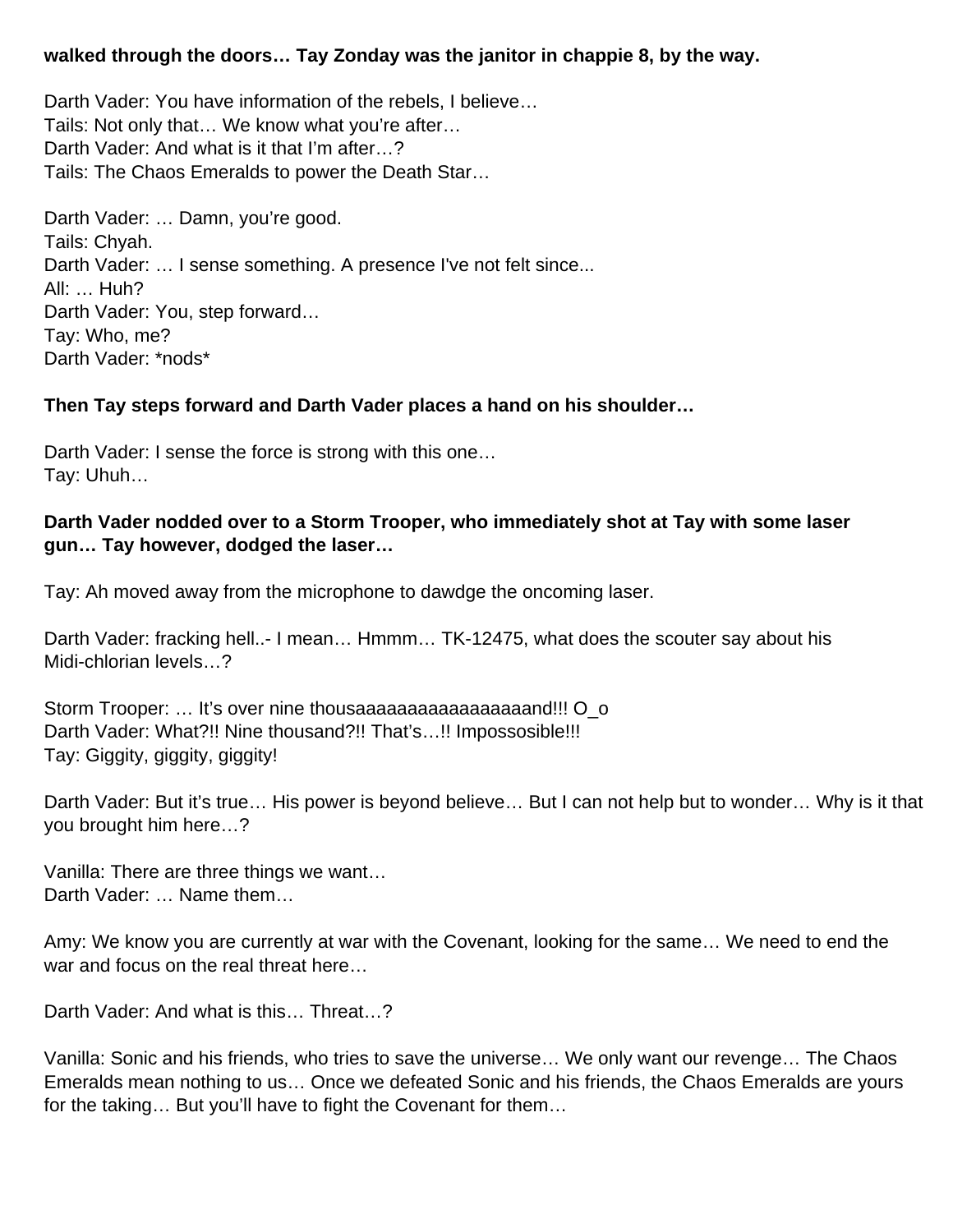Darth Vader: So you mean a little… "Truce"… With the Covenant until we find the Emeralds… And then double cross them by blowing them apart…?

Vanilla: … Exactly… \*smirks\* Darth Vader: What else…? Tails: Take Tay as you're apprentice Sith lord… He might be very useful in our fight against the good guys…

Darth Vader: Yes… And the third…? All: … Darth Vader: ... Cream: … Vanilla: Go on, dear, ask the nice man… Cream: Can I have a helmet just like yours…? 83 Darth Vader: ... Cream: Pleeeeeeeeeeease?! 8D Darth Vader: Alright, fine. Cream: Yes!! Whoohoo!! 8D Darth Vader: And so, a new alliance has formed to bring order in the Galaxy… Rise, my apprentice… Rise… You are no longer known as…

All: … Darth Vader: What's his name again? Tails: Tay Zonday... - -Darth: Rise, my apprentice… Rise… You kneeled before me as Tay Zonday… You shall rise as Darth Chawklit… Rise…

Tay: Awright!! Darth Vader: Okay, chill the frack out, kid... -\_-

#### **Meanwhile… In the eerie forests where the Sonic and friends are staying in a creepy motel in the middle of nowhere…**

Shadow: -And then the chicken said to the pig, "Condoms should be used on every conceivable occasion!!!" Bwhahahahahahaha!!!

All: … Blain: I don't get it. Sonic: Well, I do, but it's not funny. Knuckles: … Why are the girls sleeping in a different room? All: … Knuckles: What? Shadow: You're not that bright, are you? Master Chief: … Knuckles: What's up, Chief? Cortana: … I sense movement up ahead… Master Chief: … Covenant…?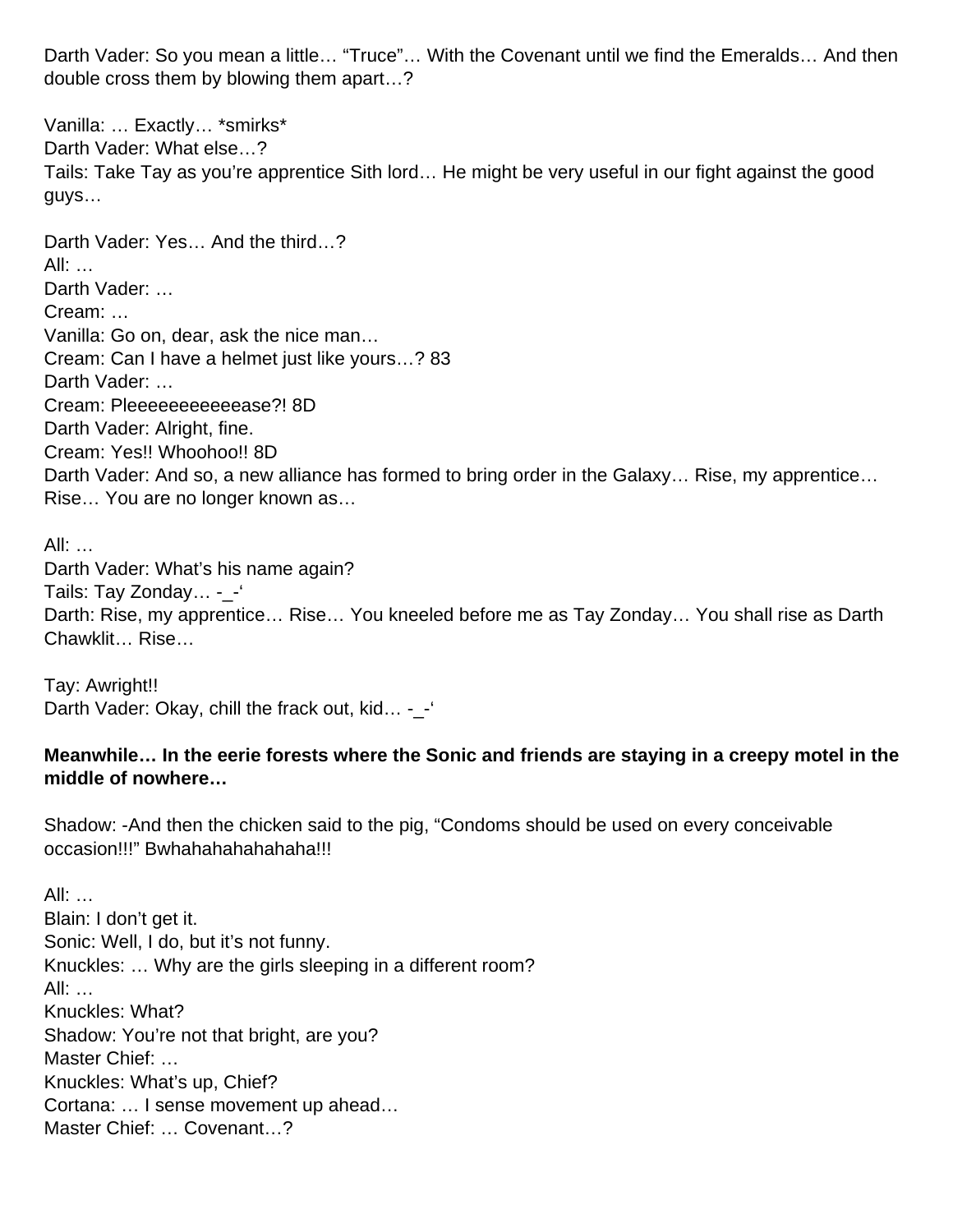Cortana: No… I don't think it is… I think they are… Well… Blain: Werewolves? Cortana: Yes, how'd you know? Blain: Because one of them is waving at us through the window.

Cortana: Ah. Well, the wizard guy told us there'd be werewolves in the forests… Blain: Dude, there's more coming! Master Chief: … Let's kill them.

#### **So all the guys got out of the motel and confronted the werewolves…**

Blain: Hey werewolves?!! What the frack?!! Werewolf 2: Keep the frack shut up, asshole!! Werewolf 4: Yeah!! We're gonna eat you guys!! Werewolf: Rawr!!! > <

Master Chief: \*shoots werewolf\* Werewolf: EEP!! O\_o \*falls down\* Werewolf 2: Is that all you got, frackheads?!! Blain: fracking… No……!!! Werewolf 2: Shiiiiiiiiiiiiiiiii... I go back to town, to get some ale and whores!! Who's with me?!!

Werewolf 4: I'm with you brother!! Werewolf 2: Ale and whores for everyone!! Werewolves: HUZZAH!!!! 8D Werewolf 3: Sven is bleeding from the head!! 8D Werewolves: ...

#### **… And so, they left…**

Sonic: … The hell was that all about? All: …

#### **Meanwhile, over at the girls room…**

Lara: … So, do any of you have pets…? Tala: No. Nicole: I have a pussy! =3 Lara/Tala: ... O o Nicole: He's called Diesel and Blain and I found him one evening while it was raining under our porch! The poor thing got soaked! He didn't have any collar, and Blain hated him, so I took care of the poor little thing ever since!  $=3$ 

Lara/Tala: … Oooooooooooooh… Nicole: He's so cute! X3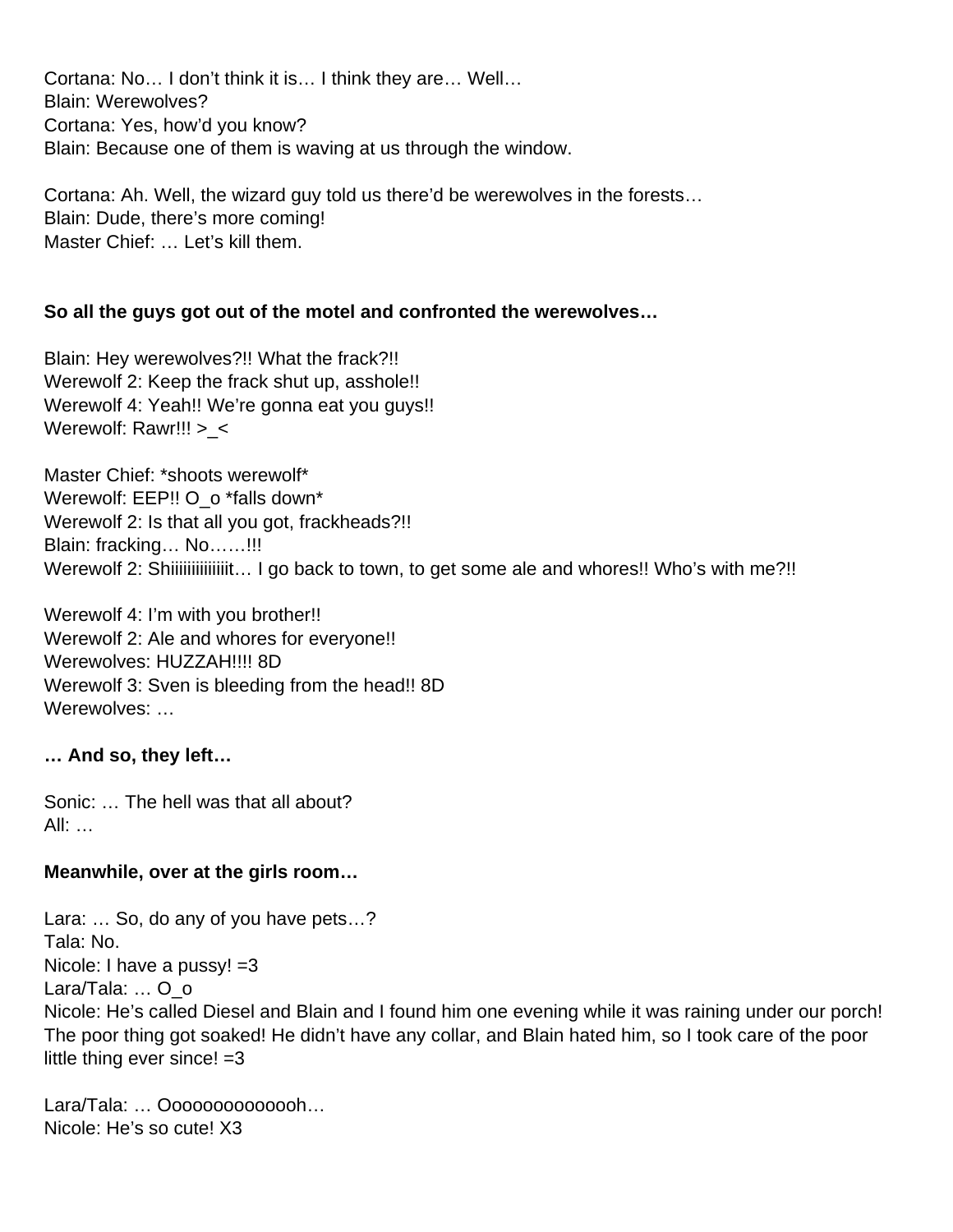Lara: … Then where is he now…? Nicole: … What? Lara: Who's taking care of him when the both of you are not around…? Nicole: … Crap…… Lara/Tala: … Tala: … So now what do we do? Nicole: … We can sing a soooong… Lara: … Oh dear God… Tala: Oh yush! Let's! Nicole: Alright, just as we rehearsed… Tala: Okay… Nicole: You ready…? Tala: \*nods franatically\* Nicole: Alright… All: …

Nicole: \*sings\* EVERYONE CHEER!!! Nicole: \*sings\* YAAY!!! Nicole: \*sings\* Melons are here!! Filled with seeds that grow out your rear!! Tala: \*sings\* We eat melons every day!! Nicole: \*sings\* Drop you're pants, burn the seeds awaaaaaaaaay!! Tala: \*sings\* Buuuuuuuuurn, buuuuuurn the seeds away!! Make my @\$\$ save for today!!

Nicole/Tala: \*sings\* BUUUUUUUUUUUURN, BUUUURN THE SEEDS AWAY!!! MAKE THOSE MELONS DIIIIIIIIIIIIIE!!!!!!!1

All: … Tala/Nicole: ^w^

Tala: Oh!! I know one too!! Nicole: SHAREZEES!!! X3 Tala: … You know which one it is…… X3 Nicole: I do?! O\_o Tala: Yuuuuuuuuuuush… Nicole: … Oooooooooooh! That one!! Tala: \*nods franatically\* Nicole: GLEEE!!! 8D

Tala: Here we go!! Nicole: A wun… A toooo… A tree… A twenty six…

Tala: \*sings\* Here he is the electro gypsy!! In his caravan!! It's the future man!!! See him play a tune upon his Yamaha!! A guitar won't do!!! They are too old skool!!!!1

Nicole: \*sings\* Watch him going door to door!!! Selling Pegs and lucky heather!! Dropping fine electric beats!!!! Wearing trousers made of leather!!!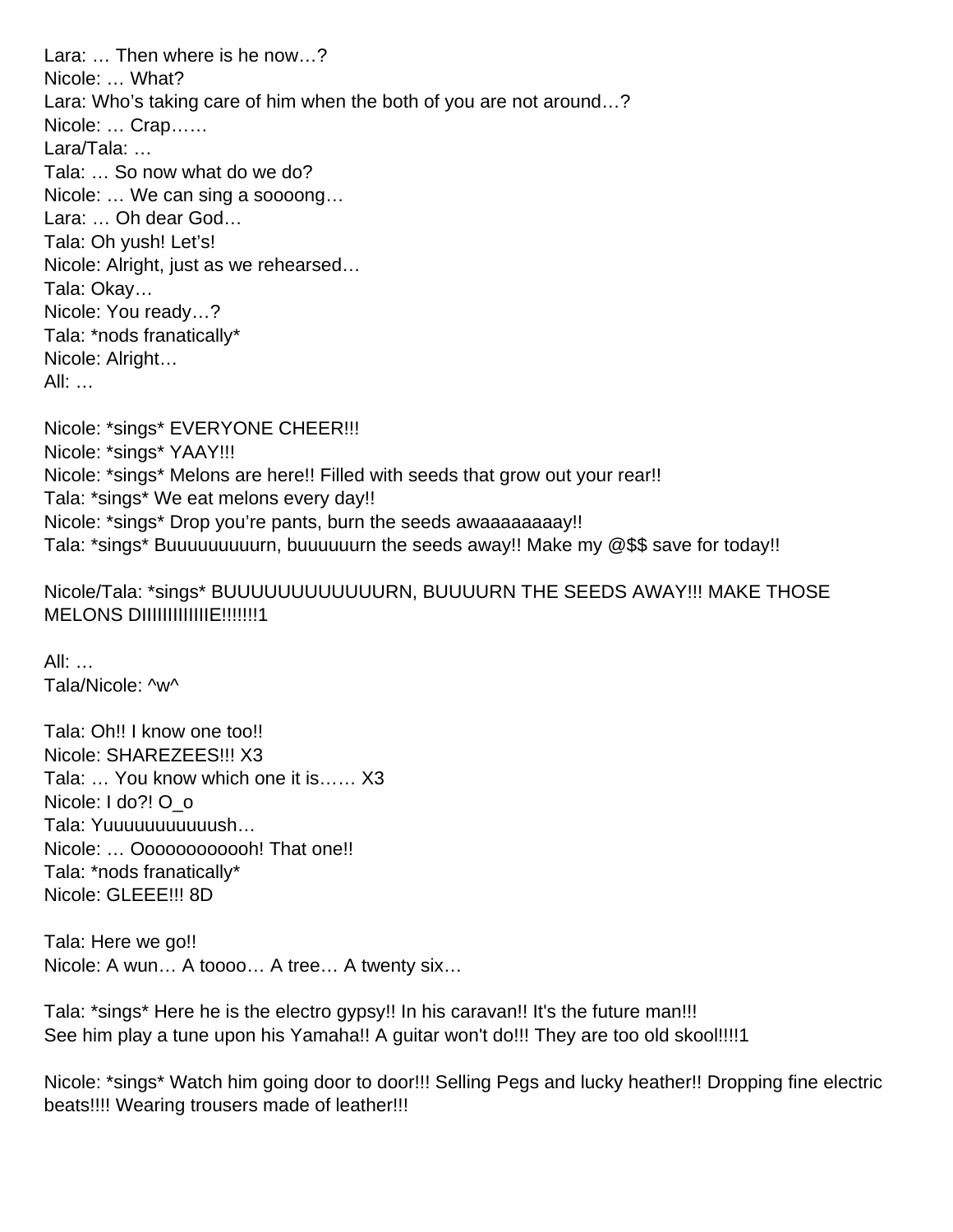Tala: \*sings\* Yama Yamahaaaaa!!! Yama Yamahaaaaa!!! Yama Yamahaaaaa!!!! Moog and a Casio!!!

Nicole: \*sings\* There he is the electro gypsy!!!! He stands motionless!!!! While he drops a melody!!! Plays future music long into the night!!! Till his fingers bleed!!! Well, that's alright!!! X3

Tala: \*sings\* Watch him going door to door!!! Selling Pegs and lucky heather!!! Dropping fine electric beats!!! Wearing trousers made of leather!!! X3

Nicole: \*sings\* Yama Yamahaaaaaaaa!!!! Yama Yamahaaaaaaaa!!! Yama Yamahaaaaaaaa!!! Moog and a Casio!!!! 8D

Tala: \*sings\* There he goes the Electro Gypsy!!!! Everywhere he goes, he needs to take a generator!!!! Power is not!!! What he craves, my friend!!! It's just the means toooooooooooooo his electro end!!!!

Nicole: \*sings\* Watch him going door to door!!! Selling Pegs and lucky heather!!! Dropping fine electric beats!!! Wearing trousers made of leather!!! X3

Nicole/Tala: \*sings\* Yama Yamahaaaaaaa!!!! Yama Yamahaaaaaaaaa!!! Yama Yamahaaaaaaaaa!!! Moog and a Casiooooooooooooooo!!!! 8D

Lara: …

Tala: That was fun!! X3 Nicole: I KNOW ANOTHER ONE!!!! Tala: … OOH!!! I KNOW THAT ONE TOO!!! Tala/Nicole: \*sings\* Macaroni, macaroni, macaroni, macaroni, put the cheese and the noodles, and what do you get?! Macaroni, macaroni, macaroni, macaroni, put the cheese and the noodles, and what do you get?! Macaroni, macaroni-

Lara: Don't you ever shut up?!!

Tala/Nicole: Want us to sing a different song then?!! X3 Lara: NO!!! Just shut up!! Shut!! Up!! Nicole/Tala: … Lara: \*sighs\* Nicole/Tala: \*hums the song\* Lara: Shut up!!! Tala/Nicole: We can't even hum it?! O o Lara: No!! Tala/Nicole: … Lara: ... \*sighs\* Tala/Nicole: \*sings\* My life sucks, so I'm selling hotdogs- \*gets KO'd by pistol-whips\*

Lara: … I'm… Gonna see the guys for a bit… Uh… Yeah… Later.

#### **And then Lara walks off while Nicole and Tala are unconscious…**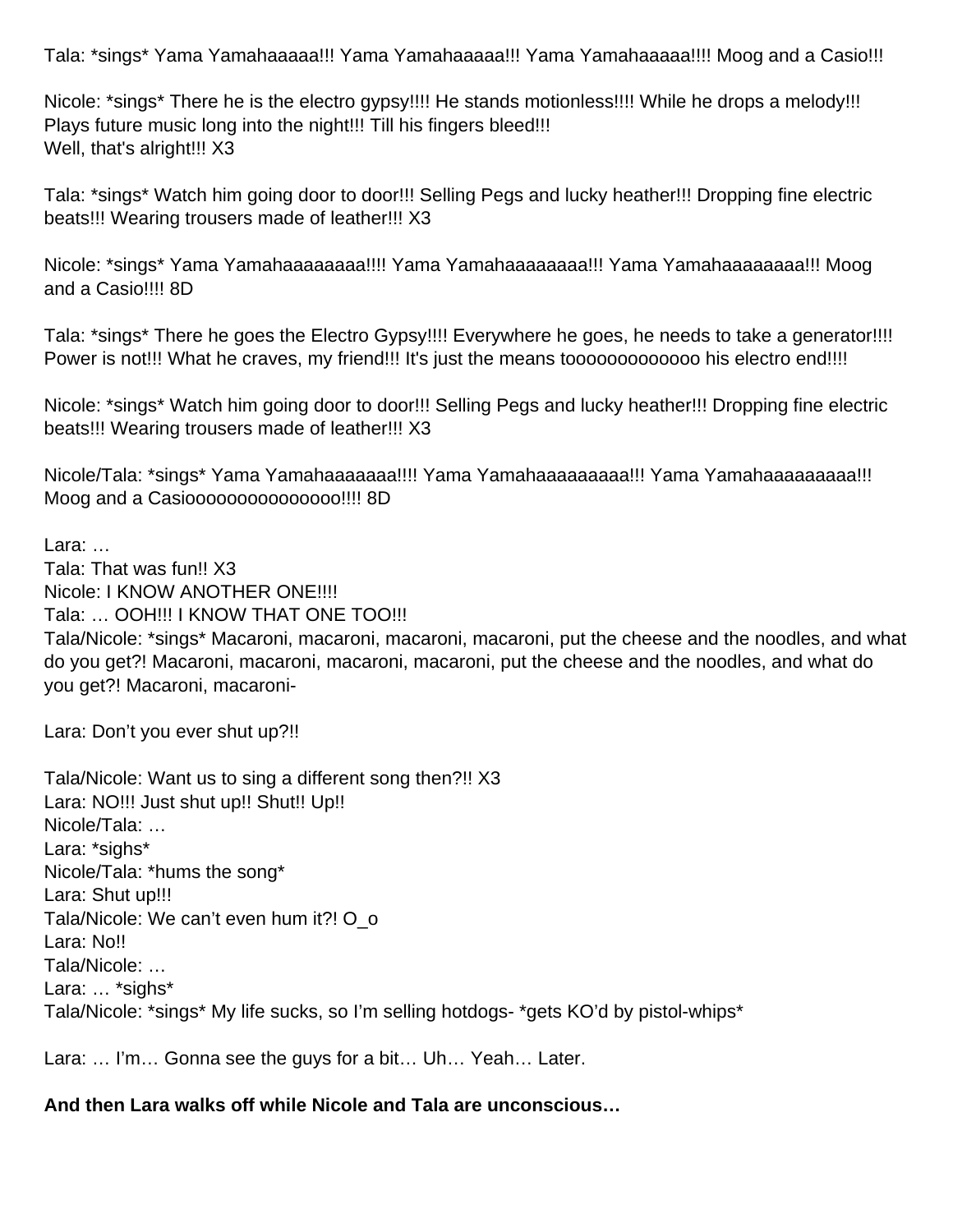**Nicole awakes in a poorly illuminated bathroom many hours later… She looks around in horror and sees bloody walls and torn off limbs…**

Tala: \*gasps\* Nicole: T-Tala…? I-Is that you?!! Tala: Yeah it's me!! You o-okay…? Nicole: Y-Yeah… W-Where the hell are we…? Tala: I don't k-know… I-I'm really scared… Nicole: M-Me too…

Nicole: I-I'm chained down… I… I can't move! I'm stuck to something!! I can't see!! Where are you?!!

Tala: I don't know!! It's too dark!!

#### **Then all of a sudden, a tv got turned on… And they see a freaky puppet face…**

Jigsaw: Hello Nicole and Tala… I would like to play a game…

Nicole/Tala: … Nicole: … Monopoly? Jigsaw: … No… Tala: … Cluedo…? Jigsaw: No. Nicole: \*gasp!\* I know! Twister!! Tala: Oh I love that game!! Nicole/Tala: GLEEE!!! 8D Jigsaw:  $NO!!$  > < Tala: Buh… \*whimpers\* I-I love Twister… Nicole: … I think I-I know what he's trying to s-say, Tala… Tala: … R-Really…? Nicole: Yes… All: … Nicole: He wants to play videogames!! 8D Jigsaw: … No, I'm not talking about that either… Tala: … Aww… Nicole: … Can't we just play one game of Call of Duty 4?! Jigsaw: … No. Tala: … World of Warcraft then! Jigsaw: … Tala:  $=3$ Jigsaw:  $NO$ !!!! > <

Tala/Nicole: … o\_O Jigsaw: Like I said… I would like to play a game… The two of you are on a quest to save the earth… You have battled the forces of evil under harsh conditions and could get along just fine... But, Tala...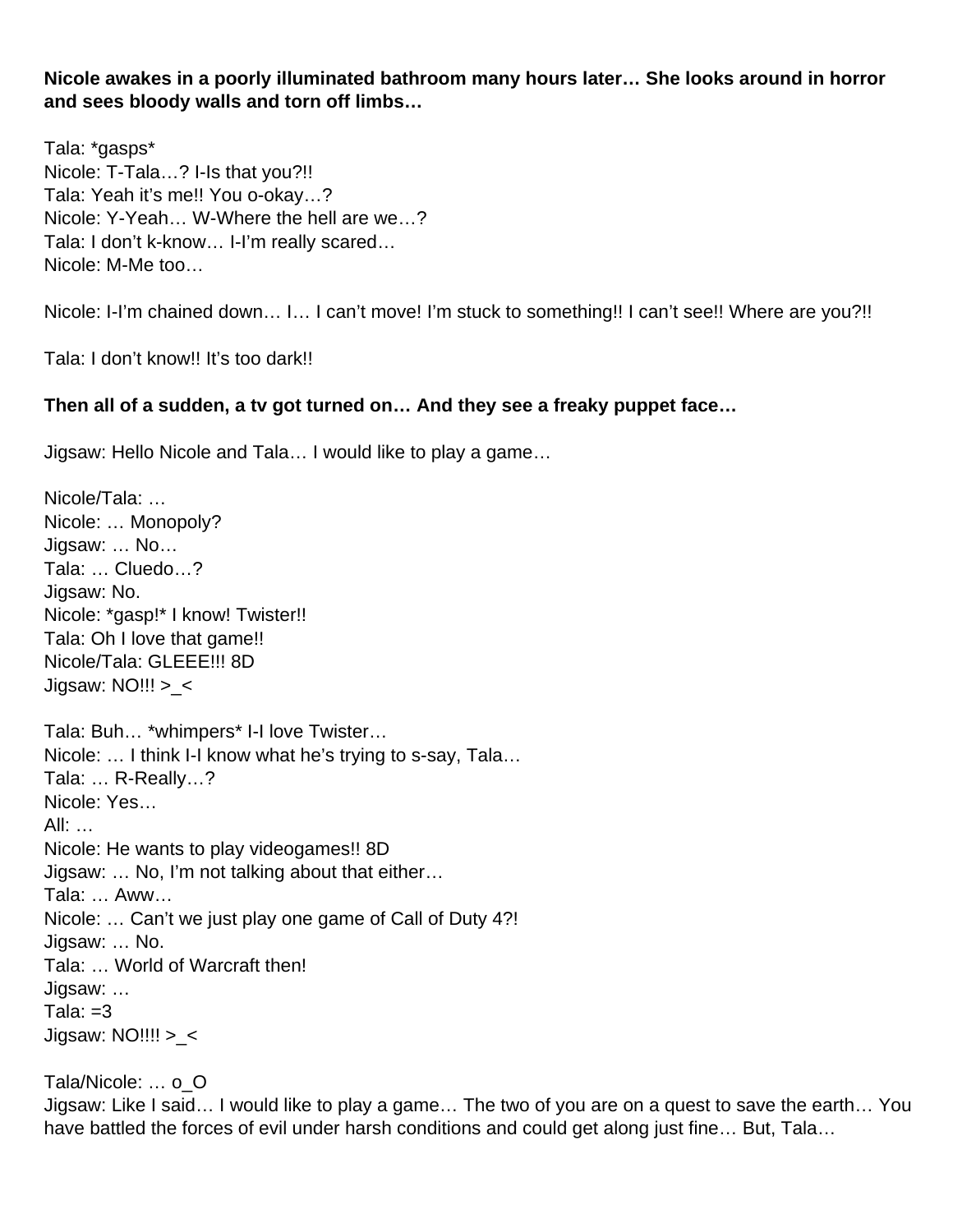Tala: Yush? X3 Nicole: … Battled the forces of evil…? o\_O

Jigsaw: Once you found out that Nicole is a lesbian, you started to shun her… She would give her life for you in order to save you… You're ignorance has caused Nicole grief and sorrow, while you are filled with hate and vengeance towards her nature, despite the fact that she did not choose for this when she was born…

Tala: ... Nicole is a lesbian? O o

Nicole: … So what the hell am I doing here?!

Jigsaw: Nicole… You're gullibility has led you to believe you can have anyone in the world… You're arrogance and lust surpasses beyond imagination… So tonight, I present you with a choice…

Nicole: ... Whoa, whoa, whoa, lust…? What the hell…? You're saying I'm a slut?!!

Jigsaw: Tala… In front of you're face, is a shotgun… Rigged to go off if Nicole or you escapes…

Nicole: Then what the hell am I stuck too?!

Jigsaw: Nicole… You are stuck to a contraption that will begin twisting you're ears at 11:45 pm… You have one hour to make you're choice... Are you willing to forgive Tala for what she did to you...? Or will you not…? Are you willing to save your own life and let her die for the things she did to you…? Or will you undergo your punishment and forgive her so that she may live…? You have one hour… Make you're choice…

#### **Then the tv monitor turns off…**

Nicole: … Whoever informs that guy is waaaaaaay off… I think he got the wrong persons… Tala: … You're a lesbian? Nicole: I might be. You make it sound like I'm some kind of alien. Tala: \*sighs\* I-I'm sorry… Nicole: Ooooh, so NOW you're sorry huh…? Tala: … Yeah… Nicole: \*wiggles in chair\* Tala: No, no, no!!! Don't!!! Nicole: \*giggles\* Tala: Gaaaah...!! >  $\leq$ Nicole: I was just playing! X3 Tala: …

#### **It stayed silent as the minutes passed by…**

Nicole: … Battled the forces of evil…? Tala: …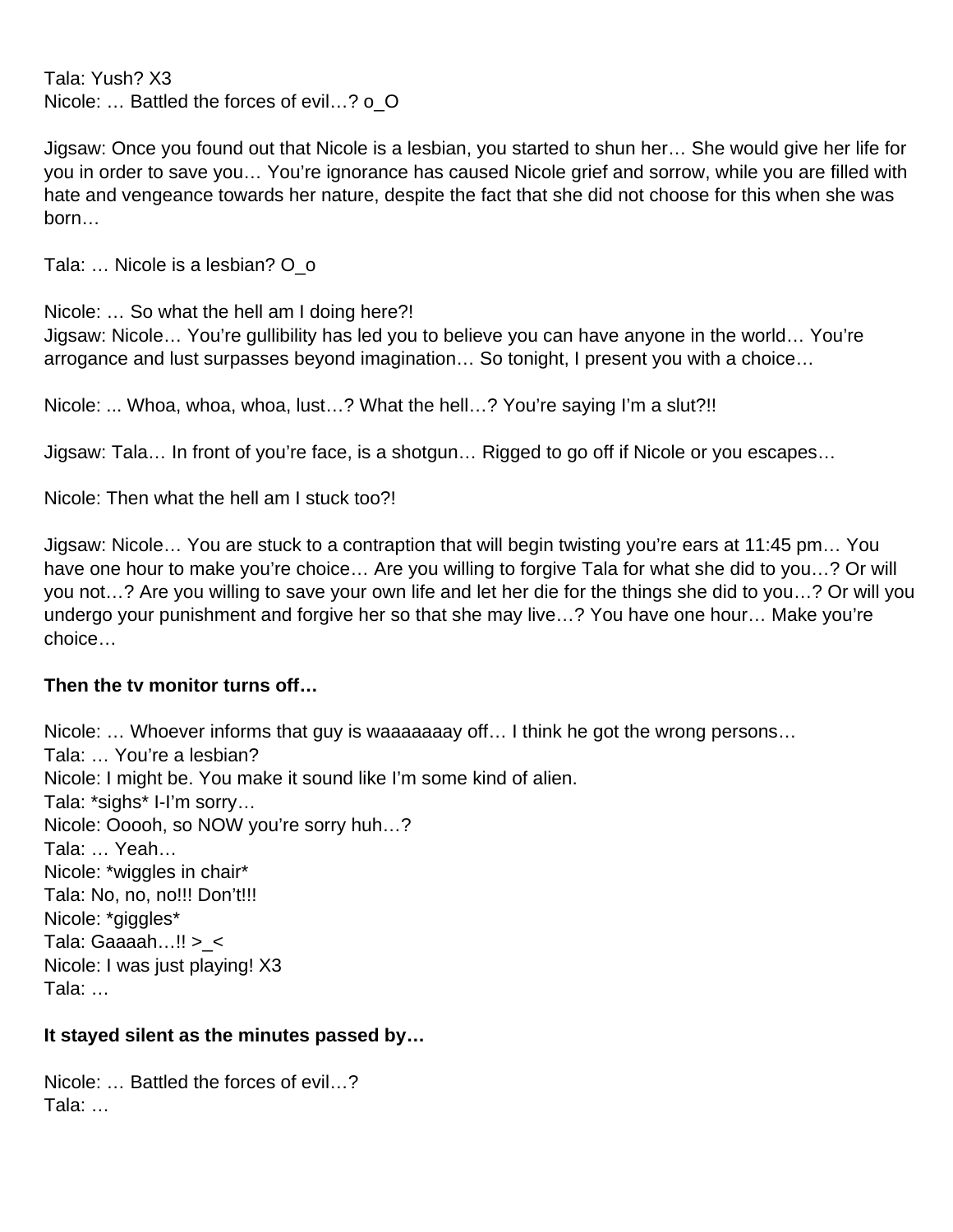#### **Fifteen minutes later…**

Nicole: … I spy with my little kangaroo's eye… Something bloody… Tala: … Is it that torn off arm near the radiator…? Nicole: … Wrong! It's the leg near the window! Tala: … Oooh… Nicole: You're turn! 8D

#### **Twenty three minutes later…**

Nicole: … Battled the forces of evil…? o\_O Tala: …

#### **Thirty four minutes later…**

Nicole: \*sings glum\* Everyone cheer…… Yaaaaaaaay… M-Melons a-are here… F-Filled with seed that grows… O-Out you're rear… We eat m-melons everydaaaaaaaaaaaay… Drop you're pant's, burn the-

Tala: SHUDDAP!!! Nicole: … \*sniffles\*

#### **Forty five minutes later…**

Nicole: "… Sp-… Spa- Spas-12". … "Spe-Speciiiiiial… Pur… Purpos-Purpose… Auto… Autommmmm… Automatic... Sh... Shotgun!" ...... "Frrrrrrrr...... Franch-... Franchise Ind... Indus... Industries!" Yeah! I can rea upside down! Whoohoo!!

Tala: … You're reading the lettering on the shotgun?!! Nicole: Well, yeah, I gotta do something to kill time… Tala: \*sighs\* Nicole: … Tala: … This is hopeless, Nic… Just go…… Go while you can… Nicole: … Well I don't know, I'm starting to like it here. Tala: … Nicole: … It's because I'm with you… Tala: … Nicole: And… And I'll stay with you… Even if it means getting my ears twisted… Tala: … Why…? Nicole: Because… Because you're my friend… That's what friends do, right……? \*smiles weakly\* Tala: … Heh… \*smiles weakly\* Nicole: Also, it's easy to escape…

Tala: … Whadda ya mean…? Nicole: … The shotgun's safety is on… Tala: You knew this all along?!! Nicole: ... Chyah... = 3 Tala: … WHAT?!!!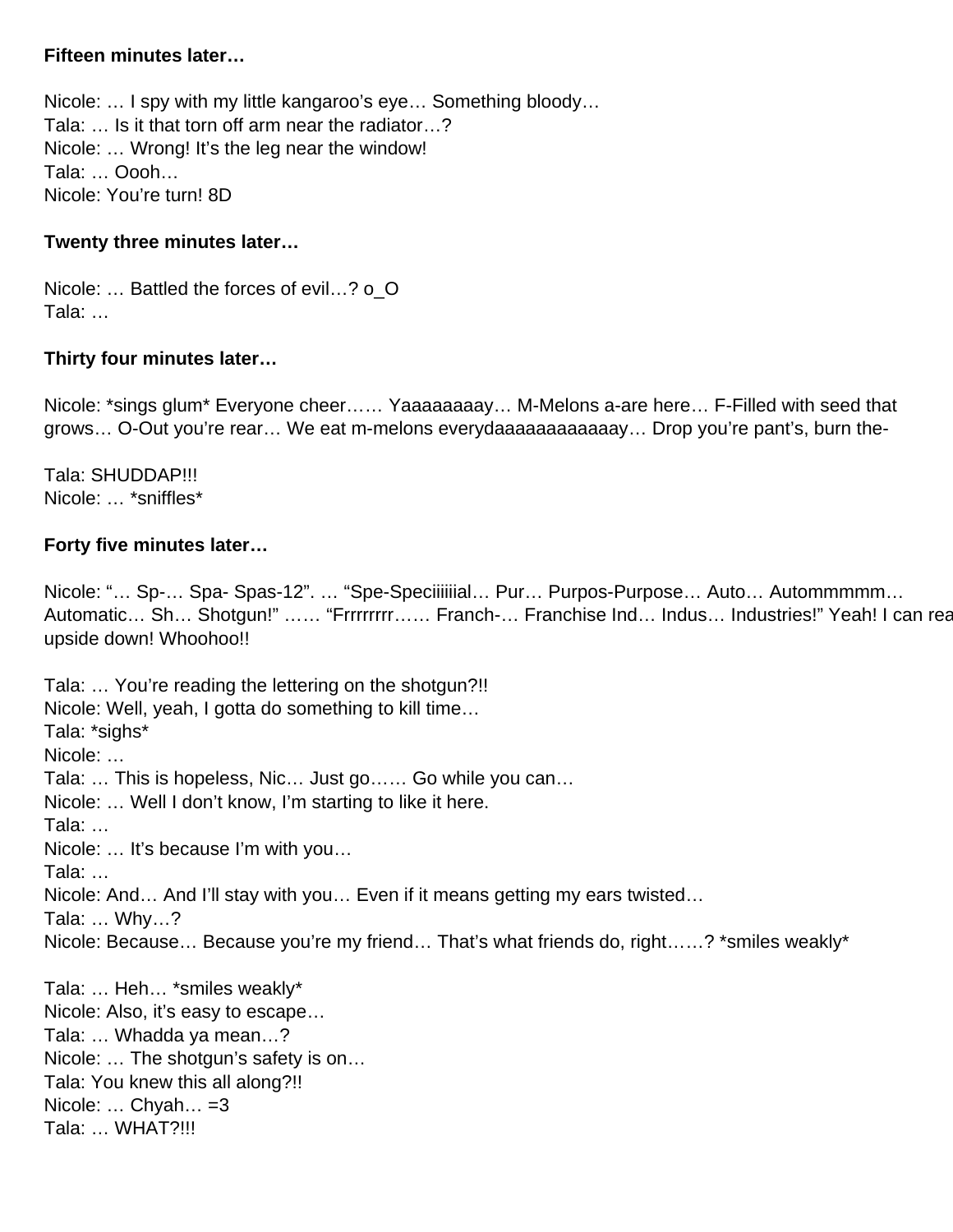Nicole: Well, Blain shows me how weapons work! Tala: … Nicole: And besides… I liked this special alone time… \*smiles\* Tala: … Let's just go…

#### **Then the TV monitor goes back on again…**

Jigsaw: Aww damn it! Amanda!!! Amanda: I'm sorry!! I'm still new to this whole torture thing!! Jigsaw: Damn it… Hey!! Nicole!! Tala!! HEY!!! Where you going?!! Come back!! You're not supposed to leave the- Aw frack, they left…

Amanda: … Jigsaw: … Amanda: … Jigsaw: Amanda… I would like to play a game… Amanda: … Checkers? Jigsaw: Fine… I'll be black…

#### **… Can I get a "Wh00t wh00t??!!!" 8D**

**…**

#### **Psh… You guys are boring… Anyway, back to the story…**

All: … Shadow: … So what's the clue? I don't get the joke… Knuckles: …

#### **Then there's a knock on the door…**

Sonic: There's a knock on the door! Shadow: No shoot, Sherlock… Open the door. Nicole: Hello! 8D All: … Sonic: Where'd you come from? Nicole: Tala and I come from the bathroom and played some games with a guy! 8D Sonic: Do I wanna know? Tala: … No, trust me, you don't….

#### **And then there was another knock… So Sonic opened the door again… Guess who were standing there…**

Werewolf 2: ... Well, well, well... We meet again... \*growls\*  $All:$ Master Chief: … Didn't I kill that one last time? Werewolf 2: Stupid naive robot… Werewolves can't die by ordinary bullets…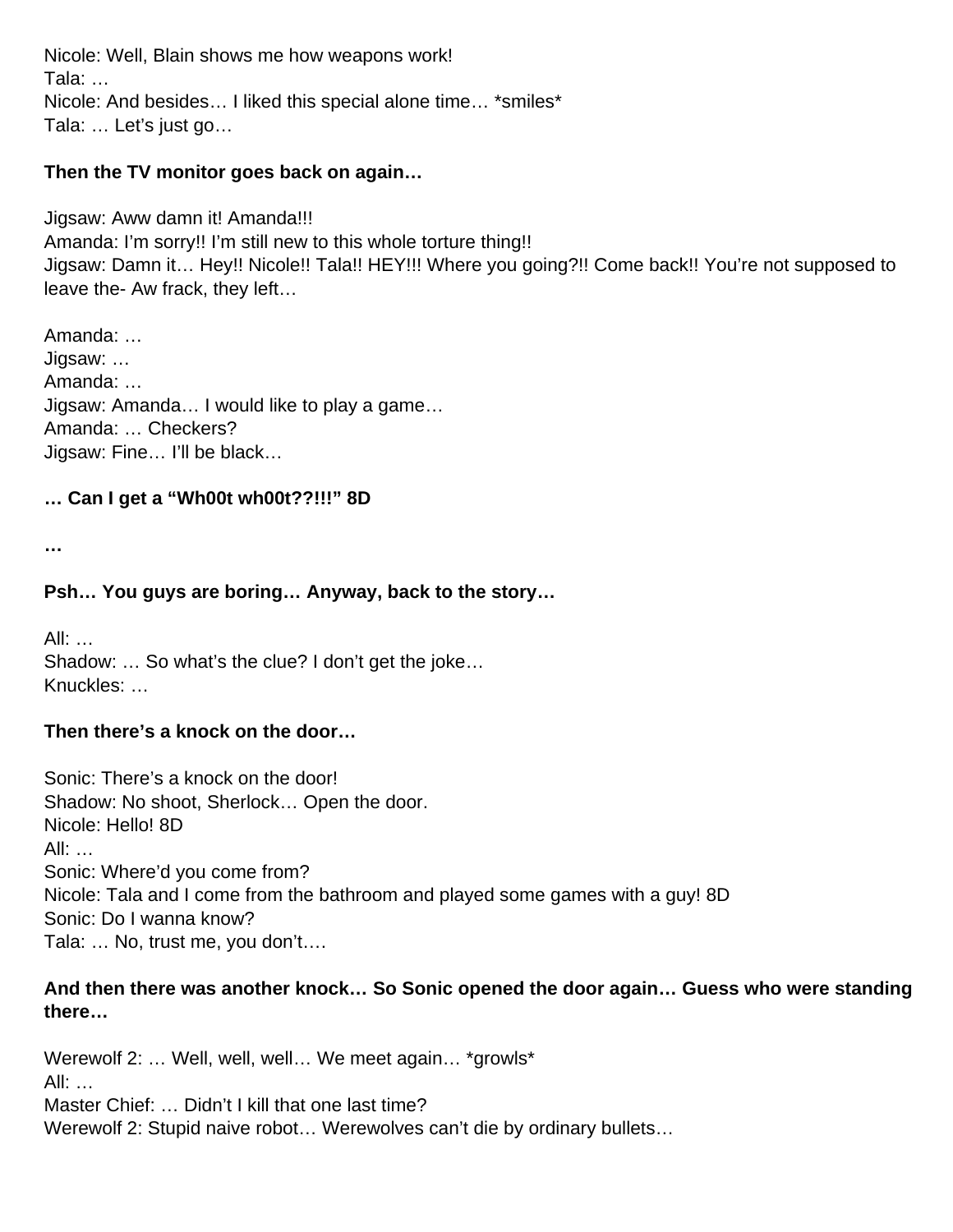Werewolf: Yeah!! We only die by silver bullets and nipple twists!! Werewolves: … Werewolf 2: \*slaps werewolf\* Werewolf: OW!!! Why'd ch00 do that?! \*cries\* Werewolf: You're NOT supposed to tell them our weaknesses!!!

Werewolf: … Ooh… Shadow: … Werewolf: ... The hell you looking at? You wanna give it a go against me, pretty boy...? Who do you think you are anyway…?

Shadow: … Sonic: … You shouldn't have asked that to him. Werewolf: … Why not? Sonic: … Three… Two… Shadow: … Sonic: One… Shadow: I AM!! Shadow the hedgehog!! I AM!!! The union of ideals dark and benign, but ultimately built in the name of love!!

Sonic: \*snickers\* Fag… Shadow: I AM!! The ultimate Lifeform!! I AM!! The protector of Mobius!! Run home to you're master and tell him!! THIS!!! Is who I am!!!

Werewolves: ... O\_o Shadow: \*pants\* Werewolf: ... Shadow: How was that? Sonic: That'll do, Shadow… That'll do…

Tala: … \*nipple twists werewolf\* Werewolf: GAAAAAAAAAAAAAAAAAH!!!!!! I'm dieing!!!!1 \*dies\* All: … Werewolf 2: … This isn't over yet… All: … Werewolf 2: Mark my words, you filthy animals, and mark them well… I have survived your predecessors… And I will survive YOU… Master Chief: … 'Kay. Sonic: We are NOT filthy!! We bathe REGULARLY!!! >\_< Knuckles: Yeah!! All: …

Werewolf: \*ahem\* But for now… We're going back to town for more ale and whores…

Werewolves: HUZZAH!!! 8D Werewolf 3: Sven is having his menstrual cycle!! 8D Werewolves: …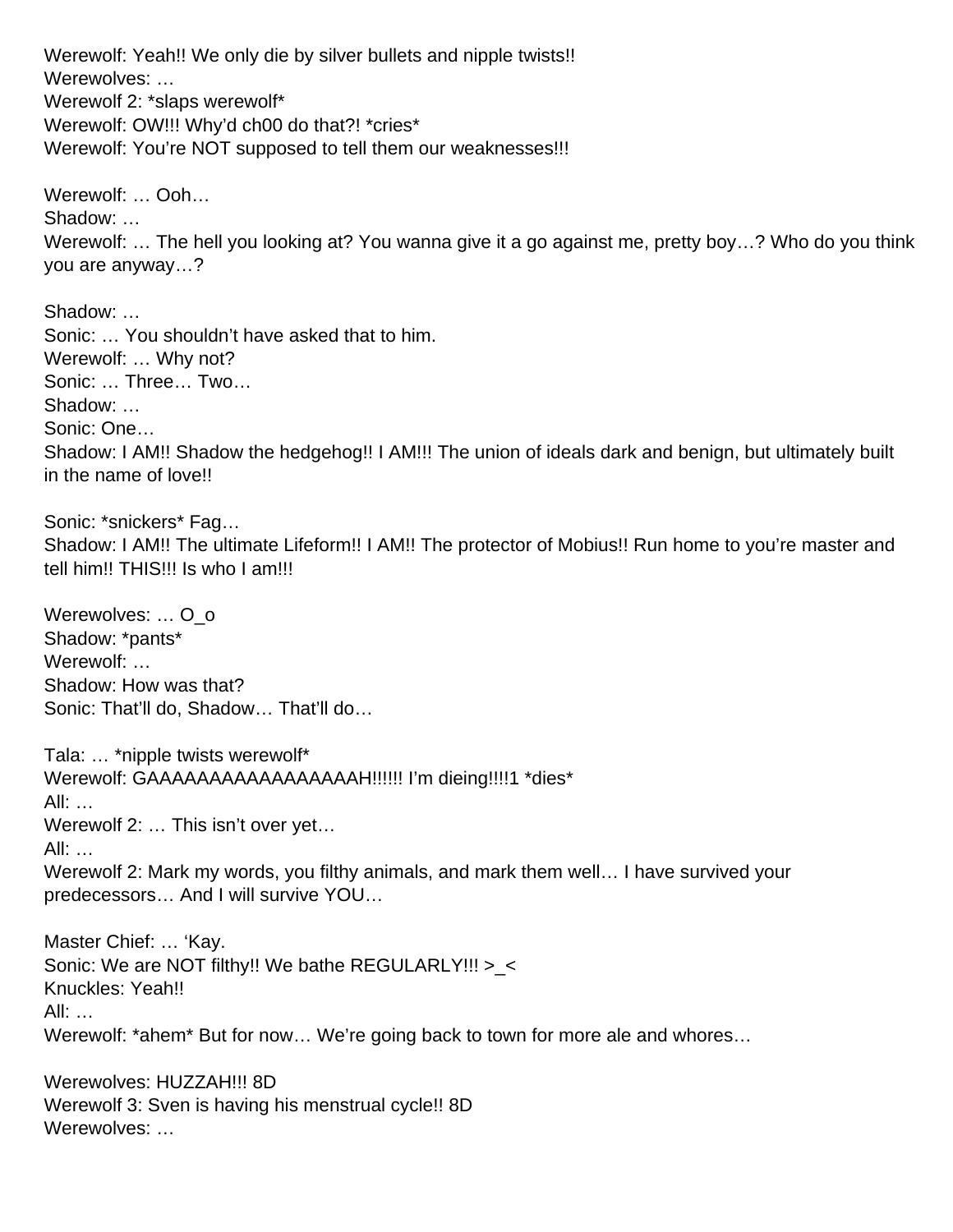Lara: ... Uh, Tee em aye... -\_-

#### **… After the werewolves left again…**

Nicole: … Does that mean Tala will die too if I twist her nipple…? Tala: … No. Nicole: … Awesome… ¬w¬ Tala: … You stay the hell away from me… Nicole: … Awww…

All: …

Sonic: … The sun is coming up… Shadow: Yeah… We better get moving again… We haven't seen Sparrow and the others in a while… They must've been transported somewhere else during the paradox Elise caused…

Nicole: …TIME PARADOX!!!!!!!!!!1 >=( All: … OH DEAR GOD NO!!! Nicole: … I was just testing you guys… All: …

**MrGimp: … WHERE THE HELL IS EVERYBODY?!!!1 … WE NEED TO DO THE END LINES OF THE CHAPTER!!! … WHY IS NO ONE HERE?!!! WHY IS NO ONE HELPING ME OUT?!!1 … AND WHY THE HELL AM I TALKING TO MYSELF?!!!1 … IT'S NOT FUNNY ANYMORE, GUYS!!!1 …… \*sniffles\* … It's not funny anymore… Dare I say it…? T-To be continued, folks…**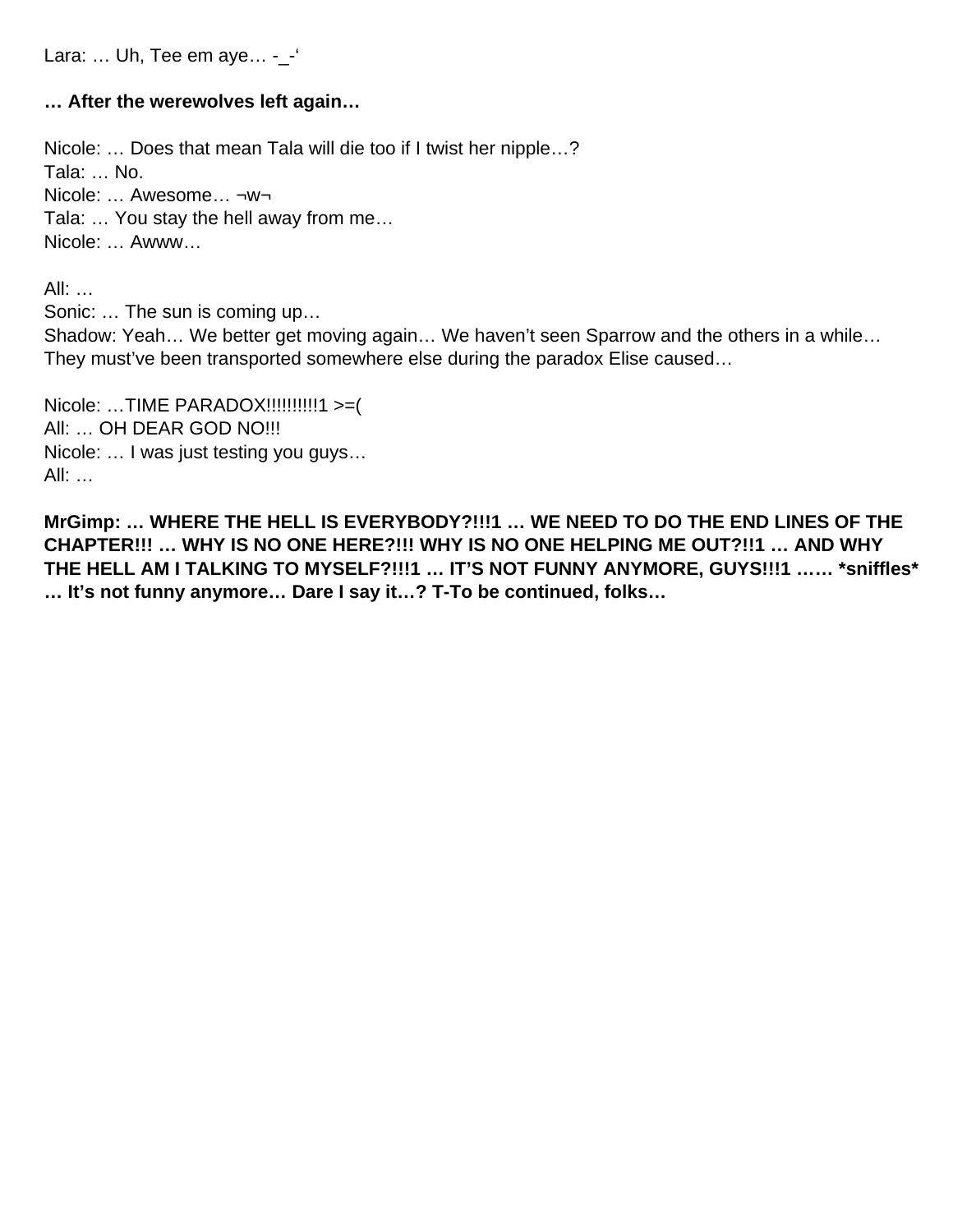# **11 - The most epic battle ever.... 83**

| Meanwhile At the Flying Dutchman [br]                                                             |
|---------------------------------------------------------------------------------------------------|
| [br]<br>Peaches: Captain? [br]                                                                    |
| Jones: Yes master Peaches? [br]                                                                   |
| Peaches: We just received a letter from the East Indian Trading Company [br]                      |
| Jones:  What's it saying? [br]                                                                    |
| [br]                                                                                              |
| So Peaches got out the letter and stares at it Her eyes widened with every second that passed     |
| by…[br]                                                                                           |
| [br]                                                                                              |
| Peaches: OOOOH!!! MY!!! GOD!!! NOOOOOOOOOOOOOOOOOOOOOOO!!!![br]                                   |
| Jones: What?!! What is it?!! [br]                                                                 |
| Peaches: I'M TOO YOUNG TO READ!!!![br]                                                            |
| Jones:  Give me. [br]                                                                             |
| [br]                                                                                              |
| Peaches reached Jones the letter as Jones reads it His eyes widened with every second that        |
| passed by…[br]                                                                                    |
| [br]                                                                                              |
| Jones: OOOOH!!! MY!!! GOD!!! NOOOOOOOOOOOOOOOOOOOOOOO!!!![br]                                     |
| Peaches: What?!! What is it?!![br]                                                                |
| Jones: Lord Cutler Becket from the East Indian Trading Company wants to take over the Dutchman!!! |
| [br]                                                                                              |
| [br]                                                                                              |
| Peaches:  [br]<br>Jones:  [br]                                                                    |
| Jones/Peaches: OOOOH!!! MY!!! GOD!!! NOOOOOOOOOOOOOOOOOOOOOOO!!!![br]                             |
| [br]                                                                                              |
| Fish-pirate:                                                                                      |
| CAPTAIN!!! IT'S THE HMS ENDEAVOUR!!!! [br]                                                        |
| Jones: What?!!! [br]                                                                              |
| Fish-Pirate: Their signalling to go on land!!! They want our terms of surrender!!! [br]           |
| Jones: To hell with that!!! All hands on deck!! To arms!! [br]                                    |
| Peaches:  Captain?!![br]                                                                          |
| Jones: What?!! [br]                                                                               |
| Peaches: The HMS Endeavour isn't alone They brought their full armada[br]                         |
| Jones:  [br]                                                                                      |
| Peaches: We would die for certain if we go to arms against the East Indian Trading Company Maybe  |
| Maybe it's best to hear what they have to say [br]                                                |
| [br]                                                                                              |
|                                                                                                   |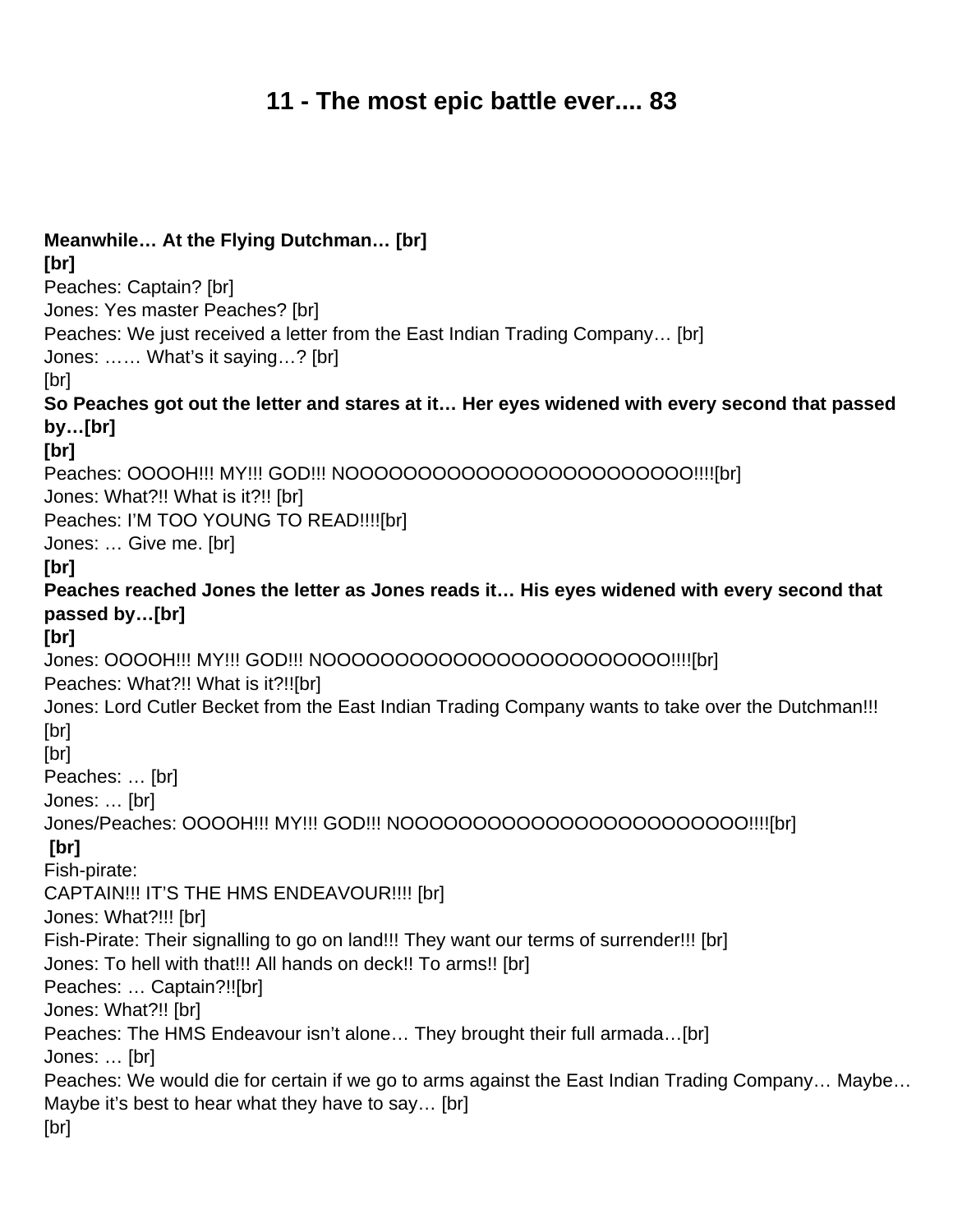Jones: … There's no way in HELL I will ever surrender… [br] Peaches: We have no choice… We'll find a way, captain… [br] Jones: … [br] [br] **So Jones grabbed a large bucket and filled it up with water… A few crew members prepared a dinghy for them to row to the little island where Lord Becket was waiting for them… Then Peaches placed the bucket of water on land while Jones stepped in it… Peaches pushes the bucket in order for Jones to move around… [br] [br]** Jones: Careful… You're spilling water… Left…! No, no, the other left! Alright, steady as it goes… A bit to the right… A little more… Almost there… Alright! Stop! Now move forward… [br] [br] Becket and soldiers: \*snickers\* [br] [br] **Once Jones was facing Becket, Peaches stood next to the captain and pulled a confident face… [br] [br]** Jones: … I will not be summoned like some mongrel PUP!! [br] Becket: Apperently, you can… [br] All: … [br] Becket: You're probably wondering why we want you're terms of surrender… [br] Jones: … I will NEVER surrender… [br] Becket: … Hmm… That's odd… Because… Last time I checked… I still was in the possession of this handy little key… [br] [br] Jones: … [br] Peaches: You heard the captain, you stupid… Dummy dumb guy!!! [br] Becket: … You can fight and all of you will die, or you can not fight, in which case only most of you will die…[br] [br] Peaches: We will never surrender!! [br] Becket: … So be it… We'll give you 48 hours to change you're minds… [br] Jones: … Why 48 hours…? [br] Becket: … Because we wanna make fun of you when you roll around on deck screaming you're lungs out… [br] [br] Jones: … We'll see about that… [br] Becket: So it seems…[br] Jones: … [br] All: …[br] Jones: \*reaches out for Becket to grab him by the throat\* [br] All: …[br] Jones: Move me a little closer, Peaches, so that I can grab his neck and stare viciously in his eyes. [br] [br] Peaches: Okidoki, captain! 8D[br] [br] **So Peaches pushed the bucket forward a bit… [br]**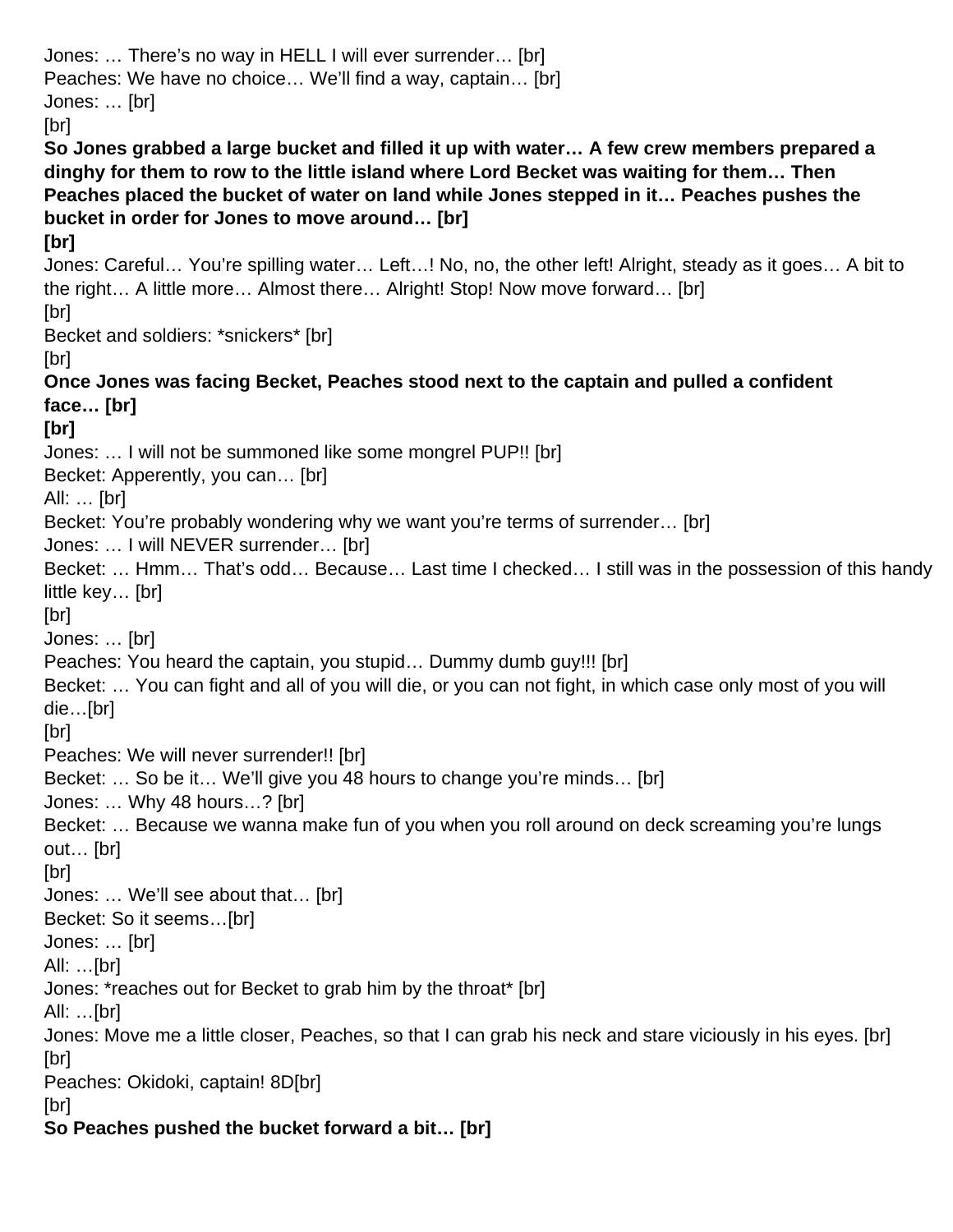### **[br]**

Jones: \*reaches out for Becket to grab him by the throat\* [br] All: … [br] Jones: … A bit more forward. [br] [br] **So Peaches pushed the bucket again… [br]** [br] Jones: \*grabs Becket by the throat\* [br] Becket: Gaaghk!!! [br] Jones: … \*stares viciously in Becket's eyes\* [br] Becket: Lemme go!! [br] Jones: … Oh, okay. [br] [br] **Then Jones let go of Becket. Then all of a sudden, Becket kicked the bucket of water Jones was standing in… Jones lost his balance and fell down in the sand while Becket and the soldiers were laughing their asses off as they walked away… [br] [br]** Peaches: \*gasps\* Captain!!! [br] Jones: \*rolls around in the sand like a fish on dry land\* [br] Peaches: Captain!! Hold on!! [br] Jones: \*spastic twitches\* [br] Peaches: HEEEEEEEEEELP!!!! ANYONE!!!! [br] Jones: … \*eye twitches\* [br] Peaches: CAPTAIN!!! DON'T DIE!!!! [br] Jones: … [br] Peaches: ... [br] Jones: \*Wimpers quietly\* They... T-They k-kicked my bucket...[br] Peaches: I'll get you out of here!! [br] [br] **Meanwhile… Sonic and co are walking for hours… [br] [br]** All: … [br] Sonic: … So does anyone know how to build a sandcastle…? [br] [br] Tala: Well yeah! When you're building a sandcastle, you just have to have the right sand. Not to wet, not to dry. Just mix it up with water and it will stick together. After it got stick together, you can then try to use a bucket to make the tower and little spoons and scalpels to make all the details! [br]

[br] All: … [br] Tala:  $=3[br]$ **[br]** Nicole: … What happened to you're bad @\$\$ attitude…? [br] Tala: … You stay the frack away from me… [br] Nicole: O\_o [br] Sonic: Let's sing a song! [br] All: No! [br]

Sonic: \*sings\* On the road again! WHAAHAAY!!! On the road again!! Come on! Sing with me Knuckles!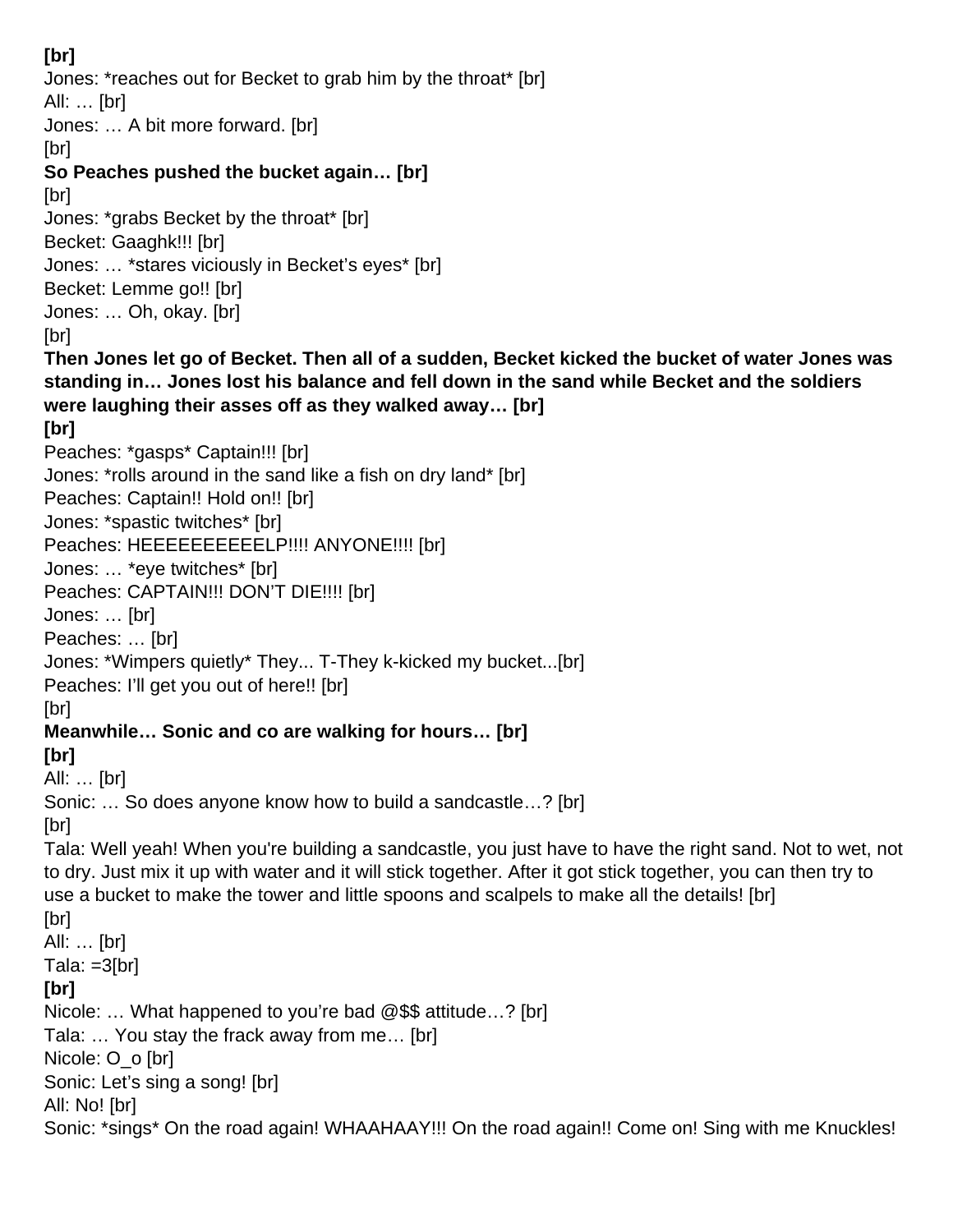$\wedge$   $\wedge$ [br] [br] [br] Knuckles: \*sings\* Ooooooh there was once a-[br] [br] Shadow: SHUT THE frack UP!!! You guys are getting on my nerves! O o[br] [br] Cortana: … Chief…? [br] Master Chief: What is it, Cortana...? [br] Cortana: Covenant armada is inbound… [br] Master Chief: … shoot. [br] All: … [br] Master Chief: ... May I make a suggestion?[br] All: What?[br] Master Chief: … Run………… [br] [br] **So everyone run around like a bunch of idiots, and tried to resist against the Covenant who were dropping down from the ships… A short battle followed, seeing as they were all outnumbered… And so, the inevitable captivity of our heroes was… Well, inevitable. Bottom line is, they all got captured… And the Covenant armada made it's way into space again… [br] [br] Many hours later, after being imprisoned on the ship, our heroes got carried off to a large area, filled with Covenant… There was a Covenant Elite standing in the middle while thousands of Covenant were watching him from their seats, calling him names and yelled "BOO!!!!" at him… [br] [br]** Arbiter: There was only one ship…[br] Prophet of Truth: One…? Are you sure…?[br] Arbiter: Yes… They called it… The "Pillar of Autumn"…[br] Prophet of Mercy: Why was it not destroyed with the rest of their fleet…?[br] Arbiter: It fled as we set fire to their planet... I followed with all the ships in my command... [br] [br] Prophet of Regret: When you first saw Halo, were you blinded by its majesty…?[br] Arbiter: Blinded…?[br] [br] Prophet of Regret: Paralyzed…? Dumbstruck…? Confused…? Baffled…? Taken aback…? Stunned into submission…? Shocked…? Flabbergasted…?[br] [br] Arbiter: No……[br] Prophet of Regret: Yet the humans were able to evade your ships, land on the sacred ring, and desecrate it with their filthy footsteps!![br] [br] Arbiter: Noble hierarchs, surely you understand that once the parasites attacked...-[br] [br] **As the Arbiter tries to explain himself, the council goes in uproar…[br]** [br] Prophet of Mercy: There will be order in this counsel!![br]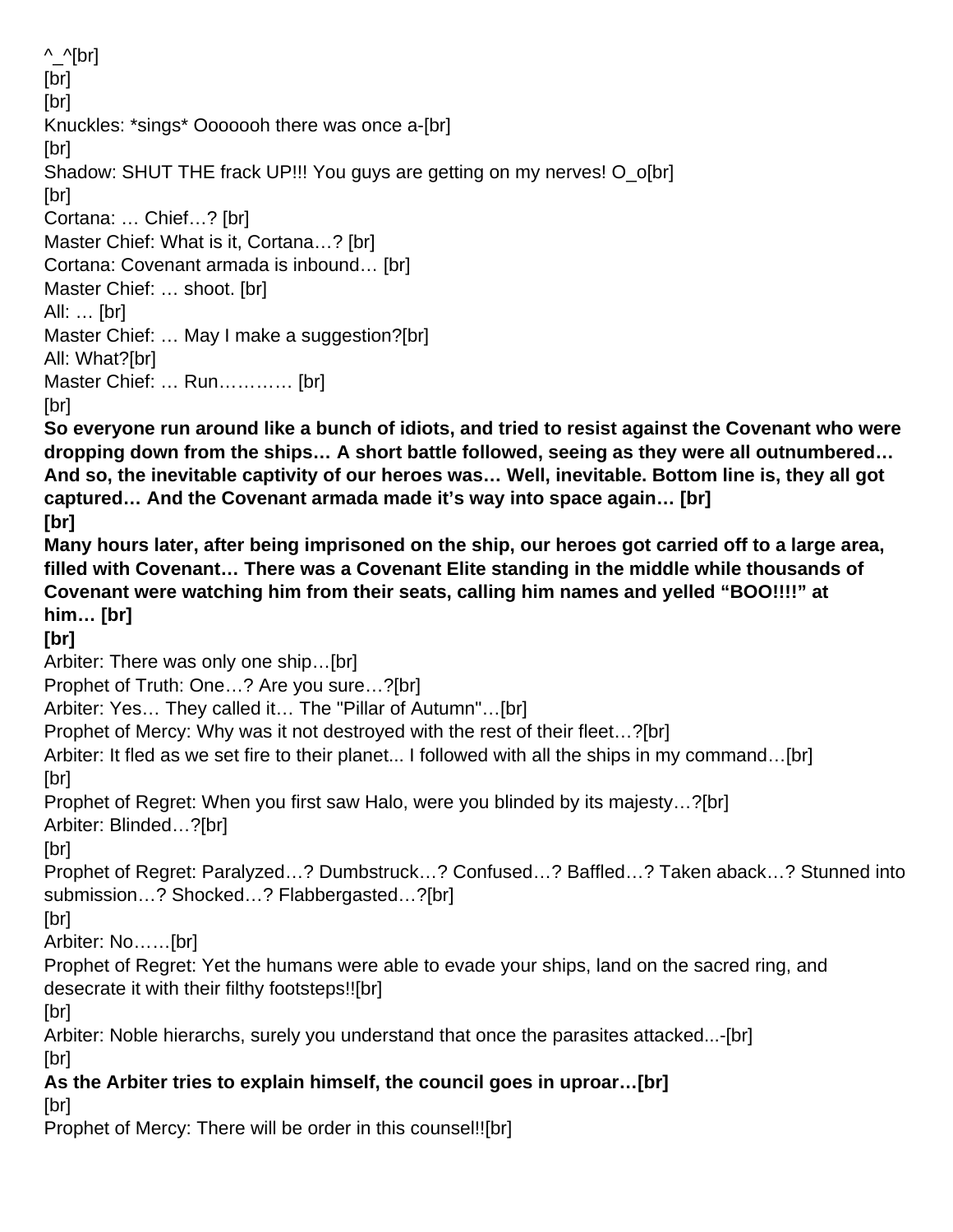[br]

Prophet of Truth: You were right to focus your attention on The Flood, but this Demon? This… Master Chief…?[br]

[br]

Arbiter: By the time I learned of the Demon's intent, there was nothing I could do…[br]

[br]

### **The council goes in uproar again…**[br]

[br]

Prophet of Regret: \*whispers\* Prophet of Truth, this has gone on long enough… Make an example of this bungler… The Counsel demands it…[br]

[br]

Prophet of Truth: You are one of our most treasured instruments. Long have you lead your fleet with honor and distinction. But... Your inability to safeguard Halo was a colossal failure...[br]

[br]

Counsel dude: Nay! It was heresy!![br]

[br]

# **Really big uproar again…[br]**

[br]

Arbiter: … I will continue my campaign against the humans…[br]

Prophet of Truth: No… You will not…[br]

[br]

# **Then the Arbiter gets carried away by the Brutes…[br]**

[br]

Prophet of Truth: The Great Journey is about to begin... But… When it does, the weight of your heresy will stay your feet... And you shall be left behind...[br]

[br]

Sonic: The Great Journey…? [br]

Cortana: Yeah… [br]

Sonic: Well, where are they going…? [br]

Cortana: Disneyland…[br]

All: \*gasp!!\*[br]

Tala: Poor Arbiter… [br]

Shadow: Yeah… He doesn't get to see the Mickey Mouse parade now… [br]

**[br]**

Prophet of Truth: Alright, next case. The United Counsel of the Covenant Federation versus… Master Chief… And… His friends… [br]

[br]

## **Counsel goes in uproar again… [br]**

## **[br]**

Prophet of Truth: Master Chief, You stand trial today for- \*blablabla\* [br] Shadow: \*whispers\* This isn't going well… [br] Rouge: \*whispers\* We need to find a way to get out of here… [br] Shadow: … \*whispers\* How…?[br] Sonic: \*whispers\* Don't worry, I have a plan… [br] All: … [br] Sonic: He's not Master Chief!![br] Prophet of Regret: … Whut? [br]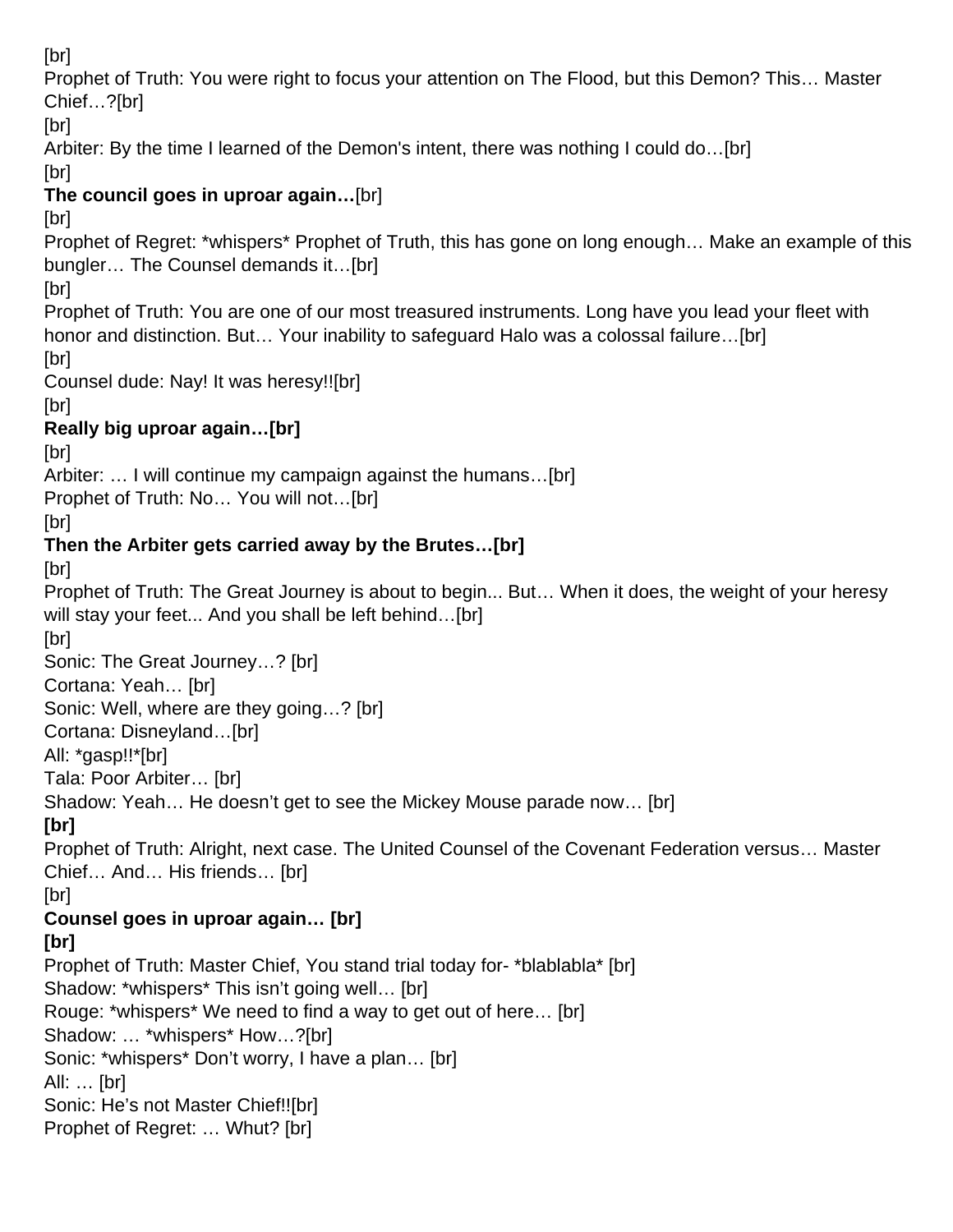[br] Sonic: Yeah! He's not! [br] Prophet of Mercy: … Then who is he…? [br] Sonic: … Eh… [br] All: …[br] Sonic: He's Master Chef! [br] All: … [br] Prophet of Truth: B-Bu-But he wears the suit!! [br] All: … [br] Sonic: Hell, a lot of people where suits like those… It's called cosplaying!! Some people even dress up like me!! [br] [br] All: … [br] Prophet of Truth: … Crap… [br] Prophet of Mercy: Hold on… He could be fooling everyone… Master Chef… Remove you're helmet… [br] [br] Master Chief: You sure that's a wise thing to d-[br] Prophet of Mercy: Remove… You're helmet… [br] **[br] So Master Chief removes his helmet… Everyone screams in terror as they see Master Chief's face… [br] [br]** Master Chief: Alright, alright, I'll put it back on... [br] [br] All: … [br] Prophet of Truth: We will investigate this matter… Until then, you stay prisoner… [br] [br] All:  $\ldots$  Oh goody $\ldots$  - - '[br] [br] **Then Darth Vader stepped out from the darkness… Along with Vanilla, Cream, Tails, Amy and Darth Chawklit aka Tay… [br] [br]** Darth Vader: ... The trial of this individual is no longer needed... We have what we came for... [br] [br] Sonic: … \*whispers\* The hell…? Tails, Cream, Vanilla and Amy…? The hell are they doing there…? [br] [br] Nicole: … And what does he mean by that…? They got all the Chaos Emeralds now…?[br] [br] Shadow: … I sense them… [br] Sonic: Yeah, I feel them too… [br] Master Chief: … What…? [br] Shadow: I sense the other six Chaos Emeralds… [br] Rouge: … But they don't know you have the seventh… [br] Shadow: Excactly… \*smirks\* [br] [br] **Then all of a sudden, Shadow got pulled over by Darth Vader who used the Force on Shadow… [br]**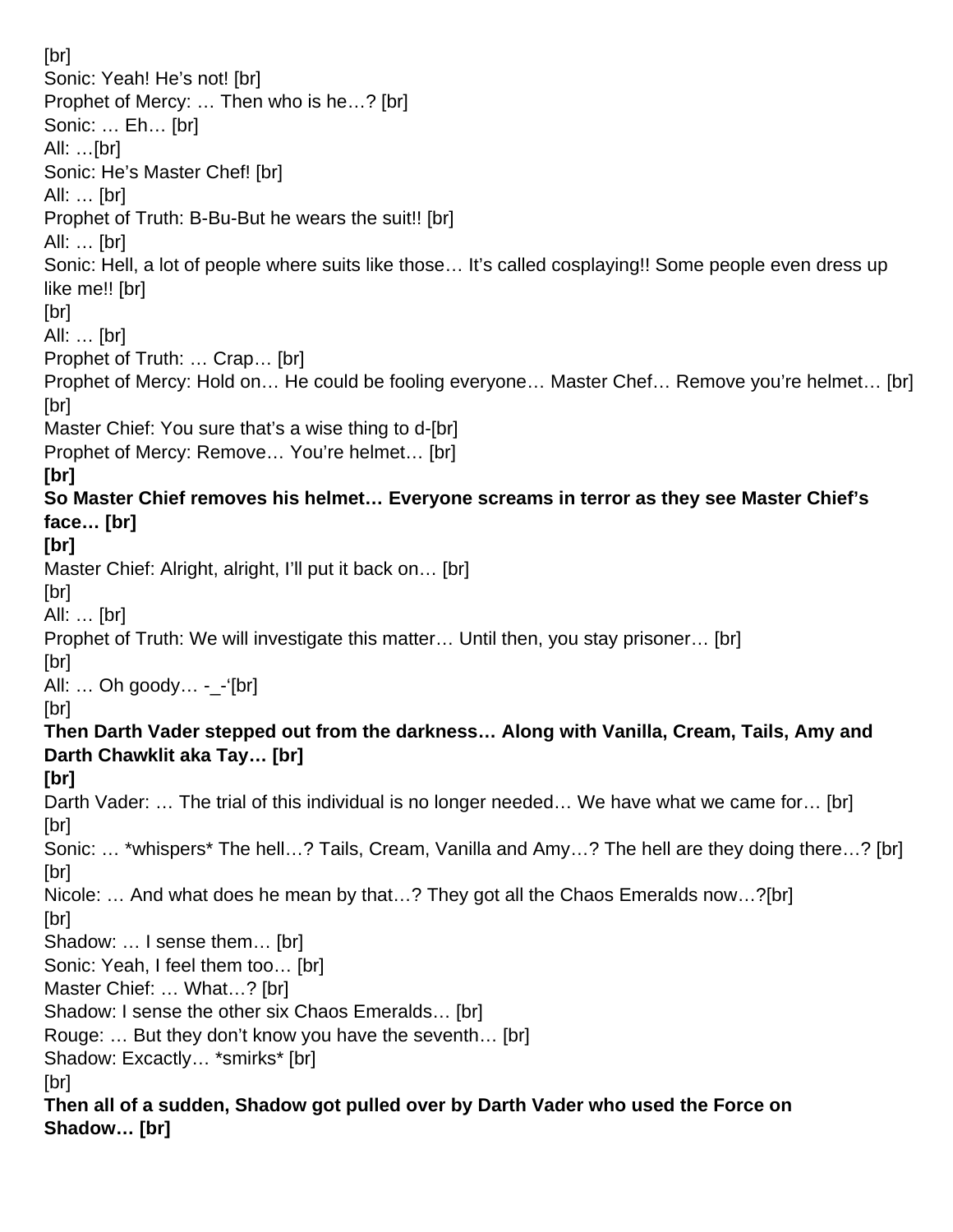#### **[br]** Darth Vader: … You shouldn't be talking so loud. \*steals Chaos Emerald\*[br] Darth Chawklit: Ah pity tha foo'. [br] Shadow: ... frack... -\_-'[br] [br] Darth Vader: At last… The circle is complete… With these Chaos Emeralds, we will be able to power the Death Star… We will reign supreme in the galaxy and restore order and bring death to all who oppose us…[br] [br] Prophet of Truth: Uh… What about us…? [br] Darth Vader: ... [br] Prophet of Truth: … =3[br] Darth Vader: If you do not oppose us… You may live to be my alien pet… [br] Prophets: o\_O [br] Vanilla/Cream/Tails/Amy: \*evil laugh\* [br] [br] Darth Vader: There can be only one ruler in the universe…[br] [br] Prophet of Truth: \*gasps\* You double crossed us!! O\_o[br] Prophet of Mercy: You hoonie-goonie!! O o[br] Prophet of Regret: We've been flimflammed!!! O\_o[br] [br] **Then all of a sudden, thousand and thousands of Imperial Storm Troopers raided the ship and a massive firefight was starting as Darth Vader killed the Prophets… [br] [br]** Lara: … Maybe we can sneak around these guys… We need to be quiet… [br] [br] **Then they all turned around and bumped into Blaze, who tries to sneak away as well… [br] [br]** All: Blaze?!!! O\_o [br] Blaze: Hi guys! 8D[br] All: … [br] Sonic: … Are they all looking at us? [br] Tala: Hmm-mm…[br] Sonic: Oh… So… Now would be a good time to duck…? [br] Tala: Mmmmmmmmmmmmmmmmmyup… [br] [br] **Then they got attacked because they weren't quiet enough. So they all jumped into cover as Lara and Master Chief were shooting back… [br] [br]** Sonic: Blaze?!! The hell you're doing here?!! [br] Blaze: I don't know!! I stand trial because of the Sol Emeralds!! [br] All: … [br] Blaze: Apparently, they want ALL the emeralds they can get!! [br] Tala: … Lunar emeralds too?![br] Blaze: … I said, they want ALL the emeralds!! [br] Tala: frack!!! I knew it!!! I should've never agreed to participate in this story!! [br]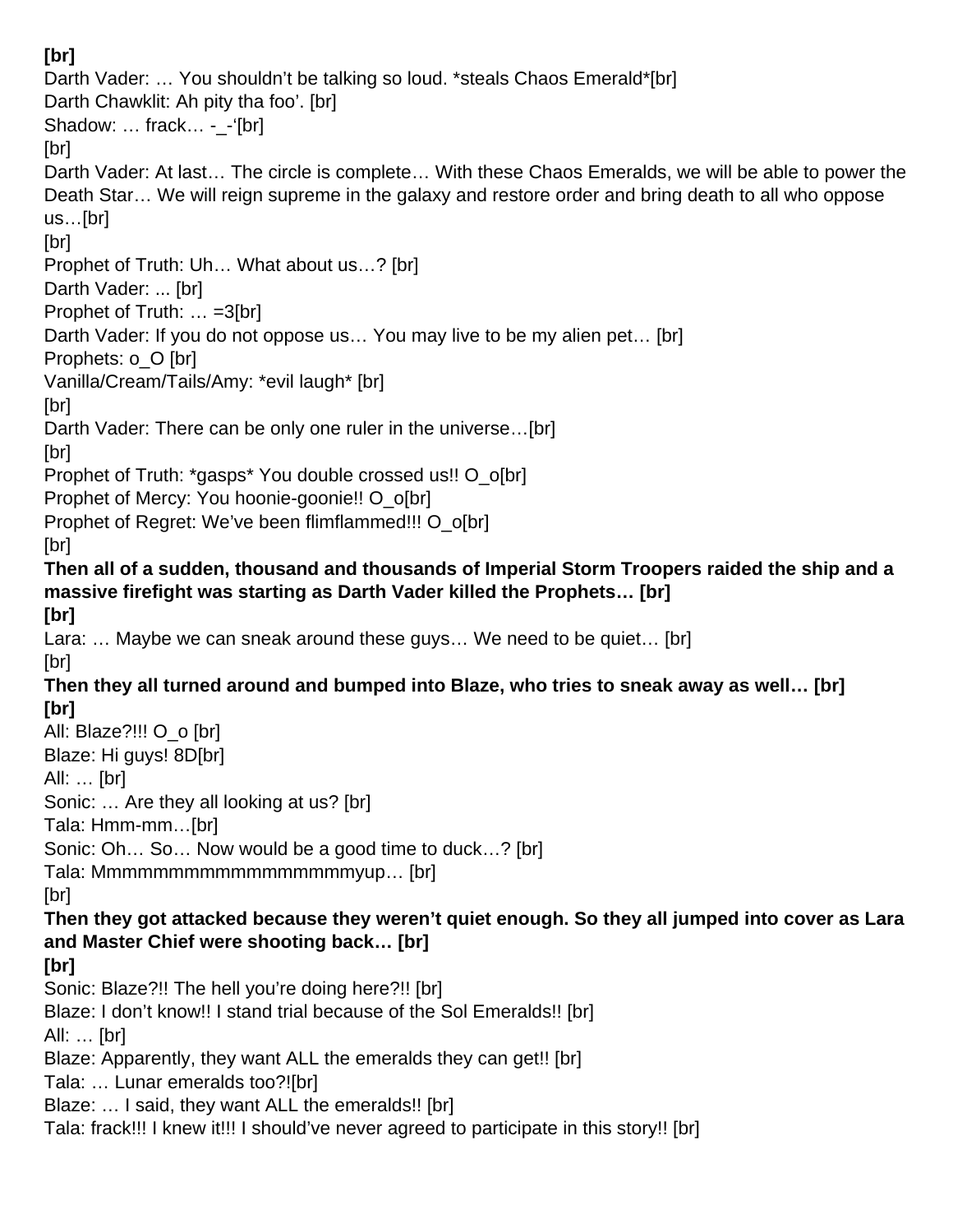Nicole: Then who'd be my best friend in this story?!![br] Tala: I don't fracking care now that it's certain we're all gonna DIE here!!! [br] [br] Shadow: Relax, we'll beat these guys with ease… Once their all dead, we can take the emeralds and go home… [br] [br] Blaze: But the Sol Emeralds haven't been found yet!! [br] Tala: Neither are the Luna Emeralds!! [br] Shadow: … That's not our problem. [br] Blaze/Tala: … [br] All: \*smiles innocently\* [br] Tala: Go frack yourselfs… -\_-'[br] [br] Blaze: \*sneezes and catches fire\* [br] All: … O\_o[br] Blaze: AAAAAAAAAAAAAAAAAAAAAAAAAGH!!! \*runs around screaming her lungs out while flailing her arms\* [br] [br] Sonic: ... Okaaaaaaaaaaaaaay... Shadow... [br] Shadow: … [br] Sonic: It's time... [br] Shadow: … \*nods\* Ready when you are, blue hedgehog… [br] [br] **Sonic and Shadow focused… Their eyes squinted and they looked as if they gotta shoot needles… Then all of a sudden, they both transformed into Super Sonic and Hyper Shadow… [br] [br] Meanwhile… [br] [br]** Goku: \*changes channel\* Pssh… Sonic X… Pah… Whadda ya mean, a rip off…[br] Vegeta: Yeah… Bunch of fakers… [br] Goku: How many channels do we have left? [br] Vegeta: OVER NINETHOUSAAAAAAAAAAAAAAAAAAAAAND!!!!! >\_< [br] [br] Goku: \*sighs\*… You know, that joke is getting really old. It was funny when I asked you, "Vegeta, how much does the cash register say about our total amount of purchase?!!" and… "Vegeta, how many dicks would it take to screw Android 18?!!!" but now it's just not funny anymore… [br] [br] Vegeta: \*giggle snort\* The look on the cashier's face was priceless though…!! [br] Goku: … That's true… [br] Vegeta: And on Android 18's face as well… Meh… She's just a big slut anyway… [br] Goku: That's also true… [br] Vegeta: … [br] Goku: … [br] Vegeta/Goku: LMAO!!!!!1[br] [br] **Back to the epic fight thing… [br]**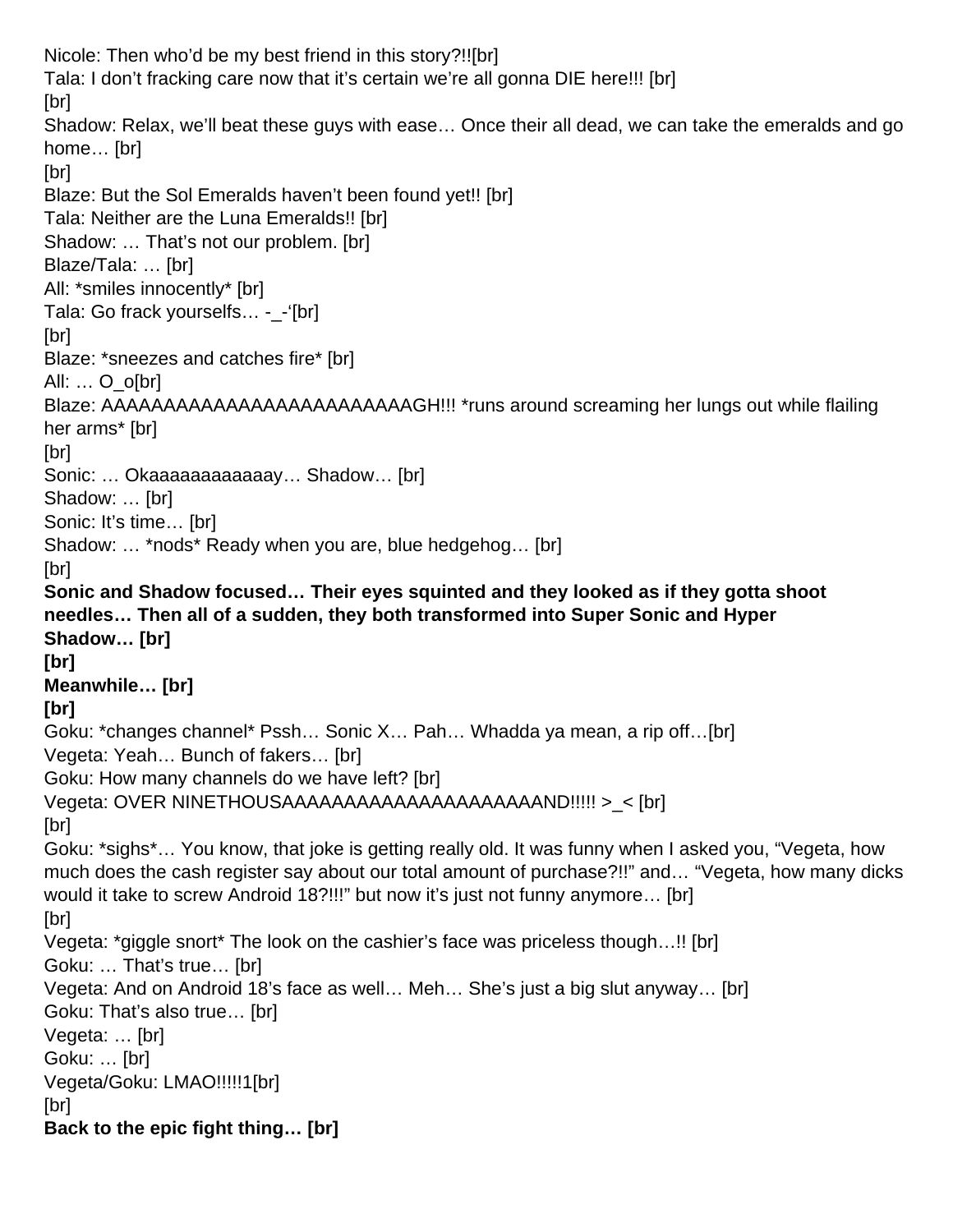**[br] Well, everyone stopped fighting and shooting and gawped at two golden furries floating in the air for no apparent reason… [br] [br]** Sonic: … Super Sonic…… [br] Shadow: … And Hyper Shadow… [br] [br] All: …[br] Shadow: WHOOOOOOOOOOOOOOOOOOOOOHOOHOOHOOHOOOOOOO!!! WHEEEEEEEEEEEEEEEEE!!! I CAN FLLLLLLYYYYYYYYYYYYYY!!!!!!!!!!1 8D \*flies off and punches random people\* [br] [br] Sonic: … [br] [br] Blain: Dear god, he's even worse then Nikki when she had 2 double espresso latte macchiato's early in the morning… [br] [br] Nicole: That's a lie!![br] Blain: She's still trying to brush the coffee beans out of her teeth! Bwaha!![br] [br] Nicole: You leave my double espresso latte macchiato alone!! I warn you!! [br] Blain: And then she's like- \*gets KO'd by a kangaroo kick\*[br] [br] Sonic: … Guys? Shouldn't we be fighting them instead…? [br] Tala: Oh yeah, good luck with that, I'll be cheering for you. \*gets out a bottle of whiskey\* -\_-'[br] [br] **So Sonic and Shadow use their uber powers to kill everyone… It didn't take long to do that… They kept on killing until only Darth Vader, Amy, Vanilla, Cream and Tails were left… Then Sonic transformed back to his normal self…[br] [br]** Darth Vader: … You killed my apprentice… [br] Shadow: WHEEEEEEEEEEEEEEEEEE!!!11 \* flies past and steals Darth Vader's helmet and puts it on\* [br] [br] Darth Vader: OH NOES!!!!1 \*wheezes and dies\* [br] Shadow: \*puts up deep voice\* Sonic… You suuuuuuuck…… AHAHAHAAHHAHAHAHAHAAAAAHAHAHAA!!!!! 8D[br] [br] Sonic: …[br] [br] **Then Amy stepped forward…[br]** [br] Amy: Succumb to the Dark Side, Sonic… [br] Sonic: … A-Amy…?[br] [br] Amy: Mina never told you what happened to your wife…[br] [br]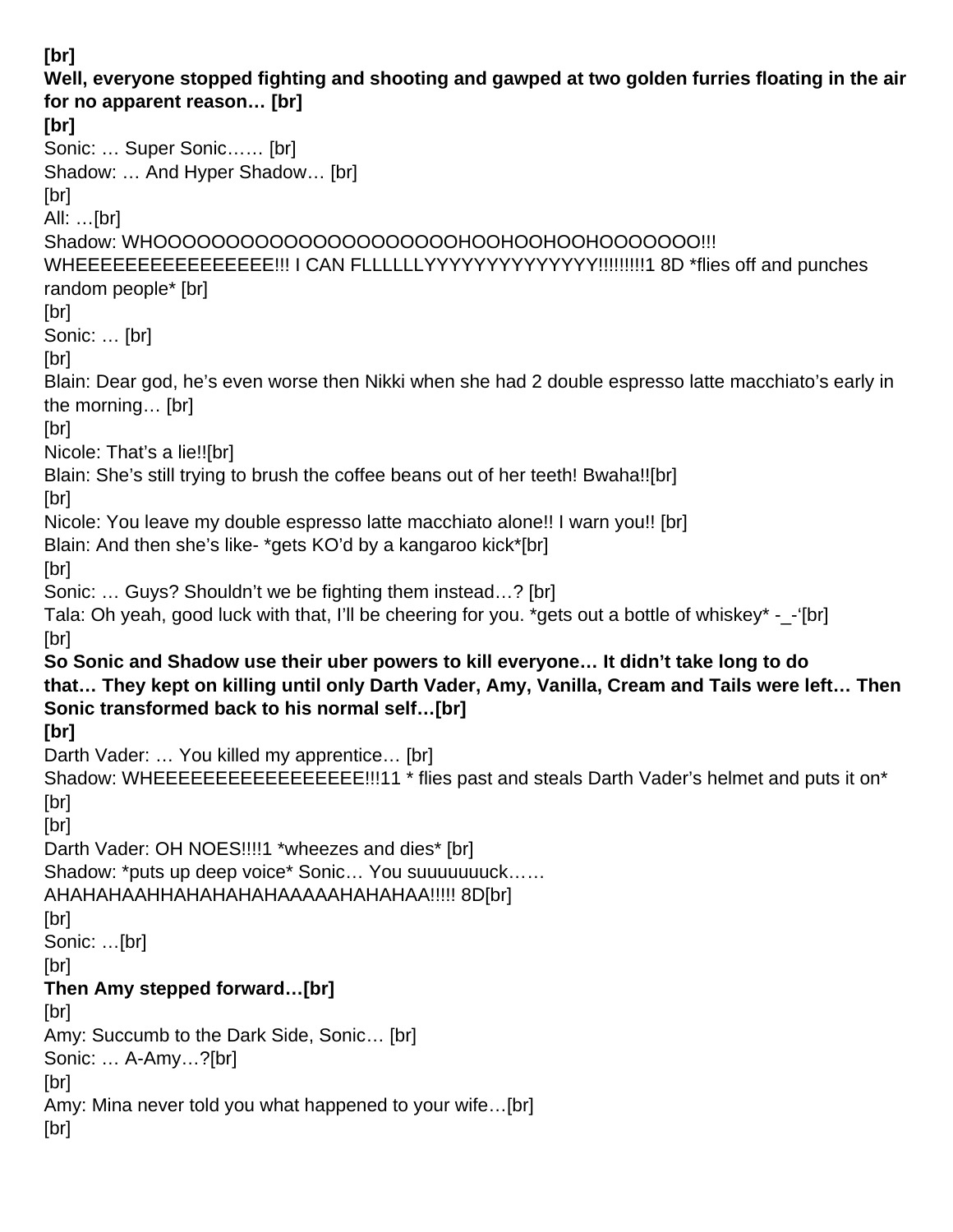Sonic: She told me enough!!! She said that YOU killed Sally!!! O\_o[br] [br] Amy: No Sonic…… I…… Am your wife…[br] [br] Sonic: ... NOOOOOOOOOOOOOOOOOOOOOOOOOOOOOOOO!!! \*cries\*[br] [br] Amy: Search your feelings… You know it to be true… [br] [br] Sonic: NEVER!!!!!!!! **[br]** [br] Vanilla: ENOUGH!!!! >=([br] All: … o\_O[br] Vanilla: I have trained for years to defeat you, Sonic… [br] Sonic: … Whut?[br] All: … [br] Vanilla: And it will end… Tonight… [br] Sonic: … Alright… [br] All: … [br] Nicole: Oooh, this ought to be epic! \*munches popcorn and puts up 3d glasses\* [br] [br] Vanilla: I summon you… The God of fire!! Ifrit!! [br] Blaze: \*catches fire and flails arms around screaming her lungs out\*[br] [br] Knuckles: SWEET GHANDI!!!! HELP!!! [br] Vanilla: GHANDI CAN'T HELP YOU NOW, dog!!!![br] Ghandi: Ai am powerless against her. Oh noes. [br] [br] Vanilla: I shall summon… The God of water!! Waterga!!! [br] Tala: \*gets puddle of water thrown at her and slips\* [br] Vanilla: Aw yeah!! Black mages rule!!!! >=D [br] [br] Sonic: Eh… Blaze catches fire every time and… Tala fell down because she's fracking rat-arsed again… [br] [br] Tala: Huh, whuzzat…? [br] [br] Vanilla: … B-But- \*gets slapped\*[br] Sonic: No, you suck being a… Black Mage… Necromancer… Thing… Whatever. Why you're doing this anyway? [br] [br] Vanilla: But… B-but it's fun to be evil! O\_o[br] Sonic: No, it's not... [br] Nicole: Yeah… I mean… We're having more fun watching… Paint dry… [br] Knuckles: Or watching… Metal rust… [br] Sonic: We're having more fun… Watching Blaze burn… [br] Blaze: \*is soaked with gasoline\* Well I don't approve of this… [br] Blain: … \*hides jerrycan and whistles\*[br]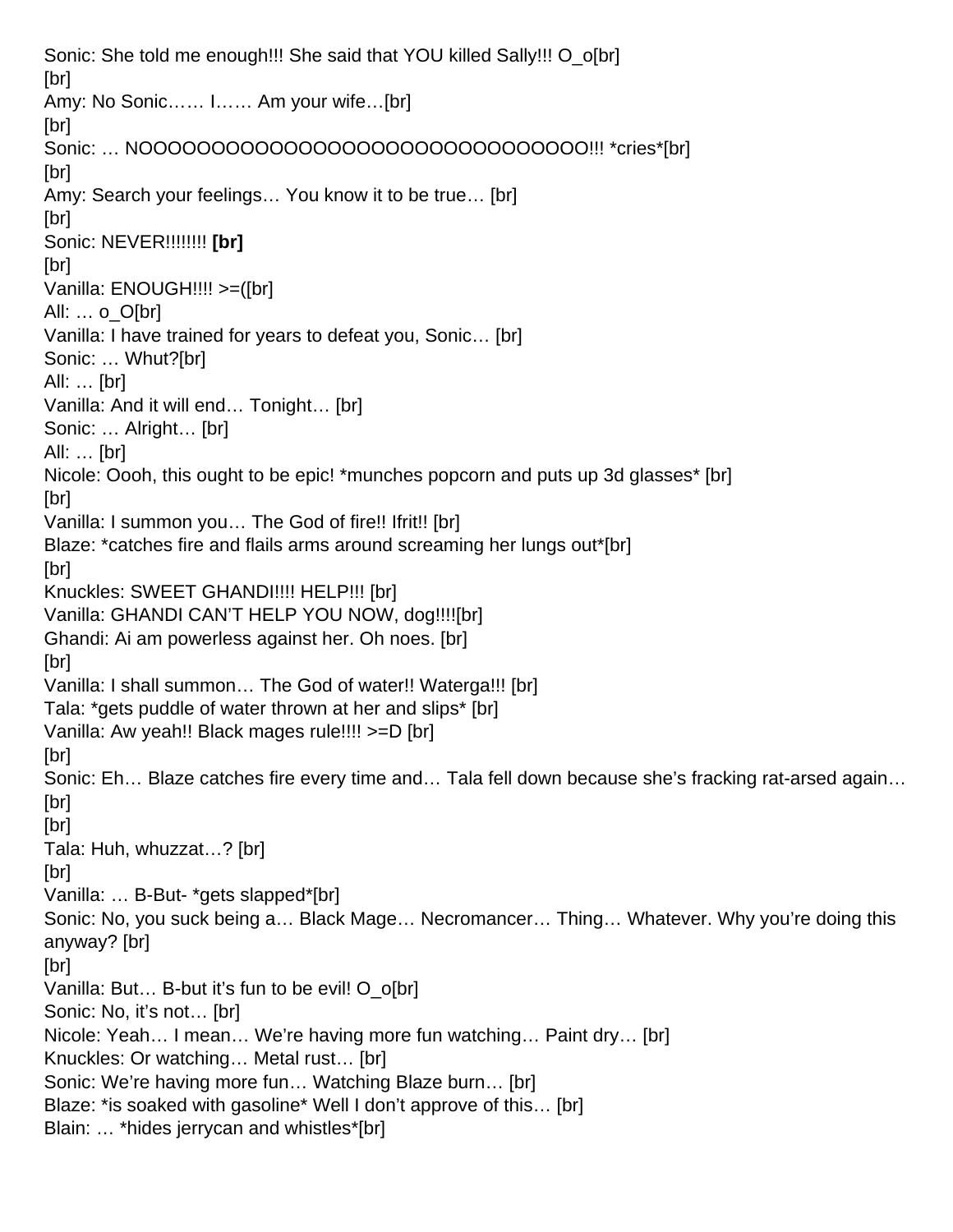[br] Vanilla/Cream/Tails/Amy: … \*whimpers\* [br] Blain: ... Want me to finish them off...? \*grins\* [br] Master Chief: … No…… Leave them to the elements… Their powerless now that everyone else is dead… Let The Flood be their end… Our job is finished… [br] [br] Blain: Awww… \*pouts\* I never get the fun jobs… [br] Shadow: … Can I still keep the helmet?!! 8D[br] Sonic: Yeah, sure... - -'[br] [br] Nicole: Guys… We did it…!! Finally!! [br] Master Chief: \*nods\* [br] Cortana: An entire Covenant armada, obliterated! [br] Knuckles: Darth Vader is dead too… [br] Blain: I'm somewhat cured… [br] Sonic: And the best thing is... We still have all of the Chaos Emeralds... [br] Master Chief: Yeah!! We can go home! The war against the Covenant is over! [br] [br] Shadow: We still need to find Sparrow and save Peaches from Jones… [br] Sonic: That shouldn't be too hard now that we're in the possession of these babies!! \*pats emeralds\*[br] [br] **Then everyone cheers and is happy until… [br] [br]** Blaze: Great! Now all that's left is to retrieve the Lunar and the Sol Emeralds as well without the interference of the bad guys!!! [br] [br] All: … [br] Tala: … What? [br] All: Good luck finding them. [br] [br] **Then everyone walked off one by one… [br] [br]** Tala/Blaze: … Guys…? Oh come on, guys…! Guys!! Hey!! [br] [br] **And so, our heroes boarded a space pod that would take them back to Earth, knowing they saved the universe from total destruction… Now all our heroes would have to do, is to use Chaos Control to undo the time paradoxes Elise caused, and all would be back to normal… [br] [br]** Blain: … I still don't understand this whole "Chaos Control thing"… How do you manage to do that? [br] [br] Sonic: I dunno… I just hold a Chaos Emerald up high and scream like a dog, CHAOS CONTROL!!![br] [br] Blain: Yeah but I don't understand why everyone who has powers needs to shout out their attacks… It doesn't make any sense… [br] [br] Sonic: \*shrugs\* .[br]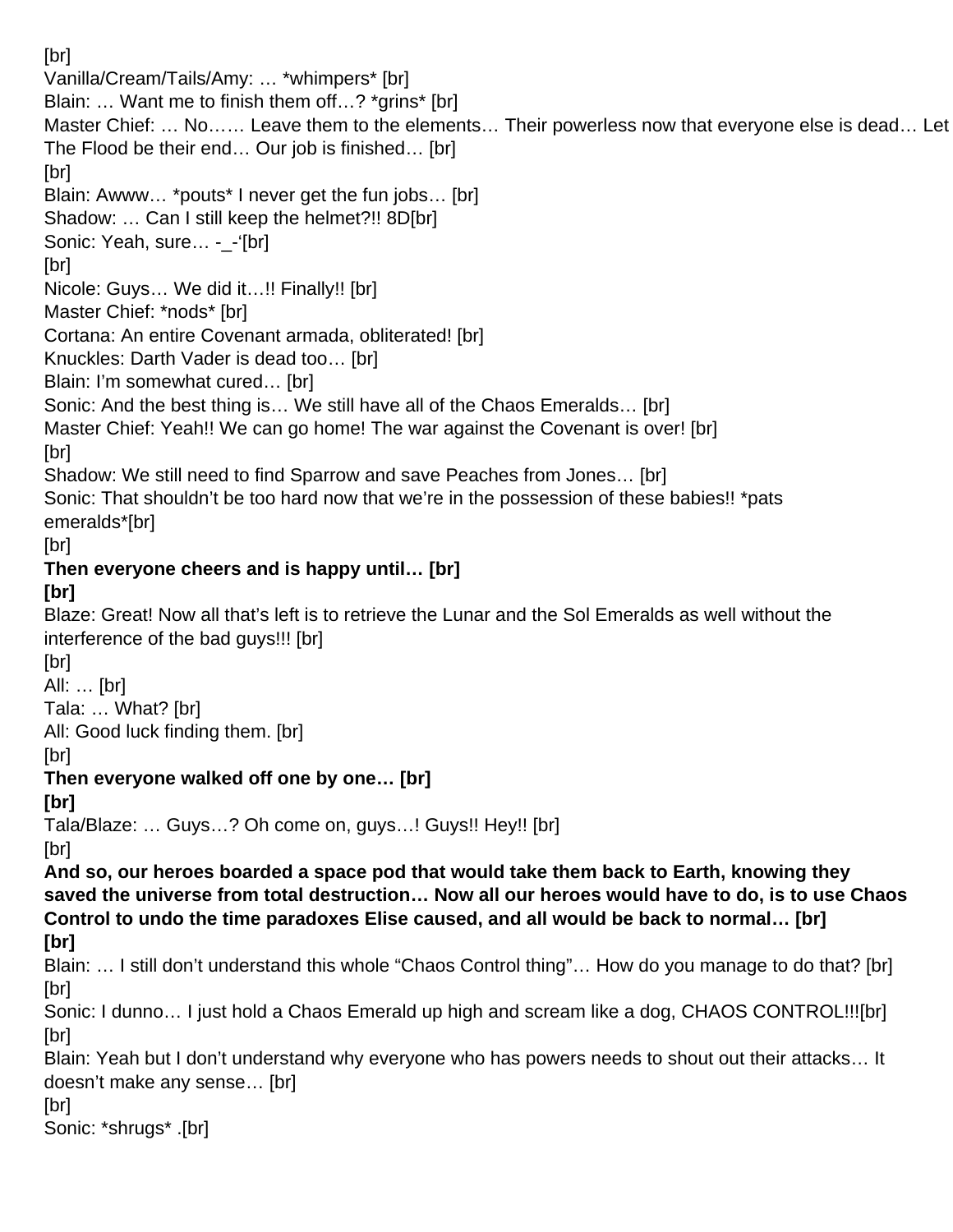[br] Nicole: Oh look! The space pod even has a mini bar! [br] Tala: … Pass me that Whiskey bottle… [br] Nicole: Hm…? This one? [br] Tala: No, the other one. That's rum you're holding… [br] Nicole: … You're an expert in booze… [br] Tala: Chyah. [br] Nicole: This one? [br] Tala: No. To the left. [br] Nicole: … [br] Tala: YOU'RE LEFT!!!! >\_< [br] Nicole: … [br] Tala: Cold… [br] Nicole: This one…? [br] Tala: Warm… [br] Nicole: … [br] Tala: Warm… Warmer… Hot… Hotter!! Hot!! You're hot!! You're very hot!! [br] Nicole: O\_o[br] Tala: … [br] Nicole: Dawww… \*blushes\* [br] Tala: ... O o \*backs away slowly\* [br] Nicole: Tala… Wait… [br] [br] Tala: … [br] Nicole: … I think you're hot too… X3 [br] [br] Tala: ... Oh peachy fracking creamy... -\_-' \*swigs whiskey bottle\* [br] [br] Shadow: … \*stares outside the window with a glum expression\* [br] Lara: … What's wrong Shadow…? [br] [br] Shadow: … I think… That… This is just the beginning…[br] [br] All: What?![br] [br] Shadow: Nothing, I was being dramatic! ^\_^[br] [br] All: Oowh Shadow! You silly hedgehog![br] **[br] So… I guess we can call it the end, neh? I mean, they got all the Chaos Emeralds… And… Every bad guy is dead… Except for Rutland and Jones, but they didn't care about them and… Well… All turned out well in the end for our heroes… Except for Blaze and Tala, because they still need to retrieve the Sol Emeralds and the Lunar emeralds and Tala still need to free Peaches from the tentacles and claws from Jones when she feels like it, which will probably never happen, BUT!!! All turned out well for the others… And I guess we can call it the end… [br] [br]**

Tails: … \*sighs\* It's no use… We might as well give up… [br]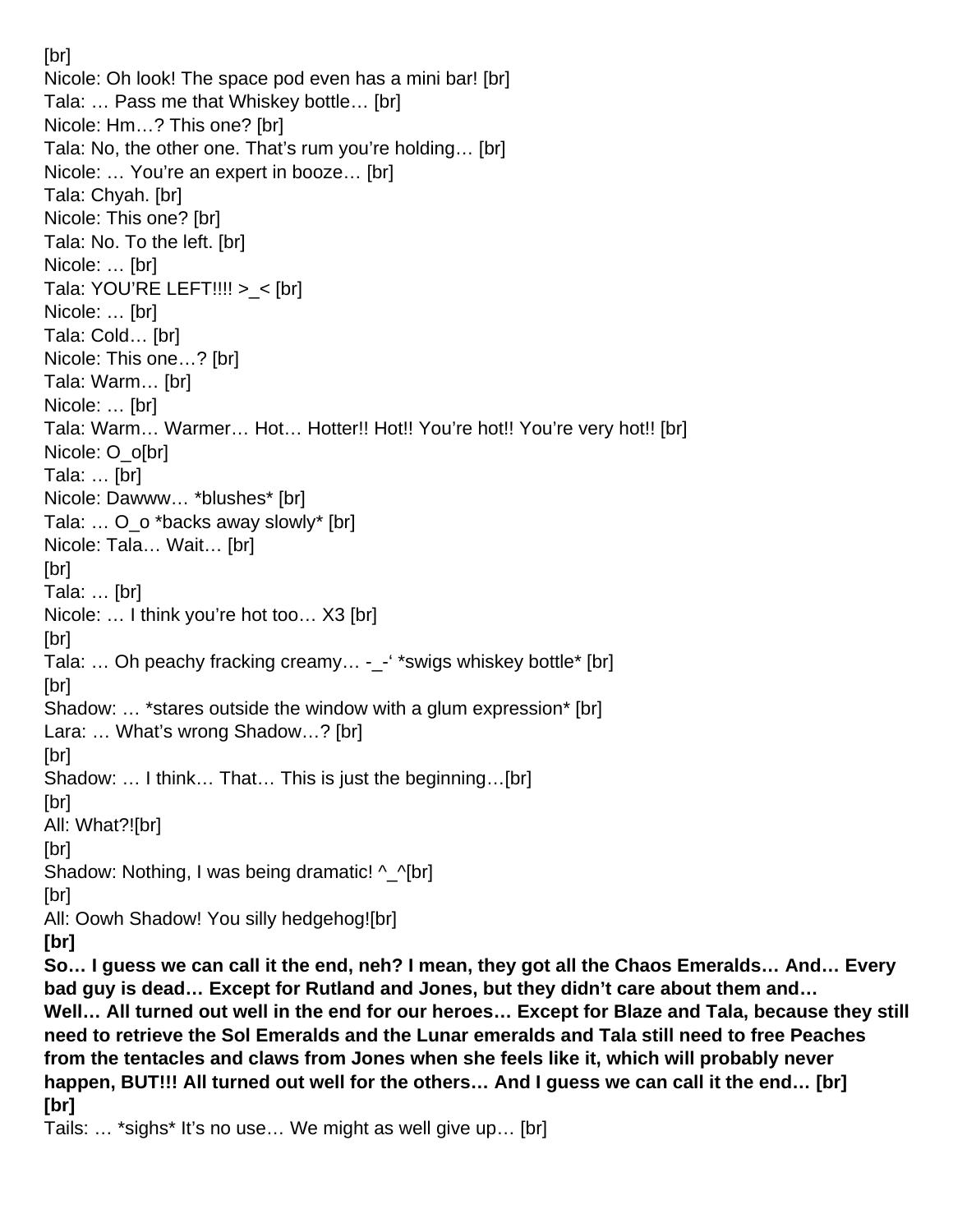Amy: \*shakes head\* [br] Cream: \*whimpers\* [br] Vanilla: ... GrrrrrrrrrrrRAAAAAAAAAAAAAAAAAAGH!!!!! NO!!! WE WONT BE DEFEATED SO EASILY!!! I WILL DESTROY THEM ALL!!!! I SWEAR I WILL KILL THEM!!! I HATE THEM!!! I HATE 'EM ALL!!!! I HAAAAAAAAATE THEEEEEEEEM!!!!!!!!!!![br] [br] All: … O\_o [br] [br] **In the sudden burst of anger Vanilla displayed, she went berserk… Her hate and rage sparked the dormant powers she had been bottling up for so long… She slammed her fists against the ground while she was on her knees, and the more she slammed, the more rage she felt… Then… Her hands were surrounded by a dark red aurora glow… She looks in disbelieve at her hands… But her baffled look slowly turned into a vicious grin… [br]** [br] Vanilla: … Hm… Interesting… \*grins\* [br] Cream: M-Mommy…? [br] Tails: … You still want to take them on…? [br] Vanilla: It's alright, dear… I learned from my mistakes… I won't make the same mistakes again… [br] [br] Tails: … No, you're making whole new ones instead… We should give up now that we- [br] [br] **Then all of a sudden, Vanilla pulled Tails over by his neck and stared coldly in his eyes… [br] [br]** Vanilla: You doubt my powers, mister Miles Prower…? [br] [br] **Vanilla holds her fist that was surrounded by aurora flames close to Tails' face who was intimidated by her…[br]** [br] Tails: N-N-No, b-bu-but-[br] Vanilla: \*nods\* I thought so… We'll continue as planned… This ain't over yet… \*grins\* [br] [br] [br]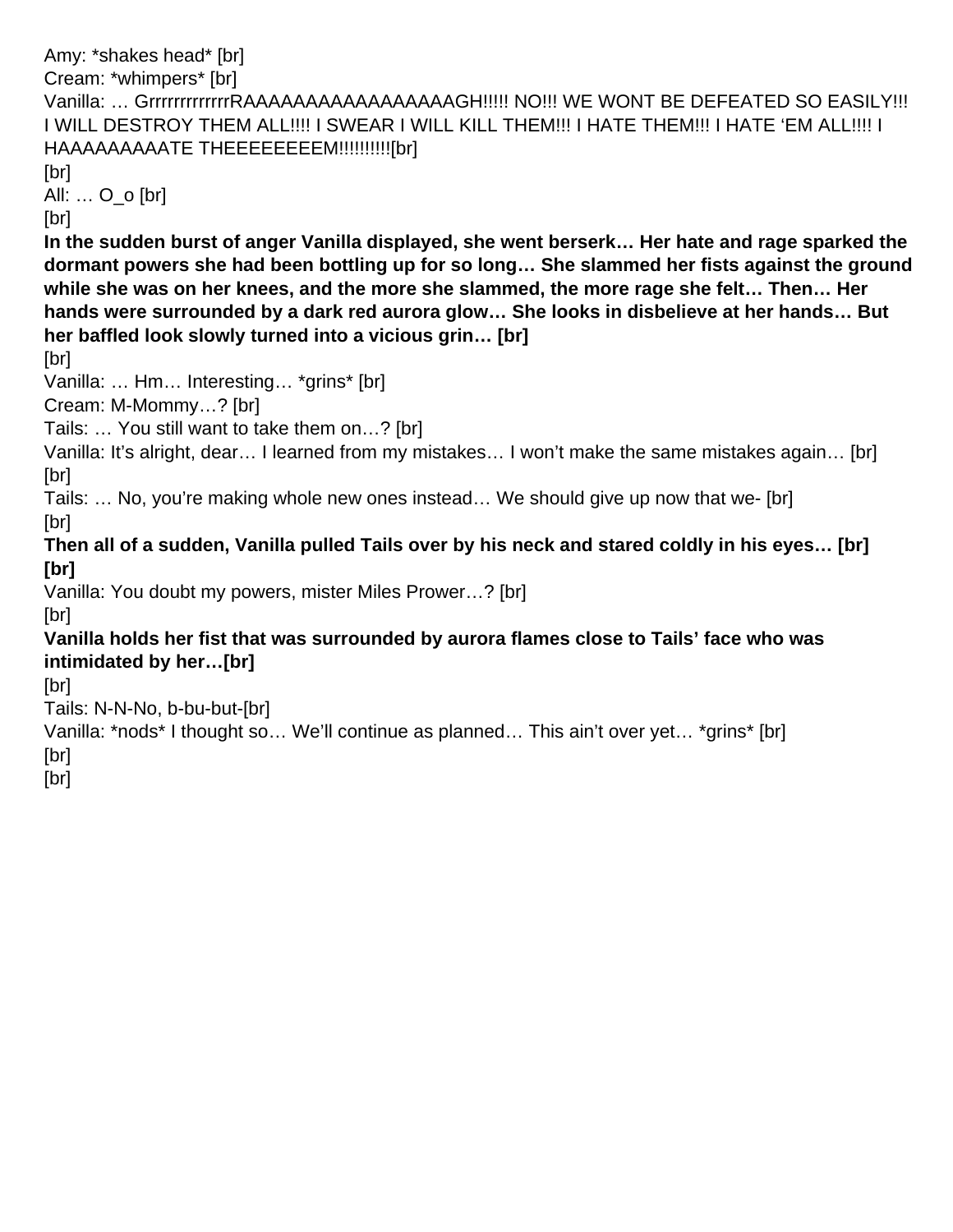# **12 - An old man dies... A young girl lives on...**

**Meanwhile… On the Flying Dutchman… The East Indian Trading Company boarded the ship and placed the chest which contained the heart of Davy Jones down below while it was guarded by soldiers… The Flying Dutchman got taken over by Becket and his crew, and there was nothing they could do to stop them… They were all prisoners on their own ship while captain Jones was in his cabin alone… There was a knock on the door and Peaches entered the cabin…**

Peaches: C-Captain…? You've summoned me…? Jones: C-Come in… Peaches: H-How are you feeling…? Jones: I'm dieing, master Peaches… Peaches: … N-No…!! Why?!!

Jones: Th-The goddess of the sea, Calypso… It w-was my… My duty to take care of those who d-died at sea… I-I was separated from my love… For ten years, I devoted myself for the duty she put on my shoulders… Ten years at sea… One day on land… And wh-when that day arrived… She wasn't there… I would die if I got on mainland before that day arrives…

Peaches: … You were in love with the goddess…? Jones: … She betrayed me… Peaches: Oh… Jones: And now I will die because I fell down on land… Peaches: … Jones: You came here as part of my crew… To serve 100 years on the Dutchman after you volunteered yourself… In all those months we travelled and pillaged together, you made me realize there's more to life then this… And I want to thank you for that… But my time has come now, thanks to Becket…

Peaches: Captain, no…

Jones: It's inevitable, Peaches… But the Dutchman must have a captain…

Peaches: … I'll do it…

Jones: … No…… You shouldn't… You still got you're whole life ahead of you…

Peaches: … What life, captain…? … I'm always being bullied by my stepsister… And they stopped making My Little Ponies years ago… Barbie and Ken just wont do anymore for me…

Jones: … Are you sure…? Peaches: Yes… I will get Becket for you… I will avenge you… I swear…

Jones: Then drive the East Indian Trading Company battalions off of you're ship… Captain Peaches…

Peaches: … I will… Jones: … In the right drawer next to the mirror is the spare key of the chest… I always kept it safe encase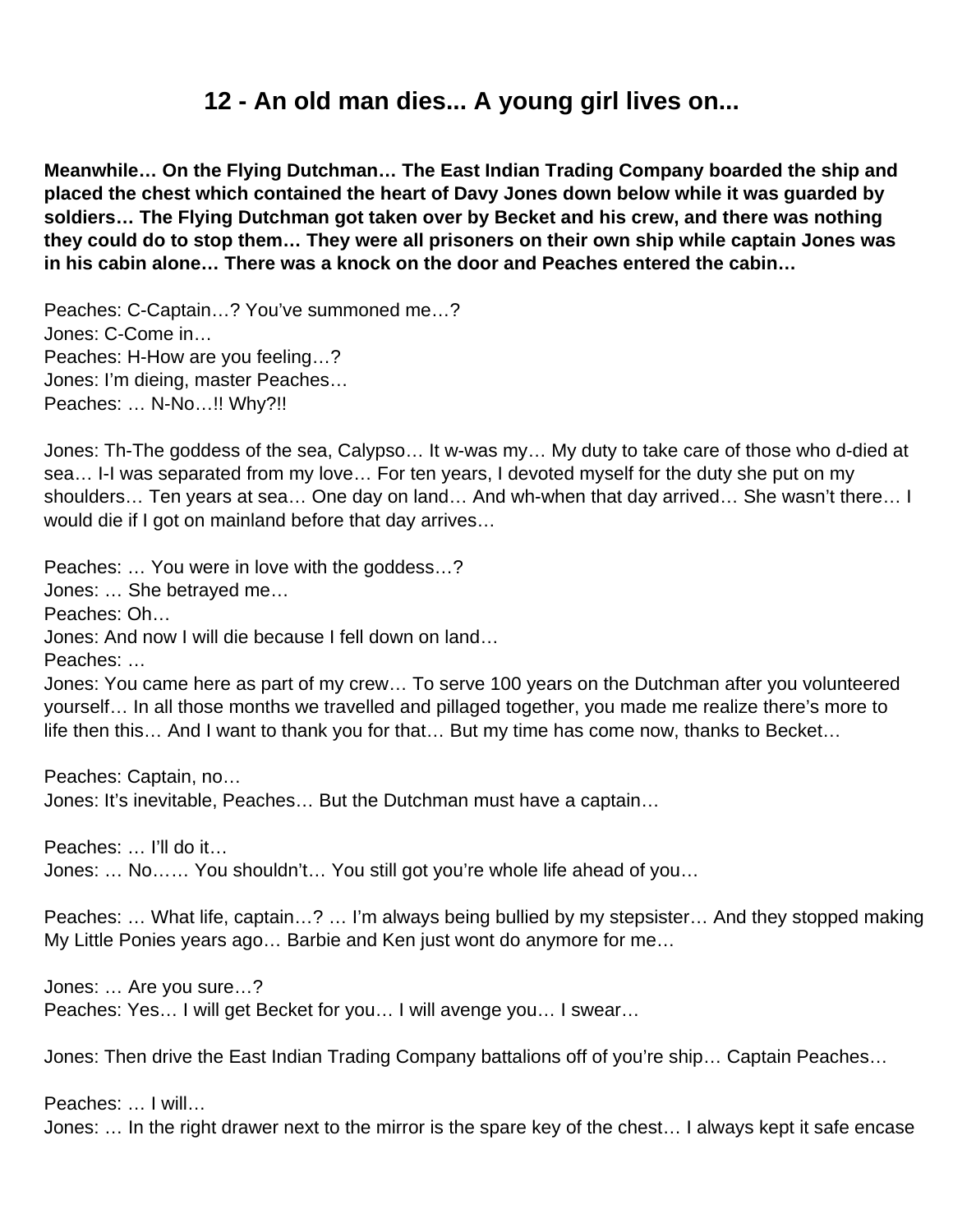something like this would happen… I never thought someone had to use it…

#### **After Peaches got the spare key, she returned to Jones' bed…**

Peaches: I got the key, captain… Jones: \*nods slowly\* Then do what must be done… Let me die with dignity… And the world will know that Davy Jones didn't surrender without a fight…

Peaches: I'll make sure of that… Jones: Go now… Peaches: Thank you for being my friend, captain…… Jones: No… Thank you…… Peaches: \*bites upper lip\* Jones: Go… Peaches: … I'll never forget you……

**After a short moment of hesitation, Peaches walked out of the cabin while Jones watched her leave… And for the first time in many years, he sheds a tear of sorrow…**

**Once Peaches got outside the cabin and walked on deck, she was confident and determined enough to get rid of the soldiers on the Dutchman… With every soldier she passes, she felt hate towards them, and glared at the warship armada in the distance, led by the HMS Endeavour… Her decision to surrender changed… And she became even more determined to fight…** 

Fish Pirate: \*whispers\* What did the captain say to you…? Peaches: \*whispers\* We'll take on arms… And drive them off of our ship… Fish Pirate: \*whispers\* There aren't many soldiers here…… But we're being watched by the armada… It's suicide to take them on…

Peaches: \*whispers\* Sparrow and the Brethren Court got our backs … I'll take on the responsibilities of becoming the captain…

Fish Pirate: \*whispers\* So… You're gonna stab the… …? Peaches: \*nods\* Fish Pirate: \*whispers\* … You saved me a lot from Jones' disciplinary punishments… I'll follow you to the death, captain Peaches… And I will make sure everyone else will be loyal…

Peaches: \*whispers\* … Good… Assemble the crew… Fish Pirate: \*whispers\* … Aye captain……

#### **Meanwhile… The spaceship which contained our heroes crashed landed in the water because Master Chief received a Windows Blue Screen of Death. They did got noticed by Sparrow, and moments later, they were picked up by Sparrow and his crew…**

Sparrow: … Welcome back… Blain: Did we missed anything?! Sparrow: No, you're just in time for the epic battle between the Brethren Court and the East Indian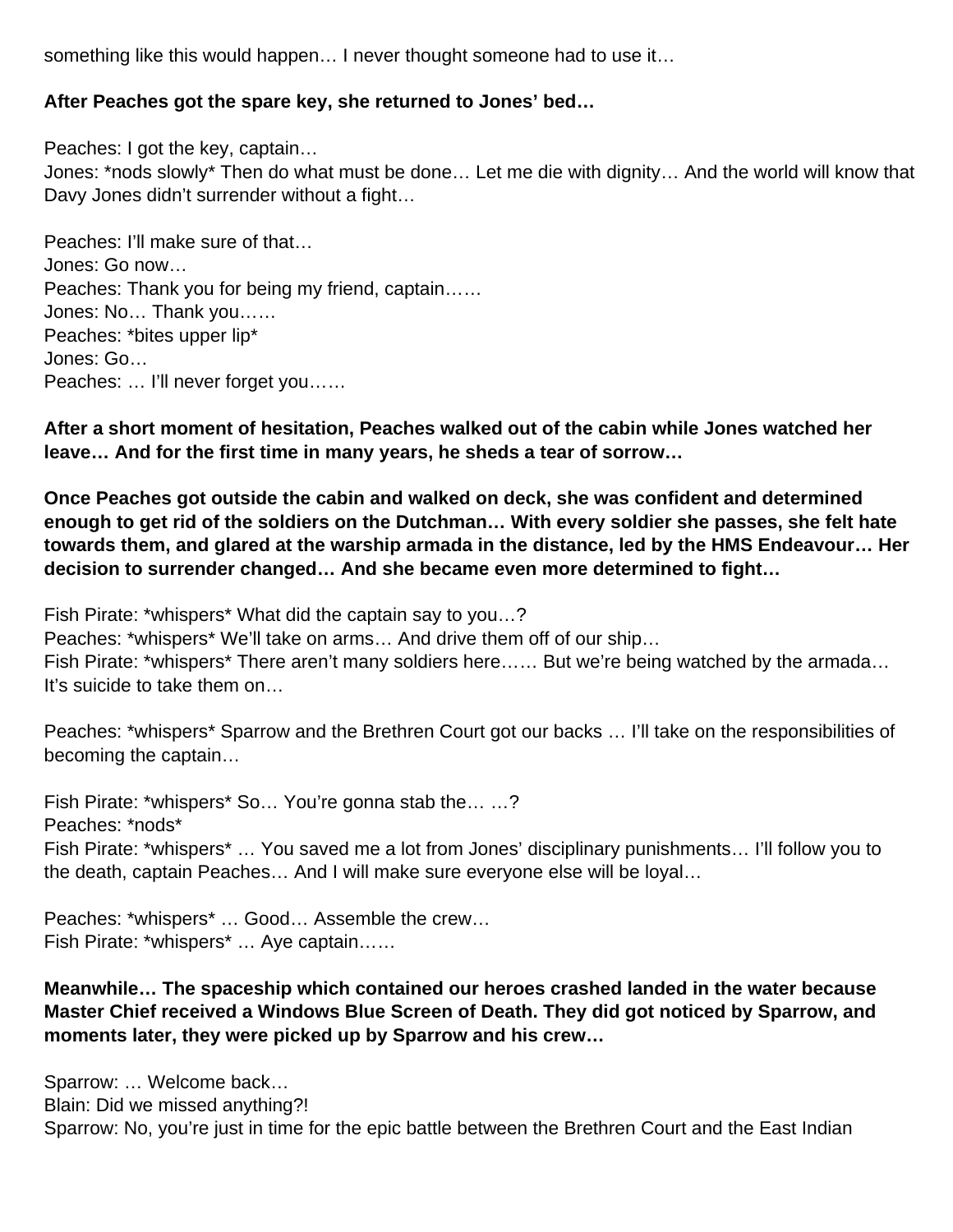Trading Company…

Tala: Oh good! \*sighs in relief\* We didn't miss the mass suicide! Nicole: … What about you're sister? Tala: Oh yeah, right… All: … Tala: What?!! Then where is the Flying Dutchman?!! We need to save Peaches!! Sparrow: … The Dutchman is the flagship… Tala: … Sparrow: We told Jones we would back him up, and now he's all alone!! I purposely told him that! It's a joke! I wanna see his face when his ship gets obliterated by the East Indian Trading Company armada...!

And I go like, HA!!!! April fools!! \*giggle snort\*

Gibbs: Captain, today is the 22nd of August…

Sparrow: … Gibbs: … Sparrow: Then I will tell him that it's August fools!! \*giggle snort\* Gibbs: There is no such thi-Sparrow: There is now!! >\_< Gibbs: But-Sparrow: Captain's orders!! Gibbs: …

Tala: How could you?!! My sister is on that ship!! We need to save her!!! Sparrow: \*sighs\* Fine... Signal the other ships... We'll go to arms... -\_-'

All: … Sparrow: Well chop-chop, we ain't got all day!

All: … Gibbs: TO AR-!!!! \*gets slapped by Blain\* Blain: TO ARMS!!!!!! AII: YEEEEEEEEEEEEEEEAH!!!!! Blain: Finally, I got my chance to yell orders around. Gibbs: …

**The other ships were signaled that they would take on the fight… Everyone got their cutlass swords and muskets and prepared for battle… And so, the Brethren armada sailed out, to take on the fight with Becket and his naval fleet…**

**It didn't took long for them to see the entire naval fleet of the East Indian Trading Company appearing through the fog… Everyone stopped yelling their war cry and looked baffled at the fleet… More and more ships were coming as they could see the HMS Endeavour prepared itself for battle with the Flying Dutchman…** 

All: … Blain: … Oh bloody frack… We can never win this…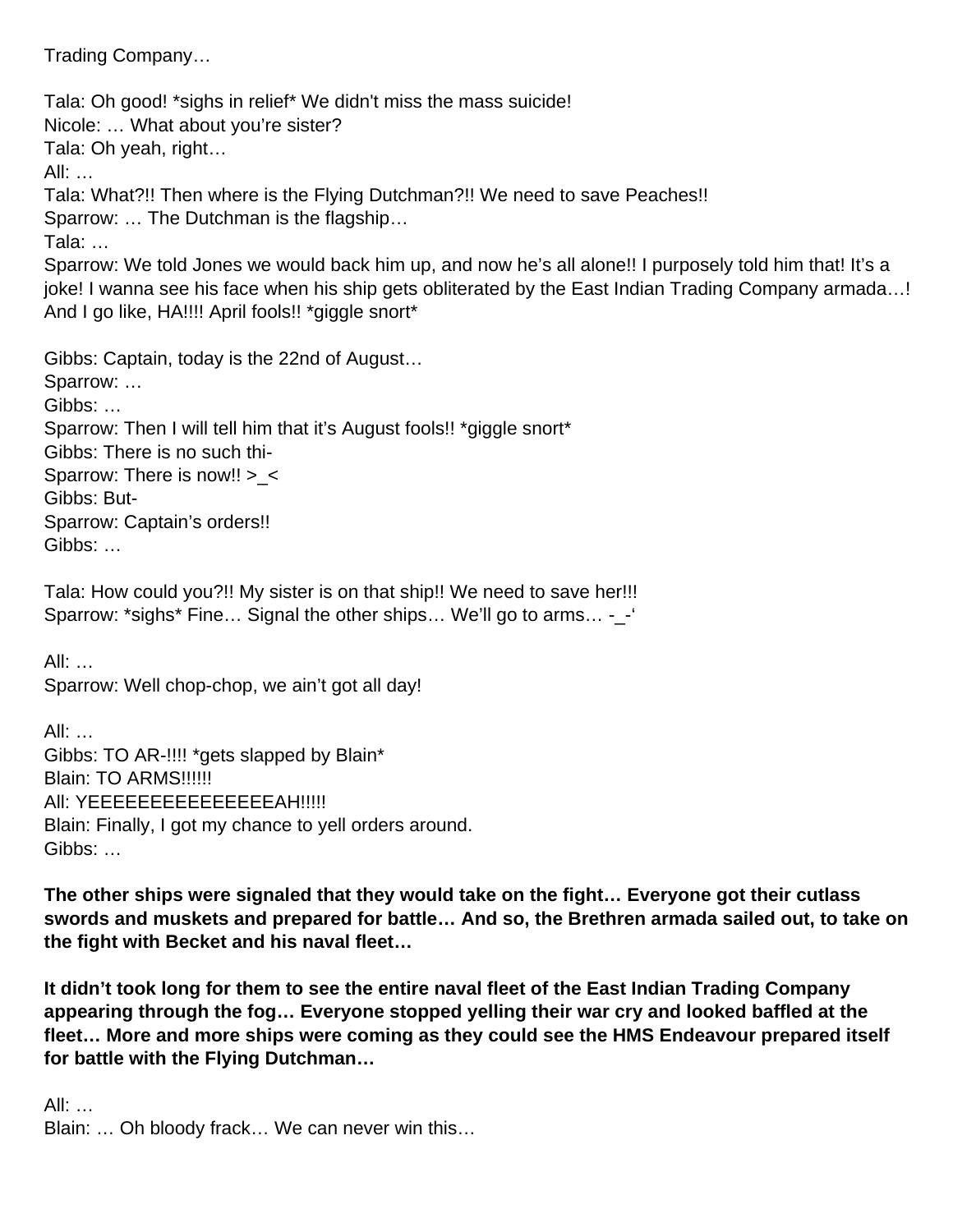Sparrow: … There's too many of them… Gibbs: … We're outnumbered… Nicole: … Maybe we can surrender…

Elizabeth: You will listen to me… LISTEN!!!!!1 >\_<

All: O\_o

Rouge: … Someone has a serious PMS issue…

#### **Then Elizabeth sighed in annoyance and climbed in the ropes, standing on the balustrade of the ship…**

Elizabeth: The Brethren will still be looking at us, the Black Pearl, to lead... And what will they see…? Frightened bilge rats aboard a derelict ship...? No... No, they will see free men... AND FREEDOM!!!! >\_<

All: … O\_o

Elizabeth: And what the enemy will see is the flash of our cannons!!! They will hear the ring of our swords and they will know what we can do!! By the sweat of our brows, and the strength of our backs, and the courage of our- \*gets shot and plunges in the water\*

All: … Lara: Sorry, but she really was getting on my nerves... \*smiles nervously\* All: … \*cheers and claps\* Pirate: Captain!!! The HMS Endeavour is boarding the Dutchman!! All: … Sparrow: … Tala: We have to help them!! All: … Tala: Come on!! All: … Tala: You guys are hopeless!! I'm going in alone if I have to!! All: … Sparrow: Good luck! \*smiles\* Tala: GAAAH!!! \*yanks pistol and sword out from Sparrow's sheath and jumps in the water\*

**Meanwhile, on the Dutchman… The crew and Peaches fought for their lives as more and more soldiers boarded the ship… Peaches desperately fought her way down below with a few other pirates, cutting through the soldiers… And eventually… She reached below deck where the heart of Davy Jones was being guarded… She was startled by the number of soldiers there, but quickly recovered to slice them… Heroically, she managed to kill them until there were only two more left… Then one of the soldiers caught her by surprise from the back, as the other kicked the sword out of her hands and aimed his musket at her…** 

Soldier: … Surrender… Peaches: … Never…… Soldier: Then it's TIME to DIE!!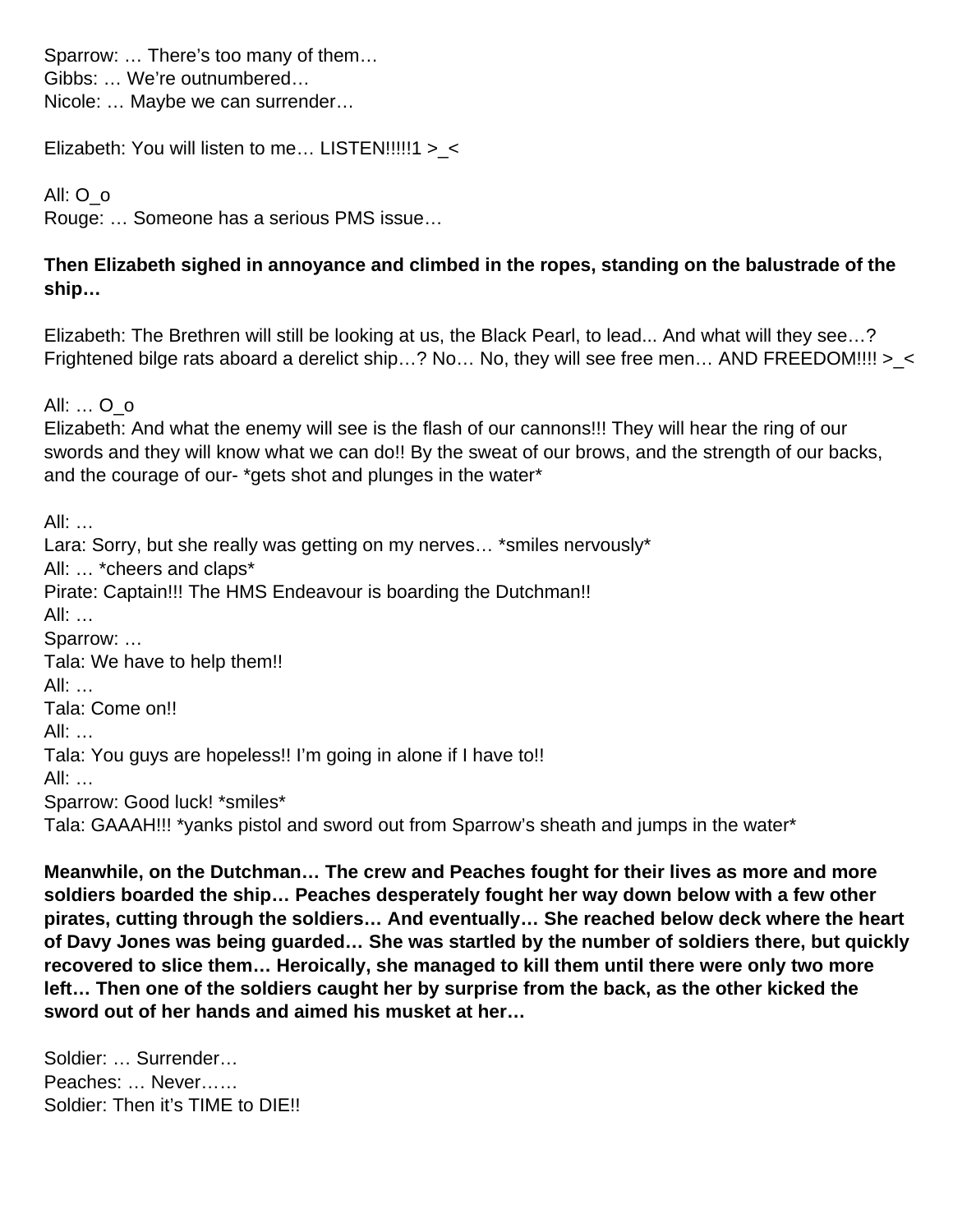**Peaches closed her eyes and waited for the fatal shot… A shot was heard… But she did not feel any pain… She opened her eyes slowly, and noticed the soldier was dead… She quickly kicked up the sword she dropped and stabbed the soldier in the stomach…** 

Tala: Peaches!! We need to get out of here!! Peaches: T-Tala…? Tala: I've come to rescue you!! Come on!! We need to go, now!! Peaches: No! I can't go! They need me!! Tala: What?!! I came all the way here to save your sorry little butt!! I didn't go all through this to go back empty handed!!

Then Tala grabbed Peaches by her arm and pulled her along…

Peaches: Lemme go!!! The captain needs me!! This ship needs me!! Tala: You're coming with me!! Peaches: NO!!!

#### **Then without warning, Peaches did something for the very first time in her life… She smacked Tala on the back of her head with her pistol…**

Tala: Ow!! The hell is that for?!! I'm trying to save you!! Peaches: I'm not listening to you anymore!! Tala: What?!! Peaches: For all these years, you've been mean to me!! You never cared for me!! And now you want to save me?!!

Tala: You ungrateful spoiled brat!! You're coming with me!!! Peaches: NO!! You get off of my ship, you hear me?!! Tala: You're ship?!! O o

Peaches: Captain Jones is the only one who ever cared for me!!! I made him a promise!!! And I'm intending to keep it!! \*runs away\*

Tala: Fine!! Suit yourself then!!

**Tala was running away to get off the ship, but she quickly noticed the Dutchman was making water caused by the cannon blasts from the HMS Endeavour… She didn't want Peaches to go down with the ship and started to feel sorry for her… So Tala sighed reluctantly and ran back towards Peaches… When she did came back, she noticed Peaches had opened the chest and stared at the heart of Davy Jones…**

Tala: Peaches!!! No!!

Peaches: You're too late, Tala!! You can't save me anymore, but you can save everyone else on the Pearl!! Here!!! Have some ice cream!!!

Tala: … Don't do this, Peaches… Peaches: I have too... It's the only way...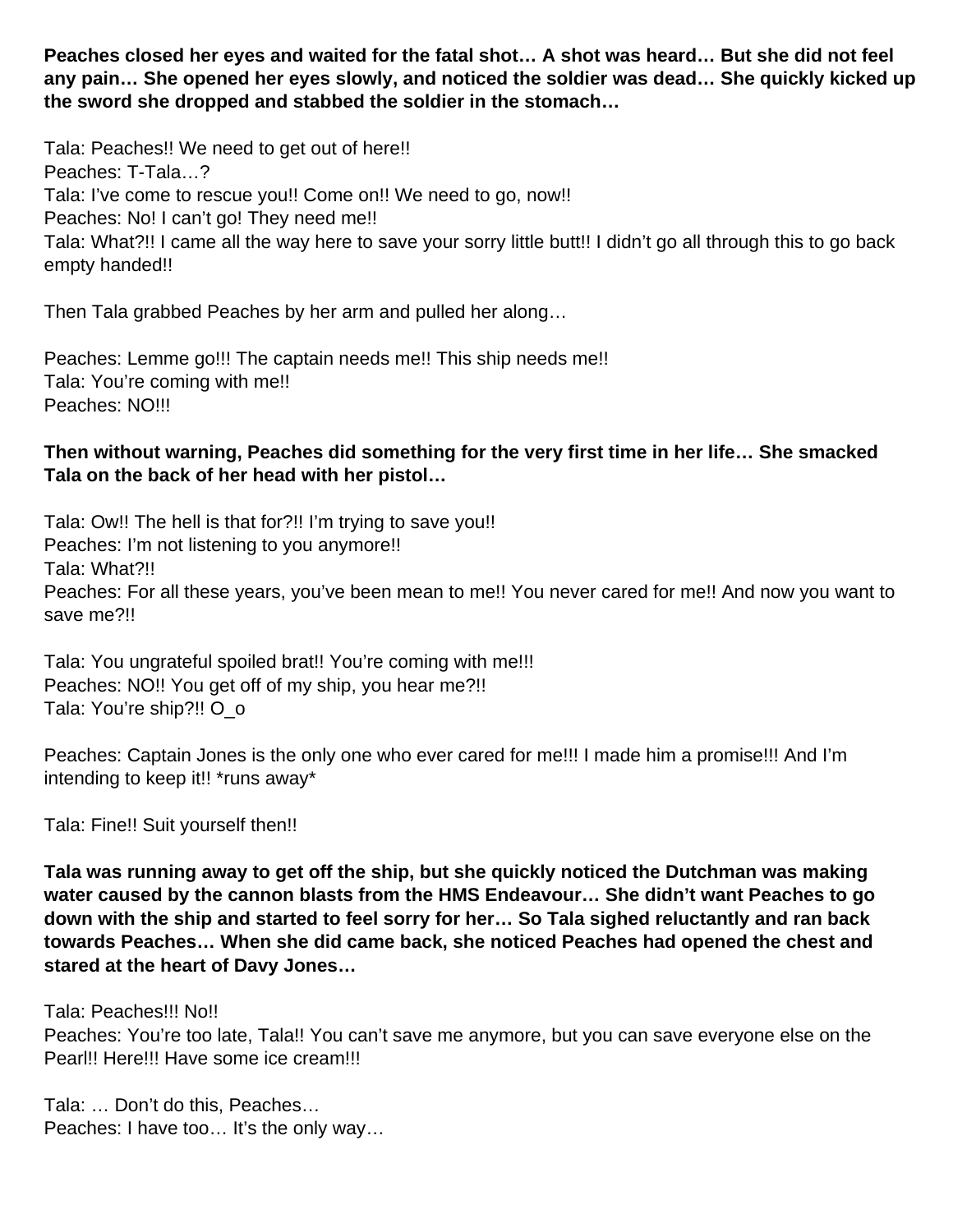Tala: I'm sorry…… I truly am… Peaches: Go… Safe yourself… You could've never have saved me in the first place… Not you…

Tala: … I'm so sorry… Peaches: Go…

**As the cannon fire was raging above, the Dutchman started to sink… Tala took one look at her little sister, who was staring at the heart of Davy Jones holding her sword… For a while, Tala stared at her sister, who was not looking at her anymore… Knowing that she couldn't change Peaches' mind, made her realize she had to go… To leave her sister behind… So she ran off, to save herself, without looking back…**

**Peaches hesitated while staring at the heart… She held the decision of the captain's life in her hand… She didn't want to, knowing it would kill her only friend she ever had… But she promised…** 

Peaches: \*cries\* I'M SORRY, CAPTAIN!!!1

**And with a quick thrust of her sword, the heart of Davy Jones was penetrated… Back at the captain's cabin, Jones felt the penetration of his heart, and knew his time had come… With his last breathe, he thanked Peaches for making him die with dignity, and not by the hands of Becket and his naval fleet… And so, the Dutchman was lost to the raging waters of the sea… Upon witnessing the sinking of the Dutchman, the EITC naval fleet retreated…** 

Midget pirate: Their turning awaaaaaaaaaay!!! AII: YEEEEEEEEEEEEEEEEEEEEEEEEAH!!!!!!! Sonic and co: … Cortana: … They didn't do anything to fight them and now their thinking they scared the East Indian Trading Company away…? O\_o

Pirate: Captain!! There's someone overboard!!

Nicole: \*gasps\* It's Tala!! Quick!! Get her on board!!

#### **And so, Tala got taken on board while she was unconscious…**

Shadow: She's not breathing! O\_o Nicole: \*gasps\* Stand back everyone, I'll give her mouth-to-mouth resuscitation!! 8D

#### **Then Nikki moves her head closer to Tala's head… Closer… And closer…**

Tala: … \*slaps Nicole\*

#### **Meanwhile…**

Tails: What's with the bionical suit anyway? Darth Vader: ... I drove my bike into a volcano when I was just a little boy... Tails: Ouch…